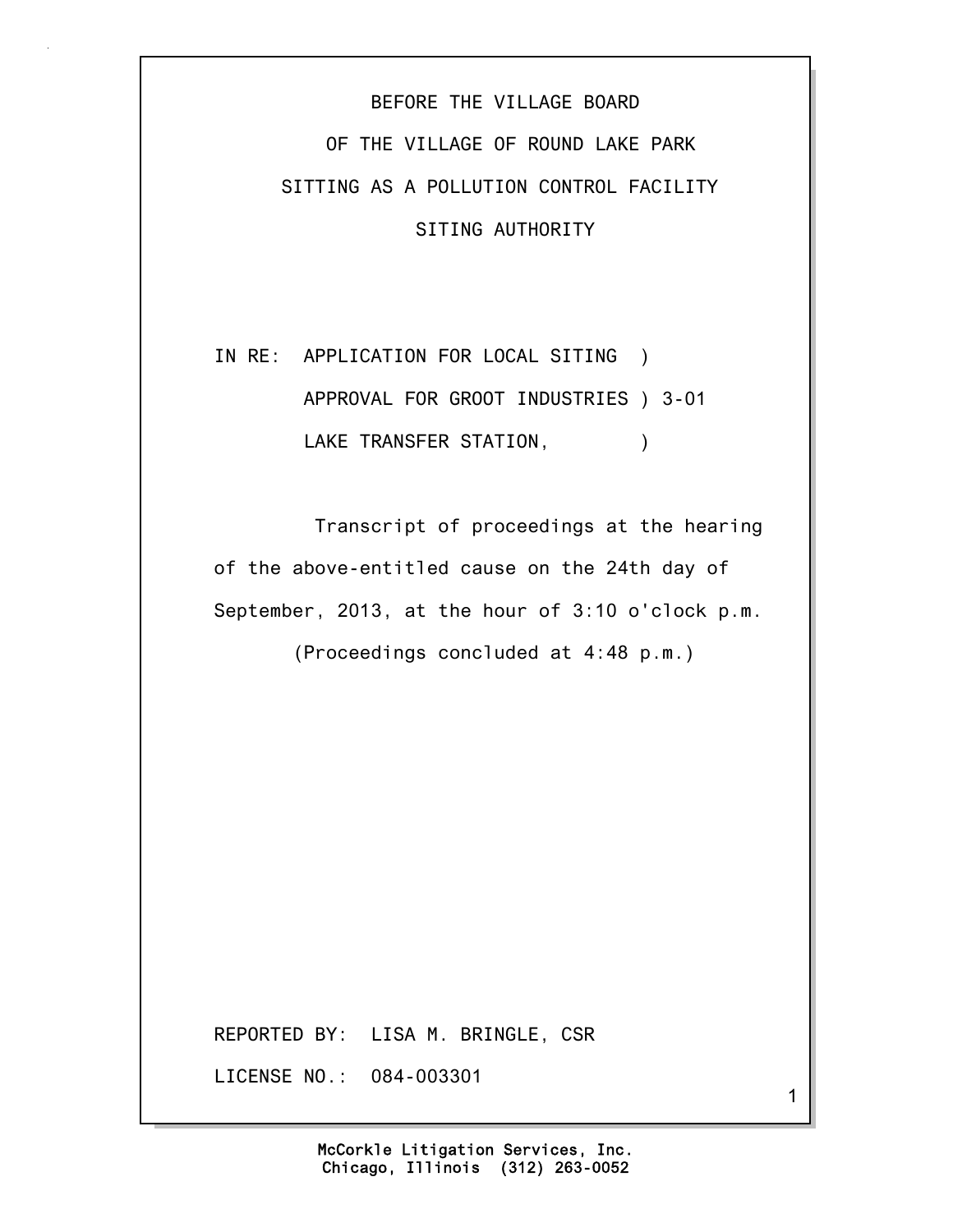| $\mathbf 1$    | APPEARANCES:                                   |
|----------------|------------------------------------------------|
| 2              | SCHIROTT, LUETKEHANS & GARNER, LLC,            |
|                | BY: MR. PHILLIP A. LUETKEHANS                  |
| 3              | The Hearing Officer;                           |
| $\overline{4}$ | MUELLER, ANDERSON & ASSOCIATES,                |
|                | BY: MR. GEORGE MUELLER                         |
| 5              | $-$ and $-$                                    |
|                | HINSHAW & CULBERTSON,                          |
| 6              | BY: MR. CHARLES HELSTEN                        |
| $\overline{7}$ | On behalf of Groot Industries;                 |
|                | THE LAW OFFICES OF RUDOLPH F. MAGNA,           |
| 8              | BY: MR. PETER S. KARLOVICS                     |
|                | On behalf of Board of Trustees                 |
| 9              | of the Village of Round Lake                   |
|                | Park;                                          |
| 10             |                                                |
| 11             | THE SECHEN LAW GROUP, P.C.,                    |
|                | BY: MR. GLENN C. SECHEN                        |
| 12             | On behalf of Village of Round Lake             |
|                | Park;                                          |
| 13             |                                                |
| 14             | TRESSLER, LLP,<br>BY: MR. STEPHEN T. GROSSMARK |
|                | On behalf of the Village of                    |
| 15             | Round Lake;                                    |
| 16             | JEEP & BLAZER, LLC,                            |
|                | MR. MICHAEL S. BLAZER<br>BY:                   |
| 17             | On behalf of Timber Creek                      |
|                | Homes, Inc.;                                   |
| 18             |                                                |
|                | MR. LARRY M. CLARK                             |
| 19             | On behalf of the Solid Waste Agency            |
|                | of Lake County, Illinois.                      |
| 20             |                                                |
| 21             |                                                |
| 22             |                                                |
| 23             |                                                |
| 24             | 2                                              |
|                |                                                |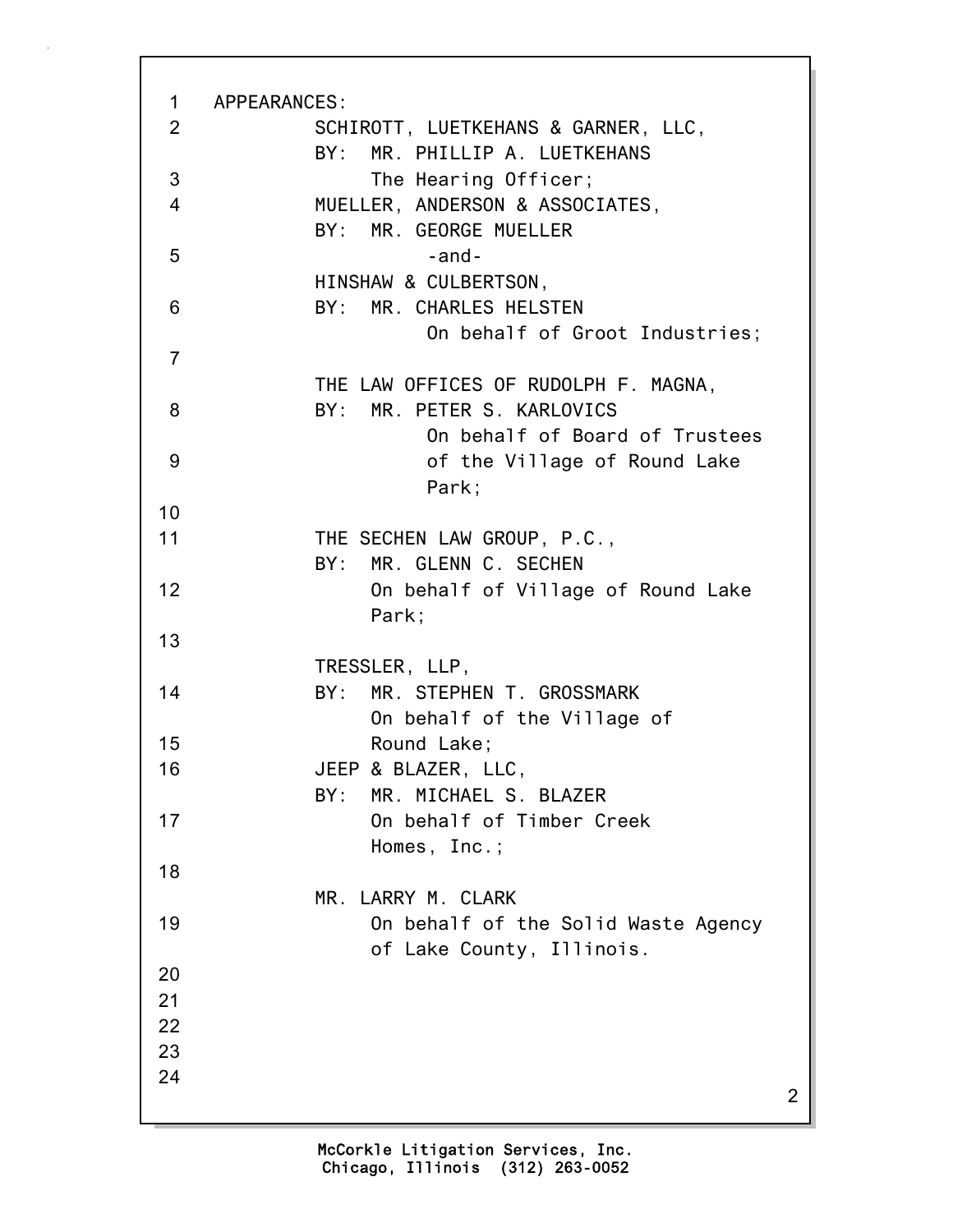3 1 2 I N D E X 3 4 WITNESS DX CX RDX RCX 5 CHRISTOPHER LANNERT 6 By Mr. Sechen 4 7 8 Exam By The Hearing Officer . . . Page 23 9 10 11 12 PETER J. POLETTI DX CX RDX RCX 13 By Mr. Mueller 32 14 By Mr. Blazer 60 15 By Mr. Grossmark 67 16 By Mr. Clark 68 17 By Mr. Sechen 76 18 19 20 E X H I B I T S 21 22 NUMBER ID RECEIVED 23 Applicant's Exhibit 24 No. 6 49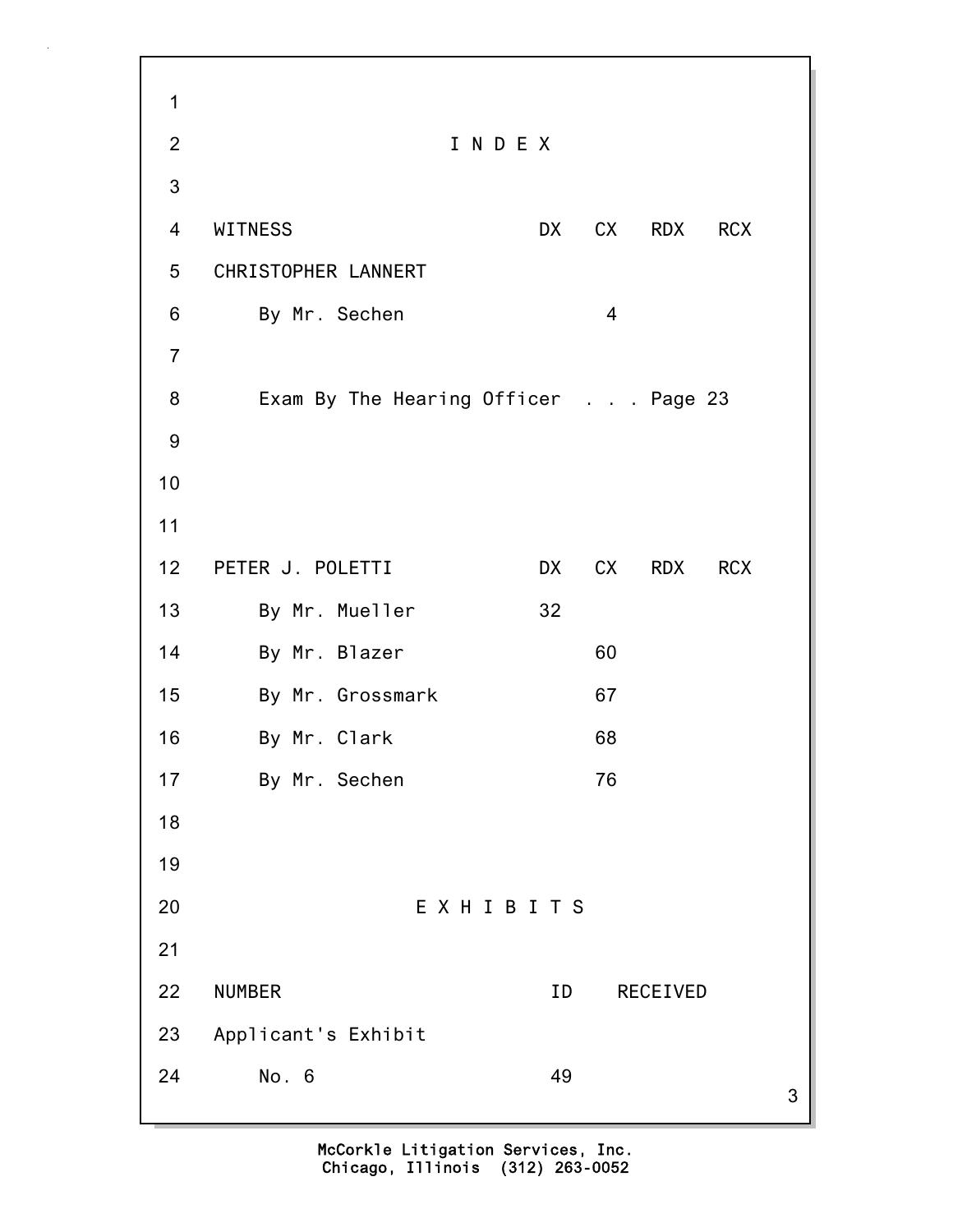| 1              | THE HEARING OFFICER: Okay. Mr. Sechen, your        |
|----------------|----------------------------------------------------|
| $\overline{2}$ | cross examination of Mr. Lannert may start.        |
| 3              | MR. SECHEN: Thank you.                             |
| $\overline{4}$ | CHRISTOPHER LANNERT,                               |
| 5              | called as a witness herein, having been first duly |
| 6              | sworn, was examined and testified as follows:      |
| $\overline{7}$ | CROSS EXAMINATION                                  |
| 8              | BY MR. SECHEN:                                     |
| 9              | Mr. Lannert, let's take care of a few<br>Q.        |
| 10             | housekeeping issues, if we may. You proposed       |
| 11             | certain berms be placed around that facility; is   |
| 12             | that correct?                                      |
| 13             | That's correct.<br>A.                              |
| 14             | Q.<br>Could you, using your laser pointer, take    |
| 15             | a look at what is page 14 of Exhibit -- is that 5? |
| 16             | Yes.<br>Α.                                         |
| 17             | Q. Can you point out where the berms are,          |
| 18             | sir?                                               |
| 19             | The berms are in two locations. They are<br>Α.     |
| 20             | along the west side of the site adjacent to Porter |
| 21             | Drive in this location south of the entrance, and  |
| 22             | they also are along the south side, which is       |
| 23             | adjacent to the north side of the right-of-way of  |
| 24             | Route 120 or Belvidere Road.                       |

4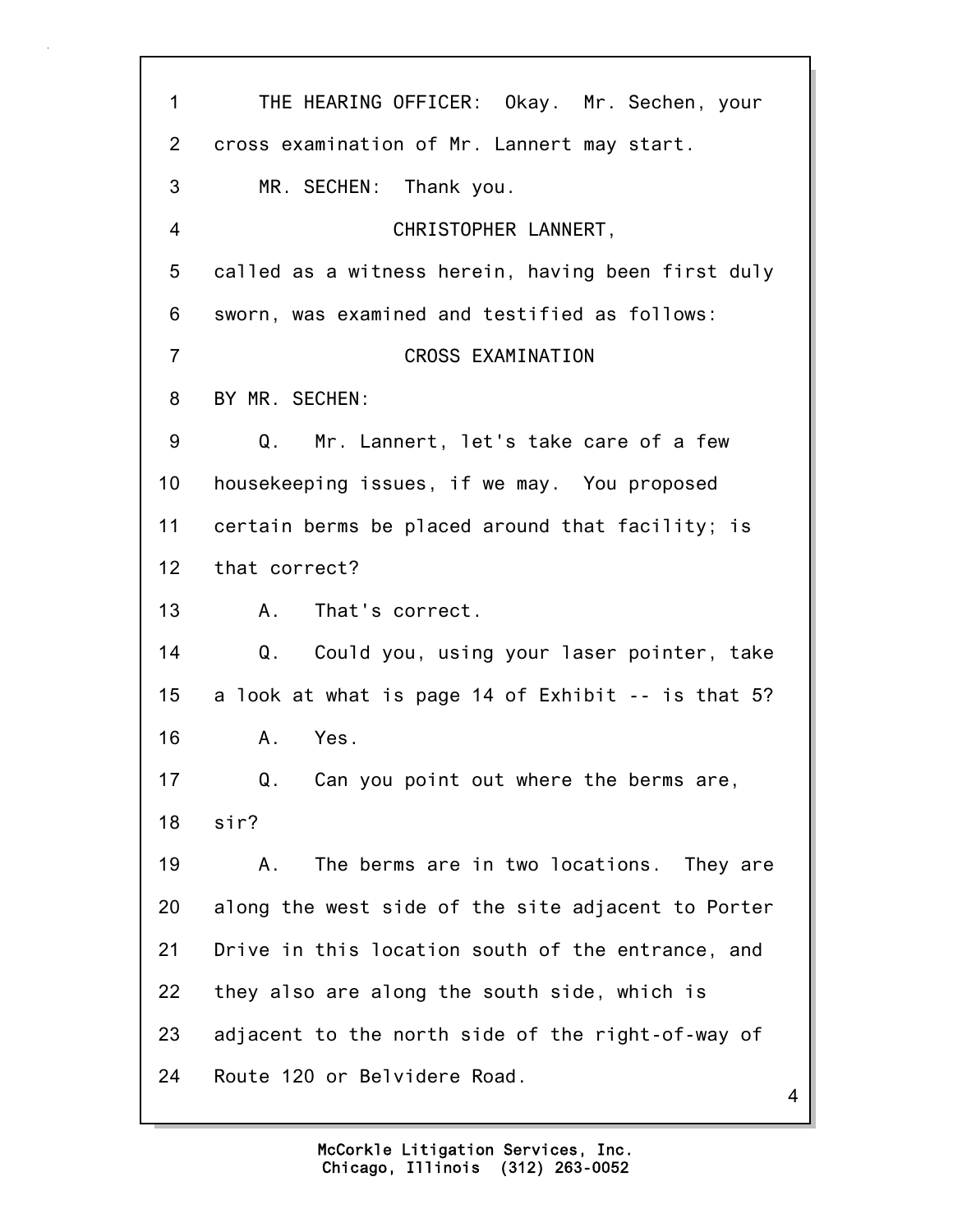| 1              | Q.<br>The portion of the berms that you propose    |
|----------------|----------------------------------------------------|
| $\overline{2}$ | for 120, along 120, are how high, sir?             |
| 3              | They vary between 3 and 5 feet.<br>А.              |
| 4              | And what is on top of those berms?<br>Q.           |
| 5              | There is a combination of plant material<br>Α.     |
| 6              | on top of those berms. There is some ground cover  |
| $\overline{7}$ | and ornamental grasses. There are some ornamental  |
| 8              | trees. In addition to that, there are other trees. |
| 9              | And in addition to what you've mentioned,<br>Q.    |
| 10             | is there anything else on top of those berms or on |
| 11             | the berms other than what you've mentioned?        |
| 12             | Not that I'm aware of.<br>А.                       |
| 13             | Q.<br>Okay. Now, with respect to the berms         |
| 14             | along Porter Drive, how high are they?             |
| 15             | Those undulate the same way. They are<br>Α.        |
| 16             | lower in terms of 3 to 4 feet up to 5, 6 feet at   |
| 17             | the corner where they meet the sign.               |
| 18             | Are those also vegetative?<br>Q.                   |
| 19             | Yes.<br>Α.                                         |
| 20             | Q.<br>And that is similar to that which you        |
| 21             | previously explained for the berms along 120?      |
| 22             | That's correct. On the street side, they<br>Α.     |
| 23             | are vegetative with plant material. On the back    |
| 24             | side, it's just grass.<br>5                        |
|                |                                                    |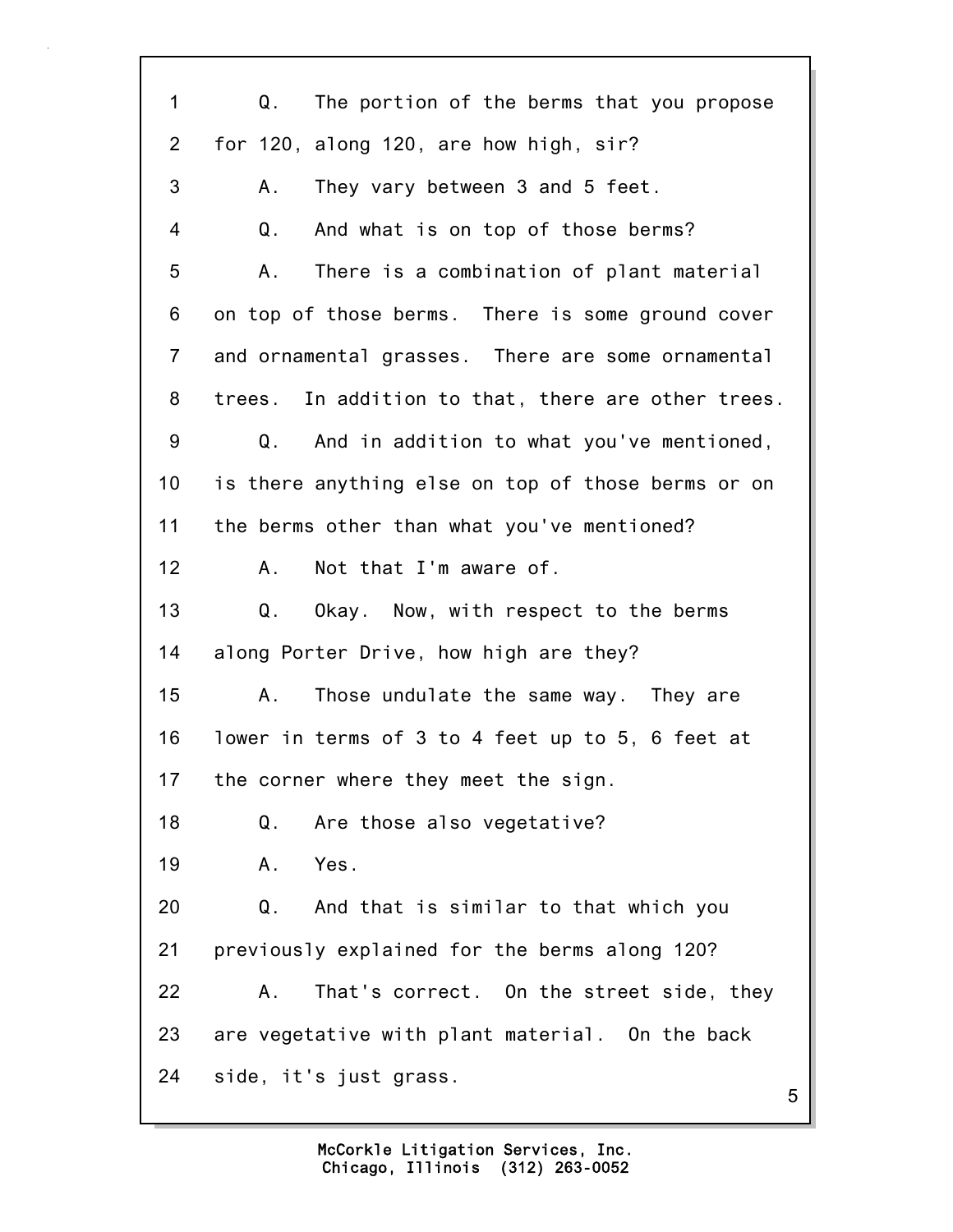1 Q. Now, without being specific in general 2 terms, are you familiar with how a berm similar to 3 that might affect noise? 4 A. Yes. I'm generally aware of it. 5 Q. And in general, does it increase noise or 6 decrease noise? 7 A. Well, there is two things that will affect 8 noise as relates to that berm depending on where 9 you are. 10 Because there is a knee wall as part of 11 the berm on the facility side and then the berm 12 comes up on top of that and the plant material on 13 top of that, when the noise will hit the solid 14 wall, it tends to bounce back. And when it hits 15 the plant material, it will have a tendency to 16 reflect back. On the 120, Belvidere Road, side, 17 the berm, because of the shape of it and the plant 18 material, will tend to wrap the sound up and then 19 fold it back onto 120 and the farmland itself. 20 Q. And some of that sound may be absorbed by 21 the plant material; is that accurate? 22 A. Yes, particularly the plant material when 23 there is leaves on it and evergreen material 24 year-round.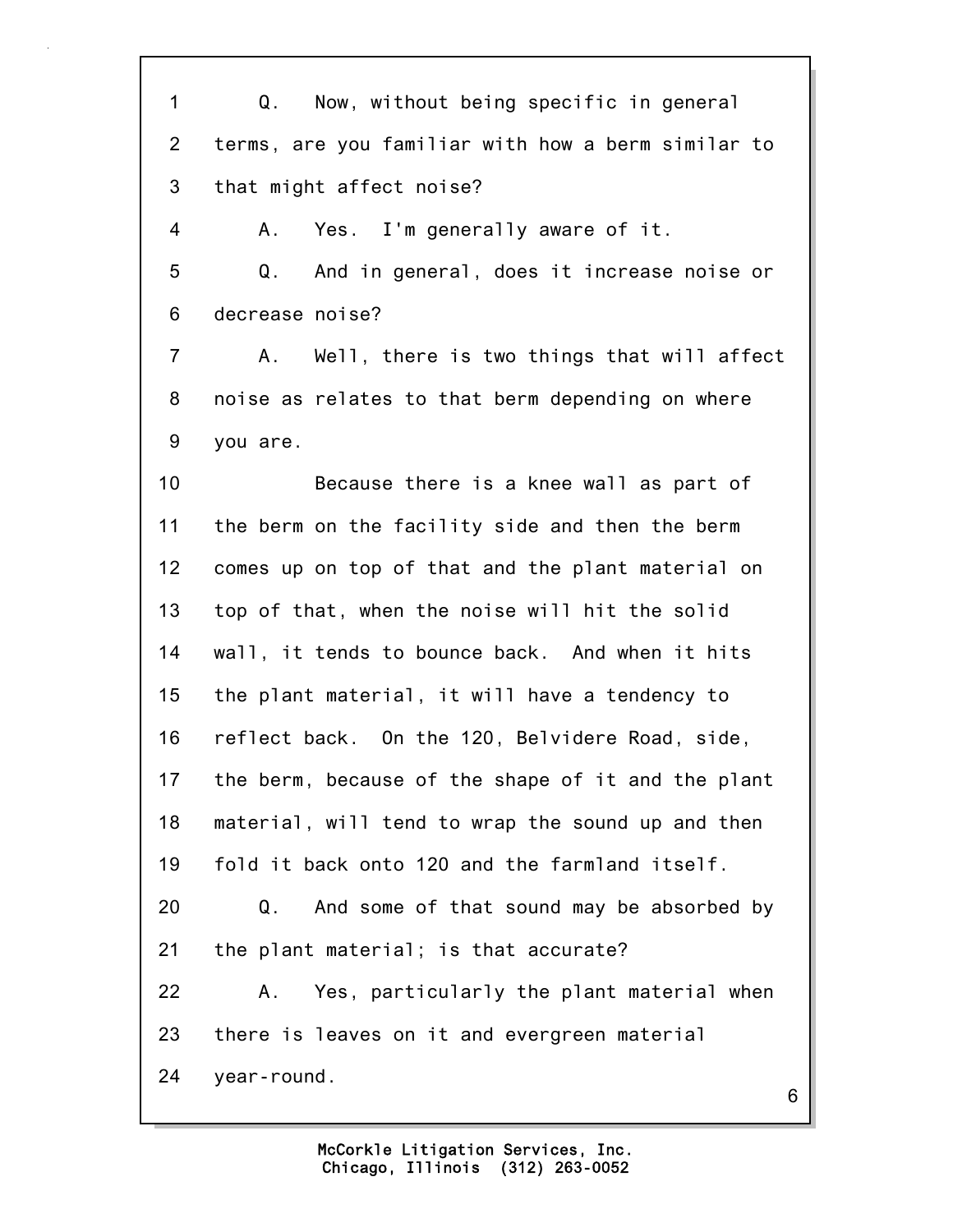1 Q. Okay. Now, to the extent that there may 2 be exhibits in the application, just in general, 3 exhibits that show the facility along Porter or 4 along 120 that do not show your berm, you are, in 5 fact, building this facility with the berm that you 6 just testified about; is that correct? 7 A. That's correct. I don't understand where 8 it's not being presented. 9 Q. Well, there may be exhibits elsewhere that 10 show the facility, and I'm just trying to make sure 11 that everyone is clear that they show the facility 12 for illustrative purposes and what's behind the 13 fence, you're actually going to have a berm there? 14 A. My testimony today is that the berm along 15 Porter and the berm along 120 will be designed as I 16 have shown and described it here today, and it's my 17 knowledge that it's an exhibit to the host 18 agreement, which gives it even one more level of 19 authenticity than just my presentation this 20 morning -- this afternoon. 21 Q. In addition, the east side of the 22 facility, can you tell us what's going to be along 23 that side of the facility? 24 A. The east side of the facility only has a

> Chicago, Illinois (312) 263-0052 McCorkle Litigation Services, Inc.

7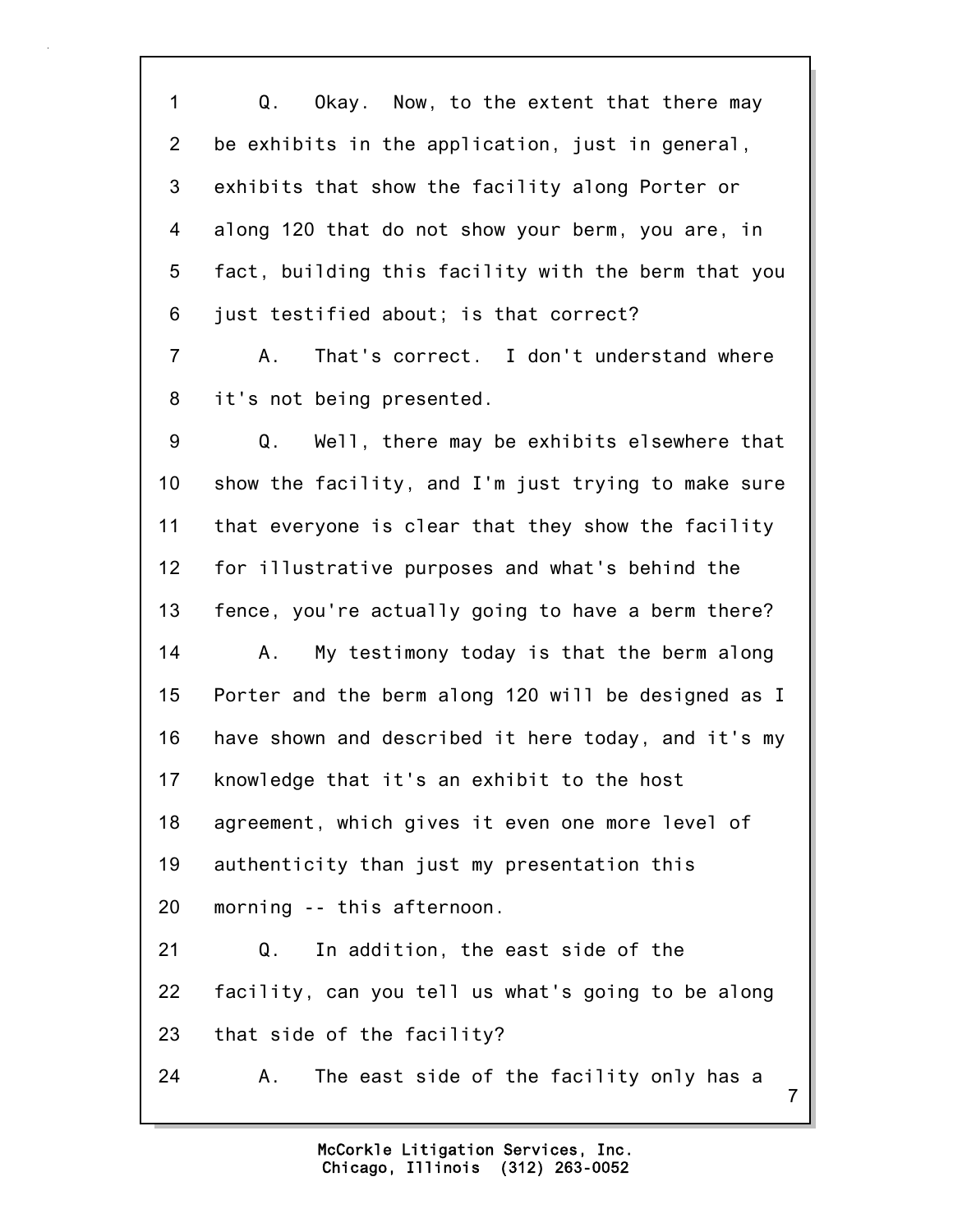8 1 fence, and there is no other berms or planting 2 envisioned for that area. 3 The large wood lot that exists to the east 4 is what is providing the buffer on that side. 5 Q. And that is property that is being -- in 6 the process of being acquired by Groot? 7 A. It is currently in the process of being 8 acquired by Groot, as you well know, because I was 9 not aware of that until after I filed the 10 application. I feel that that woodland is 11 substantial enough and strong enough that while it 12 could all be cut down, I believe it will remain -- 13 at least remnants of it will remain, if you're 14 familiar with Hainesville and Hainesville's love of 15 nature, as well as their requirements for 16 landscaping and protecting natural features. I do 17 mean Hainesville in this case because that's 18 Hainesville, not Round Lake Park on the east side 19 of the property line. 20 Q. I was going to tease you, but we'll avoid 21 that. 22 Calling your attention to the northwest 23 corner of that facility, is that the area where 24 that fence exists that you showed a computer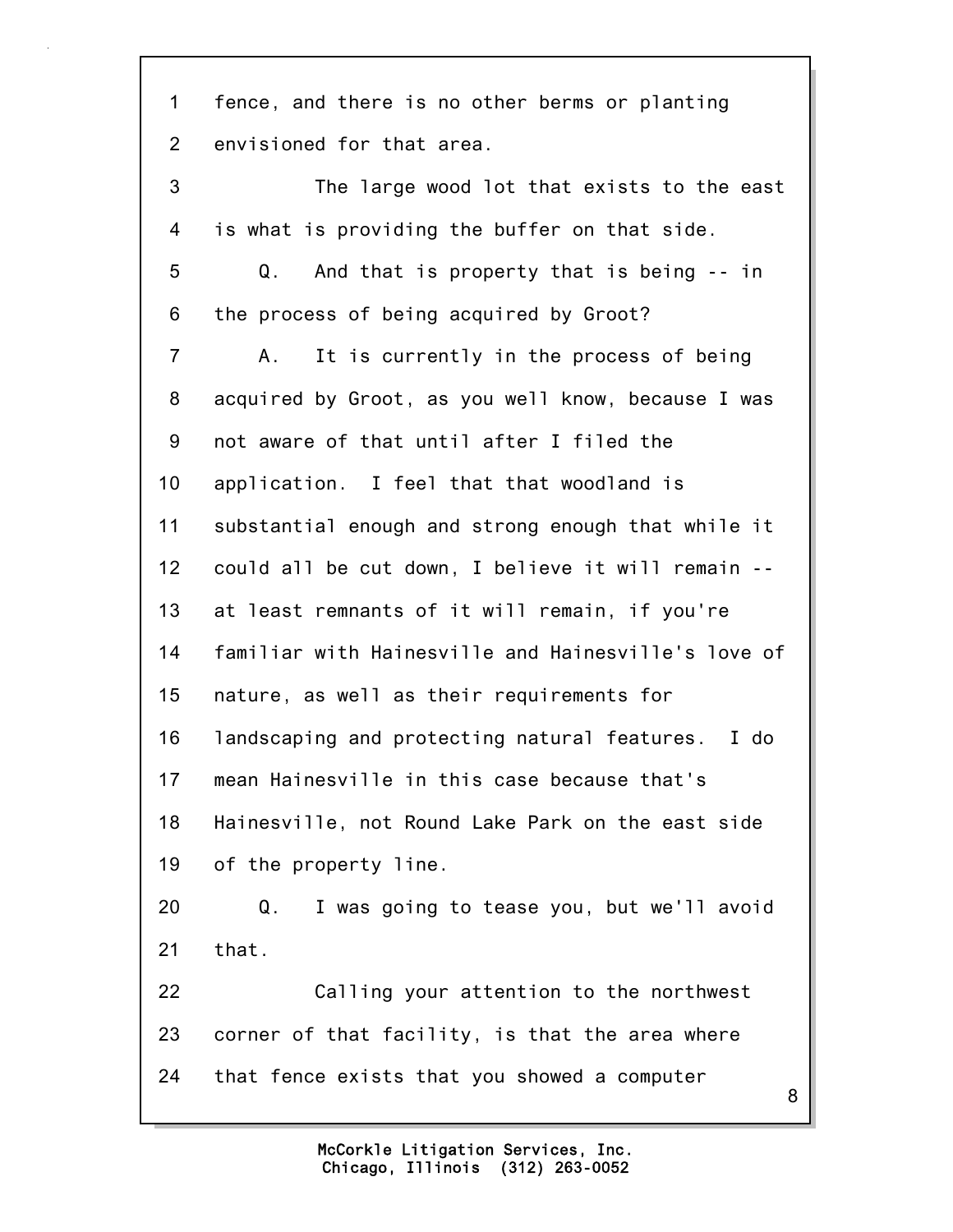9 1 rendering of? 2 A. Yes, it is. 3 Q. Do you have an exhibit that shows the 4 better computer rendering of that fence in that 5 corner, which would be -- I believe it's 2, part of 6 Exhibit 4, but you had it numbered as 2 on the 7 slide in the handout. 8 A. Of the photo -- you're talking about the 9 before and after? 10 Q. Yes, the one on the right. 11 A. Yes. 12 Q. That bears the legend page 16 on the 13 bottom, which I believe is part of Group Exhibit 4. 14 THE HEARING OFFICER: For the record, that's 15 Group Exhibit 5. 16 BY MR. SECHEN: 17 Q. 5, I'm sorry. And I'm calling your 18 attention now to the picture on the right, which is 19 the after shot. 20 A. Yes. 21 Q. We're viewing that fence from Porter 22 Drive? 23 A. You're viewing that fence from Porter 24 Drive, correct, looking south towards 120.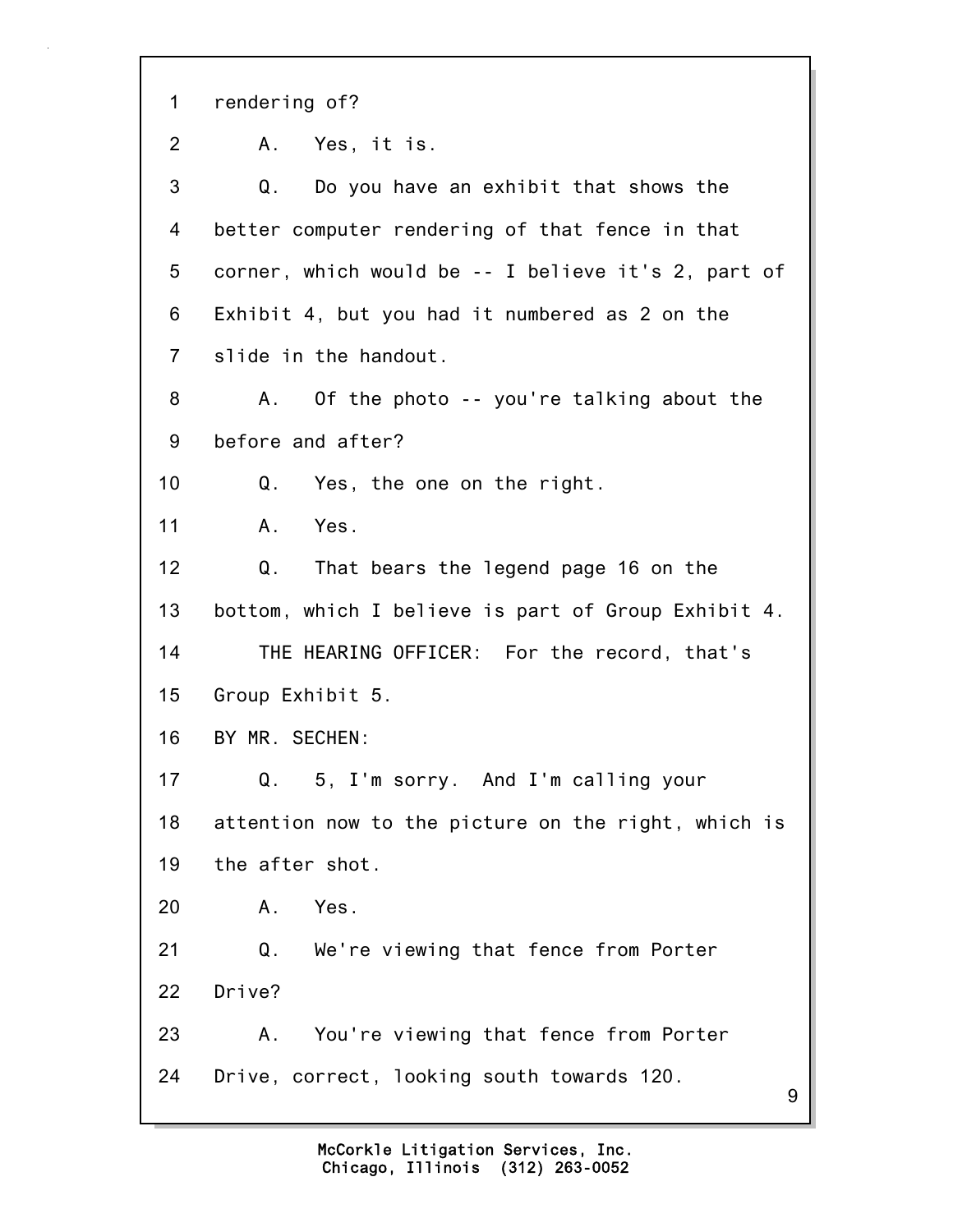10 1 Q. Mr. Lannert, can we put a little 2 landscaping in front of that puppy? 3 MR. GROSSMARK: Objection. There is no 4 foundation to answer that question -- 5 THE HEARING OFFICER: Mr. Grossmark, you're 6 going to have to speak louder. The court reporter 7 can't get you. 8 MR. GROSSMARK: Objection, foundation. There 9 is no information that this witness has the 10 authority to make that decision, and there is 11 nobody here from Groot to even answer that 12 question. 13 MR. SECHEN: I just ask the question that maybe 14 the witness can answer rather than have 15 Mr. Grossmark testify. 16 THE HEARING OFFICER: And I believe the 17 question Mr. Grossmark asked maybe with a little 18 more foundation a number of times -- I'm going to 19 let the question stand. 20 BY MR. SECHEN: 21 Q. You don't have landscaping in front of 22 that fence, do you? 23 A. Well, once again, I find myself in the 24 unusual predicament of having to explain the slide,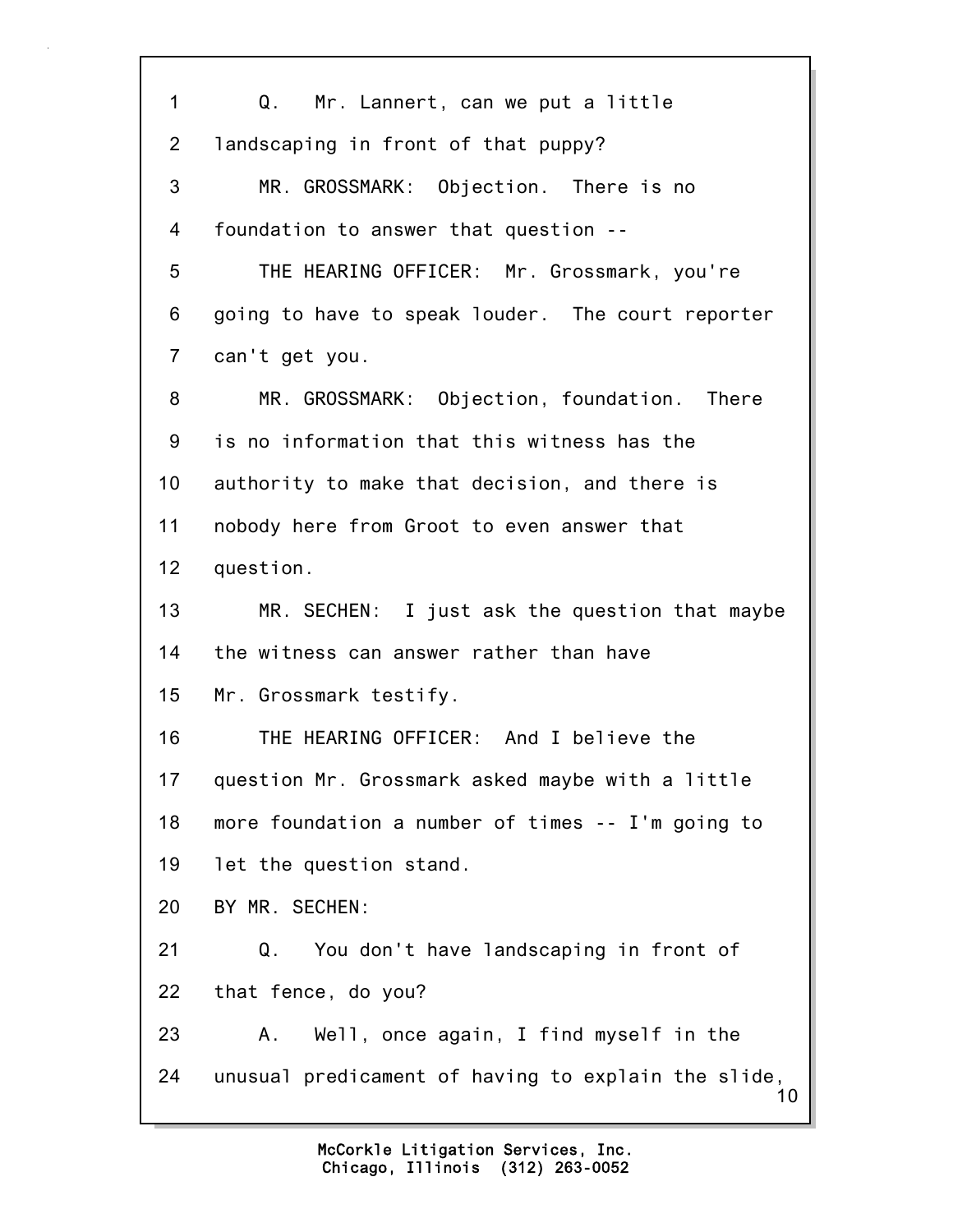1 which is not very clear. I'm halfway there. 2 There is landscaping in front of this 3 portion of the fence. There is not any landscaping 4 along this portion of the fence or along the north 5 side in this location. 6 Q. Nor is it a wood fence or anything other 7 than a chain-link fence? 8 A. It is a chain-link fence. 9 Q. Okay. Let's move on. Comprehensive 10 plans, let's talk in general terms about 11 comprehensive plans. 12 You have a piece of property, just 13 generically in your experience, located in an 14 unincorporated area. May that property possibly be 15 the subject of a comprehensive plan? 16 MR. BLAZER: Objection, calls for speculation, 17 improper speculation. 18 THE HEARING OFFICER: Objection overruled. 19 THE WITNESS: As you put that situation, yes. 20 If you have a piece of property which is in 21 unincorporated land, the community does have the 22 right within a mile and a half of the jurisdiction 23 to slate it within their comprehensive plan. 24

11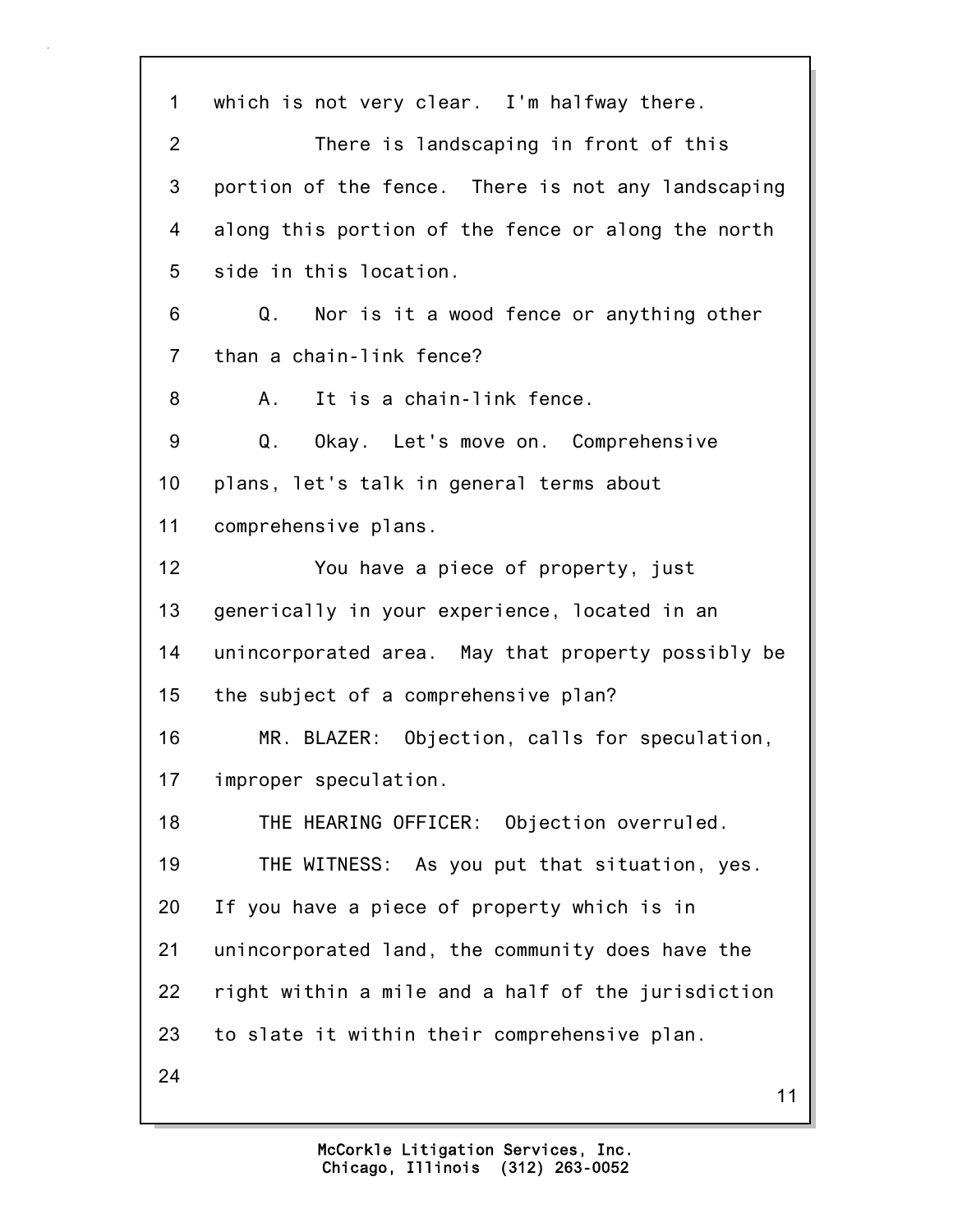1 BY MR. SECHEN:

| $\overline{2}$ | Now, isn't it also a fact that that same<br>Q.      |
|----------------|-----------------------------------------------------|
| 3              | property can be the subject of multiple             |
| 4              | comprehensive plans for multiple communities?       |
| 5              | MR. BLAZER: Objection, calls for speculation,       |
| 6              | assume facts not in evidence.                       |
| $\overline{7}$ | THE HEARING OFFICER: Objection overruled.           |
| 8              | THE WITNESS: Do I understand the question that      |
| 9              | you're asking that there could be land that could   |
| 10             | be contained in multiple communities?               |
| 11             | BY MR. SECHEN:                                      |
| 12             | No. Unincorporated land being the subject<br>Q.     |
| 13             | of multiple comprehensive plans from various units  |
| 14             | of government; is that possible? Have you seen      |
| 15             | that?                                               |
| 16             | Yes, that is possible as long as there are<br>A.,   |
| 17             | no boundary line agreements between those           |
| 18             | communities.                                        |
| 19             | And should you have maybe multiple<br>Q.            |
| 20             | municipalities with comprehensive plans on the same |
| 21             | piece of property and maybe a county comprehensive  |
| 22             | plan in addition to that, there is no guarantee     |
| 23             | that those plans are consistent, is there?          |
| 24             | That's correct. There is no guarantee<br>А.<br>12   |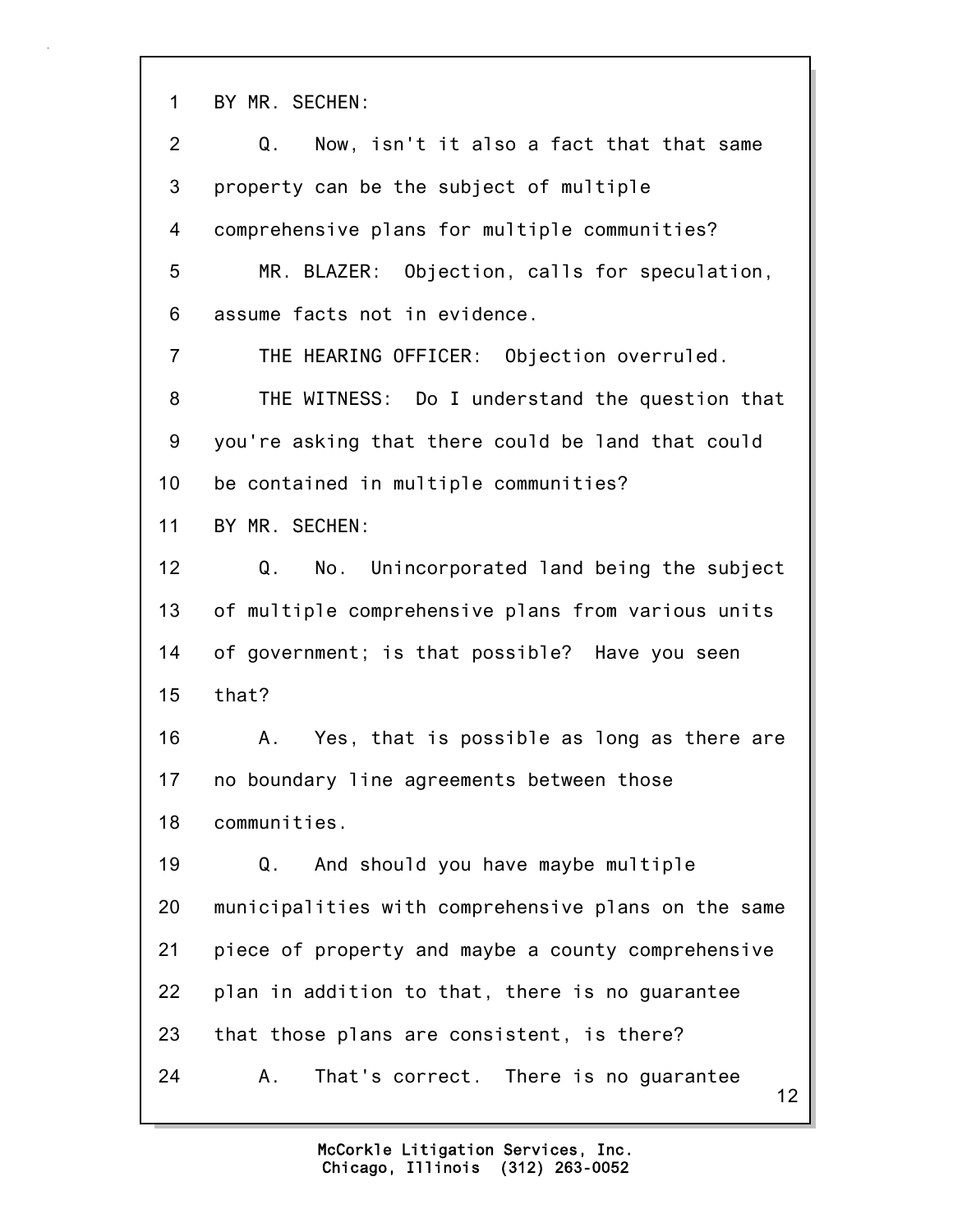1 that those plans will be consistent.

13 2 Q. And is it accurate that once a property is 3 annexed into a municipality, the municipality has 4 an opportunity to zone the property? 5 A. It's been my experience that the mere fact 6 that the property is annexed into the community, 7 it's annexed in with an underlying use, or there 8 would not be a reason to annex the property to that 9 jurisdiction. 10 Q. Well, some zoning ordinances or some 11 ordinances specifically say that when a property is 12 annexed, it may come in as a particular zoning 13 classification; is that correct? 14 A. If it's a bulk annexation, it can come in 15 at a predesignated classification. I never 16 recommend to my clients take that approach. 17 Q. Mr. Lannert, all we are interested in is 18 whether that property can come in in a 19 predesignated zoning classification, and it can 20 happen? 21 A. That is possible. 22 Q. Is it also possible or accurate to say 23 that there is no guarantee that the property will 24 ultimately be zoned in a manner that is consistent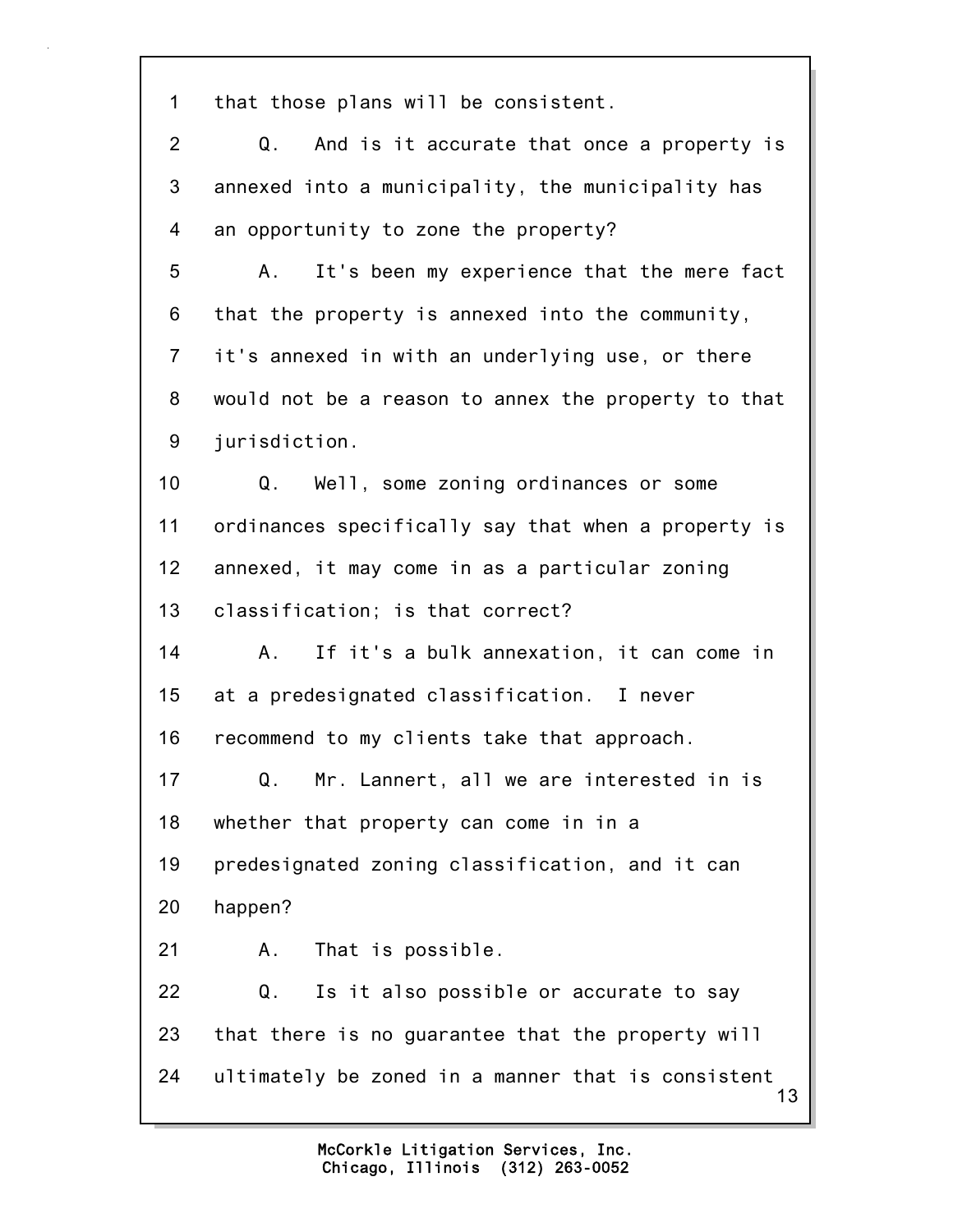14 1 with any of the comprehensive plans that cover that 2 property? 3 A. Not only -- 4 MR. BLAZER: Objection, calls for speculation, 5 object. 6 THE HEARING OFFICER: Objection overruled. 7 THE WITNESS: Not only is it possible that that 8 can happen; it's also possible you could rezone it 9 even after it was zoned. 10 BY MR. SECHEN: 11 Q. And you've seen that happen, haven't you? 12 A. On a number of occasions. 13 Q. So all of this talk about comprehensive 14 plans really comes down to the fact that a comp 15 plan is really nothing more than a wish list of 16 what a governmental entity would like to see on 17 that property? 18 MR. BLAZER: Object to the form of the 19 question. 20 MR. SECHEN: Is that accurate? 21 THE HEARING OFFICER: Objection sustained. 22 THE WITNESS: Well, now, as a plan -- 23 THE HEARING OFFICER: Mr. Lannert, there is no 24 question pending at this point.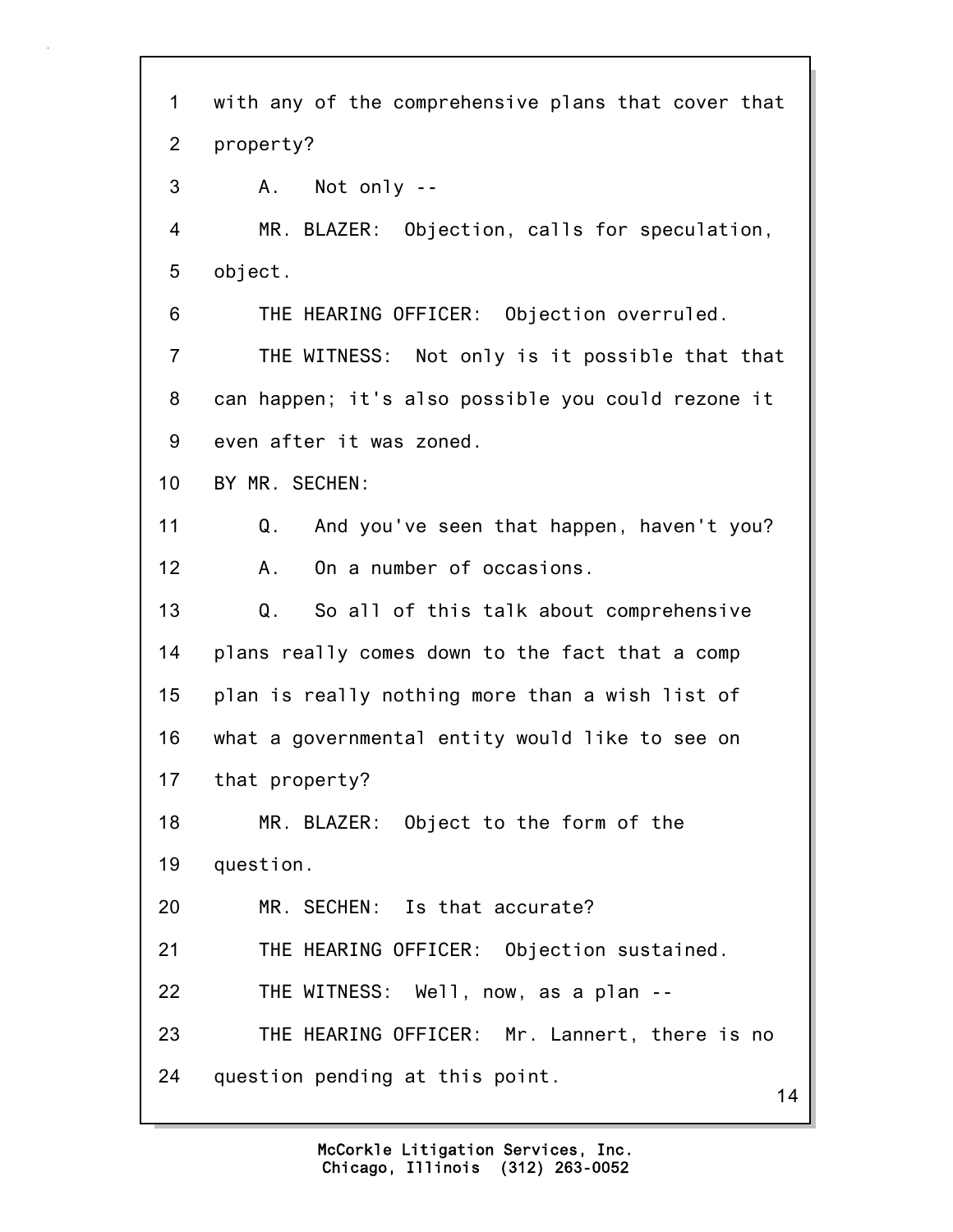15 1 THE WITNESS: I thought you -- excuse me. 2 BY MR. SECHEN: 3 Q. Is there -- strike that. Is it accurate, 4 Mr. Lannert, that since the zoning on ultimate 5 land -- on a piece of property is not necessarily 6 consistent with the comprehensive plan of any of 7 the municipalities that the government may have 8 planned for that particular piece of property, that 9 one could view the comprehensive plan as nothing 10 more than a wish list? 11 MR. BLAZER: Object to the form of the 12 question, also calls for speculation. 13 THE HEARING OFFICER: Objection overruled. 14 THE WITNESS: I would like to change the 15 characteristic of that, Mr. Sechen, in that the 16 comprehensive plan is determined to be a guideline 17 and a model. I would give it a little bit more 18 authenticity from a planning perspective than a 19 wish list, but while I'm saying that it does not 20 guarantee land use, it does not approve zoning. 21 BY MR. SECHEN: 22 Q. So when we talk about what can actually be 23 done with a piece of property, which one to refer 24 to is zoning?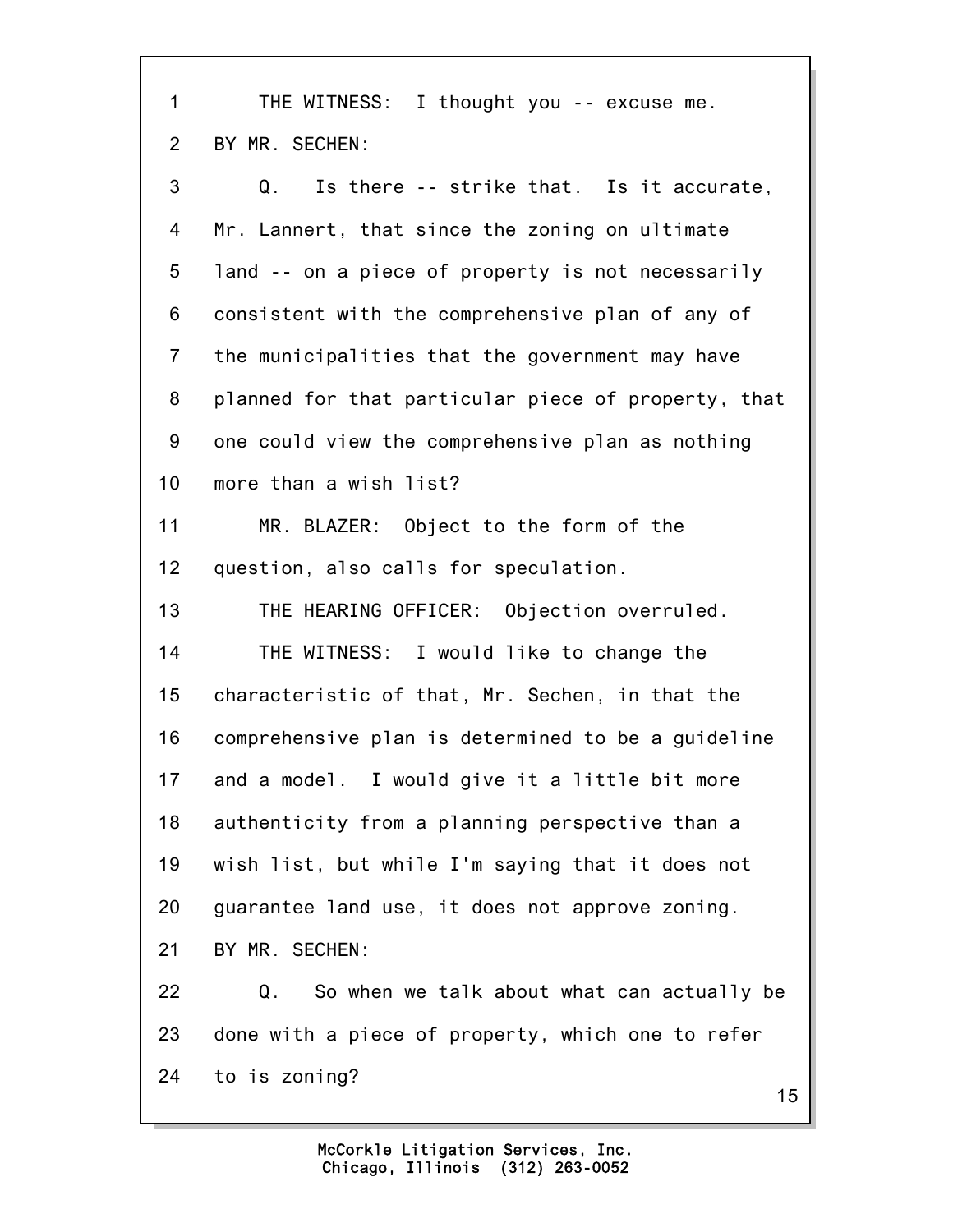16 1 A. The zoning is the vesting of the rights 2 for the use of the property. I would agree with 3 that statement. 4 Q. Okay. Can we take a look at your land use 5 aerial, please? That would be -- you just had it, 6 the other one. Exhibit 5-6, if we may, page 6. 7 Some of the other counsel walked you 8 through some of the surrounding land uses in the 9 area of the proposed transfer station. Let's just 10 take a little walk west down 120, if we can. 11 A. All right. 12 Q. We walk south across 120. You find what 13 in terms of land use? Is that property developed? 14 A. Are you speaking of the --15 Q. Across the street. 16 A. Across the street? No, that land is not 17 developed. It's agricultural use presently. 18 Q. Is there anything inconsistent or 19 incompatible with the transfer use and that piece 20 of property given its current use? 21 A. No, there is not. 22 Q. Let's go a little further west on 120. 23 What's the next use? 24 A. This one in this location?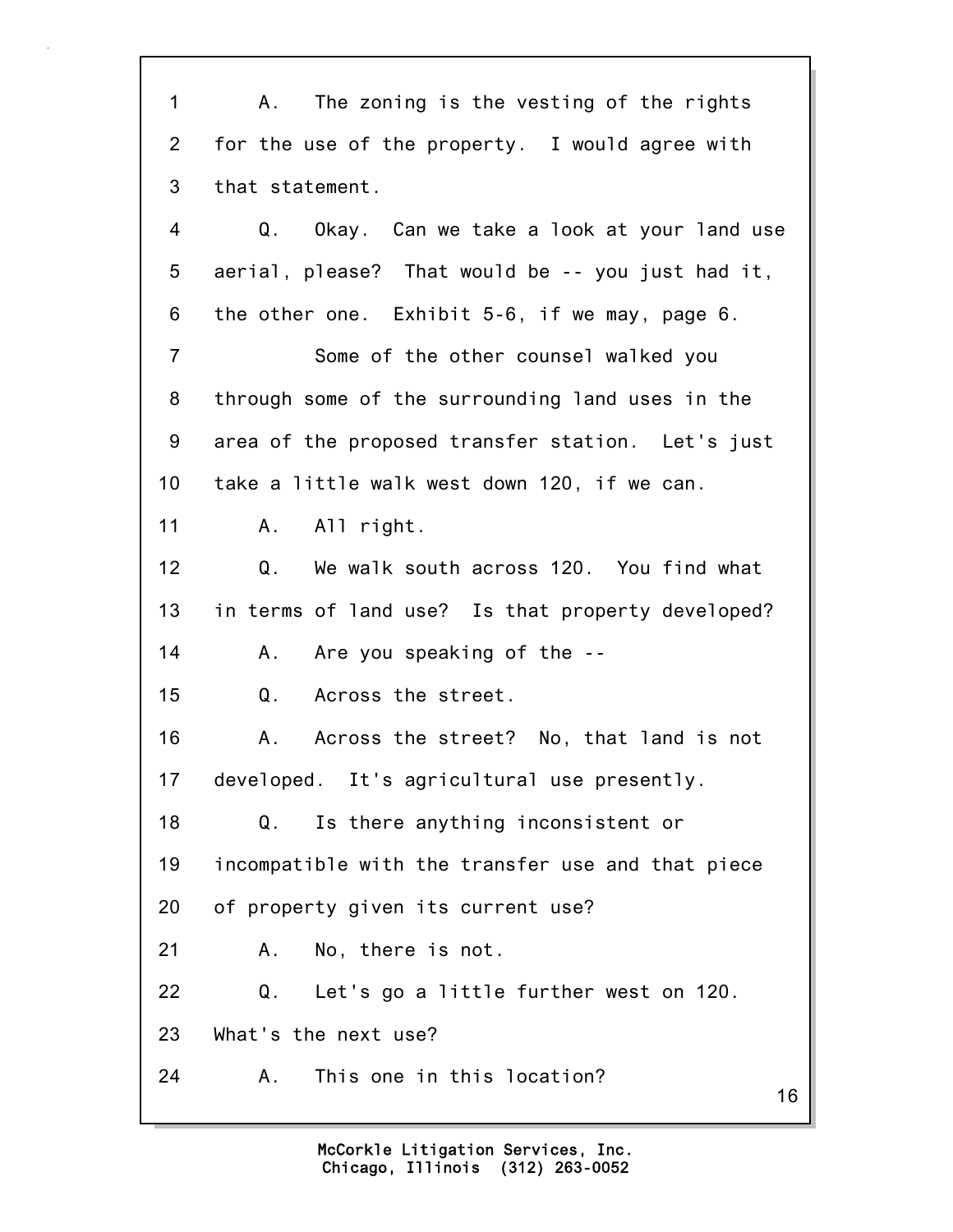17 1 Q. Yes, sir. Further west, what's the next 2 one? 3 A. That is a piece of property that appears 4 to be used for light manufacturing uses. That's 5 what it's zoned to. 6 Q. And the name of that facility; do you 7 recall? 8 A. I believe it's Wal-Mart. 9 Q. And is there anything inconsistent with 10 the proposed use in that particular use? 11 MR. BLAZER: Object to the relevance. The 12 standard is minimizing the compatibility. 13 THE HEARING OFFICER: Objection overruled. 14 THE WITNESS: There would not be any 15 incompatibility between that zoning classification 16 and the existing zoning classification of the 17 parcel. 18 BY MR. SECHEN: 19 Q. I'm talking about use. 20 A. Oh, use, no. It's compatible, compatible 21 industrial use. 22 Q. Further west, what's the next land use? 23 A. Well, the next piece ends up being a 24 vacant piece of property before you get into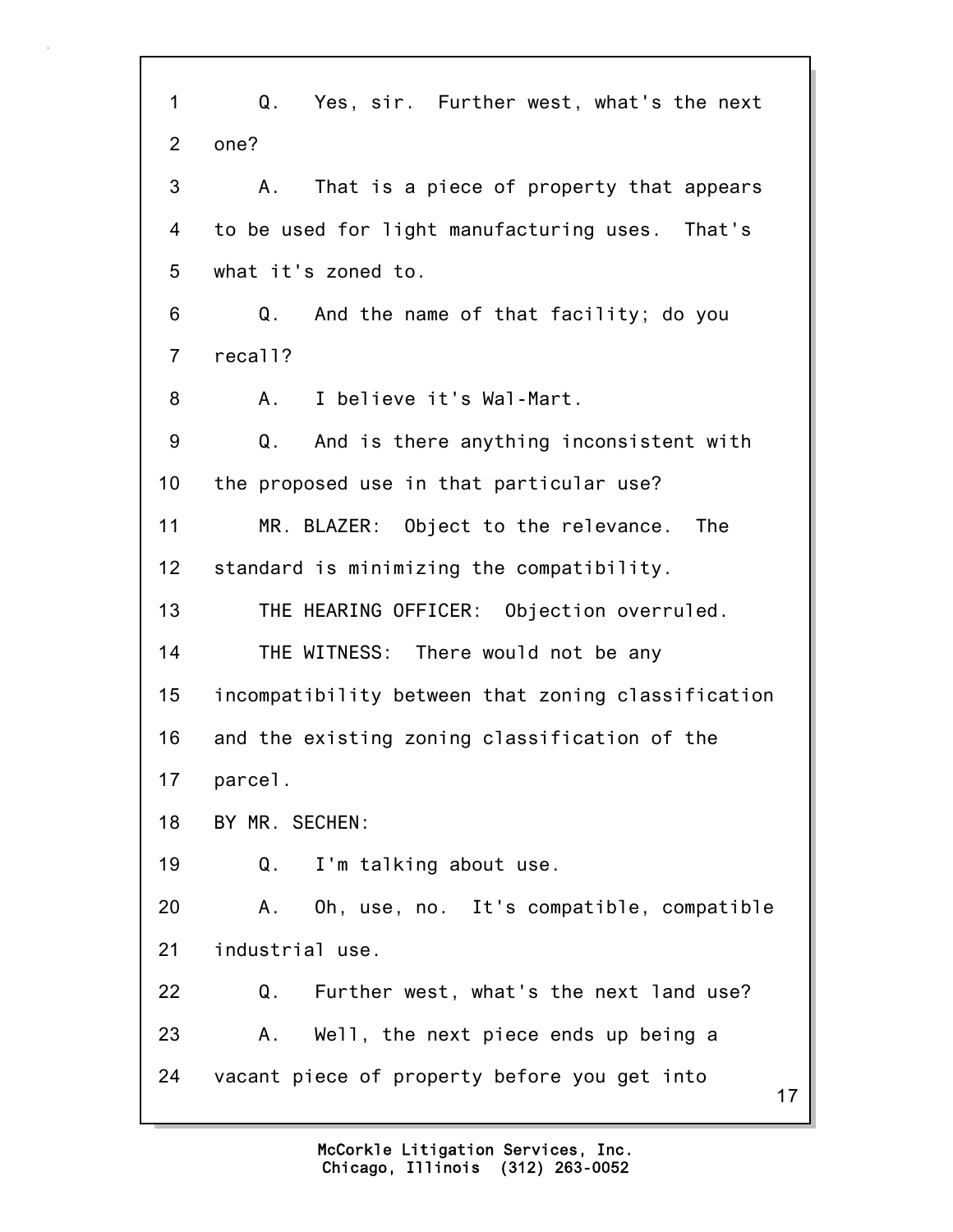18 1 another small -- appears to be a small motor repair 2 business. 3 Q. Okay. Now, with respect to the vacant 4 piece of property, is there anything incompatible 5 between that use and the transfer facility that we 6 are talking about here today? 7 A. There would not be because it's vacant 8 property. 9 Q. With respect to the facility that you 10 mentioned that's adjacent to that, did you say 11 small motor repair? 12 A. That's what it appears to be as I drive by 13 the facility. 14 Q. Now, do you find anything incompatible 15 with that use and the use of our property that we 16 are talking about as a transfer facility? 17 MR. BLAZER: Objection, foundation. The 18 witness already testified he doesn't know what goes 19 on in that facility. 20 THE HEARING OFFICER: Objection overruled. 21 THE WITNESS: No, I don't find anything 22 incompatible. That facility is set back off of the 23 road. It's set back below grade. So it's really 24 hard to see unless you're looking for it.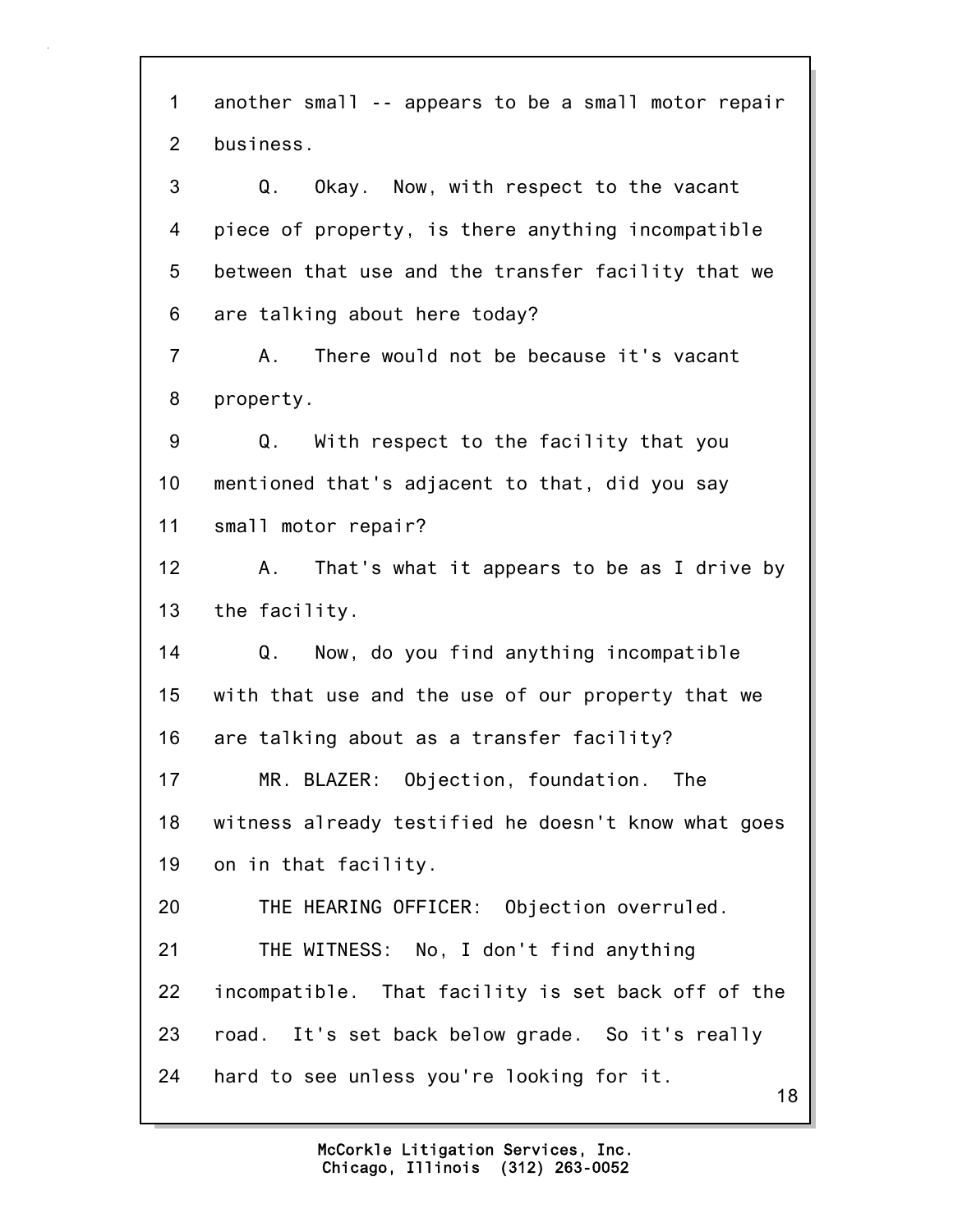1 BY MR. SECHEN:

2 Q. The next one west?

3 A. The next one west, there is a finger of 4 open space before you get to a couple of white 5 storage buildings.

6 Q. Okay. Well, let's take the open space. I 7 take it given your previous answers that there is 8 nothing incompatible with that use and the use of 9 our property that we are talking about here today 10 as a proposed transfer facility; is that correct? 11 MR. BLAZER: Objection, relevance.

12 THE HEARING OFFICER: Objection overruled.

13 THE WITNESS: There would not be because that 14 also is vacant property.

15 BY MR. SECHEN:

16 Q. And the white storage facility, same 17 question. Would that be the same answer, nothing 18 incompatible there either?

19

20 MR. BLAZER: Objection, foundation.

21 THE HEARING OFFICER: Objection overruled.

22 THE WITNESS: That would be true. Also, again, 23 I'm not aware of what's happening inside the 24 building. They just appear to be -- they are on

19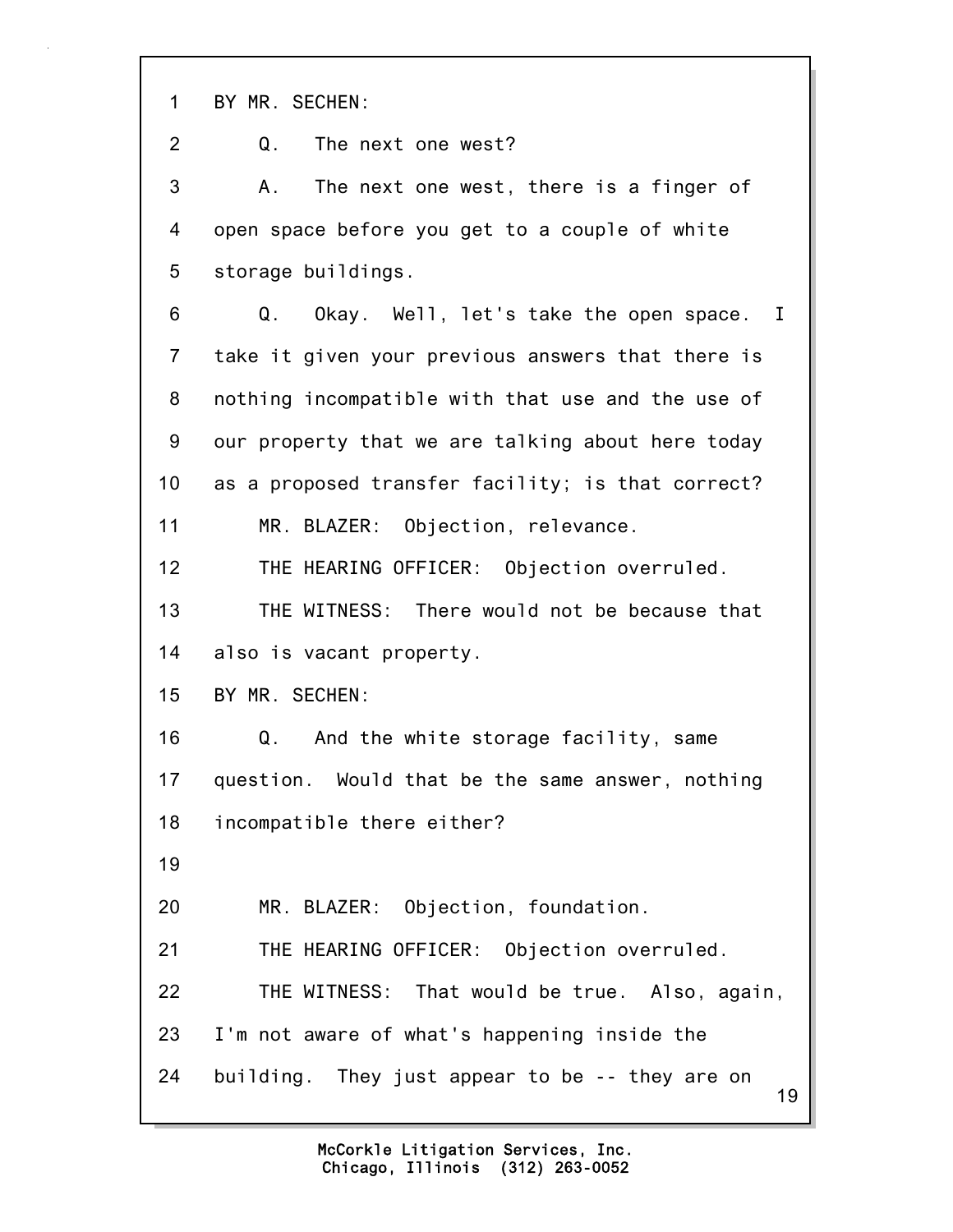| 1               | the site, and they could be used.                  |
|-----------------|----------------------------------------------------|
| $\overline{2}$  | MR. BLAZER: Mr. Hearing Officer, if I may.         |
| 3               | Mr. Karlovics has just had a very good suggestion. |
| 4               | Could I just have the record reflect I have a      |
| 5               | standing objection to every one of Mr. Sechen's    |
| 6               | questions?                                         |
| $\overline{7}$  | THE HEARING OFFICER: Every one of his              |
| 8               | questions forever or every one of his questions    |
| 9               | regarding compatibility?                           |
| 10 <sup>1</sup> | MR. BLAZER: Every one of his questions with        |
| 11              | this witness. I think Peter had a great idea.      |
| 12              | THE HEARING OFFICER: Fair enough.                  |
| 13              | MR. BLAZER: That way I can stop interrupting.      |
| 14              | BY MR. SECHEN:                                     |
| 15              | Q.<br>Now, the only thing that anybody has         |
| 16              | been -- maybe the property or the land use that we |
| 17              | spent perhaps the most time talking about is the   |
| 18              | mobile home park at Timber Creek, I believe it is? |
| 19              | That's correct.<br>Α.                              |
| 20              | And that's in excess of a thousand feet<br>Q.      |
| 21              | from the proposed facility; is that accurate?      |
| 22              | Yes. It is outside the thousand-foot<br>Α.         |
| 23              | setback requirement.                               |
| 24              | Q.<br>Now, let's take a walk outside the<br>20     |
|                 |                                                    |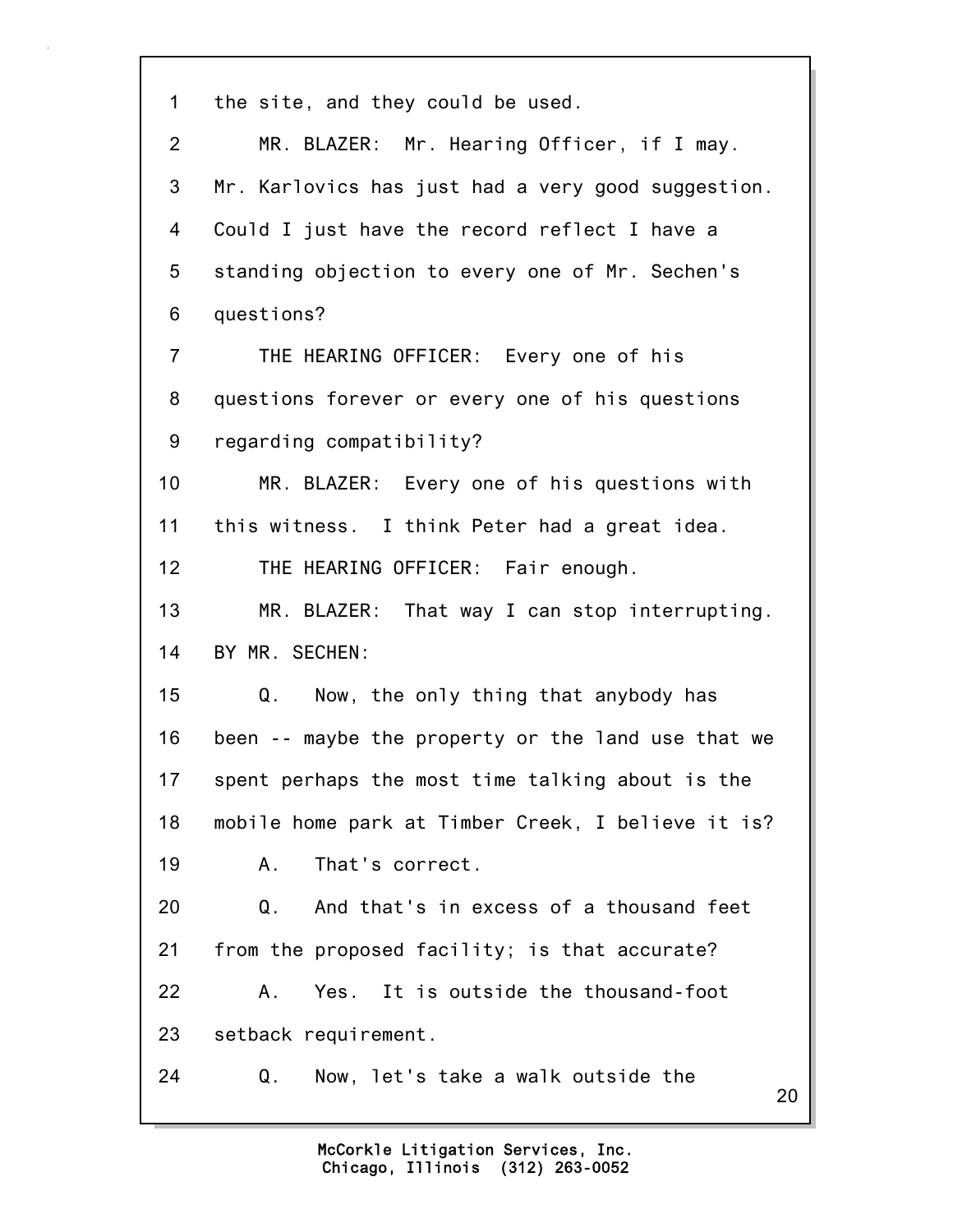21 1 proposed facility right toward Timber Creek to the 2 closest point. What's the first thing we are going 3 to go -- we're going to cross, what street would 4 that be, Porter Drive I assume? 5 A. This is Porter Drive in this location. 6 Q. So right on the other side of Porter Drive 7 is what? 8 A. Well, presently it's a vacant piece of 9 property. It's zoned light industrial, and it's 10 the depot business park that was just approved 11 recently. 12 Q. And that's going to be a C&D processing 13 facility; is that correct? 14 A. That's my understanding. 15 Q. Now, beyond that, how far are we -- what's 16 the next land use? Is the next land use Timber 17 Creek? 18 A. Depending on what corner you are speaking 19 of, Mr. Sechen, this is the westerly property line. 20 This is another piece of property, which is where 21 the creek runs through. This piece is wooded. The 22 piece of property immediately north of that is the 23 hauling yard. Next to that on the south side is an 24 open field, and then you get to the Timber Creek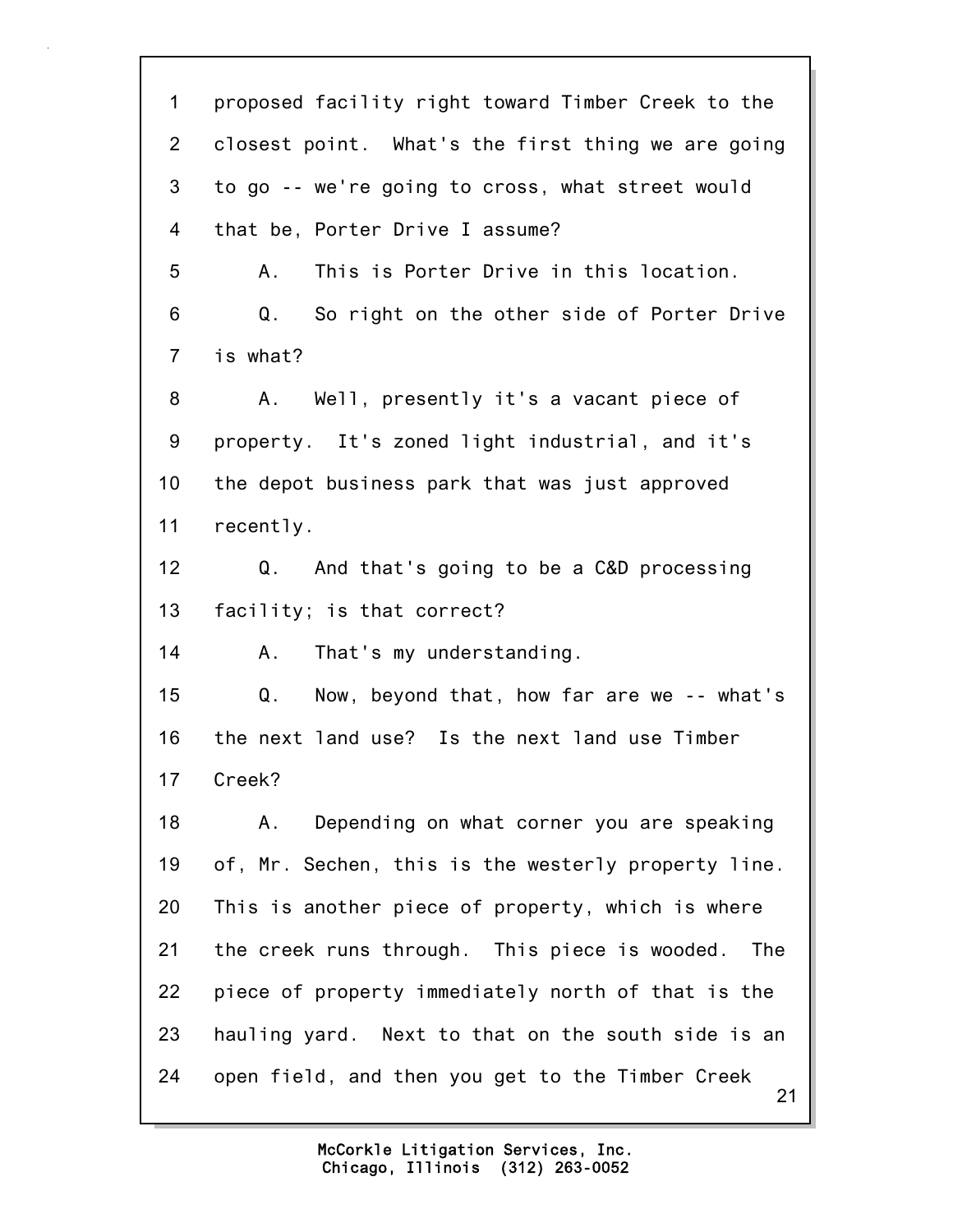1 project area.

22 2 Q. All -- I'm sorry. I almost cut you off 3 there. All of those intervening land uses to some 4 extent would buffer Timber Creek, is that accurate, 5 from the proposed use? 6 A. Very much so. A number of things are 7 solidifying that as a good buffer. We have 8 distance. We have elevation, and we have 9 vegetation. We additionally as it relates to the 10 hauling operation, have that wall I spoke of 11 earlier, but most importantly, we have berms and 12 buffers in addition to that on our side, which is 13 greatly removed from that side -- from that 14 neighbor. 15 Q. In addition then to the berms that we 16 talked about around the subject facility and their 17 impact on noise, we have additional berms and walls 18 closer to Timber Creek? 19 A. That is correct. 20 MR. SECHEN: Can I have just one second? 21 THE HEARING OFFICER: Yes, sir. 22 MR. SECHEN: It's really bad when you can't 23 read your own handwriting. 24 Mr. Lannert, I have no further questions.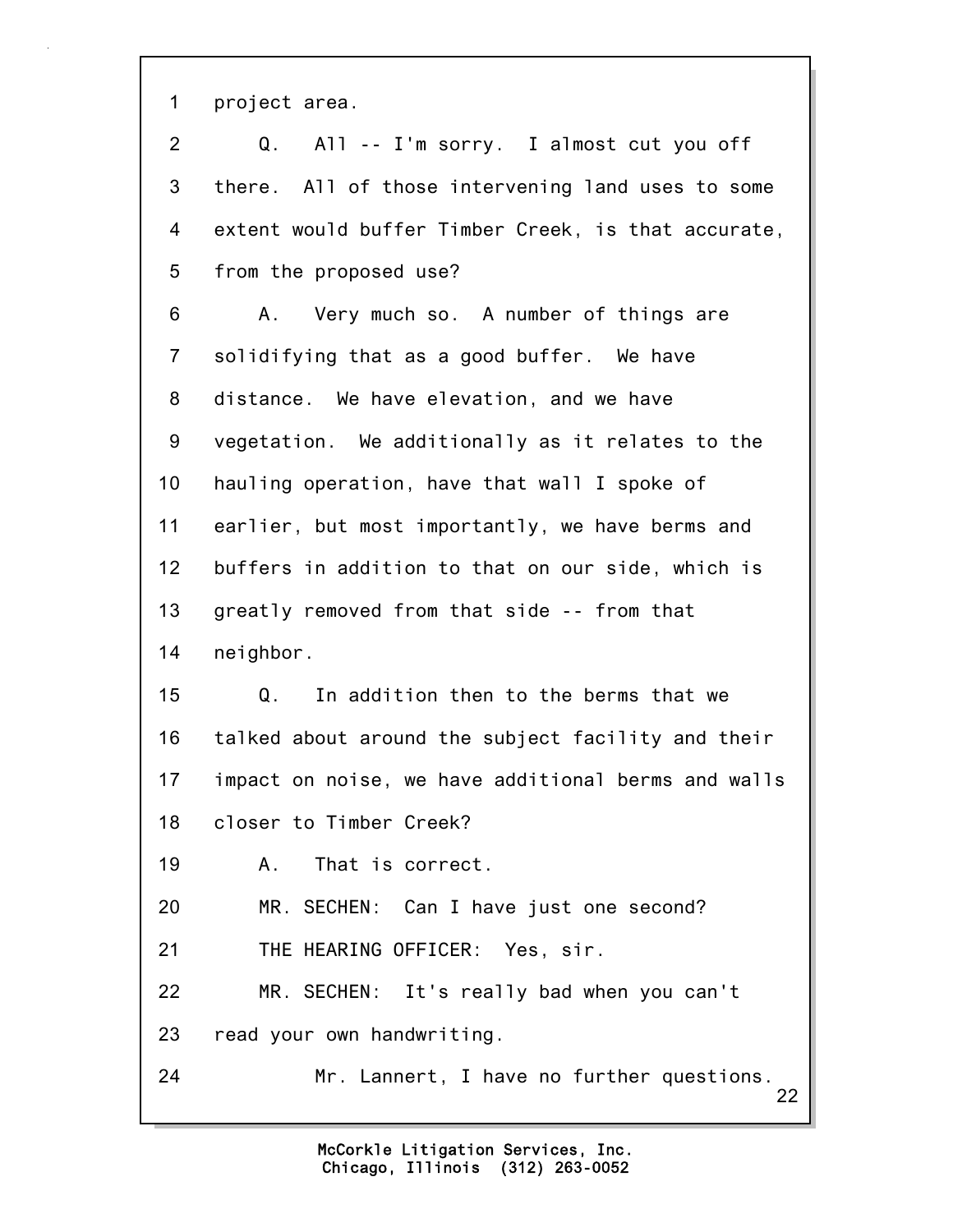| 1              | Mr. Hearing Officer, I tender the witness.          |
|----------------|-----------------------------------------------------|
| 2              | THE HEARING OFFICER: I have a few follow-up         |
| 3              | questions as clarification. Give me a second.       |
| $\overline{4}$ | EXAMINATION                                         |
| 5              | BY THE HEARING OFFICER:                             |
| 6              | Why is there no landscaping on the north<br>Q.      |
| $\overline{7}$ | side?                                               |
| 8              | On the north side of the property line?<br>Α.       |
| 9              | Q.<br>Yes.                                          |
| 10             | Well, I guess maybe that's a term of art.<br>A.     |
| 11             | I would call the open bio-swale, which is used for  |
| 12             | storm water, a landscape feature. And so,           |
| 13             | therefore, I would say that there is some landscape |
| 14             | there.                                              |
| 15             | Vegetation, maybe that's a better<br>Q.             |
| 16             | question?                                           |
| 17             | There is not any vegetation because of the<br>Α.    |
| 18             | physical requirements of conveying that water       |
| 19             | through the bio-swale as well as the existing fence |
| 20             | on the adjacent lot, and then even more so, the     |
| 21             | walls of the two structures which are part of that  |
| 22             | facility are very close to the property line, and   |
| 23             | there is no need to screen or buffer those uses     |
| 24             | from this site.                                     |

23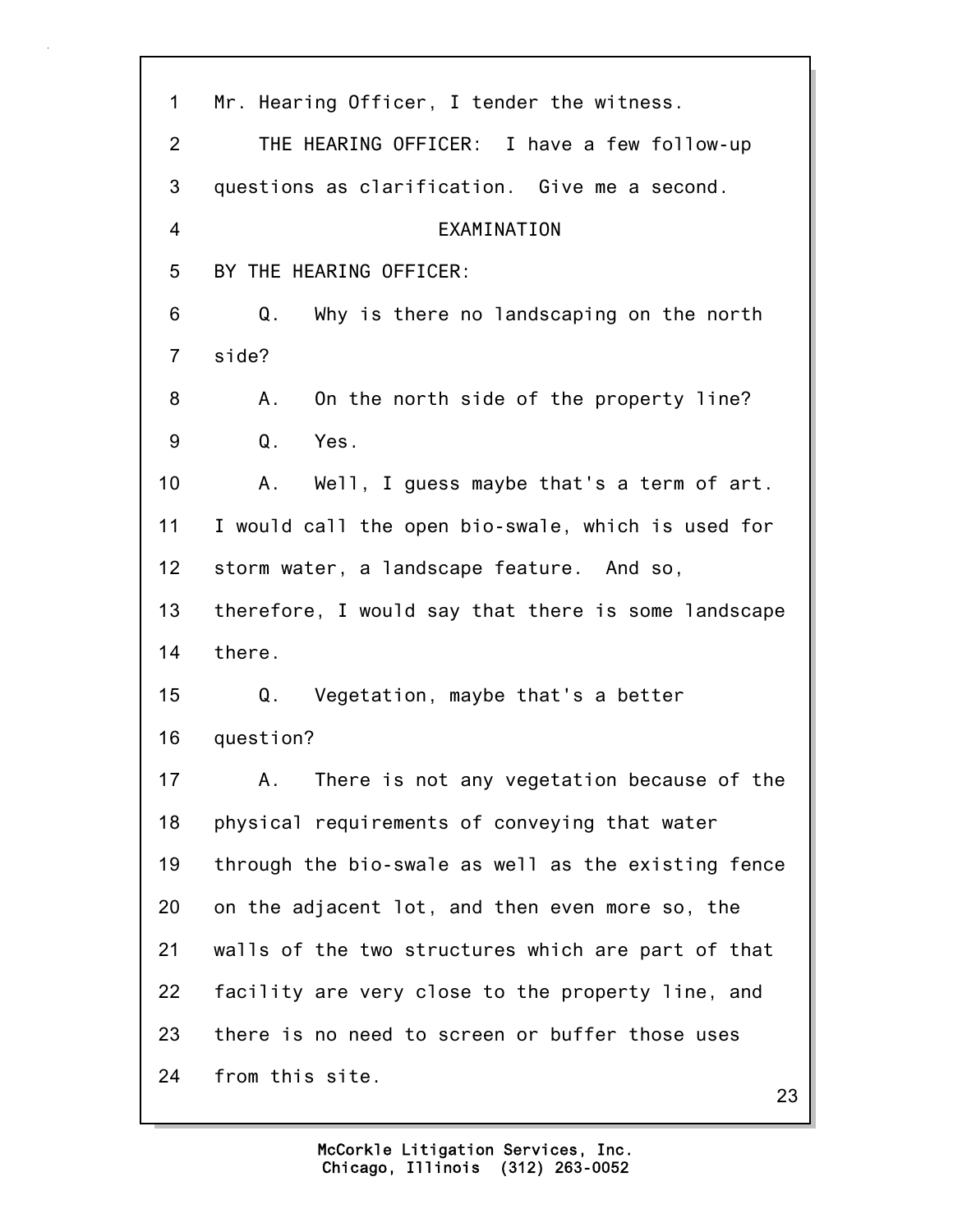24 1 Q. When you say the walls of that facility, 2 you're talking about the walls of the adjacent 3 facility? 4 A. Correct. There's two buildings there. 5 There is solid walls. There is no windows. They 6 are just warehouse industrial buildings. 7 Q. How wide, approximately, is the bio-swale, 8 you know, halfway down the property line, which 9 looks like it's probably its narrowest point? 10 A. I want to say approximately 20, 25 feet, 11 but I have to check the engineering plans to 12 confirm that. 13 Q. If you can go to -- again, I have the same 14 problem as Mr. Sechen has about reading -- 15 MR. SECHEN: But you don't have near as many. 16 THE HEARING OFFICER: -- reading my own notes. 17 BY THE HEARING OFFICER: 18 Q. Why the chain-link fence instead of a 19 solid fence? 20 A. I did not -- I don't have an answer to 21 that question. 22 Q. So that wasn't a decision you made? 23 A. Correct. 24 Q. Who made that decision; do you know?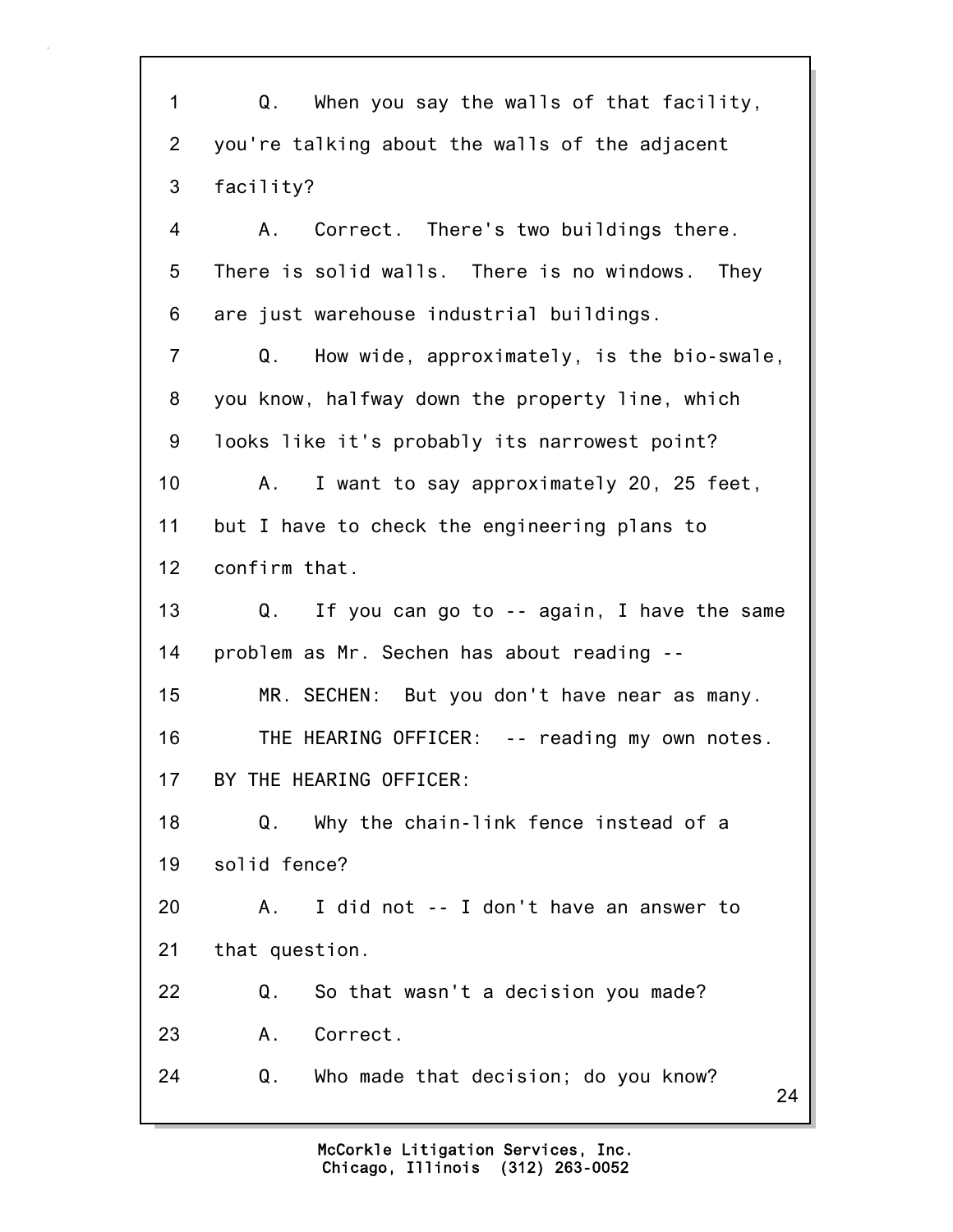| $\mathbf 1$     | It was told to me that we have a<br>A.,                 |
|-----------------|---------------------------------------------------------|
| $\overline{2}$  | chain-link security fence around the perimeter of       |
| 3               | the property, and that's what I've depicted.            |
| 4               | Q.<br>You picked three areas of study, for lack         |
| 5               | of a better word. You picked thousand feet, half        |
| 6               | mile and a mile. Could you tell me why -- I think       |
| $\overline{7}$  | you made it very clear why you chose the thousand       |
| 8               | feet, and I think you also talked about why you         |
| 9               | chose the mile. What I didn't hear you talk about       |
| 10 <sub>1</sub> | was why the half mile was chosen.                       |
| 11              | That was a tiebreaker because it was such<br>A.         |
| 12              | a slam-dunk in terms of a thousand feet. The            |
| 13              | one-mile study radius gained over two                   |
| 14              | thousand acres of property, so I wanted to see if       |
| 15              | there was any linkage between the land uses between     |
| 16              | the mile and a thousand feet.                           |
| 17              | I may be the one person in this room or<br>Q.           |
| 18              | maybe not the one, but one of the people in this        |
| 19              | room who is not as familiar with everyone -- as         |
| 20              | everyone else with this particular area. So if          |
| 21              | someone could go back to that aerial that was up        |
| 22              | here, I would appreciate it. That one, yes.             |
| 23              | From what I've heard, I'm assuming that                 |
| 24              | Timber Creek is just to the west -- the southeast<br>25 |
|                 |                                                         |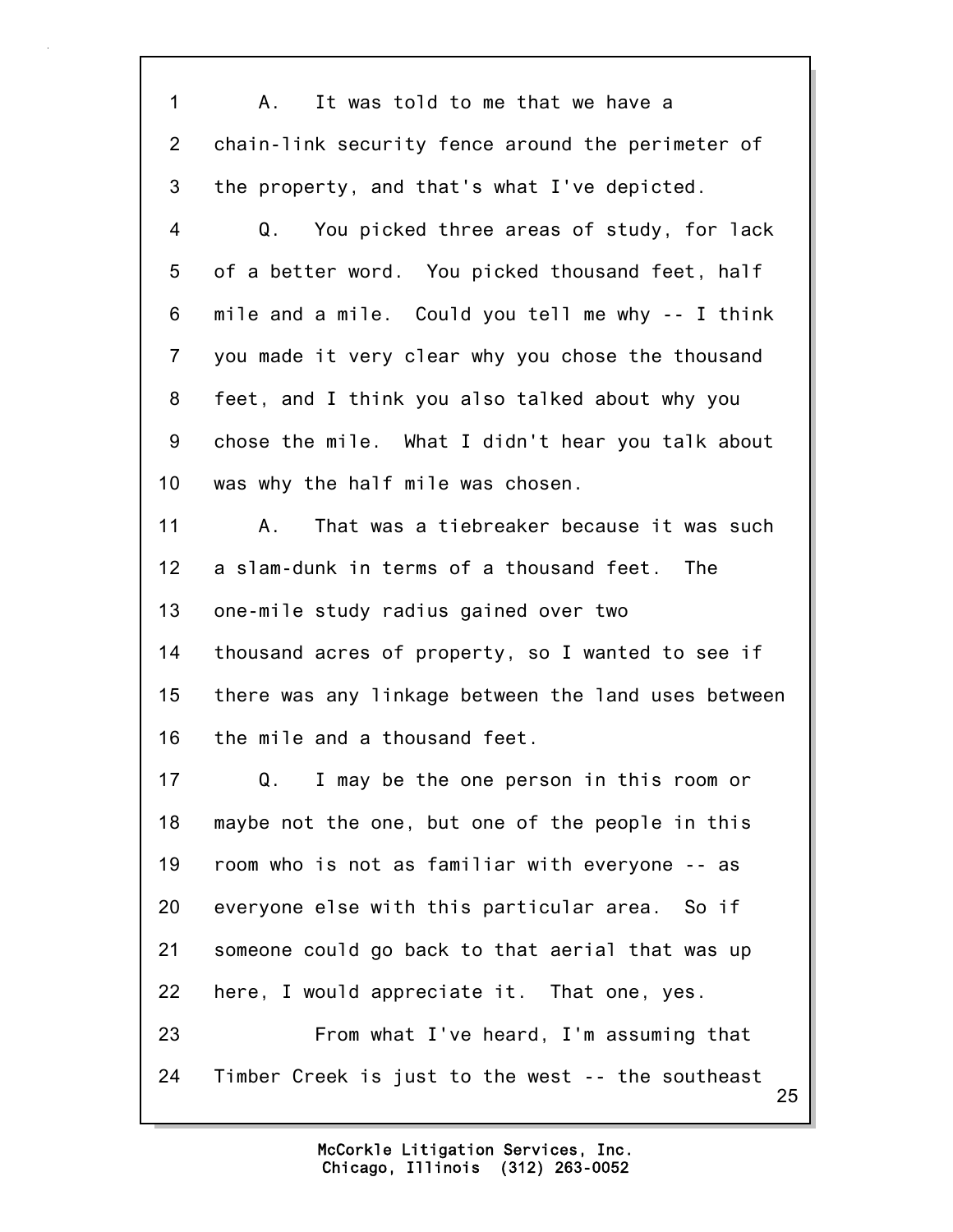26 1 corner of Timber Creek is what I would say is the 2 yellow area to the east of the Baxter and the Groot 3 facilities; correct? 4 A. That is correct. There is a common 5 property line between Timber Creek, Baxter and the 6 hauling operation. 7 Q. Okay. Is there -- what I'm trying to 8 understand is where the Timber Creek homes ends. 9 I'm trying to understand the depth of that property 10 or that development, and to the extent you can 11 explain it without just the pointer, I think it 12 would be helpful for the record. 13 So maybe what we should do is start at 14 that southeast corner. Okay. And if we go to the 15 west, directly to the west, until I get to what I'm 16 going to call the blue line on sheet number one of 17 your report -- do you see the blue and orange line 18 there? 19 A. Yes. That is the corporate limit line 20 between Round Lake Park and Round Lake. 21 Q. Is that the western border of Timber 22 Creek? 23 A. Yes, it is. 24 Q. Okay. So if I go from that corner to the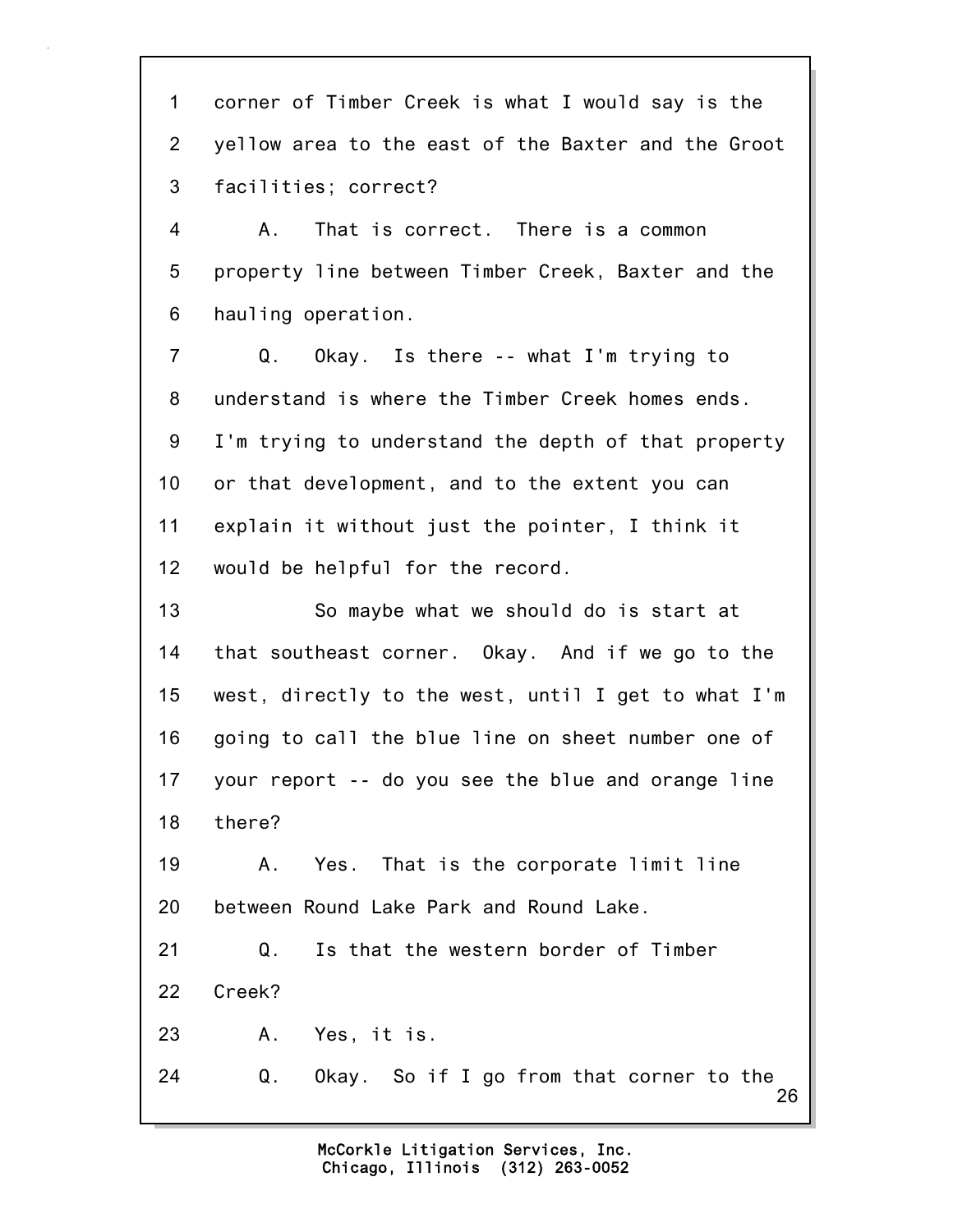27 1 north and say on that municipal border, is Timber 2 Creek all the way the area in yellow up to the 3 north until I see green? 4 A. Yes, until you get to the green or until 5 you get to that intersection of our half-mile study 6 area. 7 Q. Okay. And so would it be fair to say that 8 Timber Creek is really that "U" area in yellow 9 right at that point? 10 A. "U" from the standpoint that it wraps 11 around this purple use, but this corridor that 12 comes down between them, there is only one roadway 13 joining the east and west side of Timber Creek 14 through that green area, which is part of the creek 15 that runs all the way down under 120 and further to 16 the south. But everything as you've described it 17 over to the Groot and Baxter line is Timber Creek. 18 As Mr. Blazer said yesterday, there is over 400 19 homes within that area. But like most 20 industrial -- like most mobile home parks, those 21 are always spread out, and mobile homes sit between 22 the units, not on the ends of the units. 23 Q. Okay. But the northeast border, for lack 24 of a better word, of Timber Creek is the railroad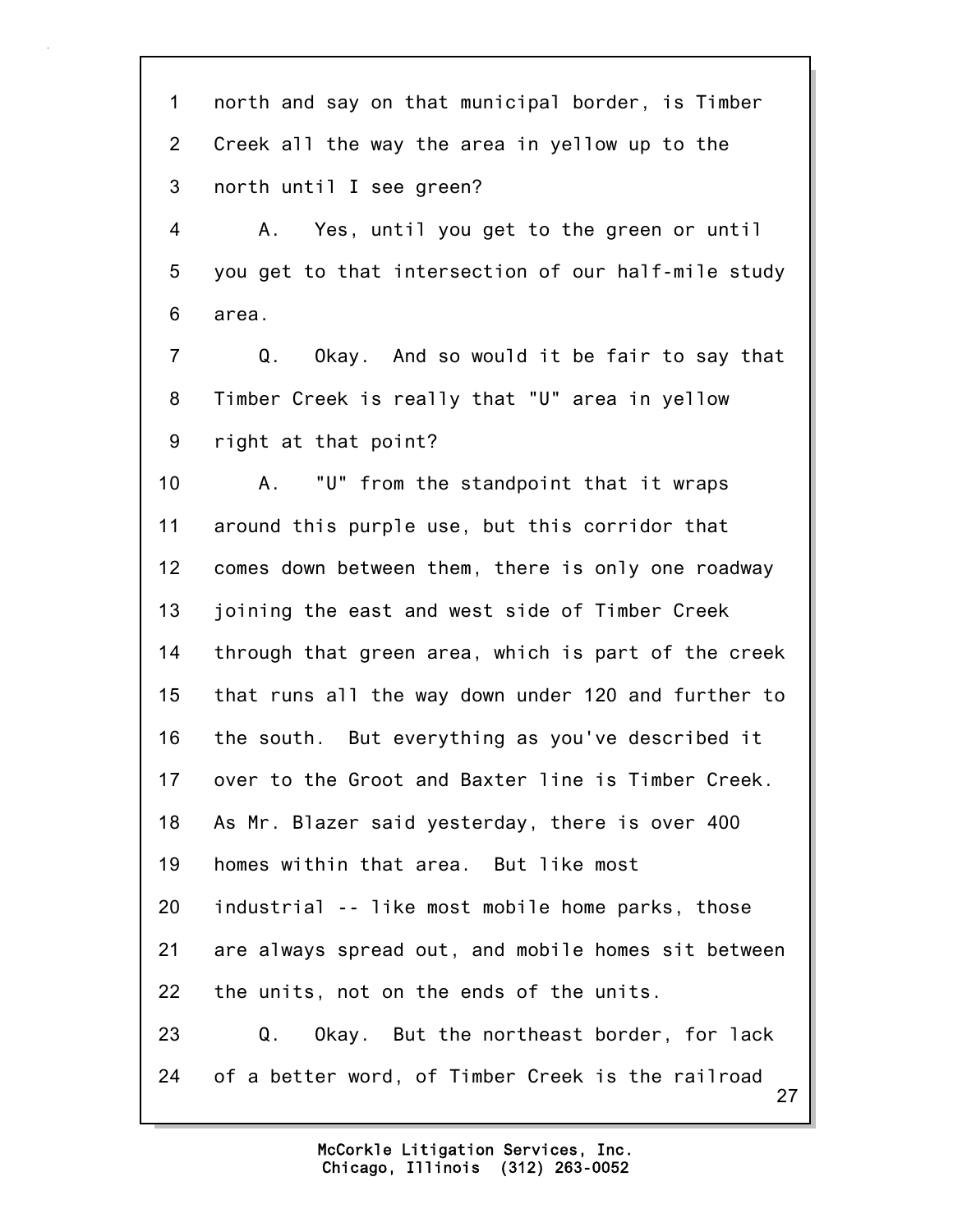1 line approximately?

28 2 A. Yes, but there is a large increased 3 setback for their facility off the roadway. 4 Q. Okay. Thank you. I see areas 5 particular -- and again, I'm looking at drawing one 6 of your report. In the southwest quadrant, for 7 lack of a better word, that are bordered by both 8 the orange and purple, do you see those areas? 9 A. Yes. 10 Q. There is two of them. What does that 11 signify, both the orange and the purple? 12 A. That signifies unincorporated areas that 13 are still within the jurisdiction of the county. 14 THE HEARING OFFICER: I have nothing further. 15 Mr. Helsten? 16 MR. HELSTEN: Mr. Hearing Officer, I have no -- 17 conditionally have no redirect. This is somewhat 18 tongue in cheek. Unless you're going to allow 19 Mr. Blazer recross when I have no redirect, because 20 if that's the case, then I'll ask one limited 21 question in redirect and object to anything beyond 22 the scope of that. I'm being somewhat -- 23 THE HEARING OFFICER: Here is the problem I 24 have, and the problem is that we have cross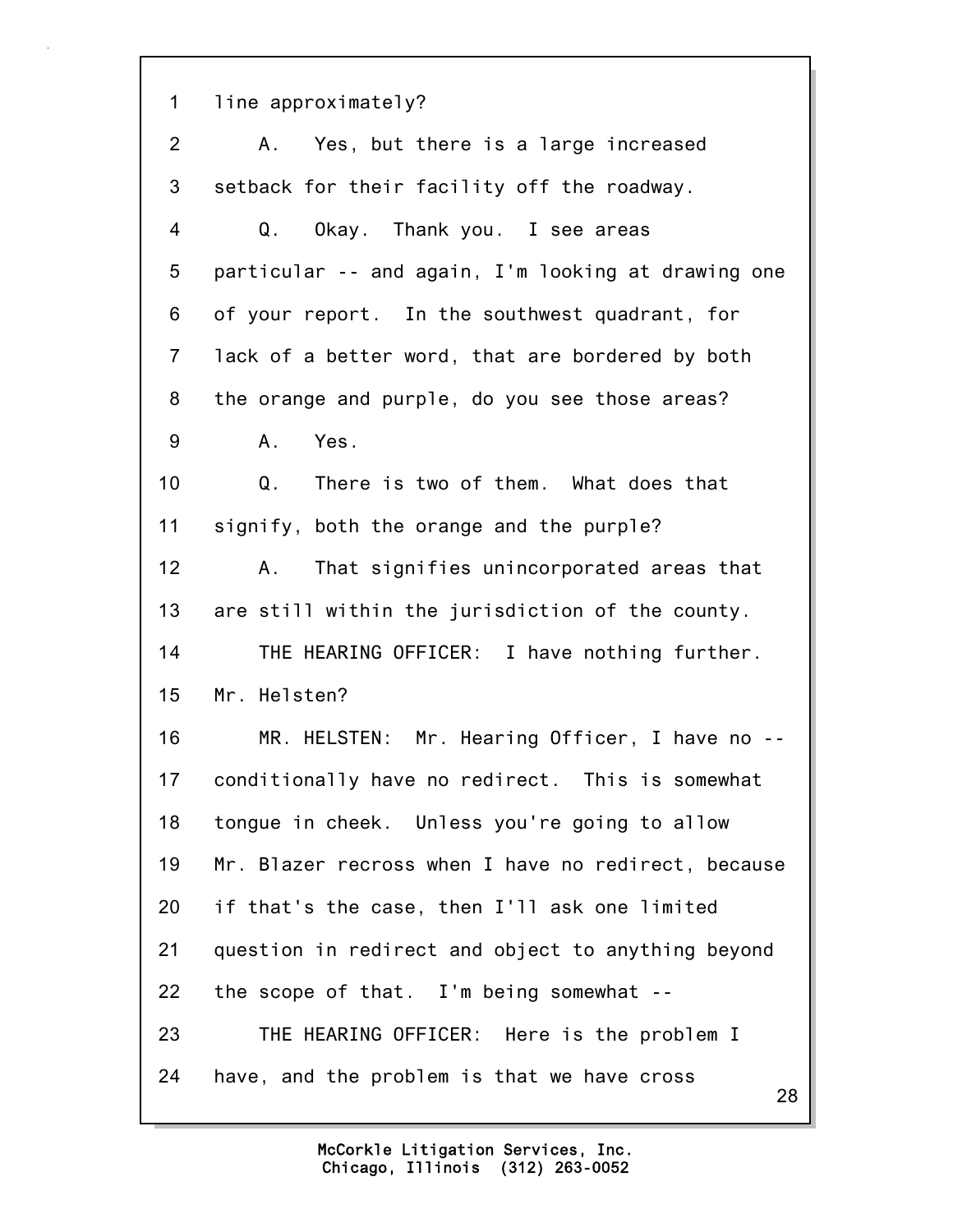1 examinations that may or may not be cross 2 examinations. And I know I went through this 3 yesterday, but some of these questions have 4 actually expanded on your direct rather than the 5 cross-examining. So it kind of puts people in a 6 situation -- and I'm trying to keep it very much 7 into clarification, so I am going to allow 8 clarifications, but please, if people go beyond 9 that into areas that they could have crossed about 10 before, I'm going -- feel free to object, and I 11 will sustain those objections. 12 MR. HELSTEN: For the record, and with all due 13 respect to you, I'm going to make a motion to bar 14 recross for the record if I can, and here is my 15 basis. 16 To your credit, and I mean this sincerely, 17 consistent with the spirit of this siting 18 ordinance, you have allowed exhaustive cross, as

19 you've just recognized, so that all participants 20 and members of the interested public have had the 21 ability to ask all of the questions they may want.

22 Mr. Mueller, I'm not going to submit that. 23 I'm just going to orally argue.

29 24 All of those questions which you allow, to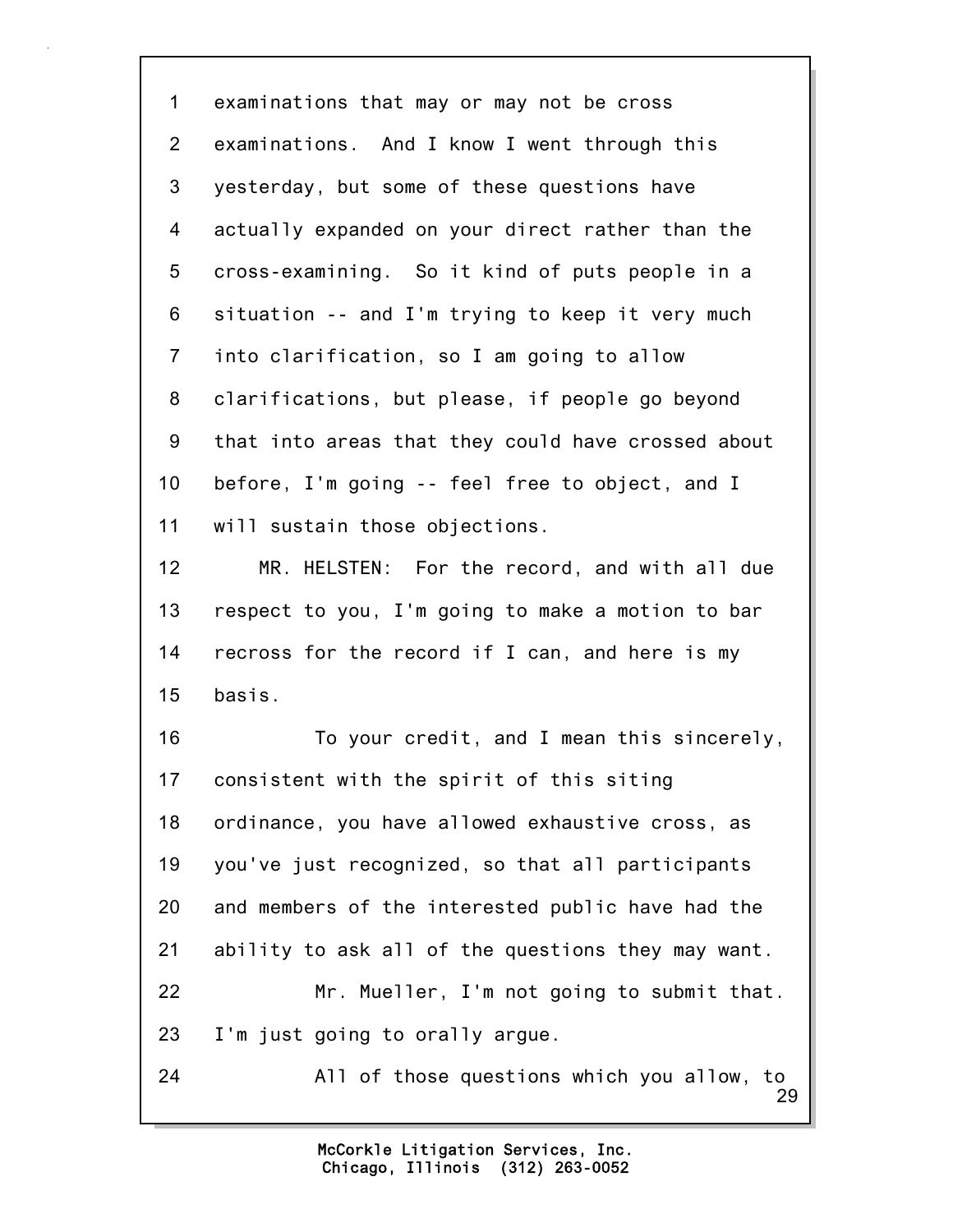| 1              | your credit, expansive questions, have been duly         |
|----------------|----------------------------------------------------------|
| $\overline{2}$ | asked and answered. Therefore, I saw no need for         |
| 3              | redirect. In turn, if there is no need for               |
| 4              | redirect, there is no need for recross.                  |
| 5              | I think, going further, the siting                       |
| 6              | ordinance itself, $160.06(g)(2)$ , specifically sets     |
| $\overline{7}$ | forth the order, which is -- which says,                 |
| 8              | "Examination of the witnesses shall" -- and this is      |
| 9              | in quotes -- "shall be subject to reasonable direct      |
| 10             | examination, cross examination, redirect                 |
| 11             | examination and recross," meaning that there will        |
| 12             | be recross if there is redirect. And I would             |
| 13             | respectfully submit recross without redirect does        |
| 14             | not comport with the ordinance.                          |
| 15             | Going further, I'll cite two cases. They                 |
| 16             | are criminal cases, but the principle for which          |
| 17             | they stand I think is important here. One is             |
| 18             | People versus Williams, 161 Ill. 2d 1, 1994 and          |
| 19             | People versus Franklin, 135 Ill. 2d 78, 1990.            |
| 20             | In those particular cases, there was,                    |
| 21             | pursuant to the rules of criminal procedure in that      |
| 22             | particular situation, there was no redirect of a         |
| 23             | government witness. However, the defendant's             |
| 24             | attorney then said, well, even though there wasn't<br>30 |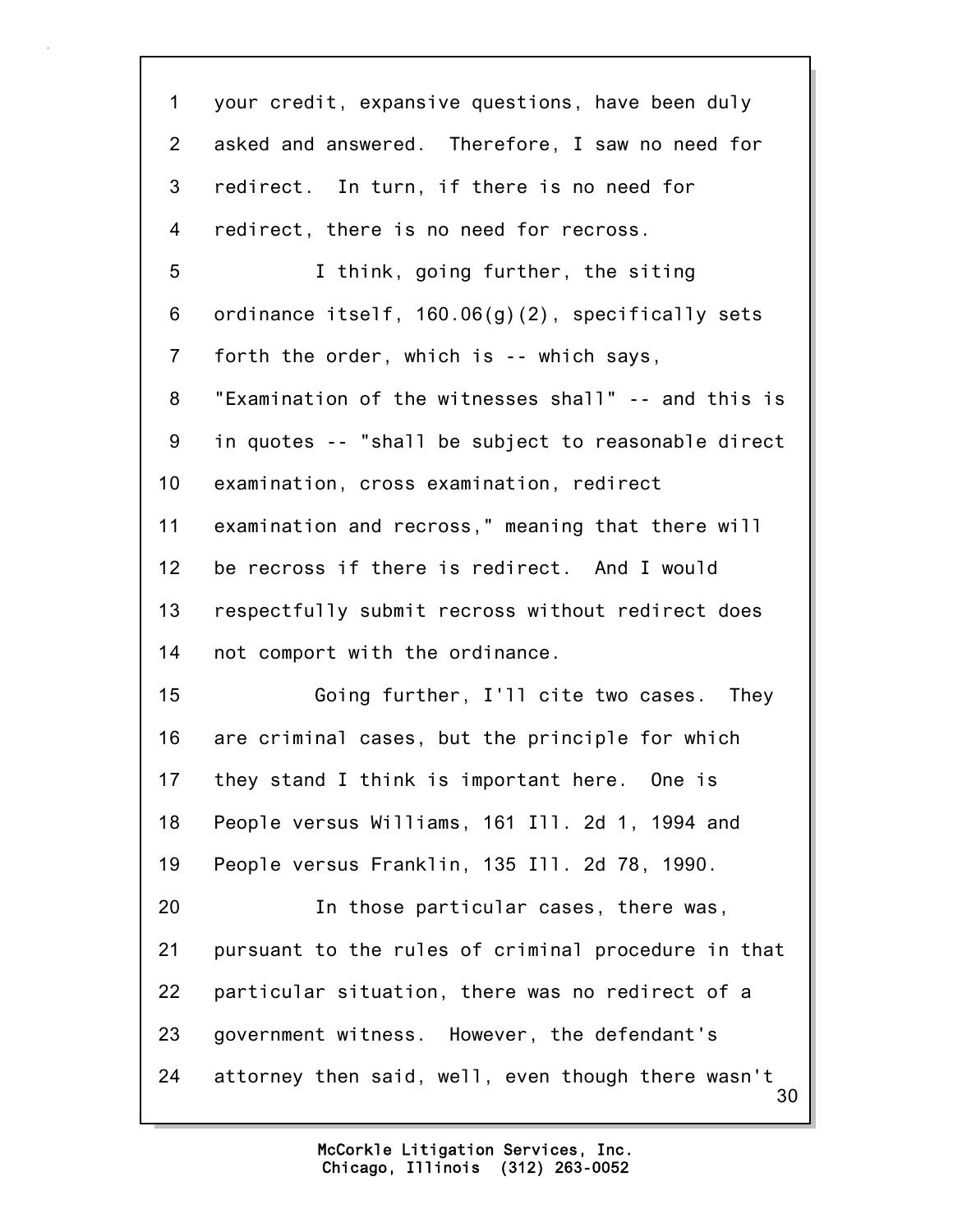31 1 no redirect, I want to recross because after all, 2 we have due process rights and constitutional 3 rights involved there. 4 In both cases, the appellate court said 5 no, if there is no right -- if there is no 6 redirect, there is no right to recross, and that 7 doesn't violate any constitutional right. 8 My point would be we are not governed by 9 constitutional rules here, only due process. And 10 if there is no right to recross when there has been 11 no direct in a constitutional due process framework 12 or context, there certainly can't be here. 13 **I** just want to make the objection for the 14 record. 15 THE HEARING OFFICER: Is there a response? 16 MR. BLAZER: I have no further questions for 17 this witness. 18 THE HEARING OFFICER: Okay. Well, let's do 19 this. Before I rule on something I may not have to 20 rule on, does anyone have anything they wish to ask 21 this witness at this point? 22 Hearing none, I will deny the motion with 23 leave to re-file or re-bring it, Mr. Helsten, and 24 we will let Mr. Lannert sit down.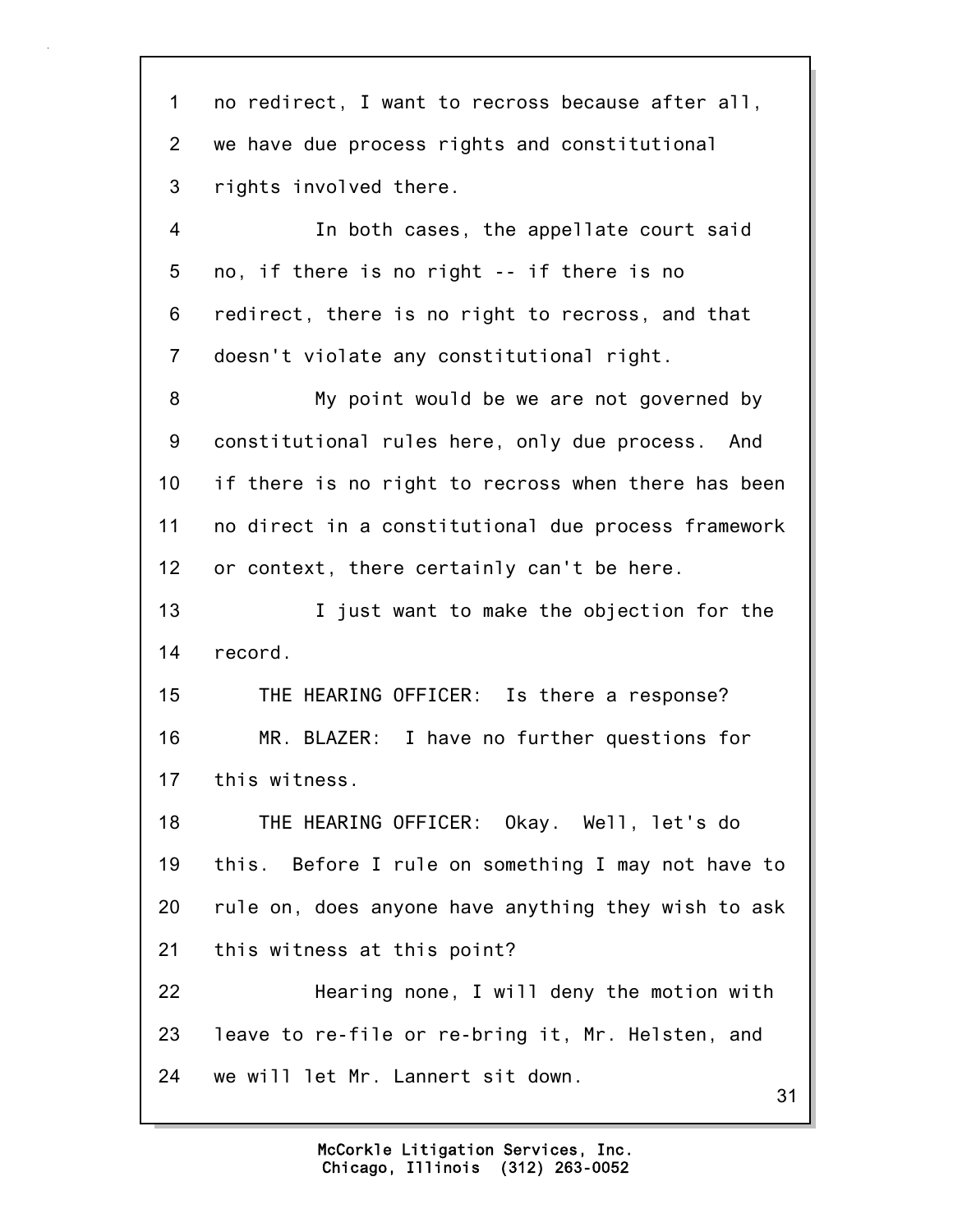32 1 MR. HELSTEN: Thank you very much, Mr. Hearing 2 Officer. 3 THE WITNESS: Thank you. 4 THE HEARING OFFICER: Mr. Helsten, your next 5 witness. 6 MR. HELSTEN: Mr. Mueller will be presenting 7 Mr. Poletti. 8 MR. BLAZER: Can we take a five-minute break, 9 Mr. Hearing Officer? 10 THE HEARING OFFICER: Yes. Let's come back at 11 3:45 or 3:48, something like that, but let's keep 12 it quick so we can keep this moving. 13 (A short break was taken.) 14 THE HEARING OFFICER: Mr. Mueller, you may call 15 your next witness. 16 MR. MUELLER: We will call Pete Poletti. 17 (Witness sworn.) 18 PETER J. POLETTI, Ph.D., 19 called as a witness herein, having been first duly 20 sworn, was examined and testified as follows: 21 DIRECT EXAMINATION 22 BY MR. MUELLER: 23 Q. State your name, please. 24 A. My name is Peter Joseph Poletti.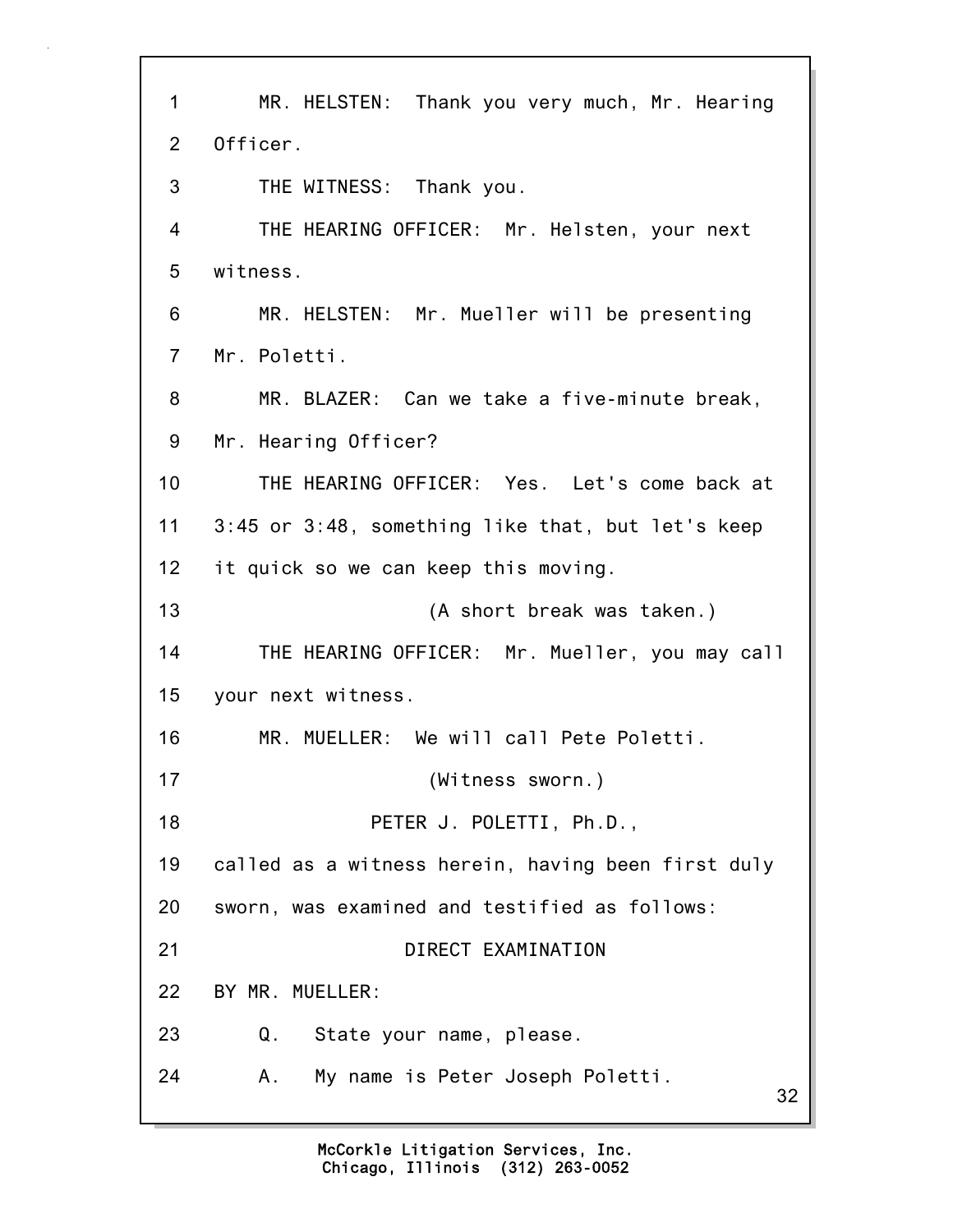33 1 Q. Mr. Poletti, you are here today to testify 2 with regard to which criterion? 3 A. Second part of criterion three. 4 Q. And you have, in fact, prepared a section 5 of the siting application that addresses that 6 criterion? 7 A. That is correct. 8 Q. Can you tell the board briefly what the 9 second part of criterion three is? 10 A. The second part of criterion three is the 11 facility is located so as to minimize 12 incompatibility with the -- excuse me. Let me 13 start again. 14 The facility is located so as to minimize 15 the effect on the value of surrounding property. 16 Q. And, Mr. Poletti, are you qualified to 17 opine on that criterion? 18 A. Yes, I am. 19 Q. Have you prepared a PowerPoint 20 presentation that is consistent with your report in 21 the application which you would like to present 22 with your testimony? 23 A. Yes, I would. 24 MR. MUELLER: I would ask for leave to let the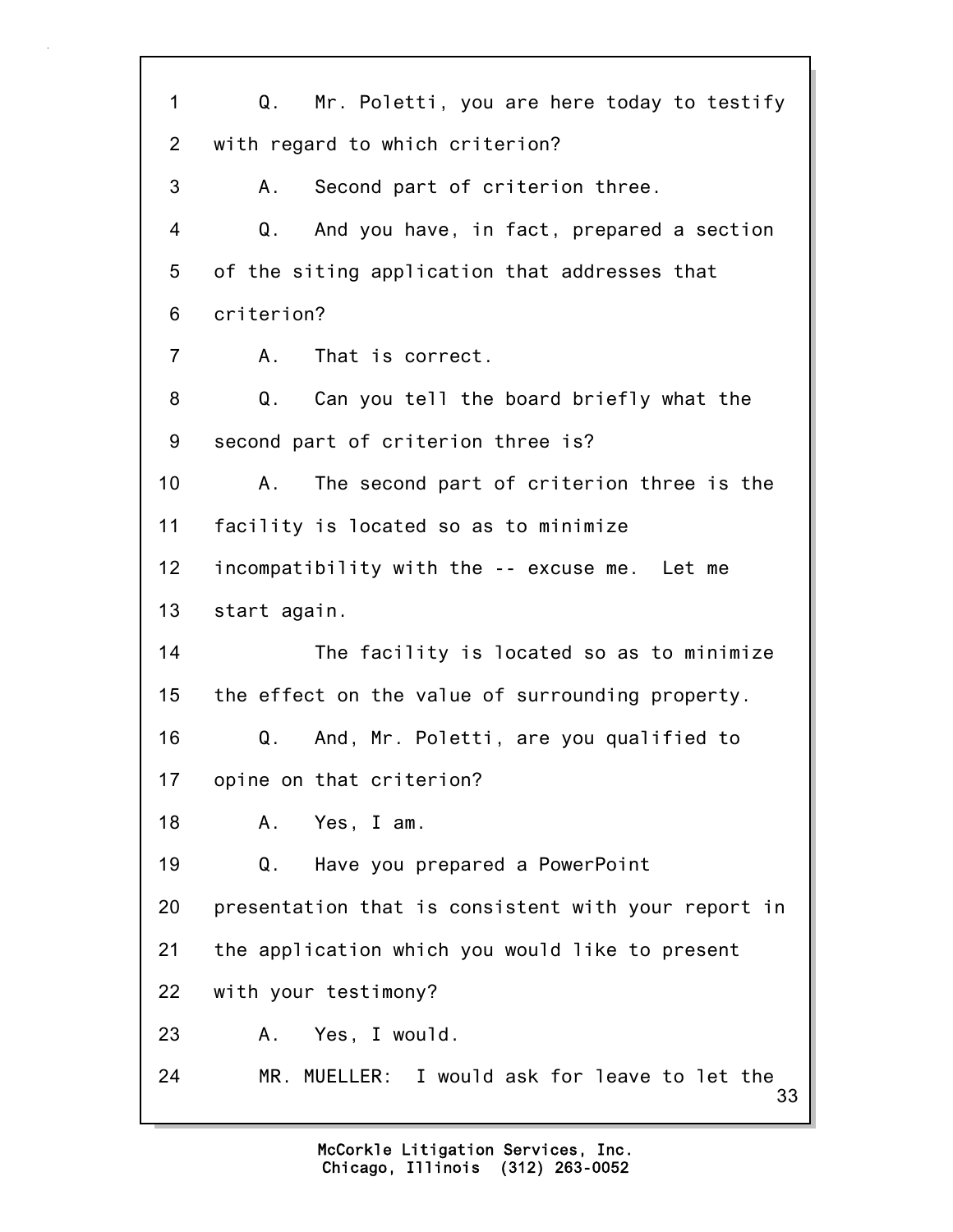| $\mathbf 1$     | witness proceed in a narrative fashion.             |
|-----------------|-----------------------------------------------------|
| 2               | THE HEARING OFFICER: Leave is granted.              |
| 3               | BY MR. MUELLER:                                     |
| 4               | Let me ask you to proceed starting with<br>Q.       |
| 5               | the qualifications that make you expert on this     |
| 6               | criterion.                                          |
| $\overline{7}$  | Yes. As I said, my name is Peter J.<br>A.,          |
| 8               | Poletti. I'm the president of Poletti &             |
| 9               | Associates, Incorporated. I've been a company       |
| 10 <sub>1</sub> | since 1987. We do reports on a variety of           |
| 11              | different kind of properties. We are located in     |
| 12              | Collinsville, Illinois. And I guess to put a        |
| 13              | little levity in this serious proceeding, for those |
| 14              | who manage -- Cub fans who manage to come down to   |
| 15              | St. Louis, we are about 15 miles east of St. Louis, |
| 16              | and it's very likely you may have stayed in one of  |
| 17              | our motels in our town.                             |
| 18              | Poletti & Associates over time since 1987           |
| 19              | deals in a variety of different kinds of properties |
| 20              | for a variety of different corporations and         |
| 21              | individuals over that time frame.                   |
| 22              | I'm also the Collinsville township                  |
| 23              | assessor since 1977, and in our township anyway in  |
| 24              | our county, which is Madison, the assessor --<br>34 |
|                 |                                                     |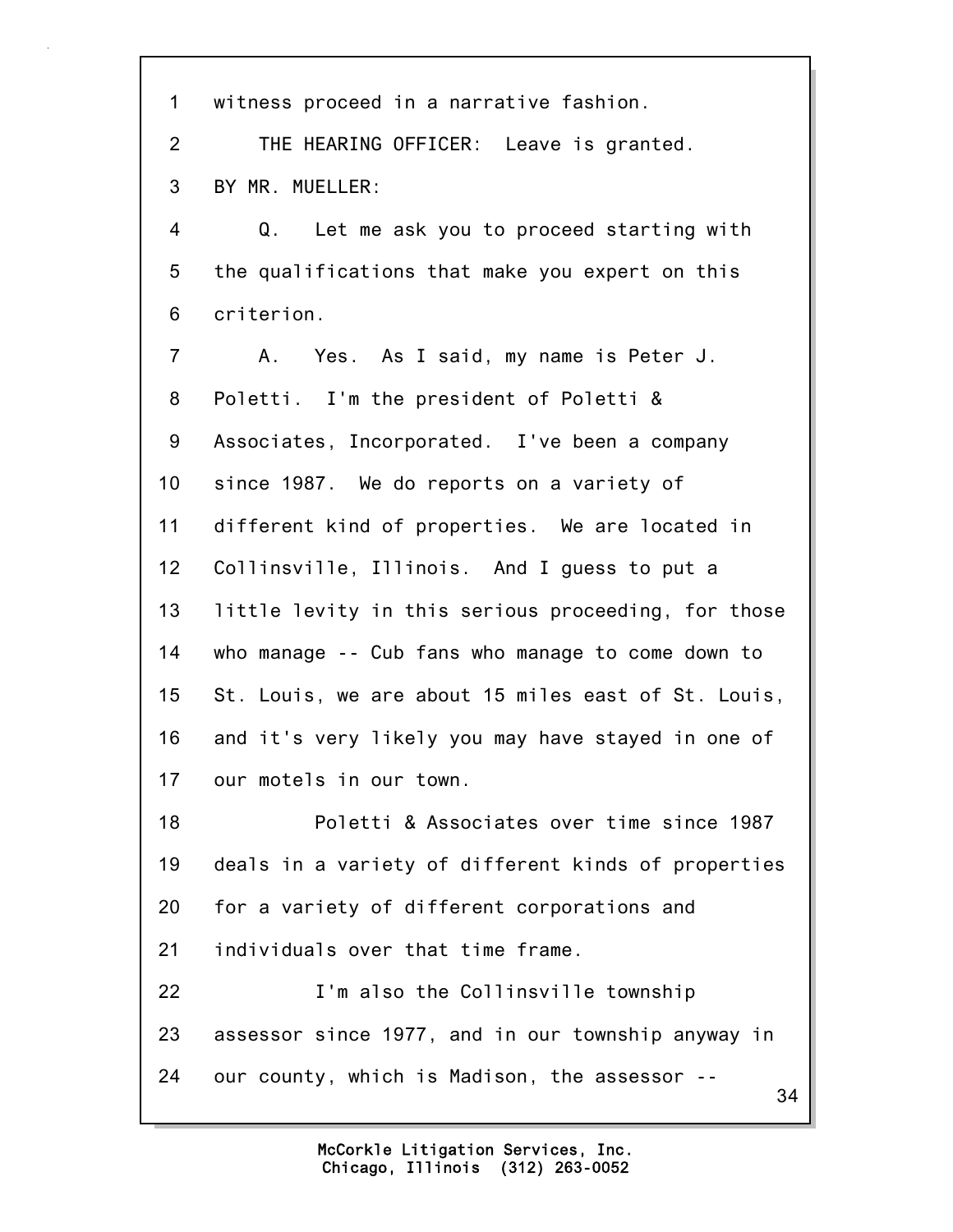1 township assessor does it all. We literally do all 2 -- our staff does all of the measuring, does all of 3 the valuing, puts it all on the cards and 4 ultimately defends the assessments in front of 5 first the local complaint board and then eventually 6 to the property tax appeal board for the State of 7 Illinois if necessary. 8 So our township has something like 17,000 9 parcels, and again, I've seen a lot of different 10 kinds of properties over that time. 11 In terms of real estate experience, I have 12 something like -- I guess I should make that 37 13 years of experience because the assessor's office 14 certainly does count for real estate experience for 15 what we do. 16 I have also provided expert witness 17 testimony in over 30 solid waste-related projects, 18 and this is throughout the State of Illinois. 19 In terms of formal education, I hold a 20 bachelor of science in forest management from the 21 University of Illinois at Urbana. 22 I hold a master's of arts in cultural 23 geography from Southern Illinois University of 24 Edwardsville.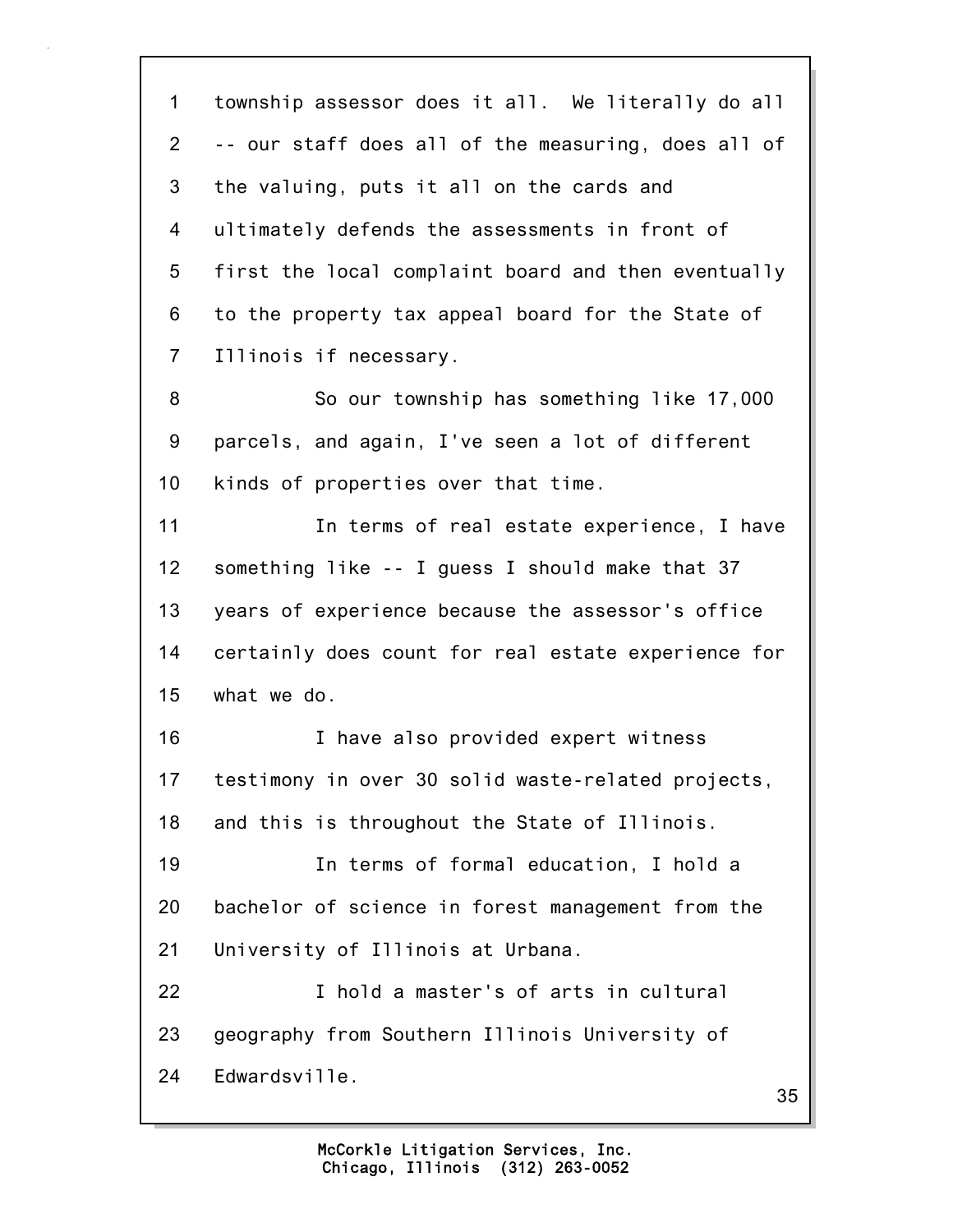36 1 I also hold a Ph.D. in American studies 2 from St. Louis University. 3 I should also add that from approximately 4 1980 until about 2001 or something like that, I was 5 an adjunct professor in the economics department at 6 the University of Missouri at St. Louis. 7 I hold a certified general appraiser 8 license in five states, including the State of 9 Illinois and the surrounding states, such as 10 Wisconsin, Indiana, Commonwealth -- Missouri and 11 Arkansas I believe is one. 12 I have an MAI designation. MAI 13 designation means I'm a member of the Appraisal 14 Institute, which is generally considered to be the 15 top designation that you can receive in the 16 appraisal business. To receive that designation, 17 you have to take an entire series of different 18 courses, which I did take and passed that courses, 19 write two demonstration reports at the time I did 20 it, which is a long, detailed study of certain 21 types of property, sit for an eight-hour exam, and 22 have five years' worth of your experience of 23 appraisals reviewed by MAIs to see if you are 24 qualified to become an MAI.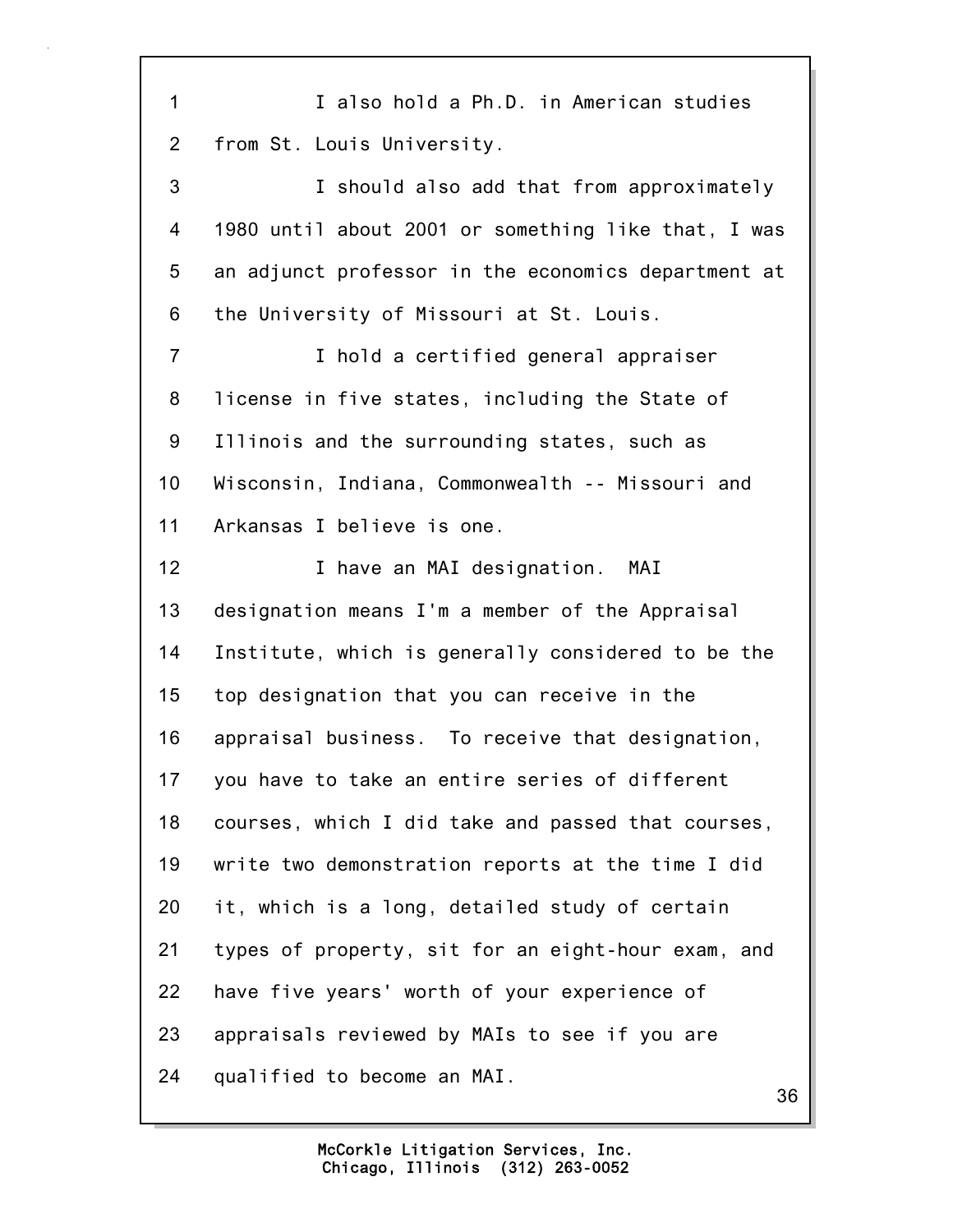37 1 I've also previously been a certified 2 instructor for the Appraisal Institute where I 3 taught some of the upper level courses, which is 4 the report writing, advanced income courses. 5 Besides that, I'm a certified Illinois 6 assessing officer, and I hold professional 7 associate membership -- association of the 8 Appraisal Institute as well as the International 9 Association of Assessing Officers. 10 Q. Mr. Poletti, if I can interrupt you for a 11 second, the position as township assessor, is that 12 an elected position? 13 A. Yes, it is. 14 Q. And so you are, in fact, a public official 15 working in the real estate appraisal area? 16 A. That is true. In fact, I think my next 17 term starts January 1st. 18 Q. Now, Mr. Poletti, have you worked with 19 Mr. Lannert before? 20 A. Yes, I have. 21 Q. And do the two of you work collaboratively 22 with regard to presenting a unified approach to the 23 two aspects of criterion three in siting? 24 A. Yes, we do.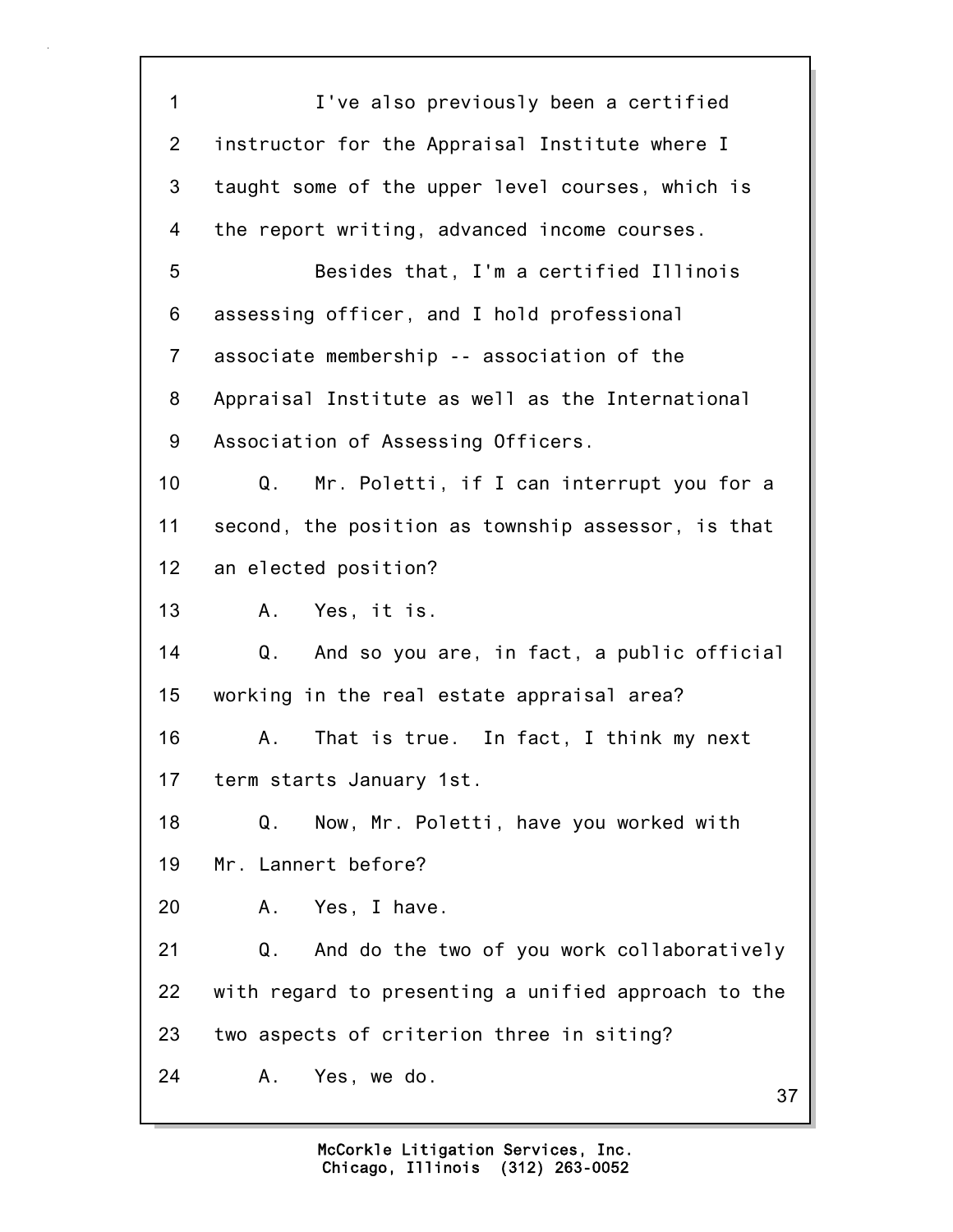1 Q. Do you rely on his work as is relevant in 2 terms of the property value assessments and impact 3 that you have considered? 4 A. Yes, I do. 5 Q. With that then, I would ask you to proceed 6 with your presentation in terms of what you did at 7 this site. 8 A. Okay. As I stated a little bit earlier, 9 my scope of my work here is to look at the facility 10 is located so as to minimize the effect on the 11 value of the surrounding property. 12 **I** think the working term here is 13 "minimize" because we're looking to see -- the 14 state government basically at the time they wrote 15 this made the assumption that there was an effect 16 or potential effect on the value of surrounding 17 property, and they deem it necessary to minimize 18 that effect. 19 To do that, we are really going to be 20 looking at basically the proposed transfer site. 21 You've seen this map with Mr. Lannert, so I'm going 22 to save some time this afternoon, and I'm not going 23 to reiterate all of the different aspects of the 24 things that he went through except to point out

> Chicago, Illinois (312) 263-0052 McCorkle Litigation Services, Inc.

38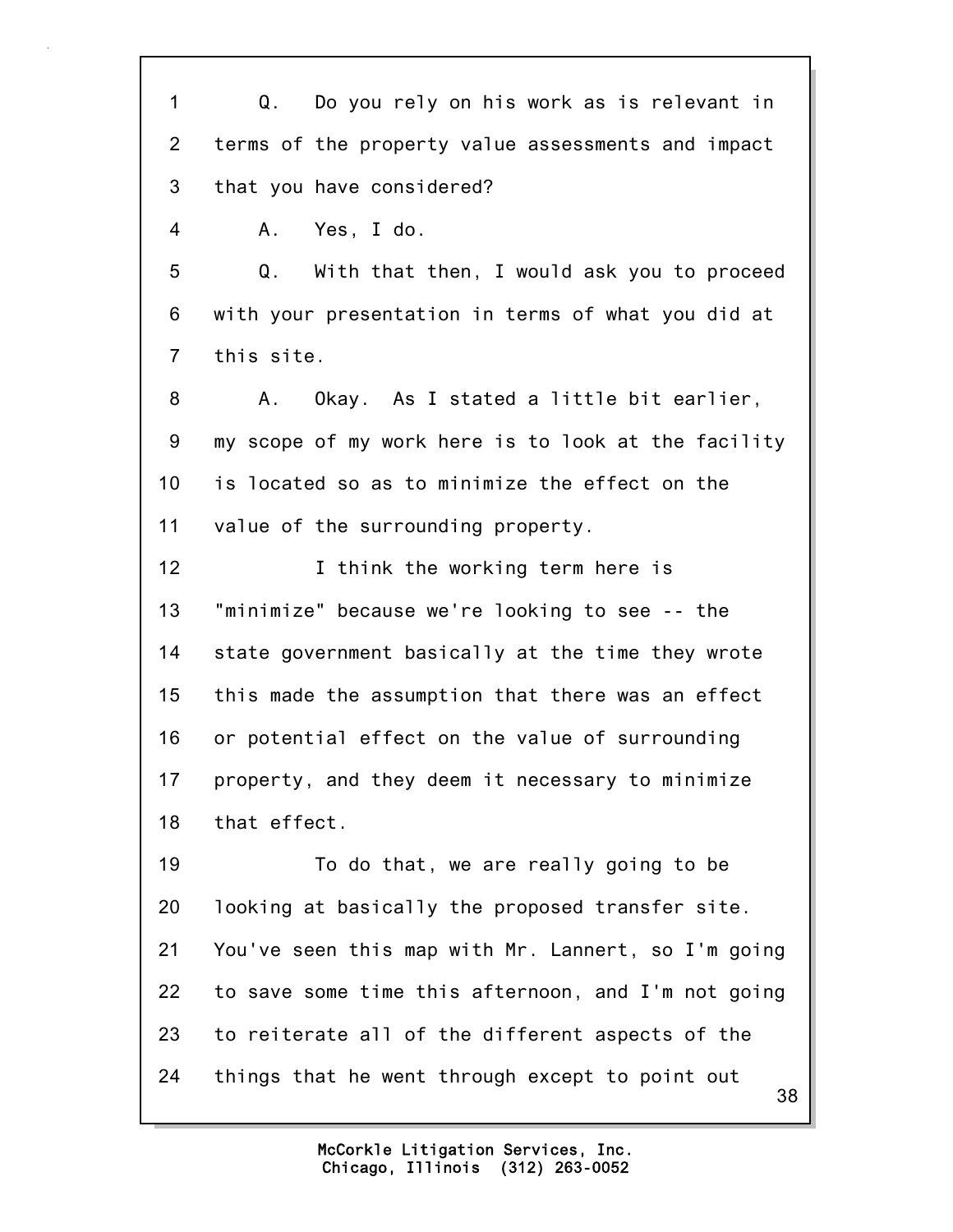1 once again that the site is located right here at 2 the corner of Porter Drive and Belvidere Road or 3 120, and again, the various land uses which I did 4 take into account in my analysis.

5 Some of the information sources we would 6 look at: Personal inspection of the site and area, 7 drive around, look around, see what the land use is 8 being used for and so forth, and Mr. Lannert and I 9 did do that together.

10 A review of some of the published 11 literature that's occurred concerning transfer 12 stations, publicly available transaction data 13 around existing transfer stations. In other words, 14 this study -- and I'll get into a little more 15 detail in a little bit, but this study is really 16 two parts. It's -- the major part of this study is 17 a qualitative type of study, what could be done to 18 minimize impact. The second part is a quantitative 19 study. In other words, we are looking at actual 20 sales that have occurred around transfer stations, 21 existing transfer stations, and see if there is an 22 impact on property values.

39 23 Those sales and those studies, those 24 quantitative studies, really basically collaborate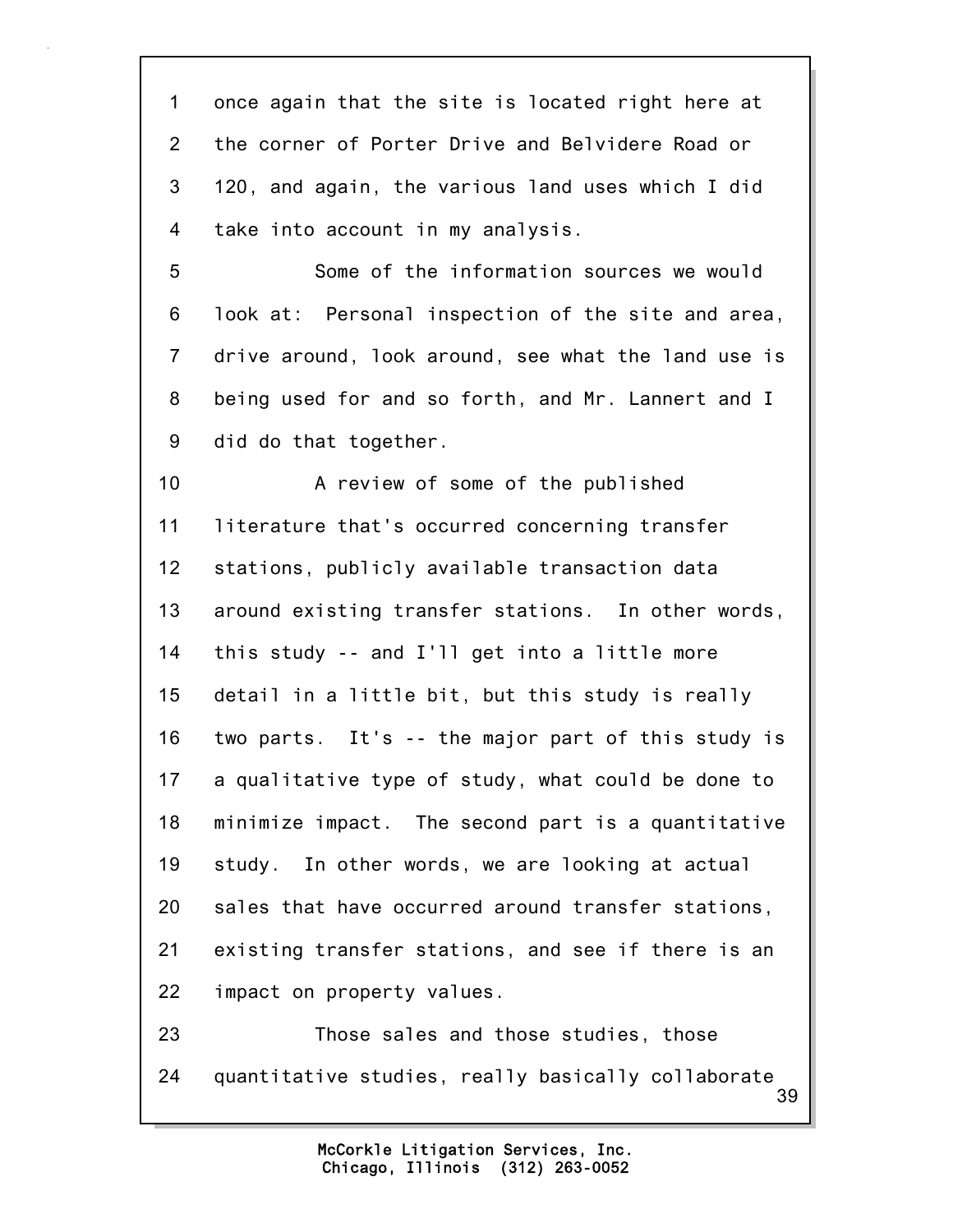40 1 with some of these other types of qualitative 2 analyses that we do. 3 I also look at previous studies done by my 4 own company, Poletti & Associates, Incorporated. 5 Review the surrounding land use, certainly 6 not in as much detail as Mr. Lannert did, but we do 7 look at that. 8 View the host agreement and the siting 9 application, site design, building design, proposed 10 operations. 11 The methodology involved is a review of 12 the proposed lake transfer station design, which I 13 think Mr. Moose has talked about extensively. 14 Inspect the lake transfer station 15 property, which, of course, at this point in time 16 is vacant. 17 Review of land use in the surrounding 18 area, which I think Mr. Lannert went through in a 19 great deal, but just to reiterate, we have some 20 vacant land or open space. We have industrial uses 21 what I recall in the vicinity, which is where we 22 have my concept which later on we'll call our 23 target area. 24 Analyze the local property transactions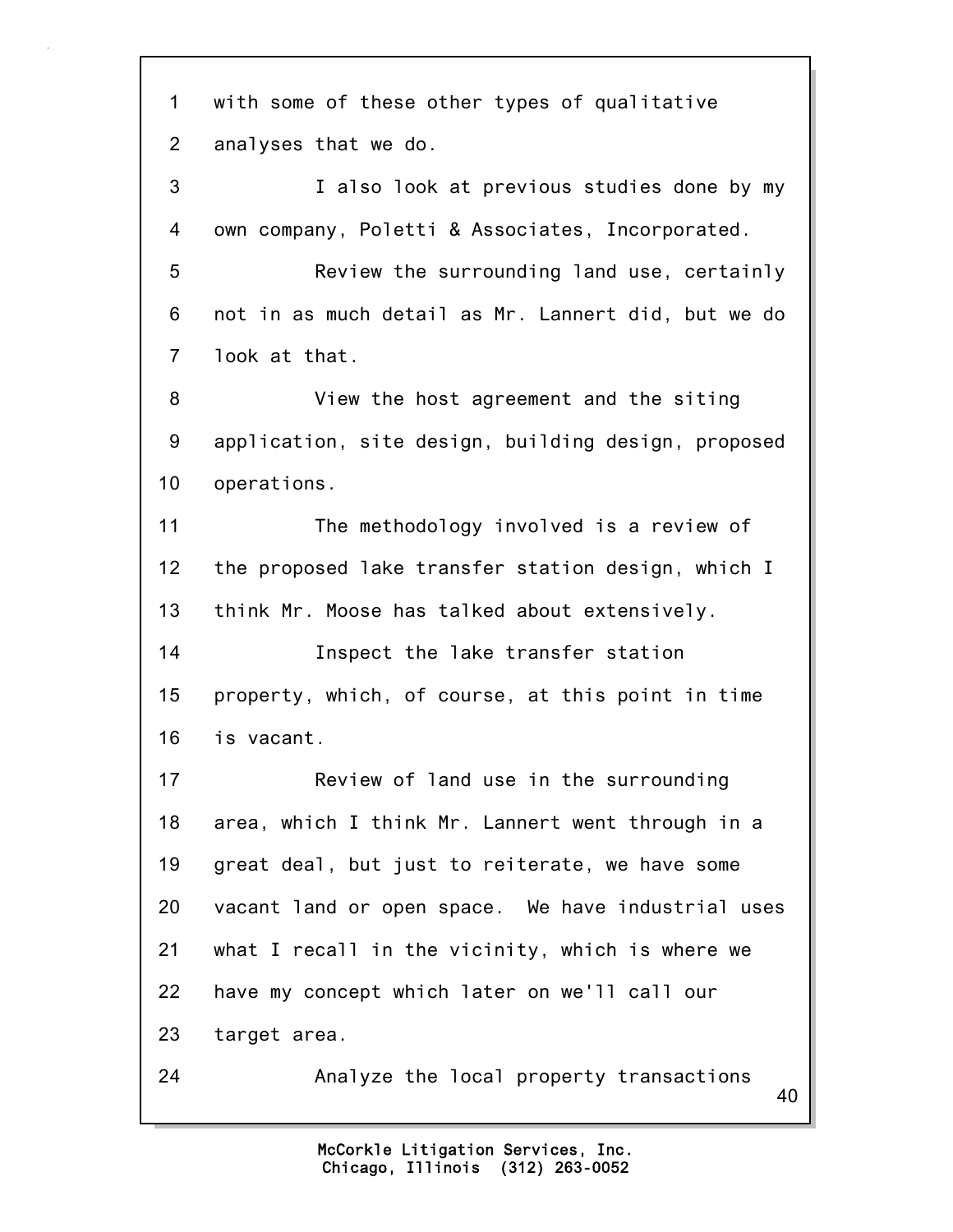1 near existing transfer stations and evaluate the 2 effect of those other existing transfer stations on 3 surrounding property values.

4 So what are some of the things we are 5 looking at when we are looking at the qualitative 6 part of the study? We are looking to minimize the 7 effect of this station, this potential station, on 8 surrounding property values.

9 And there are certain things in my 10 experience as an appraiser would tell me that these 11 things work not just for this type of a property, 12 but for others, too, in all of my experience I've 13 seen both as assessor, as a private appraiser.

14 The proposed transfer station will be 15 constructed of concrete steel and all transfer 16 activities will occur inside of the building. So 17 it's going to be a covered station. It's going to 18 be inside. It's not going to be out in the open or 19 things like that.

41 20 The facility design includes berms, 21 landscaping, a bio-swale and a storm water basin. 22 Those are again on the property. So those provide 23 buffers. They provide -- as Mr. Lannert indicated 24 earlier, they provide buffers. They provide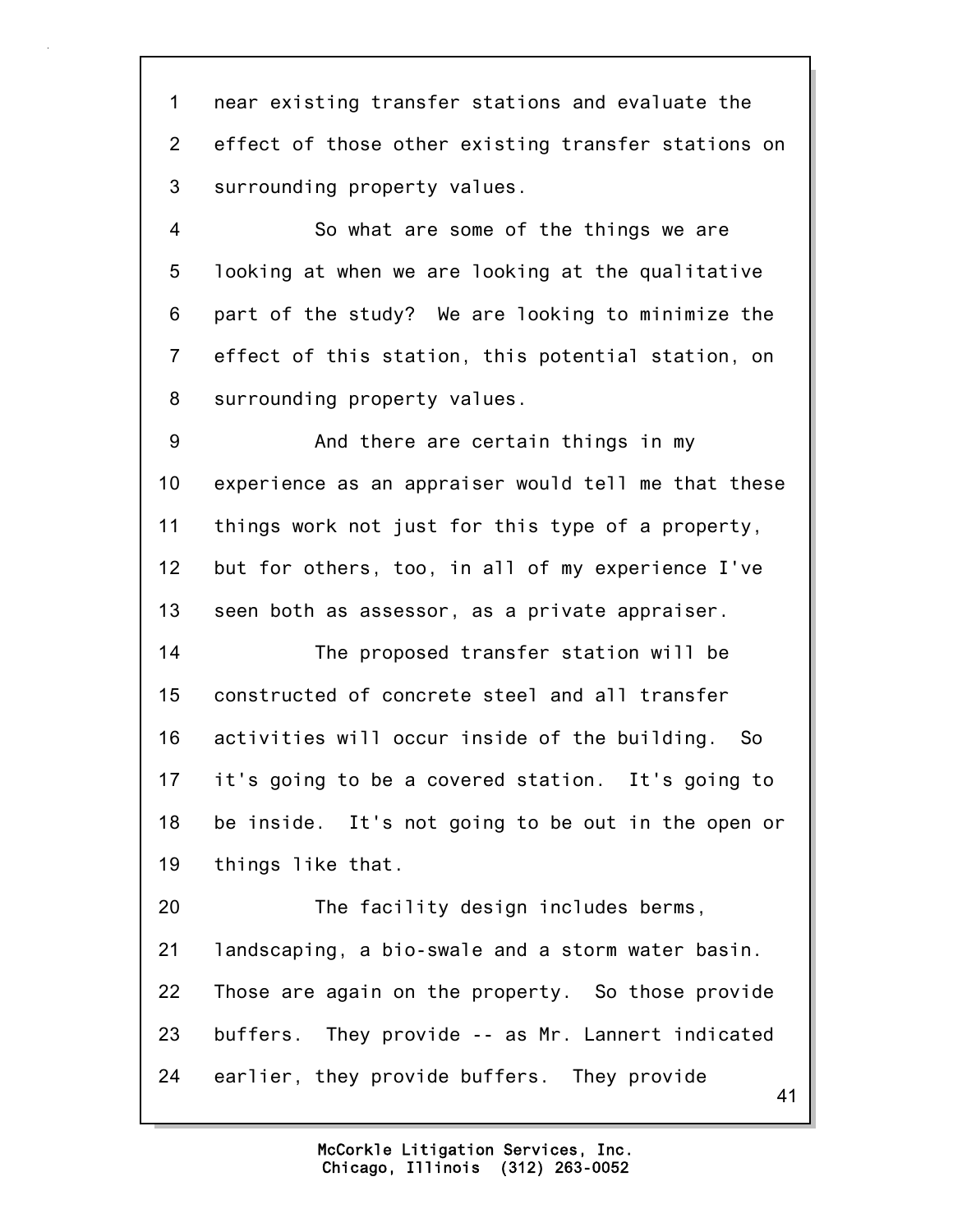1 filtered views of the site.

| $\overline{2}$ | You're not going to see just a building             |
|----------------|-----------------------------------------------------|
| 3              | set out onto an open table. It's going to be        |
| 4              | covered, and this is an important thing, again, in  |
| 5              | any kind of property you're concerned with the      |
| 6              | value or a loan or for tax assessment or for this   |
| $\overline{7}$ | type of an evaluation here. So we are looking --    |
| 8              | you know, one of the first things I've always       |
| 9              | looked at is how are the aesthetics or how does     |
| 10             | that attribute to things.                           |
| 11             | Automatic rubber doors will be used in the          |
| 12             | morning hours as a precautionary measure to assure  |
| 13             | minimization of noise.                              |
| 14             | Significant roadway and intersection                |
| 15             | improvements are proposed. We'll be hearing from    |
| 16             | Mr. -- the traffic person.                          |
| 17             | The proposed transfer station has a                 |
| 18             | comprehensive operating plan that details waste     |
| 19             | acceptance and handling procedure, nuisance control |
| 20             | procedures, staffing and equipment requirements and |
| 21             | cleaning procedures. I think those are all          |
| 22             | important because what they are really addressing   |
| 23             | here, those operating procedures and that are       |
| 24             | addressing, in fact, that we are going to be<br>42  |
|                |                                                     |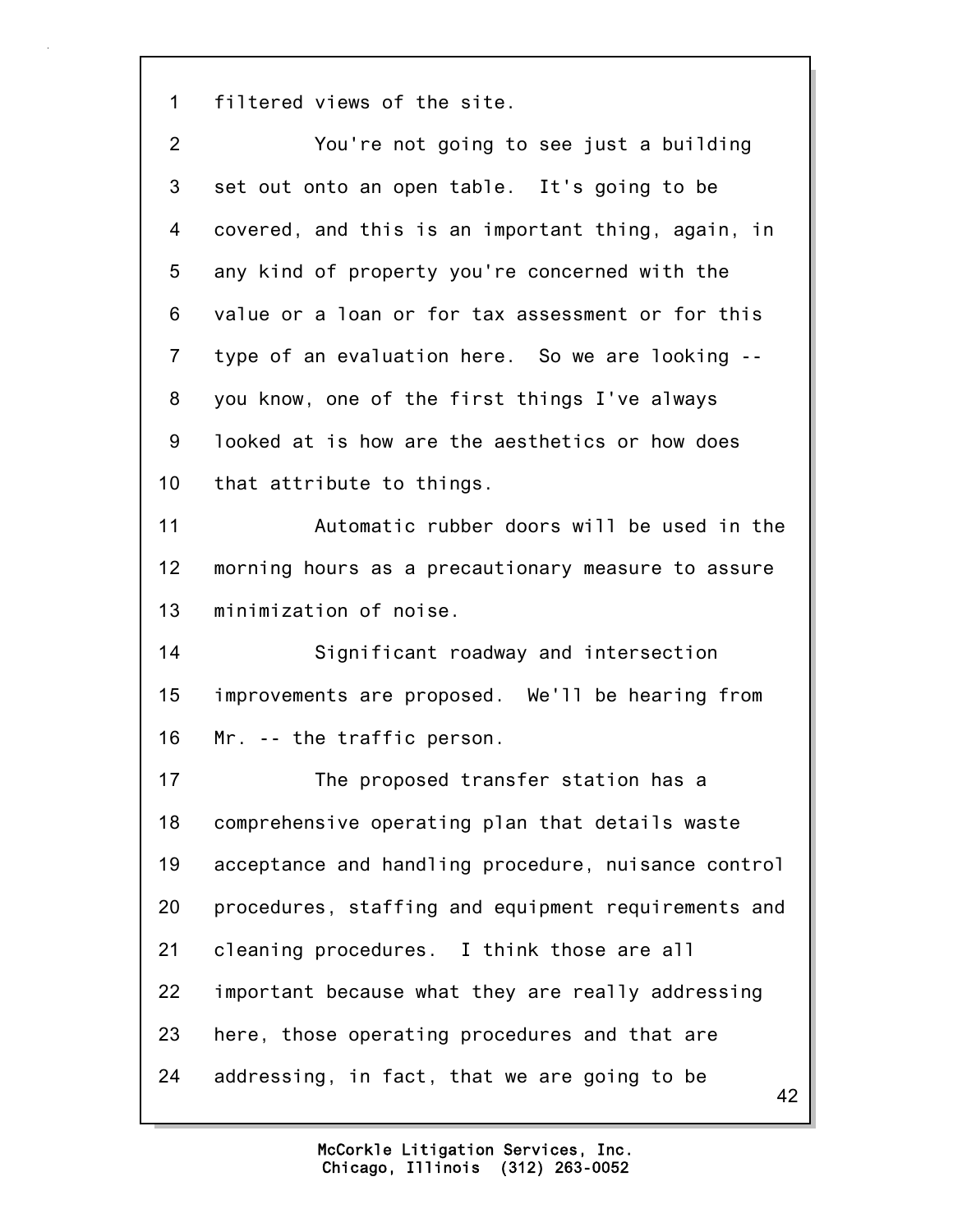43 1 operating in compliance with all requirements we 2 need to, and we are going to be a well-run and 3 well-operated facility, which again helps to 4 minimize the property, its impact or potential 5 impact on the property. 6 THE HEARING OFFICER: Just a moment. 7 (Discussion off the record.) 8 MR. KARLOVICS: Let the record reflect that 9 Linda Lucassen has arrived at 3:00 p.m. 10 THE HEARING OFFICER: Please proceed. 11 THE WITNESS: Also, we are going to have 12 off-site street sweeping and litter collection are 13 proposed within the operating plan. Again, that 14 goes to the operating -- as I said, a well-run 15 operating facility to tend to minimize -- I can't 16 really hear anything. 17 THE HEARING OFFICER: It's going. 18 THE WITNESS: Will tend to minimize any impact 19 on the surrounding property values. 20 I want to note here that these things are 21 located on the property, on the property itself. 22 Some of the off-site things we looked at, 23 and again will help to minimize the impact on 24 surrounding property values; the proposed transfer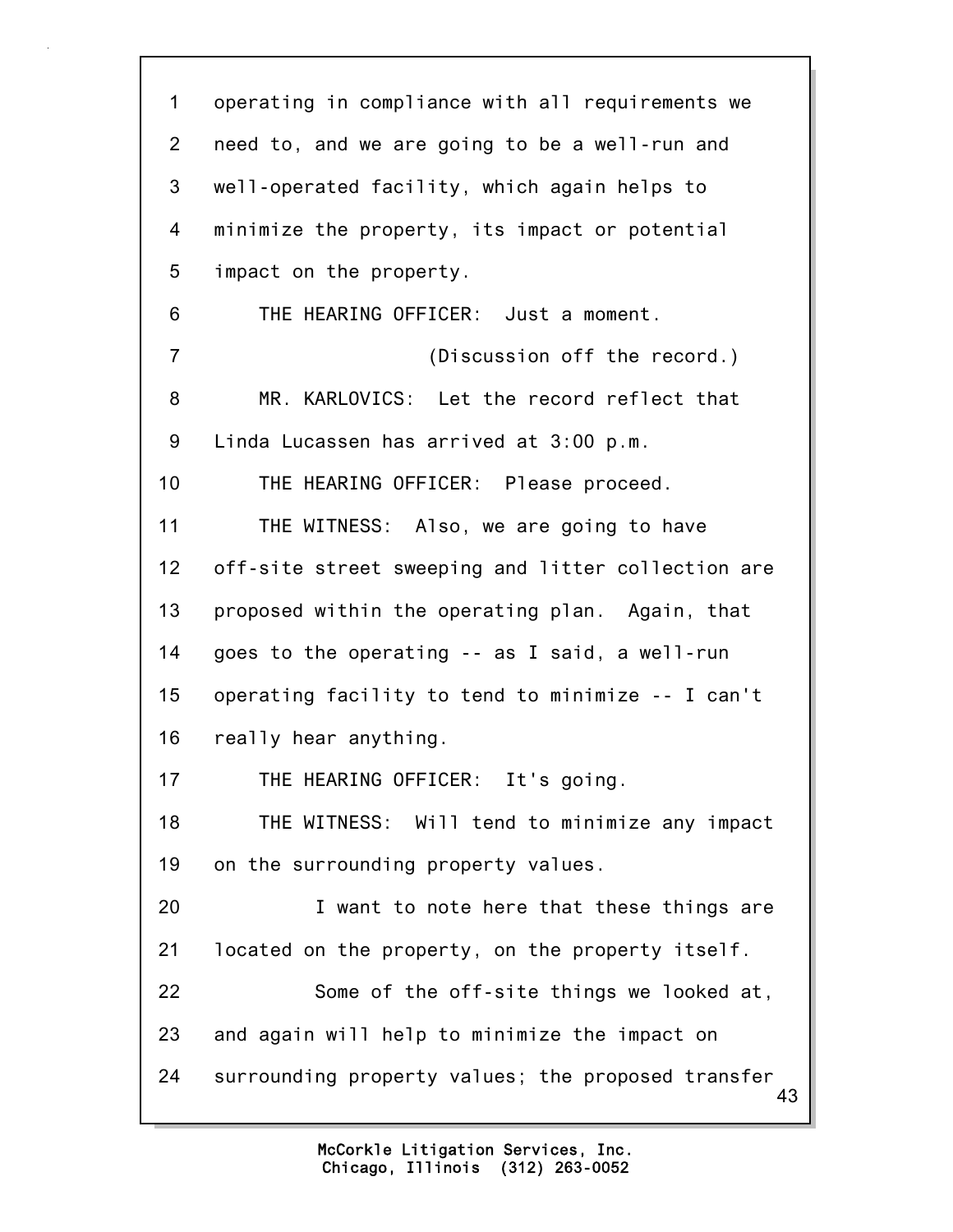1 station is buffered from surrounding residential 2 areas by distance; intervening industrial and open 3 space land uses and vegetation.

4 I think one of the things we pointed out 5 that we are well -- we can go to the next one 6 first. The open space and the industrial land use 7 count from Mr. Lannert's -- 59 percent of the area 8 within a one-mile radius of the proposed site, open 9 space industrial land. As you get closer and 10 closer, it becomes more dominant as the two uses. 11 73 percent of the area is within a one-half mile 12 radius of the proposed site, and 100 percent of the 13 area is within a thousand-foot radius of the 14 proposed site. And there is no residential 15 property or dwellings located within 1,000 feet, as 16 mandated by state law.

17 Q. Now, Mr. Poletti, all of the things that 18 you've talked about now are the things that the 19 developer and owner have done in terms of design 20 and location; is that correct?

21 A. That is correct.

44 22 Q. And these, as you indicated, to reiterate, 23 are the kinds of things that you evaluate routinely 24 as part of your job as an assessor and an appraiser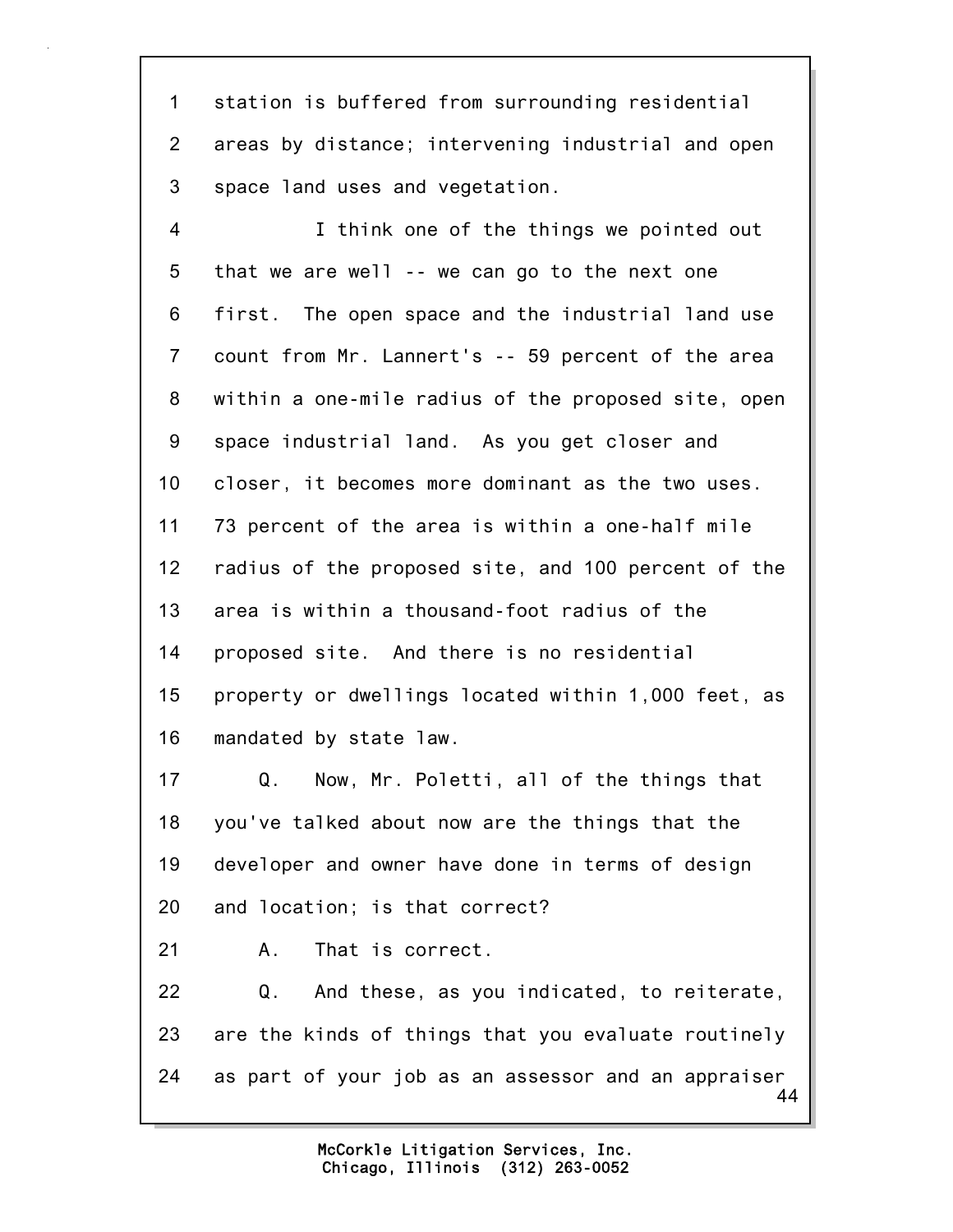1 as the kinds of things that will tend to minimize 2 the impact or potential impact of the property on 3 surrounding values, correct?

4 A. That is correct.

5 Q. Based upon your analysis of what this 6 developer has done by way of location, buffering 7 and design of the facility, do you have an opinion 8 as to whether the developer has minimized the 9 potential impact on surrounding property values? 10 A. Yes. It is my opinion that they have 11 minimized the potential impact on surrounding 12 property values.

13 Q. Now, even though you are confident in your 14 own opinion based upon all of the years that you 15 have in this field, did you also perform a 16 quantitative analysis at other transfer station 17 sites to see if that would corroborate your

18 qualitative opinion?

19 A. Yes, I did.

20 Q. And can you tell the village board about 21 the quantitative study that you performed? 22 A. We looked at three existing transfer 23 stations: The Glenview transfer station in 24 Glenview, Illinois, operated by Groot. This is

> Chicago, Illinois (312) 263-0052 McCorkle Litigation Services, Inc.

45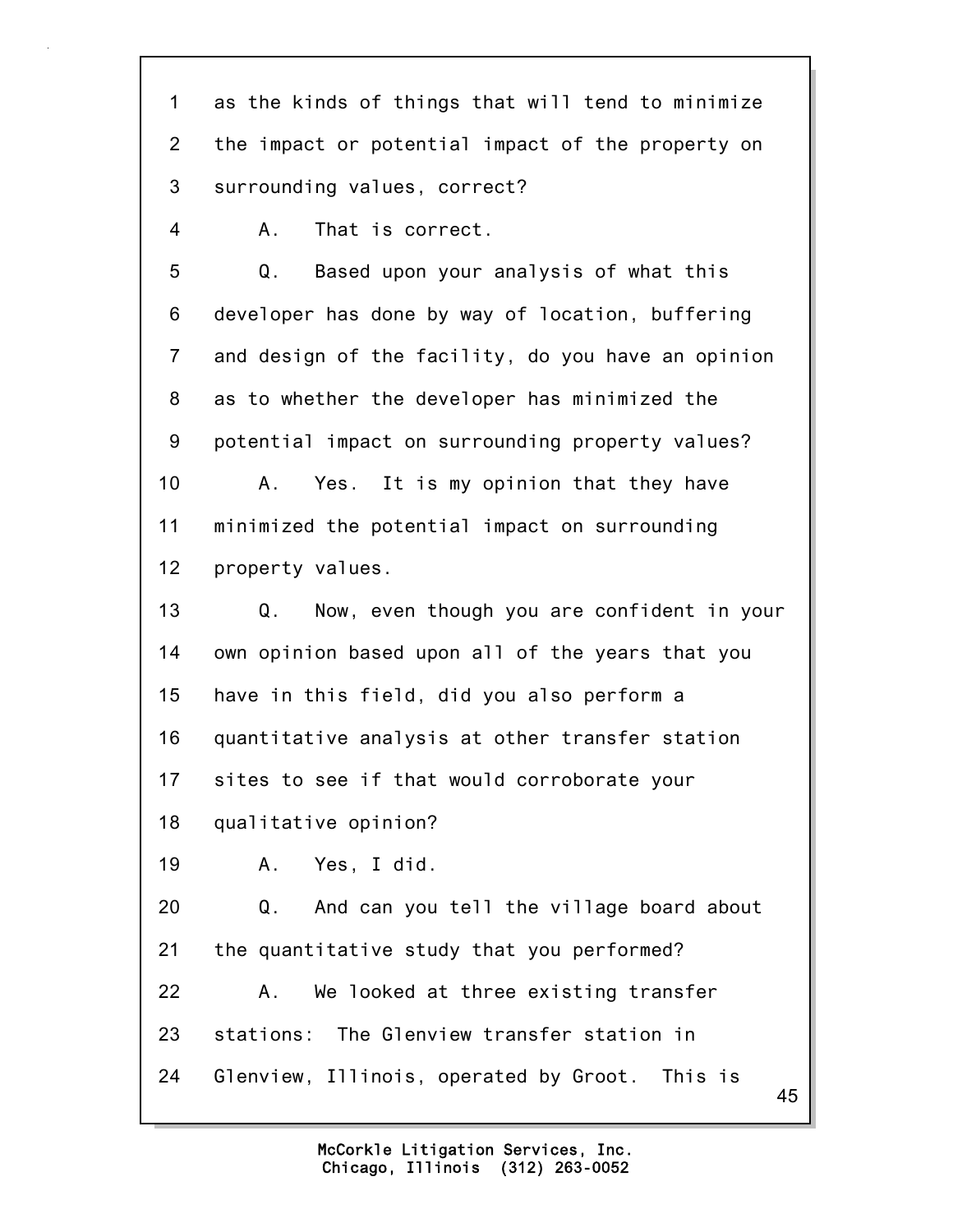46 1 sometimes called the SWANCC station. It's located 2 -- I'll get into a little bit more where it's 3 located after I explain the other two. 4 The second station is the Elburn transfer 5 station, Elburn, Illinois, which I think was 6 referenced before. That's operated by Waste 7 Management. 8 And the third one is the Bluff City 9 transfer station in Elgin, Illinois, which is also 10 operated by Waste Management. 11 Now, case study methodology is a 12 comparison of sale prices of similar properties 13 between a target area and a control area at similar 14 operating facilities. 15 The target area is the surrounding area 16 where property values may be affected by proximity 17 to a transfer station. 18 You then take whatever information you got 19 there, and you look at for a control area, you want 20 to find some place pretty similar but relatively 21 close by but away from the transfer station. In 22 this scenario where property values are not 23 affected, it would not be expected to be affected 24 by a transfer station. You're basically comparing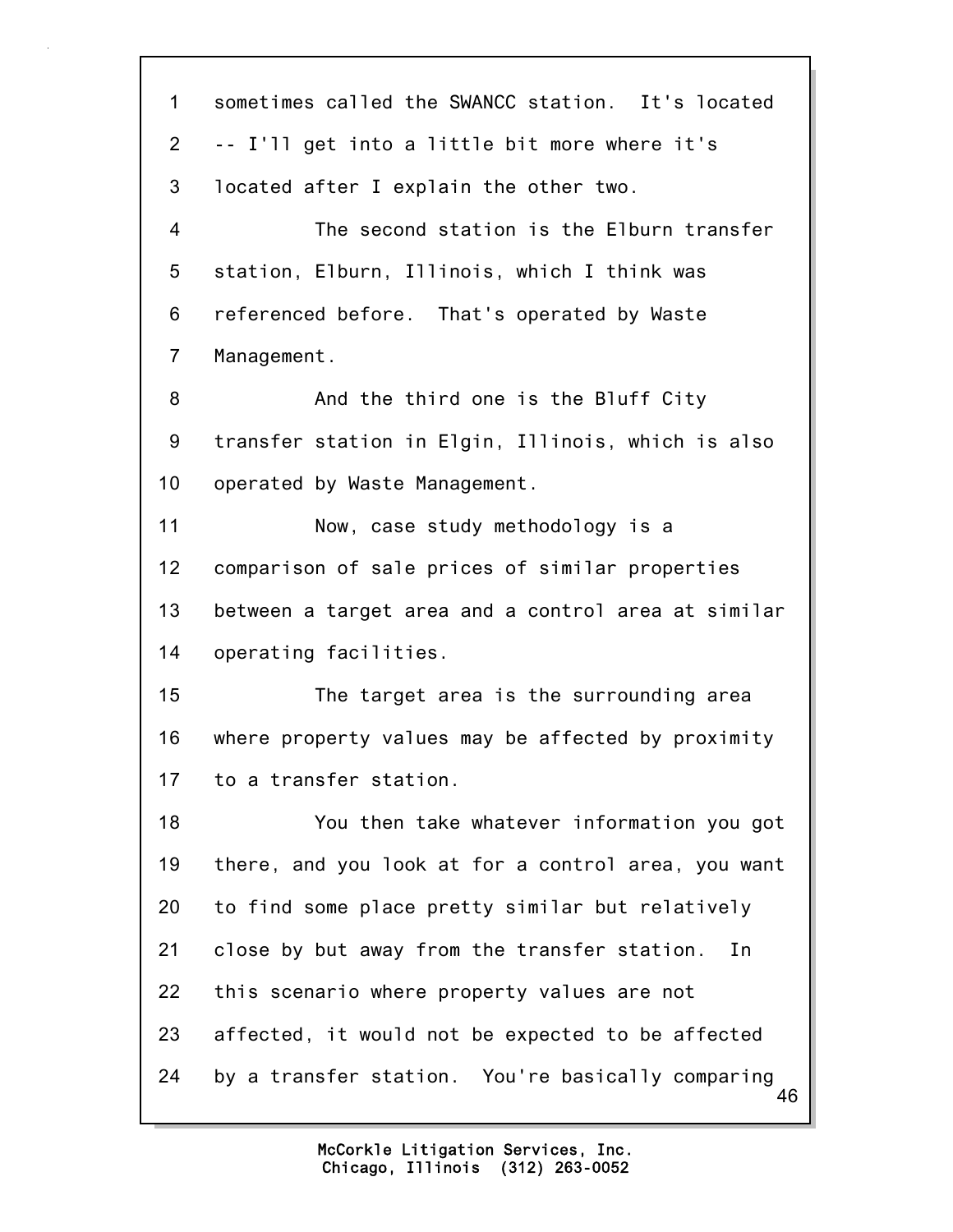1 two things.

47 2 Q. Who selects the target and control areas? 3 A. I would be the one selecting the target 4 and control areas. 5 Q. And what are your criteria for making that 6 selection? 7 A. The criteria is based on my experience and 8 knowledge of these types of facilities and 30 some 9 years in the real estate business really. 10 Q. And how many of these types of studies 11 with target and control areas have you performed in 12 the past? 13 A. Well, they go beyond the ones for the 14 waste facilities. There is other types, too, where 15 I've also used the same procedures. 16 Q. Is this something that other appraisers 17 also use in terms of methodology? 18 A. Yes, they would. 19 Q. I am sorry to interrupt. 20 A. If we go back, and I'll probably really, 21 really bore you at this point. What we are going 22 to do is we are going to look at the sale price, 23 but we have to look at them from a statistical 24 thing, and I'm not going to go into a lot of detail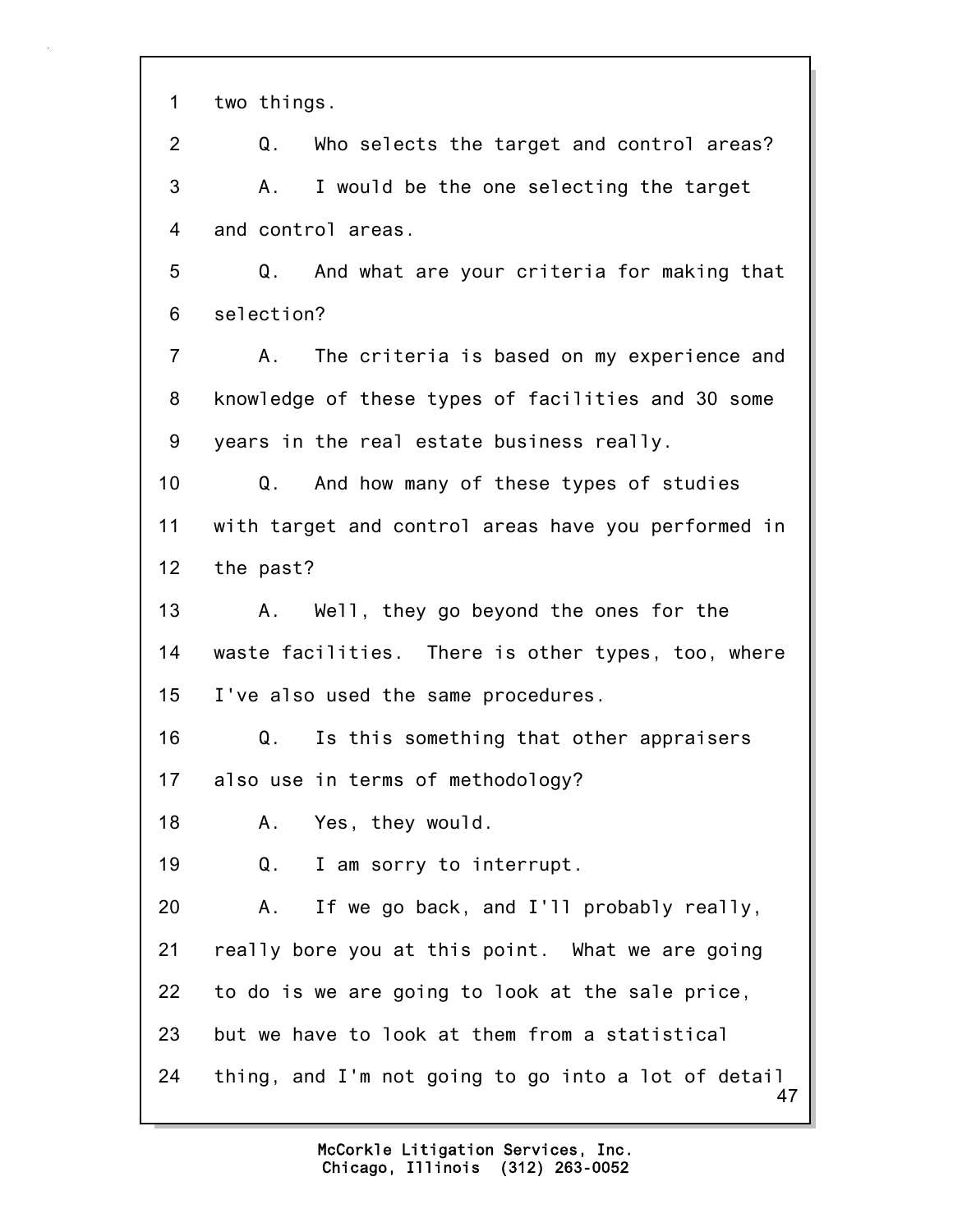48 1 and tell you all about the statistics and how we do 2 it. So I want to try keep that relatively short, 3 but we want to make sure that these are not just 4 differences that are random. So let's take a look 5 at this in a little more detail, but not too much. 6 This is the Wheeling transfer -- Glenview, 7 excuse me, transfer facility down here in the lower 8 right-hand corner located -- this is U.S. 45 or 9 Des Plaines River Road. 10 This area right here is the Maryville 11 Academy, I believe, and just south is the Shrine of 12 Our Lady of Guadalupe. 13 Just to the west of it is our target area, 14 which is located right here, about 800 feet from 15 the building -- from the facility. Excuse me. 16 Q. And the target area is outlined in yellow, 17 correct? 18 A. The target area is outlined in yellow. 19 The control area is the area to the north of here. 20 These are fairly similar areas. There are some 21 differences, but I think they are fairly similar. 22 And as I said, we looked at this both from 23 a -- just looking at the plain averages of two 24 areas, size of housing -- or based on the size --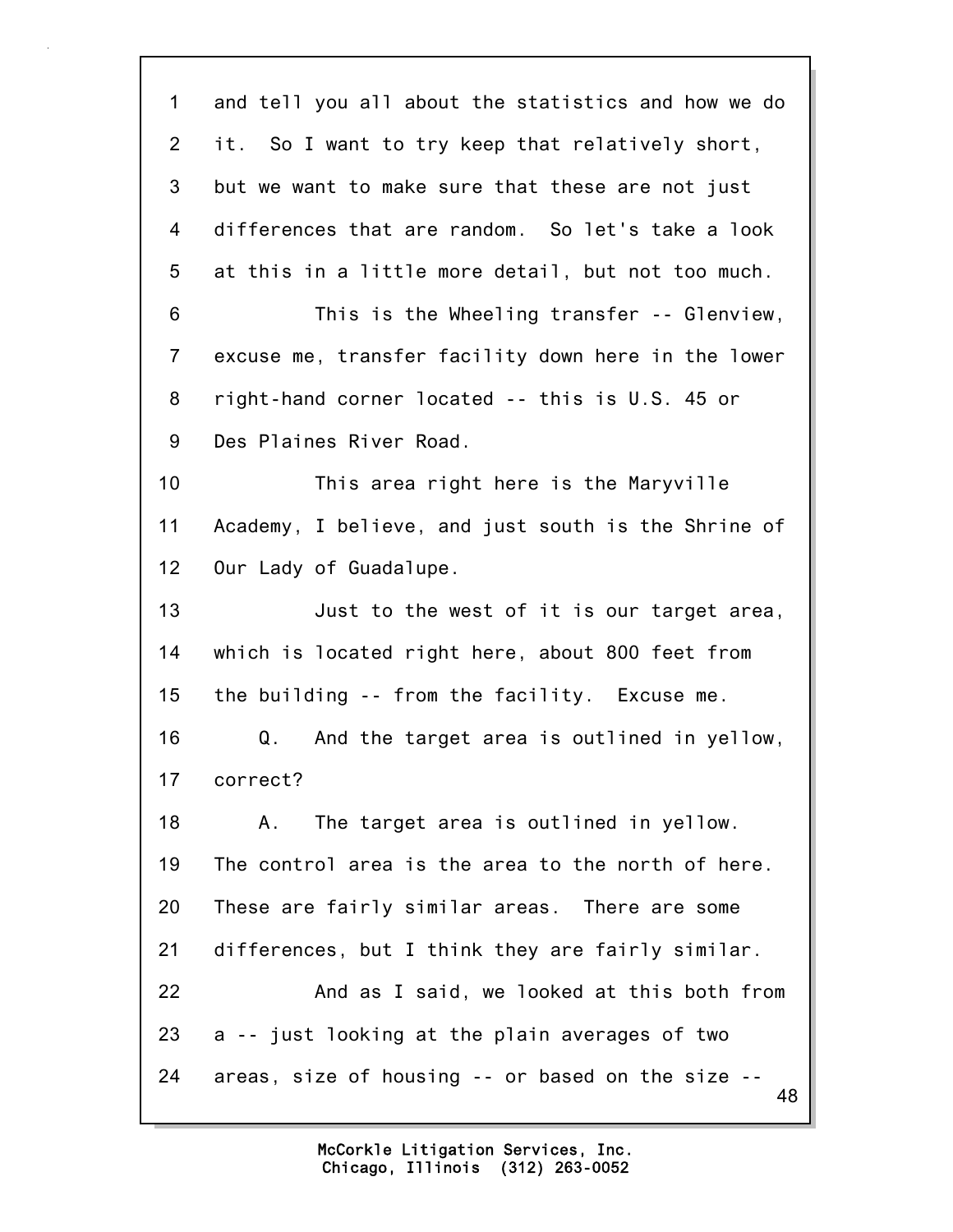1 price per square foot.

| $\overline{2}$ | THE HEARING OFFICER: Mr. Mueller, I don't mean         |
|----------------|--------------------------------------------------------|
| 3              | to interrupt, but at this point now you're             |
| 4              | referring to document -- to photographs in this        |
| 5              | report. I think maybe we should mark this as           |
| 6              | Applicant's Exhibit 6 so that -- or refer to this      |
| $\overline{7}$ | picture is also in the report. Either way, however     |
| 8              | you wish to do it.                                     |
| 9              | MR. MUELLER: Mr. Helsten is going to mark it.          |
| 10             | (Whereupon, Applicant's Exhibit                        |
| 11             | No. 6 was marked for                                   |
| 12             | identification.)                                       |
| 13             | MR. KARLOVICS: I don't know if the record              |
| 14             | reflected I made a previous request to indicate for    |
| 15             | the record that Mayor Linda Lucassen is present at     |
| 16             | $4:03$ p.m.                                            |
| 17             | THE HEARING OFFICER: Thank you.                        |
| 18             | For the record, Mr. Poletti's report has               |
| 19             | been marked as group or Applicant's Exhibit 6.         |
| 20             | That is, I'm sorry, his PowerPoint presentation.       |
| 21             | You may proceed. I apologize,                          |
| 22             | Mr. Mueller.                                           |
| 23             | BY MR. MUELLER:                                        |
| 24             | Mr. Poletti, so that the written record is<br>Q.<br>49 |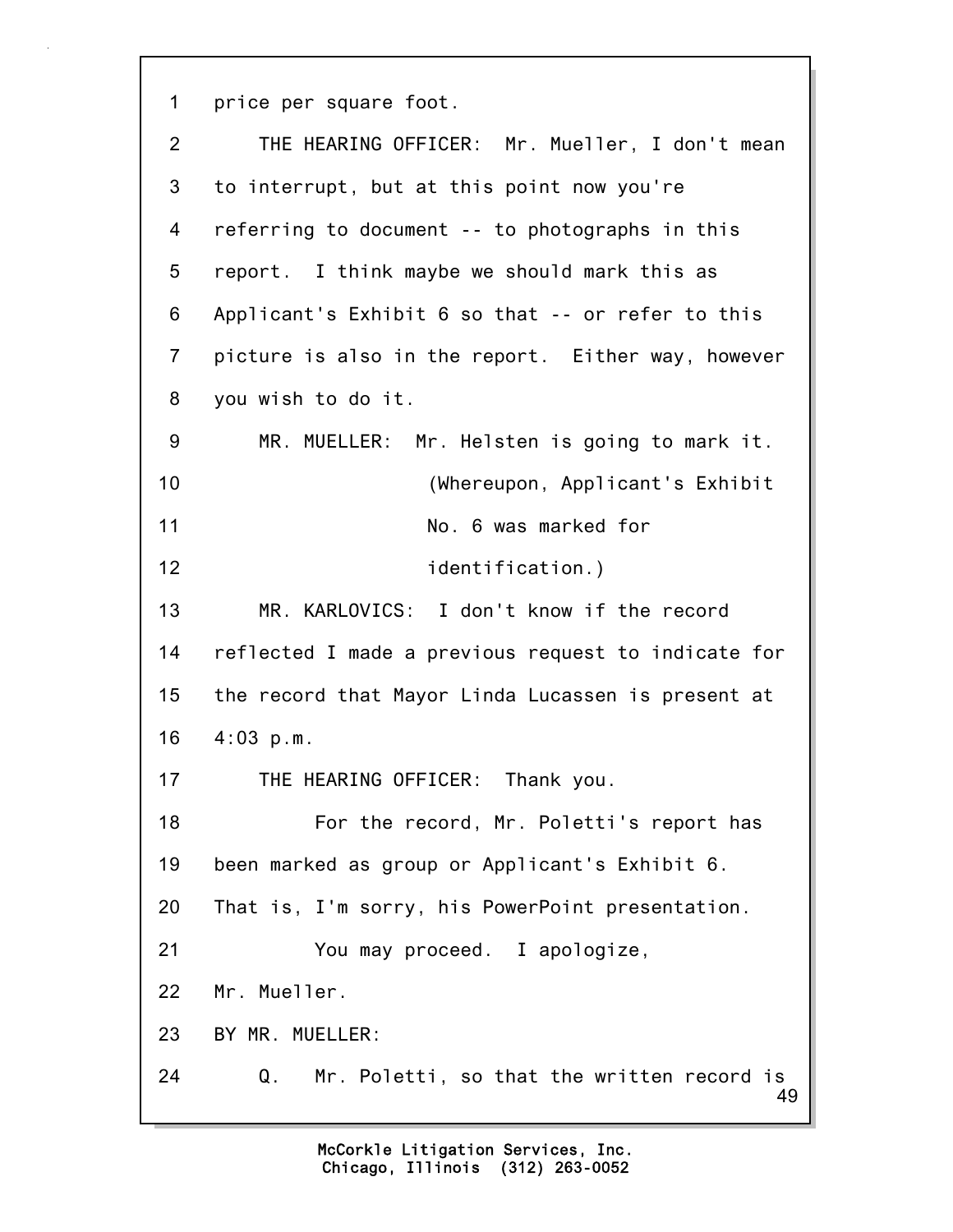50 1 clear, you're looking at your slide number 12, 2 correct? 3 A. That is correct. 4 Q. Can you tell the village board what the 5 numbers on that slide mean? 6 A. The numbers on there talk about the target 7 and control area for the Glenview transfer station. 8 We give the sample size, how many houses 9 sold, and we did look at every house that is sold 10 in both the target and the control area. 11 Am I talking loud enough? I'm used to 12 talking to huge classes. I'm sorry. I think this 13 is easier. 14 We also looked at the sample mean for 15 those two areas. The mean for the target area is 16 \$162.01, while for the control area is \$154.97. 17 Now, to make sure that that isn't just 18 random -- the random pick of the sample that is 19 available to us, we have to look at that 20 statistically. I will tell you that there is no 21 measurable statistical difference between those two 22 means and that we would have to say there is no 23 difference in price. 24 I want you to know, though, in this case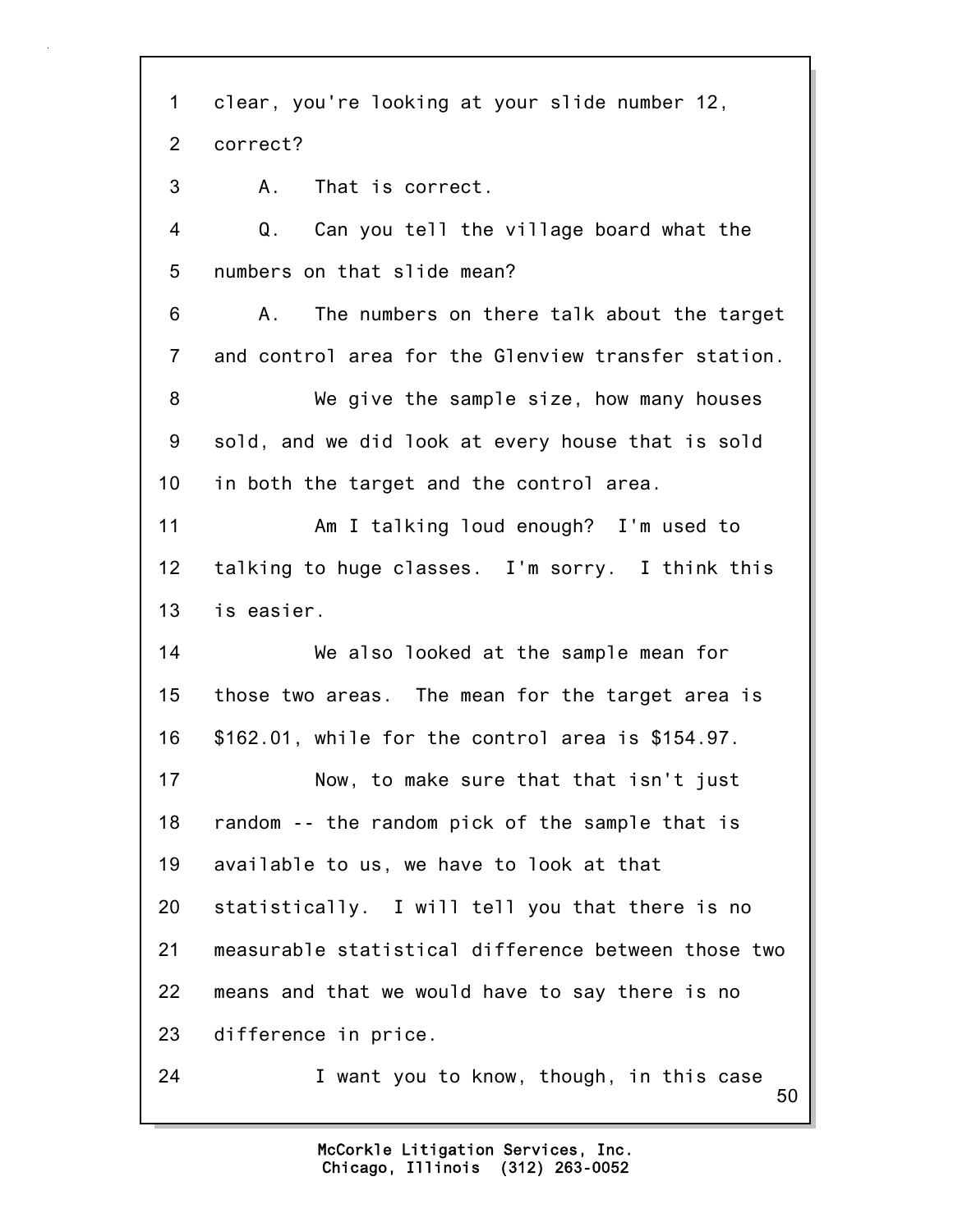51 1 the target area was slight -- somewhat higher, at 2 least on the raw numbers, from the control area, 3 but statistically there is no difference. 4 We also looked at it in terms of a 5 multiple regression analysis. Now, this is a big 6 word that gets a lot of people going, but basically 7 what it does, it starts -- this is something that 8 models more closely with the way you buy a house, 9 make it relatively somewhat more closely. 10 MR. CLARK: Mr. Hearing Officer, I can't hear 11 him. 12 THE HEARING OFFICER: I think you have to go 13 back to the microphone. The one thing I found, if 14 you put it more out, it seems to work better. 15 THE WITNESS: Okay. In this case, what you're 16 looking for is the sale price of the house. And we 17 looked at this based on a series of variables that 18 are available through the public record. 19 One is proximity. Proximity is a variable 20 that reflects whether it's in the target area or 21 the control area. The second one is the size of 22 the house. The third one is the sale date, age of 23 the house, whether it's brick or frame, full 24 basement or not, partial basement or not, a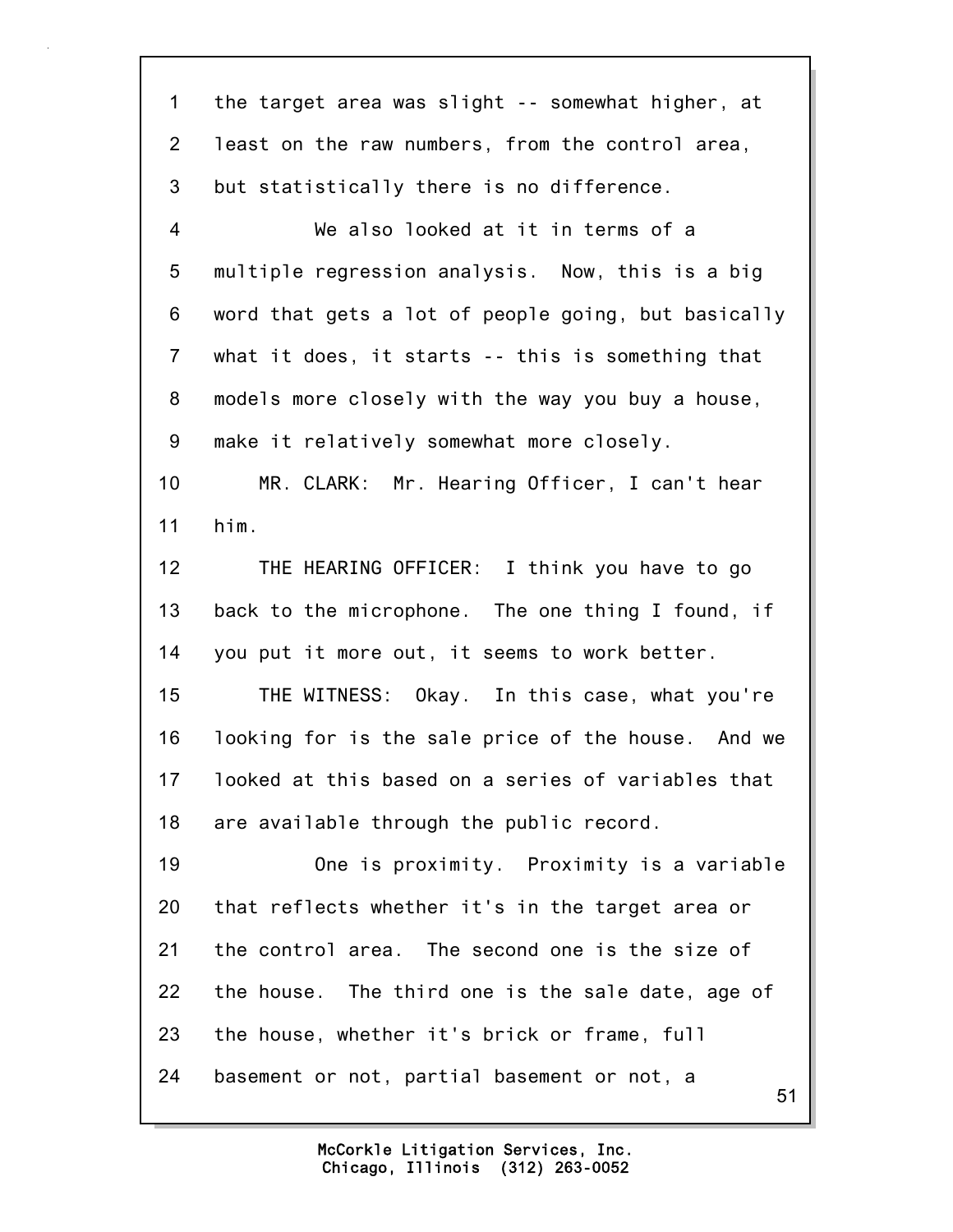1 recreation room, a garage, the baths and a 2 fireplace. And again this is subjected to a test. 3 Again, it's what we call a t-test, which is the 4 standard operating type of thing that statisticians 5 look at. And the number here, over here in this 6 column, are t-stats. I will tell you that at this 7 level is insignificant. Again, there is no 8 difference between prices between -- no measurable 9 difference between prices located near an operating 10 transfer station. This one is the Glenview one and 11 some distance away. 12 We also looked at the Elburn transfer 13 station. I want to spend a tiny bit more time on 14 the Elburn one because this is an interesting one. 15 The Elburn station has been in operation 16 since the early 1990s. I think since 1992. It's a 17 Waste Management facility. It's located on 18 Keslinger Road west of Geneva, just slightly east 19 of LaFox, Illinois. 20 The area here, the stations up -- sorry 21 about that. The station is located up here to the 22 north of Keslinger Road. To the south is we have a 23 senior citizen center which is being constructed, 24 assisted care senior citizen center, a very

> Chicago, Illinois (312) 263-0052 McCorkle Litigation Services, Inc.

52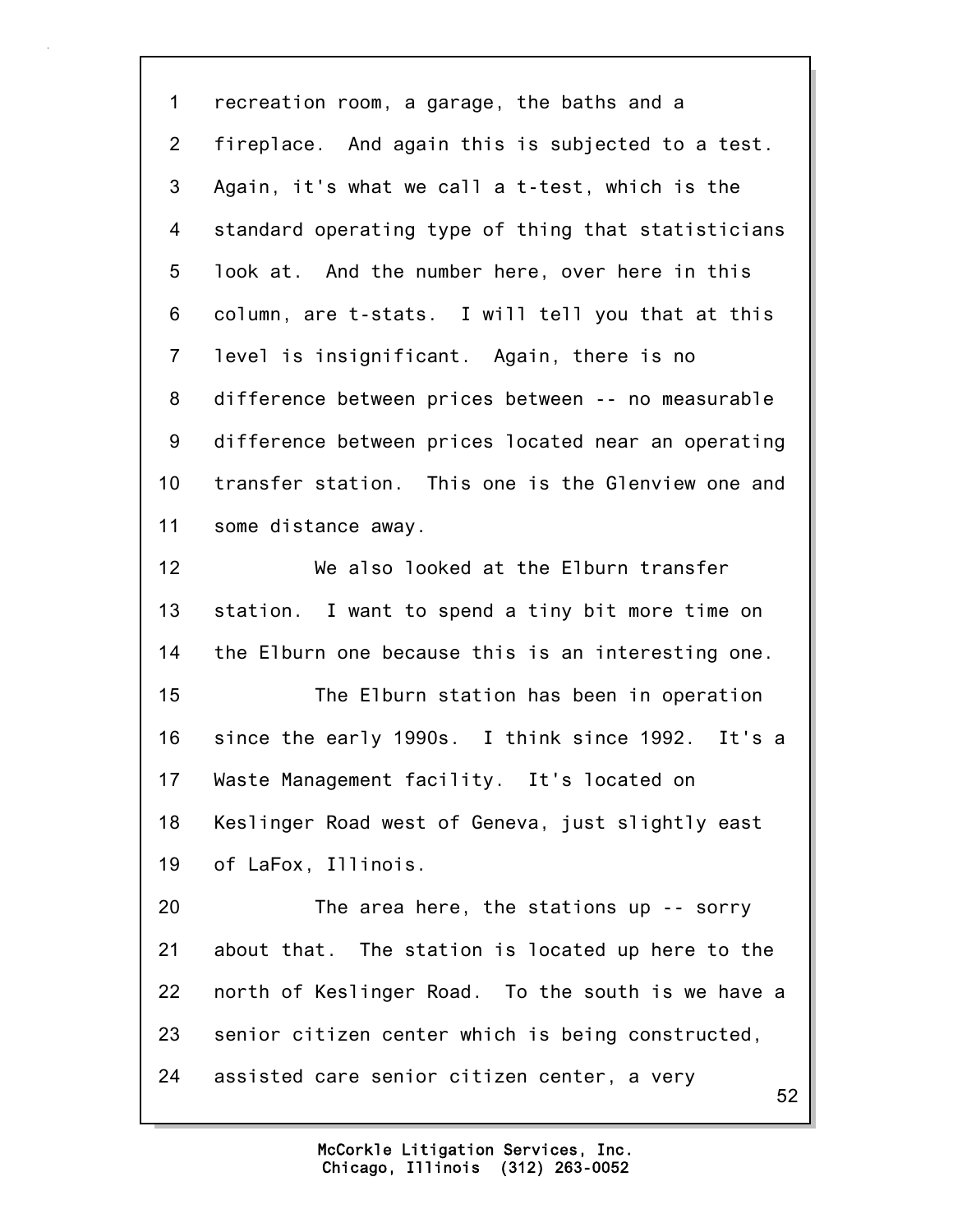1 high-upscale one, and a public school.

2 This entire area through here is the Mill 3 Creek development, which all occurred after -- all 4 of this development, in fact, south of Keslinger 5 Road occurred after the transfer station was 6 operating.

7 We again looked at the target control 8 areas for those two. Again, the target area is the 9 in the yellow. The control area is in the blue. 10 And the target area had a sample mean of \$139.79 a 11 square foot while the control area had a sample 12 mean of \$138.72 a square foot. Again,

13 statistically there is no measurable difference 14 between those two samples.

15 Also looked at it, of course, from a 16 multiple regression standpoint. And I'll just read 17 off the variables here because I think they are 18 slightly different than they are for the ones in 19 Glenview. 20 Again, proximity variable, size, sale

21 date, age, basement finished, garage, baths,

22 fireplace, golf course, and open space.

53 23 Now, these -- this, as I said, this is a 24 community where they have golf courses. It's an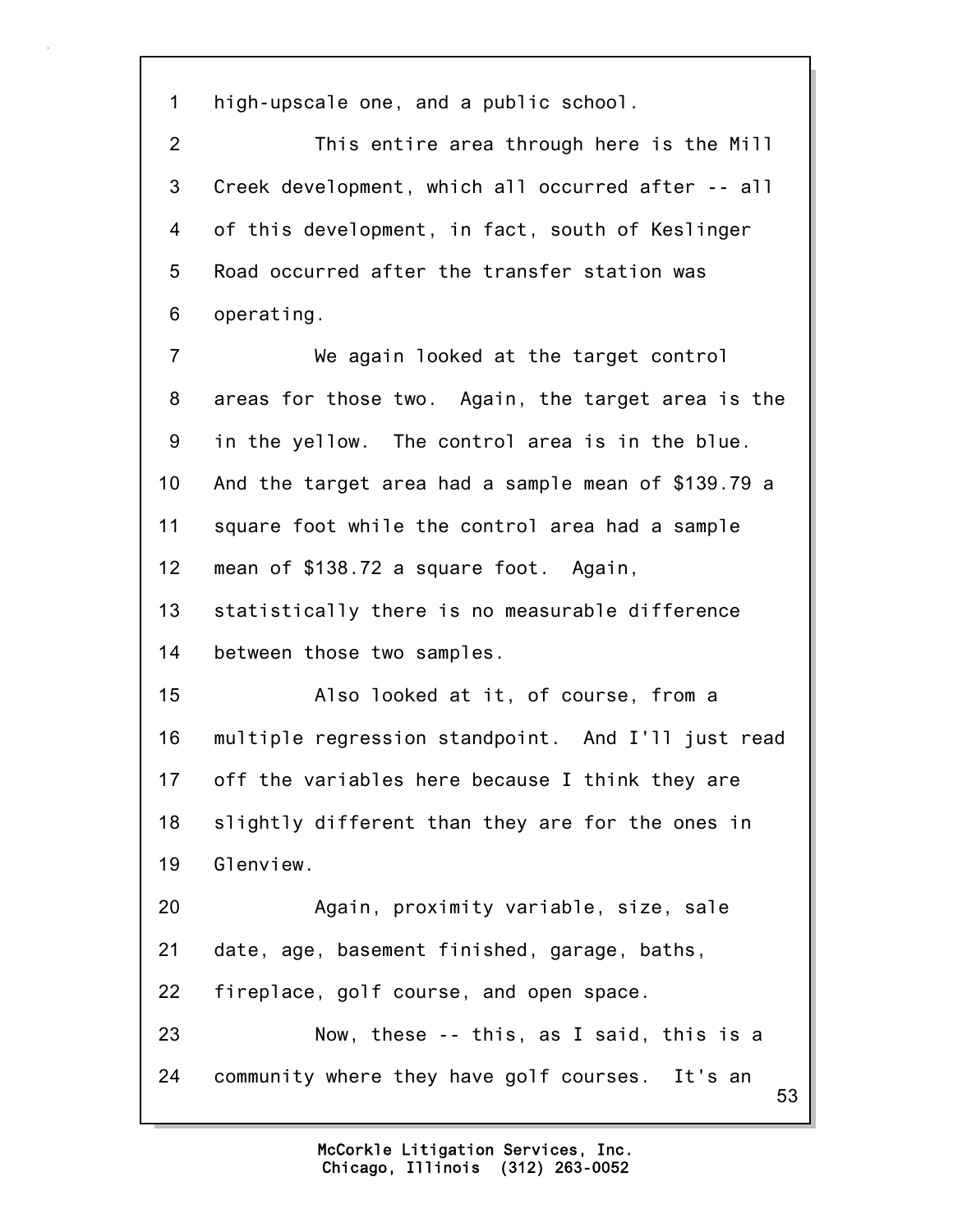| $\mathbf 1$    | upscale community, too. And again, we looked at        |
|----------------|--------------------------------------------------------|
| $\overline{2}$ | the t-statistic for that variable proximity, and       |
| 3              | again it's less than the standard t that you would     |
| 4              | get out of a -- there is no measurable difference      |
| 5              | between the two areas that I could --                  |
| 6              | Let me interrupt you for a second.<br>Q.<br>When       |
| 7              | you say "proximity," proximity to what?                |
| 8              | Proximity represents the target area and<br>А.         |
| 9              | control area.                                          |
| 10             | So you're saying that there is no<br>Q.                |
| 11             | statistical -- statistically significant difference    |
| 12             | first with sale prices in your two areas based upon    |
| 13             | proximity?                                             |
| 14             | That is true.<br>A.                                    |
| 15             | And the multiple regression analysis also<br>Q.        |
| 16             | controls for other variables that may cause            |
| 17             | differences in home prices, right?                     |
| 18             | Controls for all of those different<br>Α.              |
| 19             | variables that we have listed here that affect --      |
| 20             | even the primary ones that affect home prices.         |
| 21             | Q.<br>Can we go back to the picture of the             |
| 22             | Elburn transfer station?                               |
| 23             | Right there.<br>Α.                                     |
| 24             | And you indicated most of this development<br>Q.<br>54 |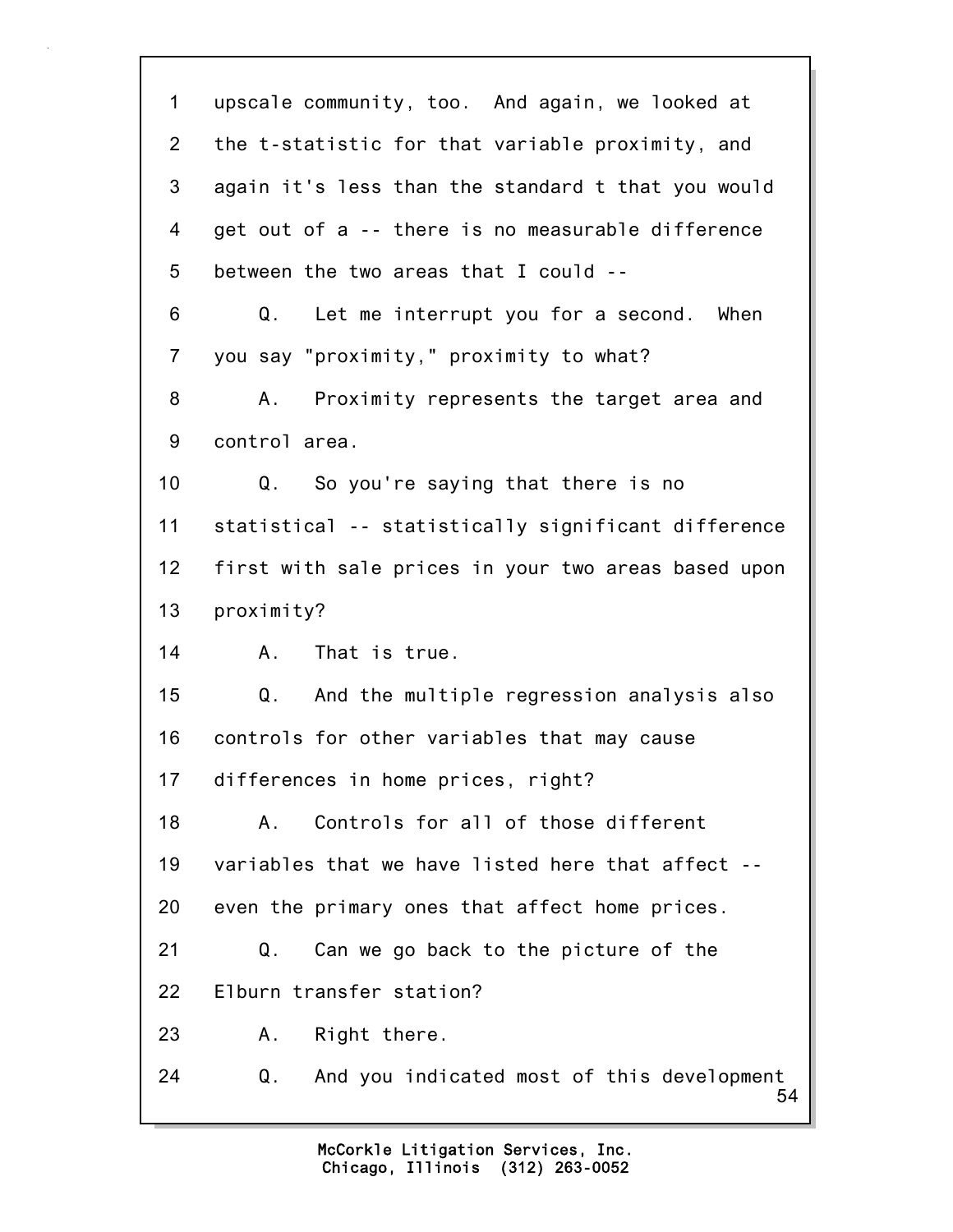1 occurred after the station was built and began 2 operating?

3 A. That's true.

4 Q. The same is true with Glenview, isn't it, 5 in terms of the homes, that you analyzed there? 6 A. Yes. The fact is in Glenview, the target 7 area, there is a number of homes there that were 8 bought, existing homes, they demolished them and 9 they are building very expensive homes in their 10 place. It is being continued to be developed. 11 That area, as I said, begins 800 feet away from the 12 transfer station. 13 Q. So you're telling me that there is 14 actually in close proximity to the transfer station 15 teardowns of older homes so that people can put up 16 new, big, mega homes? 17 A. Yes. 18 Q. Can we move on then to the third facility 19 that you studied? 20 A. This is the Bluff City transfer station, 21 which is located up here in the red area here. 22 Again, we have the target area in yellow with the 23 control area in blue. We have two different 24 control areas in this one.

55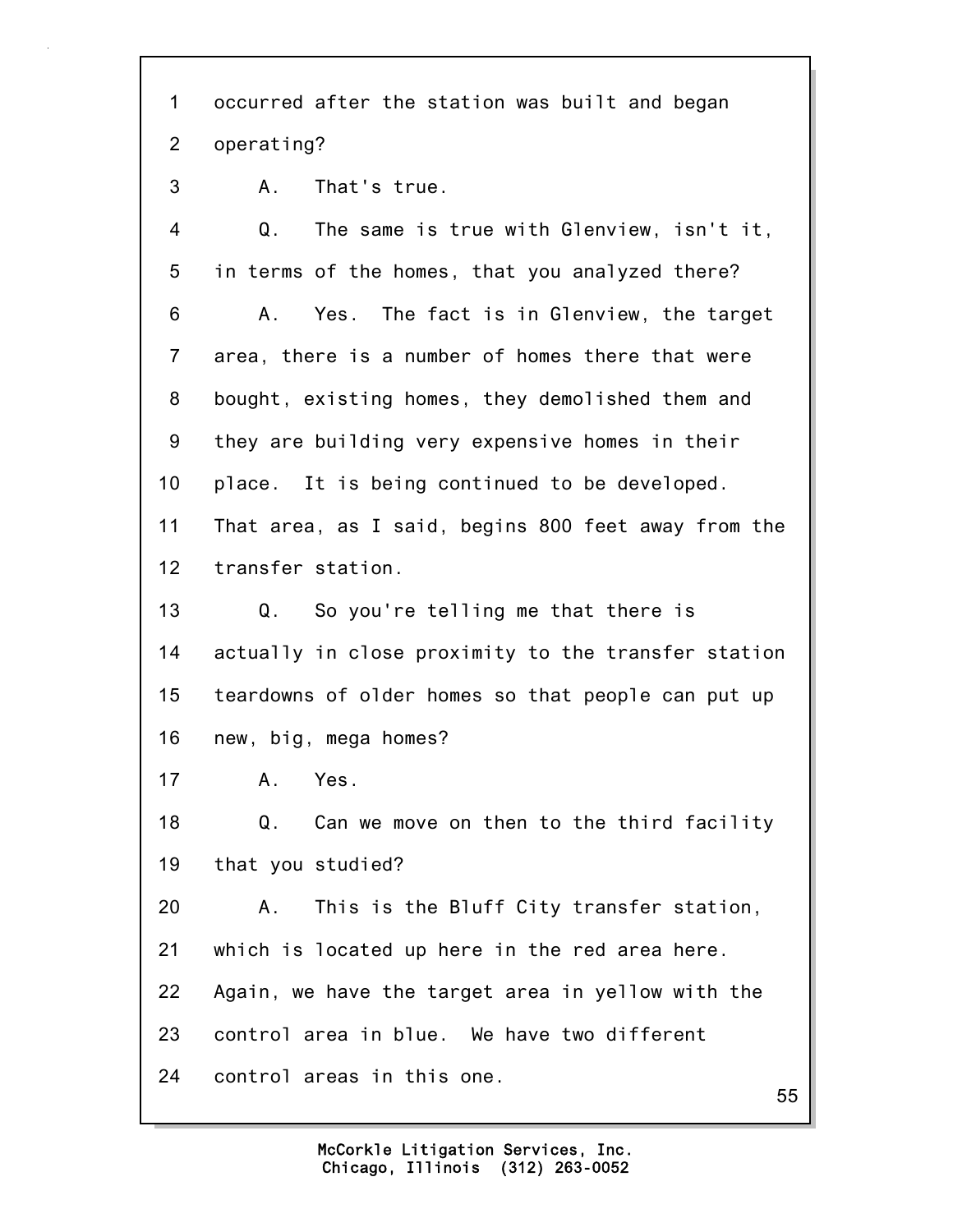1 Some of this development occurred before 2 the transfer station was there and some of this 3 occurred after the transfer station had been there. 4 The transfer station was developed sometime around 5 2003 to '4, in that general area. 6 Again, we looked at it from a statistical 7 standpoint and looked at it from an average price 8 standpoint. The target area had a sample mean of 9 134.29 per square foot, and the control area had a 10 sample mean of \$137.76 per square foot. Again, 11 statistically there is no difference in prices 12 between those two averages. The difference is 13 really -- 14 Q. Now, Mr. Poletti, at the three transfer 15 facilities that you studied, was there any evidence 16 that the operation of a solid waste transfer 17 station impairs development in the immediate 18 vicinity? 19 A. No, there is no evidence of that. 20 Q. Based upon the quantitative studies that 21 you did, do you have an opinion as to whether or

22 not they corroborate the --

23 A. Do you want me to do --

24 Q. Oh, I'm sorry.

56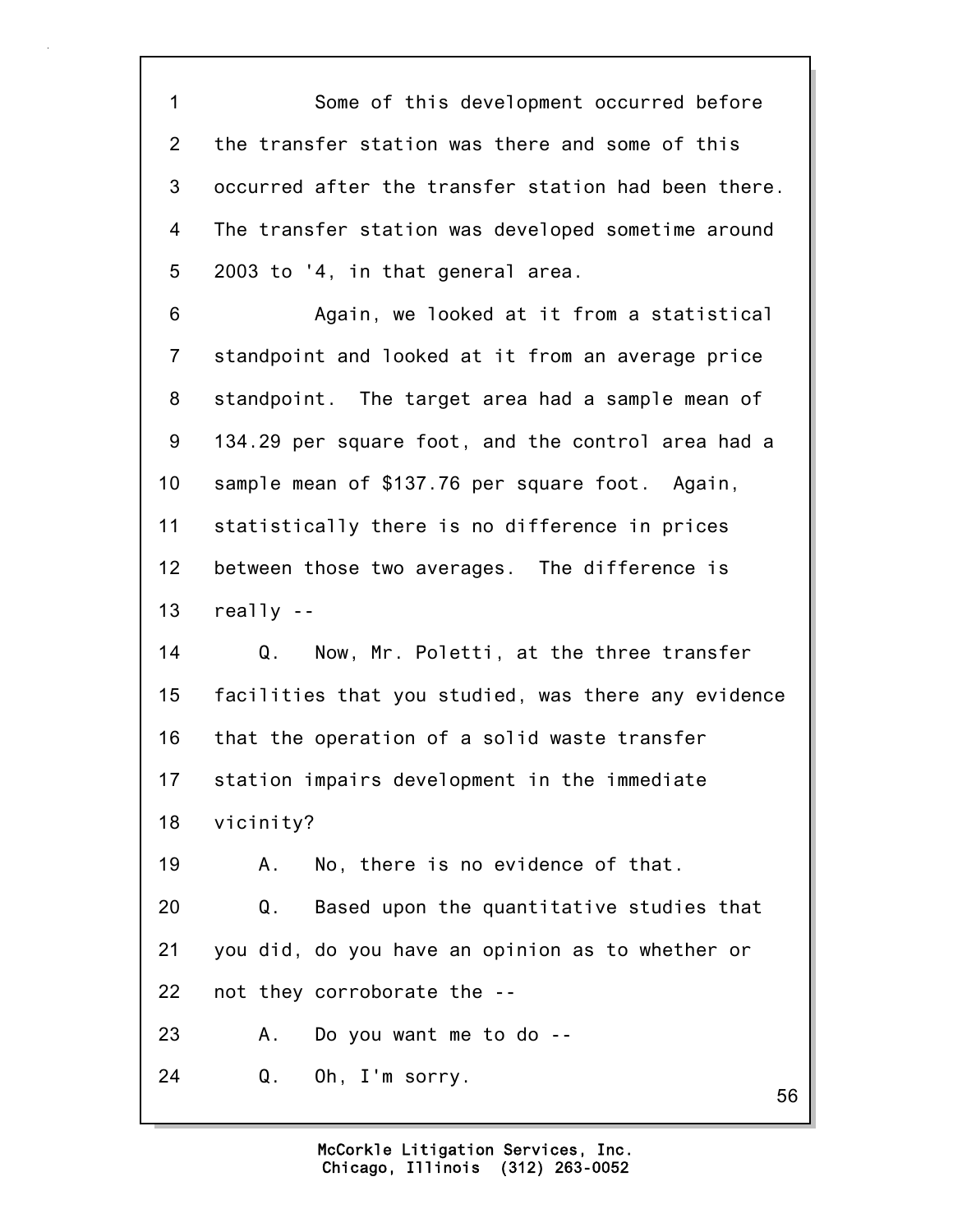| $\mathbf 1$    | THE HEARING OFFICER: You know what,                 |
|----------------|-----------------------------------------------------|
| $\overline{2}$ | Mr. Poletti. I don't think she was able to get      |
| 3              | that, at least I wasn't. So if you could say that   |
| 4              | again.                                              |
| 5              | THE WITNESS: I just asked if you wanted to          |
| 6              | know -- if you wanted me to summarize the multiple  |
| $\overline{7}$ | regression analysis we did on Bluff City.           |
| 8              | BY MR. MUELLER:                                     |
| 9              | Q. Please, go ahead.                                |
| 10             | The multiple regression analysis involved<br>A.     |
| 11             | again proximity, size, sale date, age, if it has a  |
| 12             | full basement, partial basement, a rec room,        |
| 13             | garage, bath, fireplace. And again statistically    |
| 14             | there was no difference between the two areas.      |
| 15             | So what do these quantitative studies tell<br>Q.    |
| 16             | you, sir?                                           |
| 17             | Well, what it tells me is that it<br>Α.             |
| 18             | corroborates what I suspected from a quantitative   |
| 19             | study that we did -- qualitative study that we did  |
| 20             | and that those types of things that they do around  |
| 21             | transfer stations, well-run transfer stations,      |
| 22             | designed -- well-designed, operating in compliance  |
| 23             | with the various government authorities, and        |
| 24             | especially with the State of Illinois, has no<br>57 |

 $5/$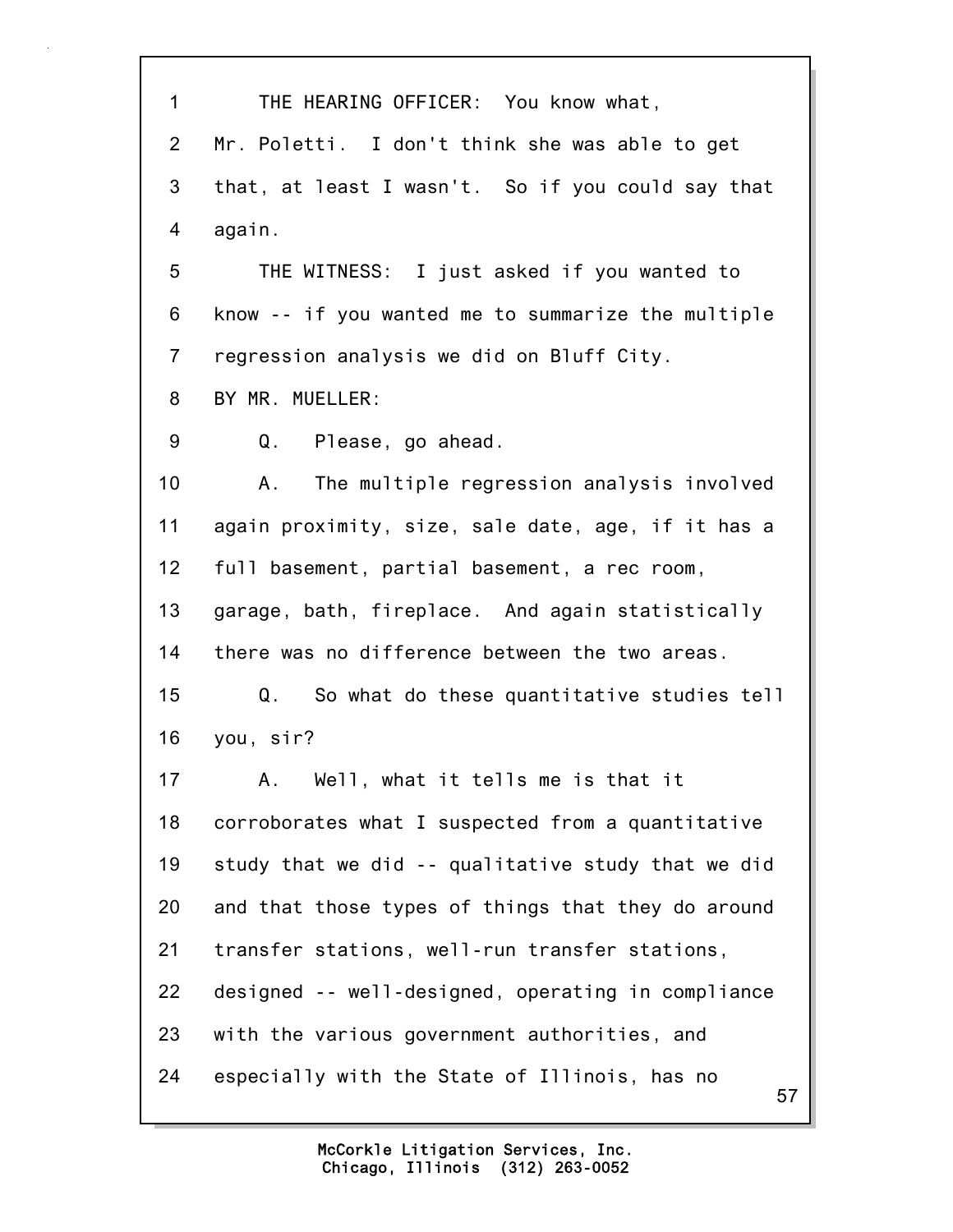58 1 measurable effect on property values and minimize 2 that -- and we have, in fact, minimized the 3 potential impact on surrounding properties. 4 Q. Now, you drove by the Glenview station, I 5 assume? 6 A. Yes, I did. 7 Q. That's the one operated by the applicant 8 here, correct? 9 A. Correct. 10 Q. Can you tell the village board what you 11 physically observed when you viewed that facility 12 and the surrounding area? 13 A. That facility is located -- there is trees 14 along Des Plaines River Road. You drive into that 15 facility. It's a fairly similar type of facility, 16 a little different construction and certainly 17 larger than what the proposed one is, but it's a 18 fairly similar facility. 19 I saw absolutely no evidence of blowing 20 trash or any other operation types of things that 21 would be detrimental. Trucks were coming in, 22 pulling into the building. We went into the 23 building and actually went through the viewing 24 gallery that they had of that facility. We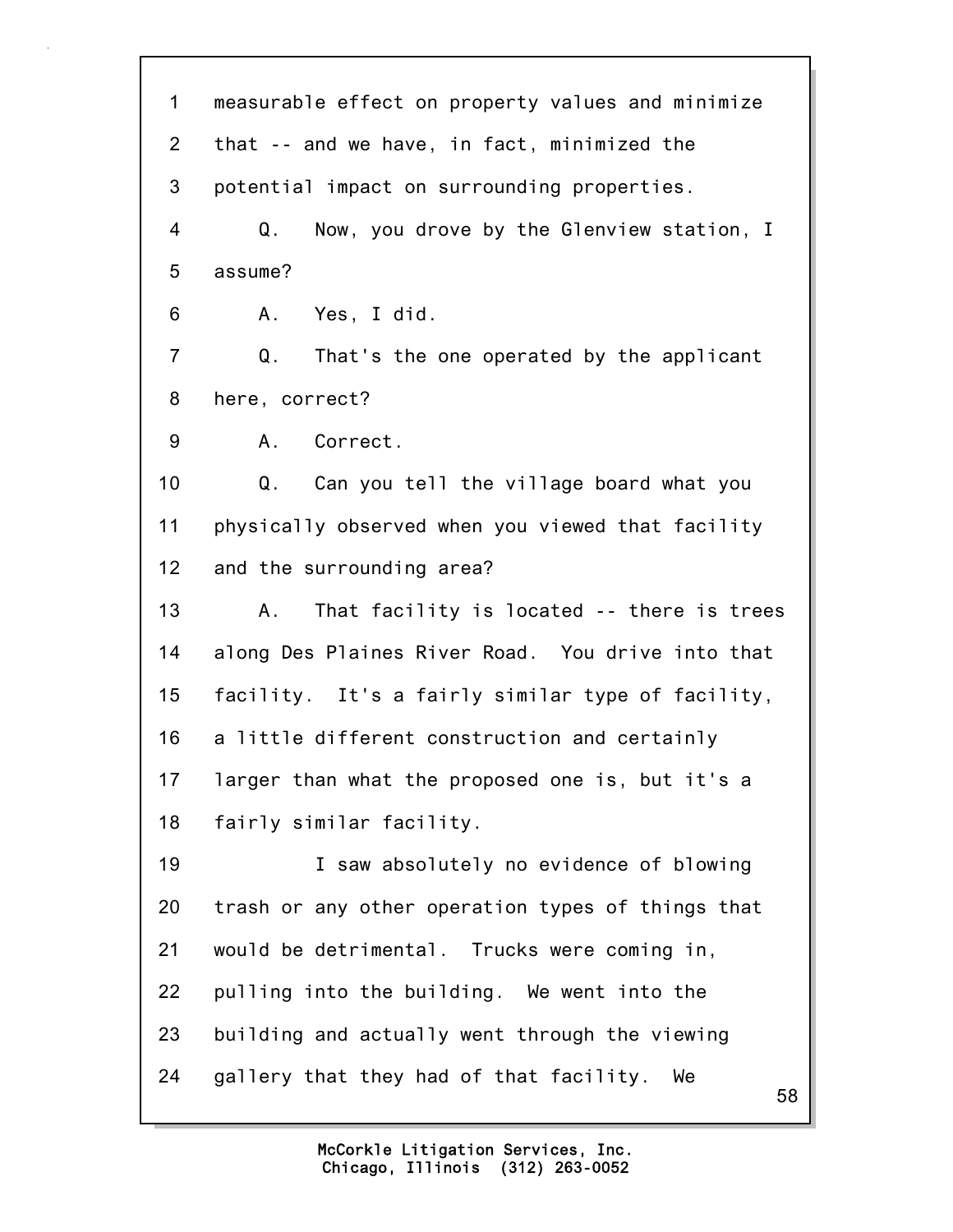59 1 looked -- looked at what was going on. It was a 2 very well-run facility. 3 Q. And visually did it fit into the 4 surrounding area? 5 A. Yes. 6 Q. So, Mr. Poletti, once again, based upon a 7 reasonable degree of scientific and professional 8 certainty, do you have an opinion as to whether or 9 not the proposed lake transfer station is so 10 located as to minimize the effect on surrounding 11 property values? 12 A. Yes. It is my professional opinion that 13 the facility is located so as to minimize the 14 effect on surrounding property value. 15 Q. And the basis of that opinion, sir? 16 A. The basis is the proposed transfer station 17 design includes numerous features and operating 18 procedures that will minimize the effect on the 19 surrounding property value. 20 The proposed transfer station is buffered 21 from the surrounding residential area by distance, 22 intervening industrial and open space land use and 23 vegetation. 24 An analysis of three similar operating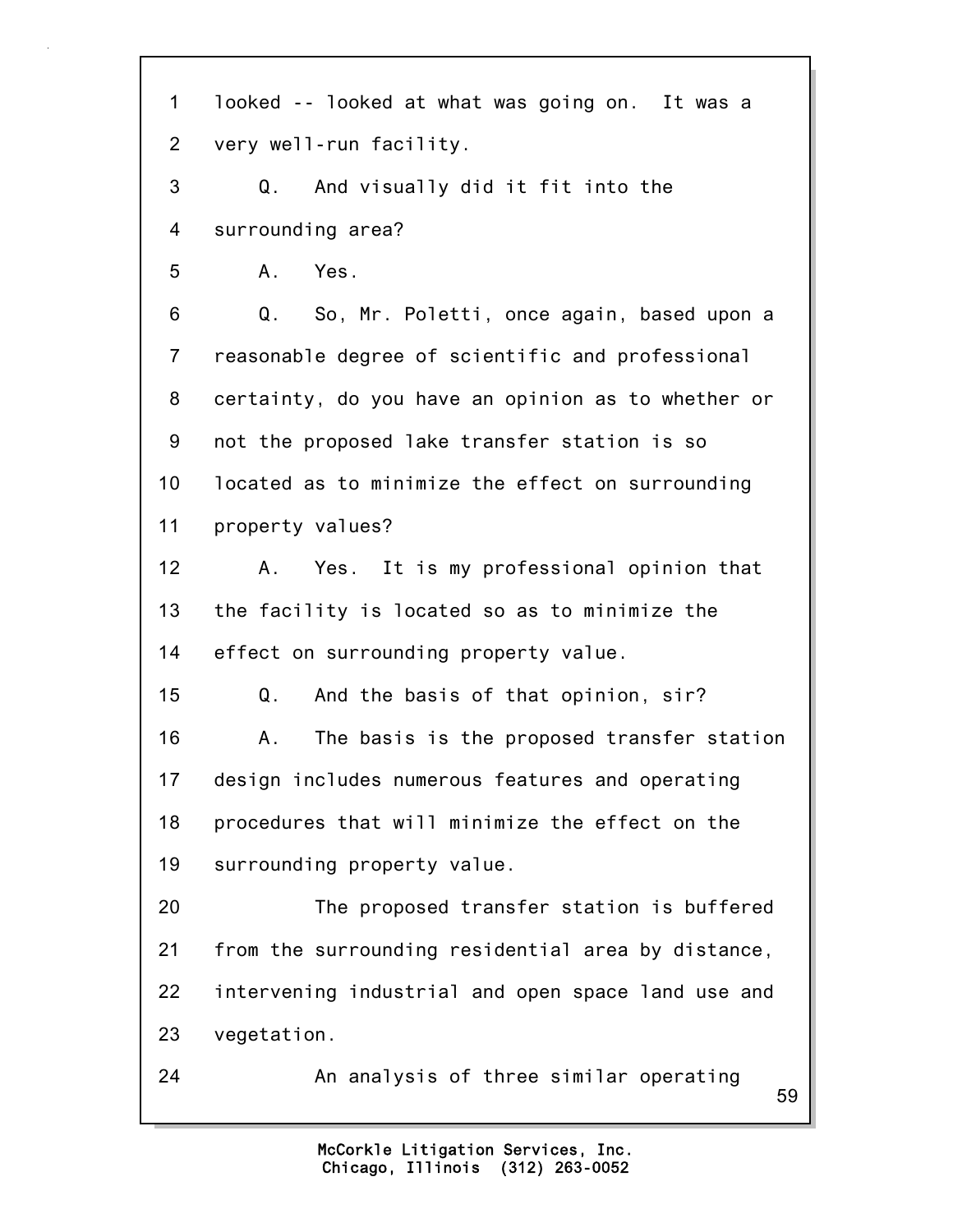60 1 transfer stations indicate there was no 2 statistically measurable difference in sales prices 3 for properties located near those facilities and 4 those some distance away, thereby corroborating 5 what my qualitative analysis would indicate. 6 MR. MUELLER: Thank you, Mr. Poletti. We have 7 no further questions and would tender the witness. 8 THE HEARING OFFICER: Mr. Blazer. 9 MR. BLAZER: Thank you. 10 CROSS EXAMINATION 11 BY MR. BLAZER: 12 Q. Mr. Poletti, in you capacity as an 13 appraiser, did you appraise any properties here? 14 A. No, I did not. 15 Q. All right. Well, then I take it your role 16 is an assessor. Did you assess any properties 17 here? 18 A. I don't think that's legal. 19 Q. All right. Well, in the last five years, 20 could you tell me how many properties you appraised 21 within a one-mile radius of the proposed site? 22 A. I have not appraised any properties within 23 a one-mile radius. 24 Q. And I assume it's safe to say that you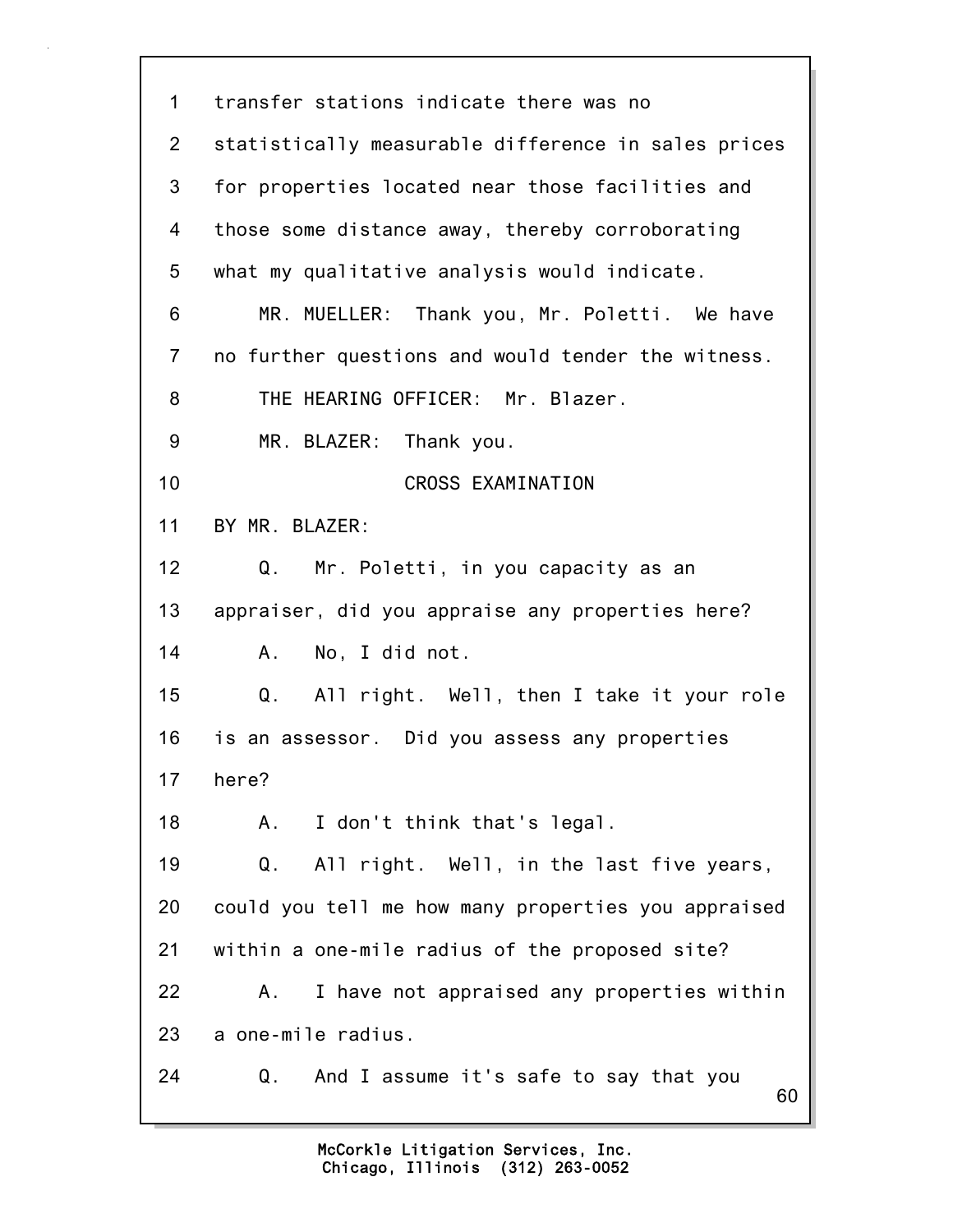61 1 haven't assessed any properties within a one-mile 2 radius of the proposed site? 3 A. Well, since I don't think I'm not the 4 elected official here for that position, I would 5 say that's true. 6 Q. In your report -- you didn't mention these 7 in your presentation here -- you say that there 8 have been several studies of transfer stations in 9 the Chicago area, right? 10 A. That is true. 11 Q. And you identify four of them in your 12 report? 13 A. I don't remember how many I identified, 14 but there are several in there. 15 Q. Well, one of those was a 1997 report by a 16 William McCann for the company that applied for 17 siting approval for the DuKane transfer station, 18 remember that? 19 A. Yes. 20 Q. And that's a transfer station that is 21 currently owned by Groot? 22 A. Yes. 23 Q. And the other three reports that you cited 24 in your report were all done by Integra Realty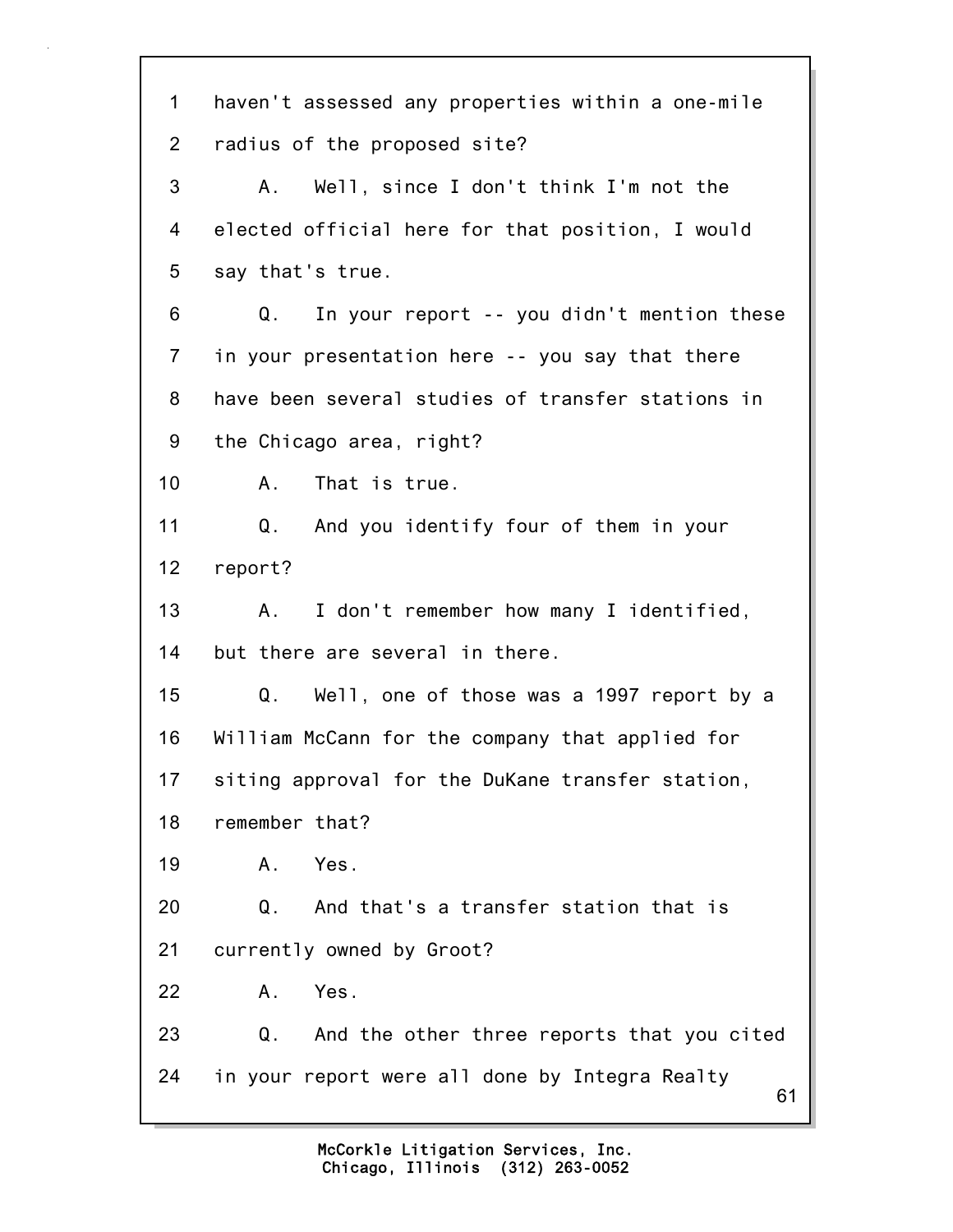62 1 Resources; is that correct? 2 A. I believe so. 3 Q. And all of those were also done for the 4 companies that were seeking siting approval, 5 correct? 6 A. I believe so. 7 Q. Did you identify any reports in your 8 report for any projects in Illinois that weren't 9 written by people working for them -- for, excuse 10 me, for waste companies? 11 A. In Illinois? 12 Q. Yes. 13 A. No, I did not. 14 Q. You also say in your report that the 15 subject property is located -- this is on page 14, 16 I'm sorry, of your report -- that the subject 17 property is located such that the most proximate 18 residential areas are an industrially zoned mobile 19 home park located to the northwest and several 20 townhome units located along Huntington Drive and 21 Chatham Lane; is that correct? 22 A. Yes, sir. 23 Q. And the mobile home park, of course, that 24 you referred to is Timber Creek?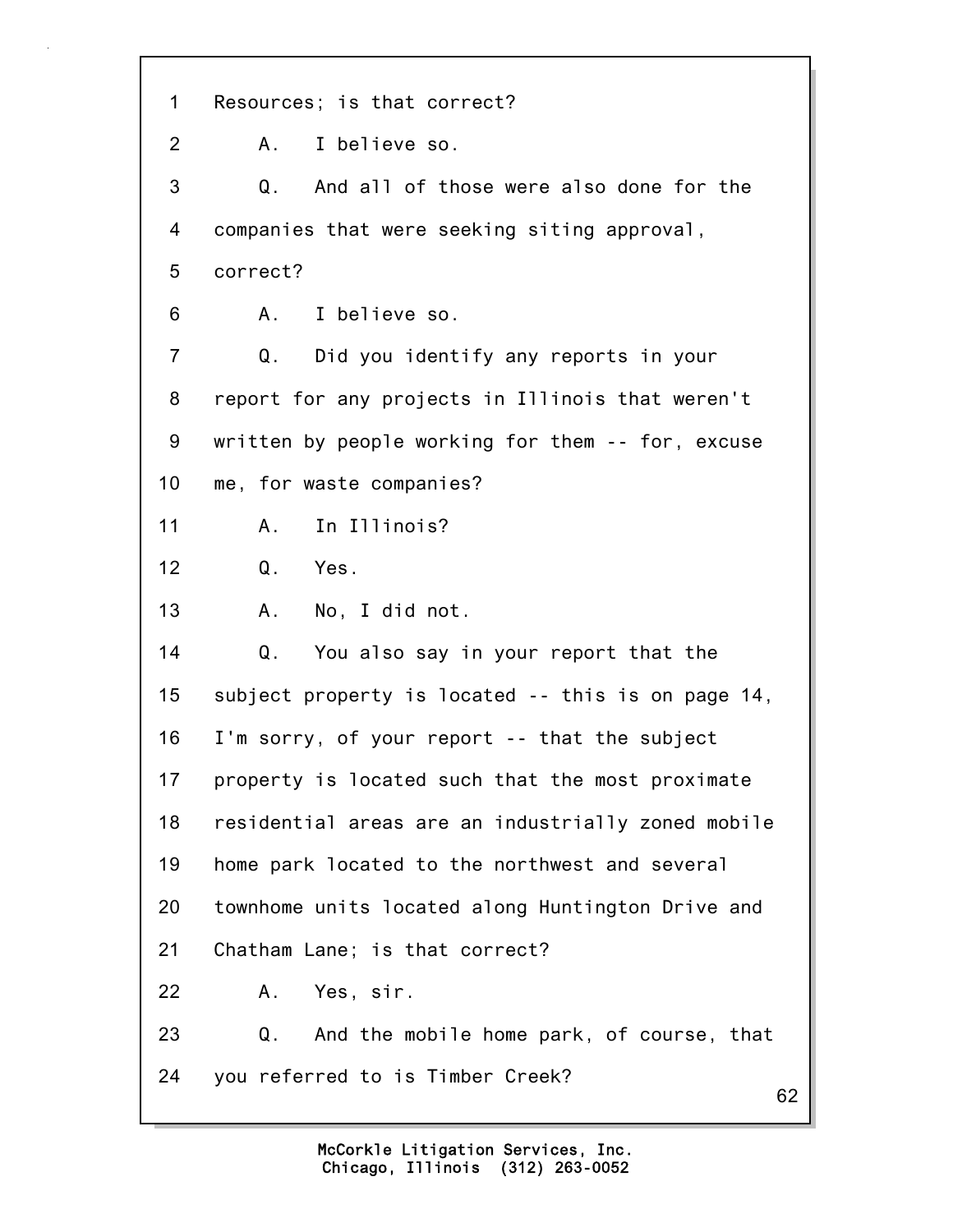63 1 A. Yes. 2 Q. And you are aware that that's legal use? 3 A. Yes. 4 Q. Mr. Helsten asked you -- excuse me. 5 Mr. Mueller asked you, and I believe you answered 6 in the affirmative, that you worked collaboratively 7 with Mr. Lannert on this project; is that correct? 8 A. Yes. 9 Q. And you relied on his work as part of the 10 basis for your report; is that correct? 11 A. Yes. 12 Q. What parts of his work did you rely on as 13 part of the basis for your report? 14 A. Basically his expertise in designing the 15 berms and the on-site things such as that, 16 affirming the plants. 17 Q. Can we see slide 8, please? That's the 18 one. That's one of your slides, right? 19 A. Yes. 20 Q. It looks amazingly familiar to one of 21 Mr. Lannert's slides. Where did you get those 22 percentages? 23 A. Those came from Mr. Lannert. 24 Q. Would it be safe to assume that you didn't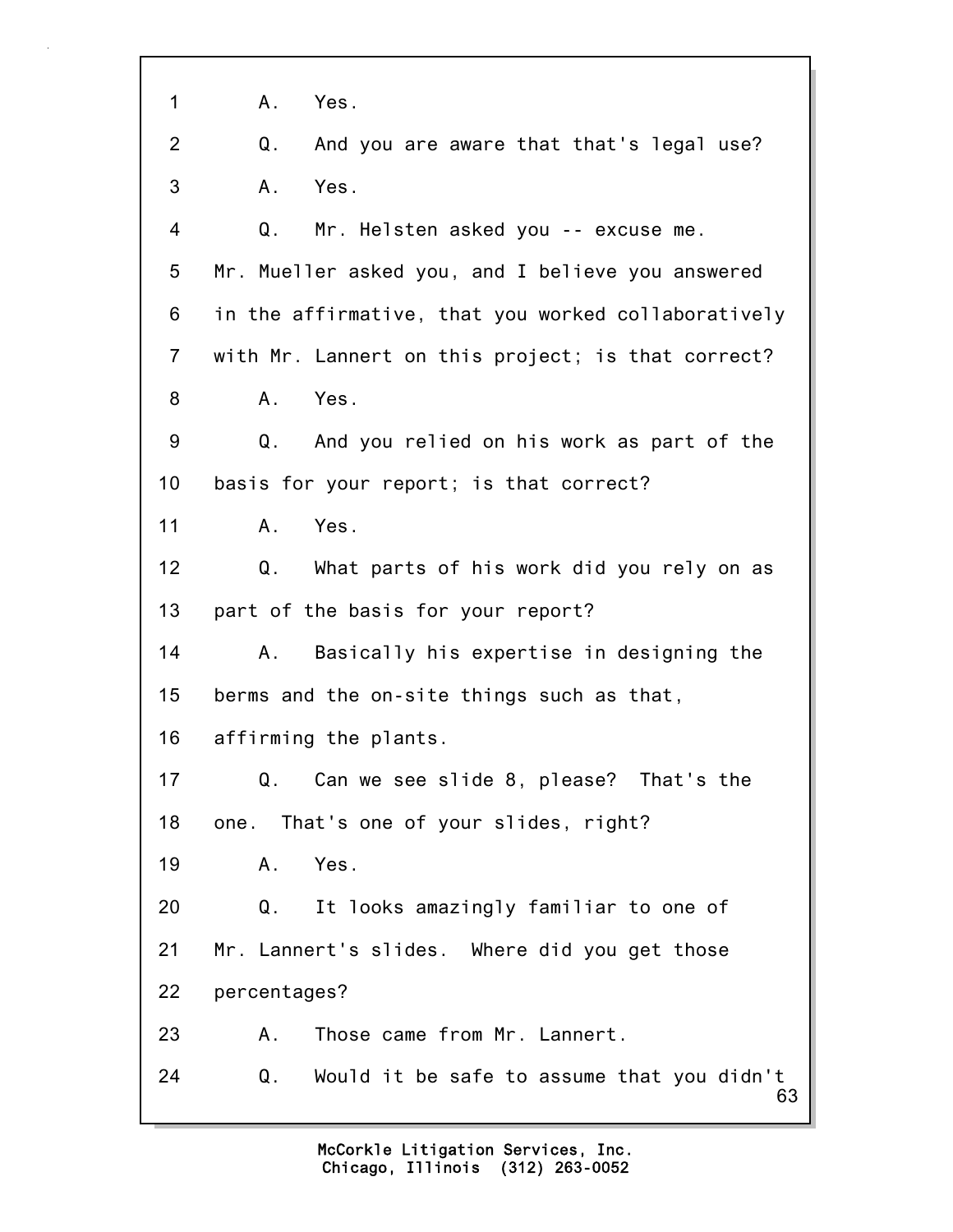64 1 discuss with him the advisability of stating the 2 combined percentages of commercial and open space? 3 A. We never discussed that. 4 Q. Or the combined percentages of residential 5 and open space, you didn't discuss that either? 6 A. No, we did not. 7 Q. I didn't see anywhere in your report any 8 mention of this proposed facility's operating 9 hours. Is there any mention in your report of this 10 facility -- 11 A. No, there is not. 12 Q. What are the hours of operation as you 13 understood it? 14 A. My understanding is they are going to be 15 something like 4:00 o'clock to I think 6:00 o'clock 16 normally with potential to be 24 hours. 17 Q. And then could you pull up slide 7 for a 18 moment? The third bullet there, it says, Automatic 19 rubber doors will be used in the morning hours as a 20 precautionary measure to assure minimization of 21 noise. 22 Did I read that correctly? 23 A. Yes. 24 Q. And by "morning hours," I assume you mean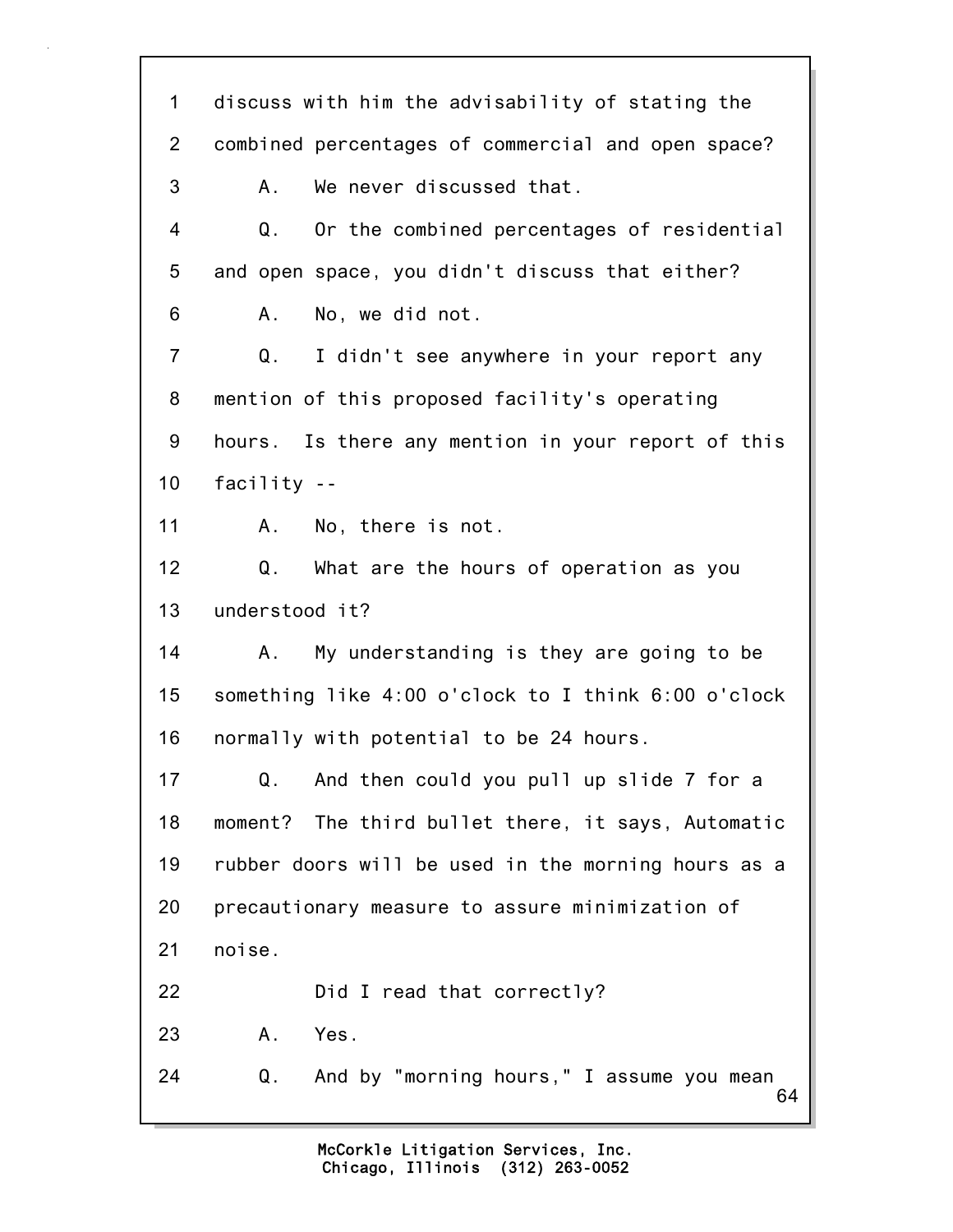| $\mathbf 1$    | 4:00 a.m. to 8:00 a.m.?                             |
|----------------|-----------------------------------------------------|
| $\overline{2}$ | I believe something on that order.<br>А.            |
| 3              | Where did you get that information from?<br>Q.      |
| 4              | From Mr. Moose.<br>Α.                               |
| 5              | And did Mr. Moose tell you that other than<br>Q.    |
| 6              | those four morning hours, these doors will be open  |
| $\overline{7}$ | twenty hours a day?                                 |
| 8              | Yes.<br>А.                                          |
| 9              | Q.<br>When did he tell you that?                    |
| 10             | Before I finished the report.<br>Α.                 |
| 11             | Q.<br>Before the application was filed?             |
| 12             | I believe. I don't know.<br>Α.                      |
| 13             | Q.<br>Okay. You talked about three transfer         |
| 14             | stations when you did your multiple regression      |
| 15             | analysis, correct?                                  |
| 16             | A. That's correct.                                  |
| 17             | The first one was the Glenview station?<br>Q.       |
| 18             | Yes.<br>Α.                                          |
| 19             | And has anybody told you that the<br>Q.             |
| 20             | operating hours for the Glenview station are Monday |
| 21             | through Friday, 6:00 a.m. to 9:00 p.m., Saturday    |
| 22             | $6:00$ a.m. to noon?                                |
| 23             | I believe I knew that.<br>А.                        |
| 24             | When did you know that?<br>Q.                       |
|                | 65                                                  |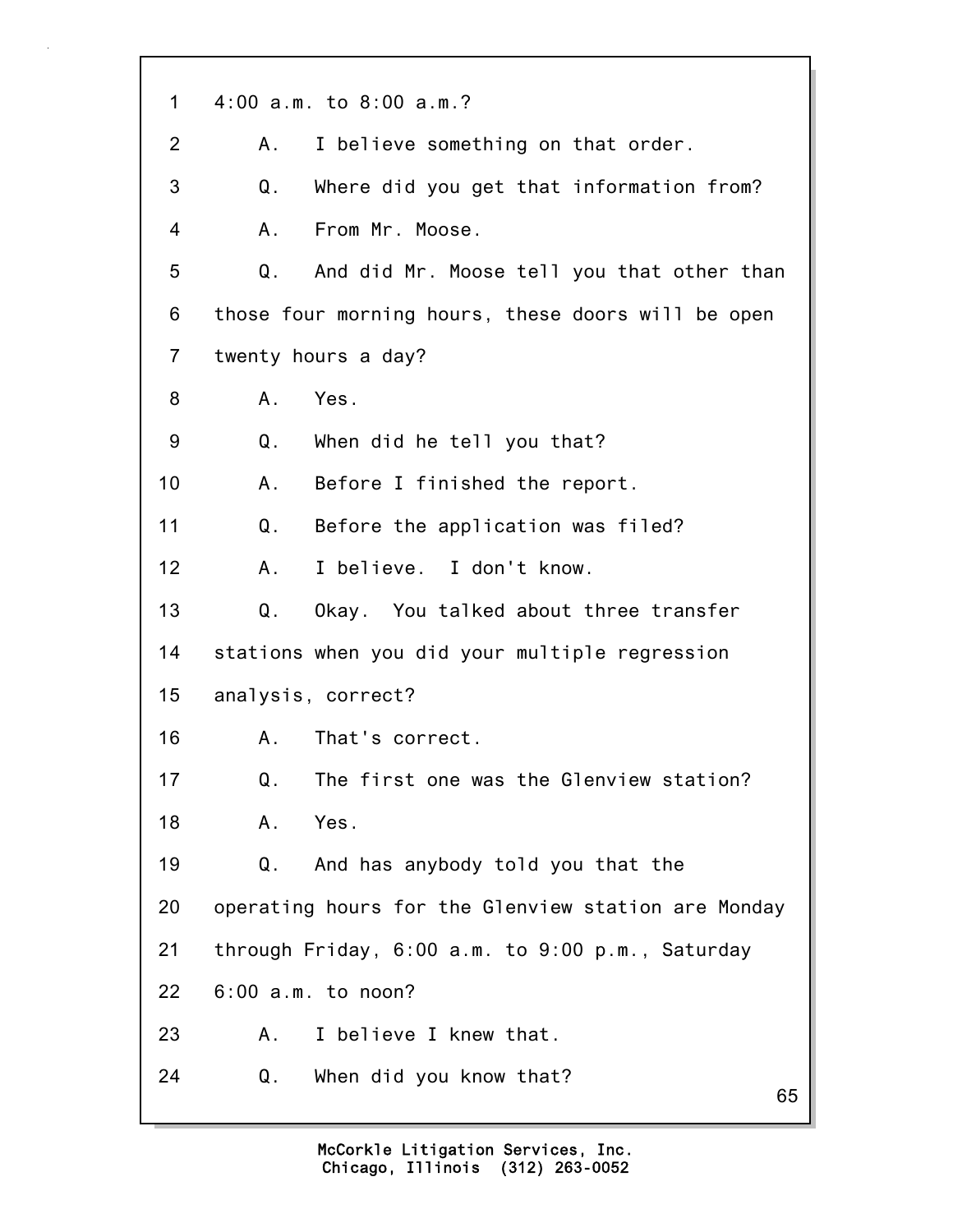66 1 A. Probably more recently than four -- I'm 2 not quite sure -- I'm not sure when I knew that. 3 Q. Did you learn that after you submitted 4 your report? 5 A. I'm going to say it may have been after I 6 submitted the report. 7 Q. So it would have been after this 8 application was filed? 9 A. No, I don't believe it was after this. 10 Q. The next one that you talked about is the 11 Elburn transfer station? 12 A. Yes. 13 Q. And did anybody tell you that the 14 operating hours for that station are Monday through 15 Saturday 6:00 a.m. to 6:00 p.m.? 16 A. No. 17 Q. And the third one is Bluff City? 18 A. Yes. 19 Q. That's the one in the mining operation? 20 A. I don't know if I would characterize it as 21 a mining operation. 22 Q. Did anybody tell you that the operating 23 hours for that facility are Monday to Saturday, 24 4:00 a.m. to 8:00 p.m.?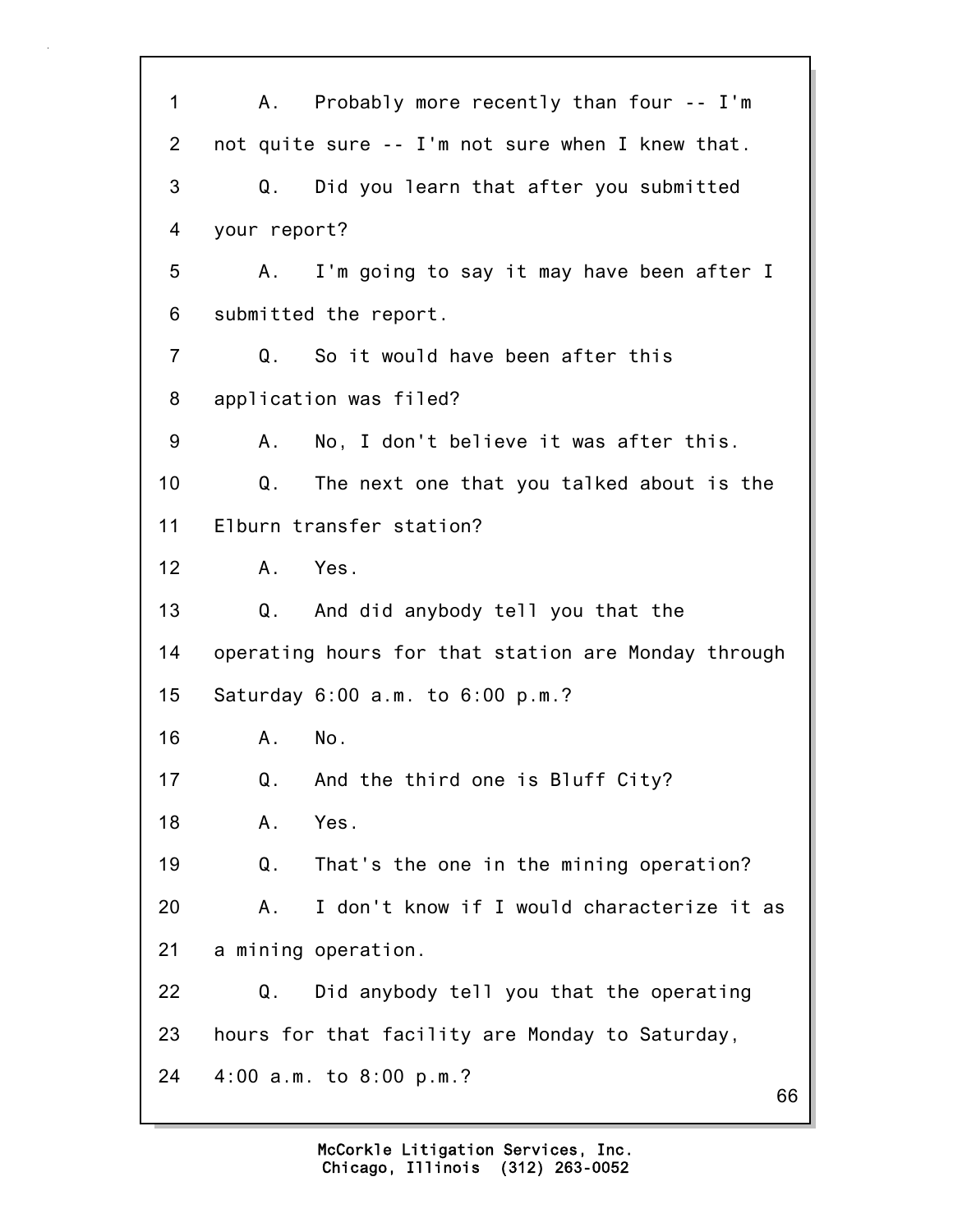67 1 A. I thought those -- they had potential to 2 go 24 hours on that. 3 Q. What led you to think that? 4 A. As I stand here, I can't tell you -- 5 really tell you, but I believe -- 6 Q. You have no idea? 7 A. No. 8 MR. BLAZER: That's all I have. 9 THE HEARING OFFICER: Mr. Grossmark? 10 CROSS EXAMINATION 11 BY MR. GROSSMARK: 12 Q. Sir, when did you learn that there was a 13 possibility that the site -- 14 THE HEARING OFFICER: Mr. Grossmark, you're 15 going to have to speak up a little bit. It got a 16 little muffled for us up here. 17 BY MR. GROSSMARK: 18 Q. Sir, when did you learn that the proposed 19 site could operate 24 hours a day? 20 A. Sometime before I submitted the report. 21 MR. GROSSMARK: I don't have any more 22 questions. Thank you. 23 24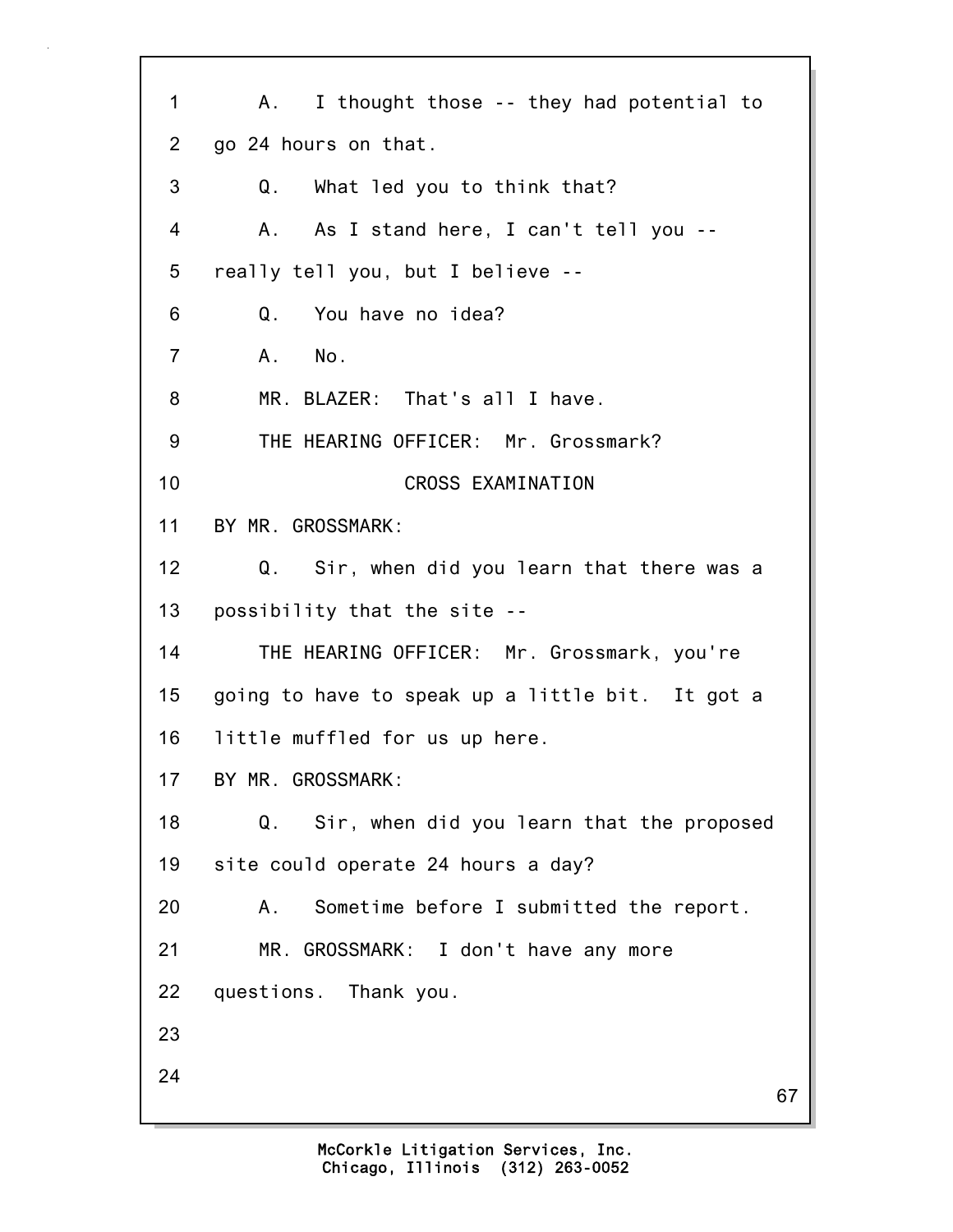| 1              | THE HEARING OFFICER: Mr. Clark.                           |
|----------------|-----------------------------------------------------------|
| $\overline{2}$ | CROSS EXAMINATION                                         |
| 3              | BY MR. CLARK:                                             |
| 4              | Why did the application state that it was<br>Q.           |
| 5              | going to be a 24-hour operation?                          |
| 6              | I don't know if I've ever looked at the<br>A.             |
| $\overline{7}$ | hours in any of these applications.                       |
| 8              | Have you reviewed other portions of the<br>Q.             |
| 9              | application?                                              |
| 10             | A. I've looked at those, yes.                             |
| 11             | $Q_{\perp}$<br>Does that state that there was going to be |
| 12             | a 24-hour operation?                                      |
| 13             | I believe I got that from Mr. Moose or<br>A.,             |
| 14             | Mr. Lannert.                                              |
| 15             | Q. How many hours have you spent reviewing                |
| 16             | the area around the proposed site?                        |
| 17             | Here?<br>Α.                                               |
| 18             | Yes.<br>Q.                                                |
| 19             | I'm going to say probably a total of two,<br>Α.           |
| 20             | three days.                                               |
| 21             | Eight hours a day?<br>Q.                                  |
| 22             | About eight hours in any one day. It<br>Α.                |
| 23             | would be several trips up, several trips back.            |
| 24             | So how many total hours would you say<br>Q.<br>68         |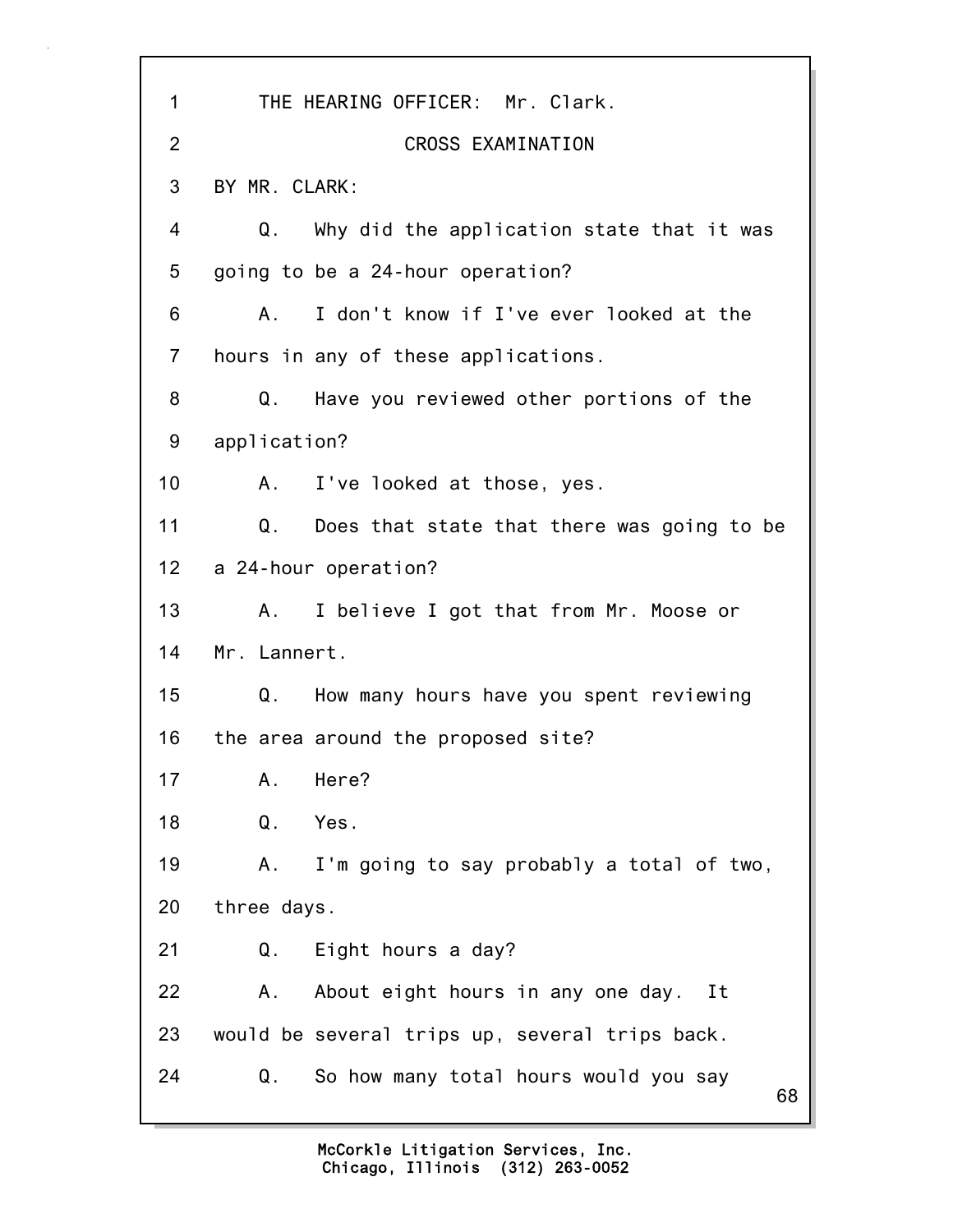| $\mathbf 1$    | you've spent inspecting the area?                     |
|----------------|-------------------------------------------------------|
| $\overline{2}$ | Well, somewhere between 16 and 24 I would<br>A.       |
| 3              | say, something on that order.                         |
| 4              | You did an analysis of three different<br>Q.          |
| 5              | transfer stations, one of which is operating -- the   |
| 6              | Glenview site operated by Groot, correct?             |
| $\overline{7}$ | Correct.<br>A.,                                       |
| 8              | Q.<br>Why didn't you do an analysis of some of        |
| 9              | the other Groot facilities?                           |
| 10             | Well, the one I'm somewhat familiar with<br>A.,       |
| 11             | is DuPage, more than the other ones. There is --      |
| 12             | the problem with DuPage in doing my type of study     |
| 13             | is I primarily look at residential property because   |
| 14             | that's the most sensitive type of properties that     |
| 15             | would be affected by -- potentially could be          |
| 16             | affected. And if I look at the Groot facility in      |
| 17             | DuPage, what we have is it's an industrial area.      |
| 18             | It's located within an industrial area on Powis       |
| 19             | Road. Right across from the street from that you      |
| 20             | have the DuPage Airport with jets flying in and       |
| 21             | out. And the nearest residential property of any      |
| 22             | consequences is a set of townhouses probably I want   |
| 23             | to say a half a mile away.                            |
| 24             | And did you do an analysis originally for<br>Q.<br>69 |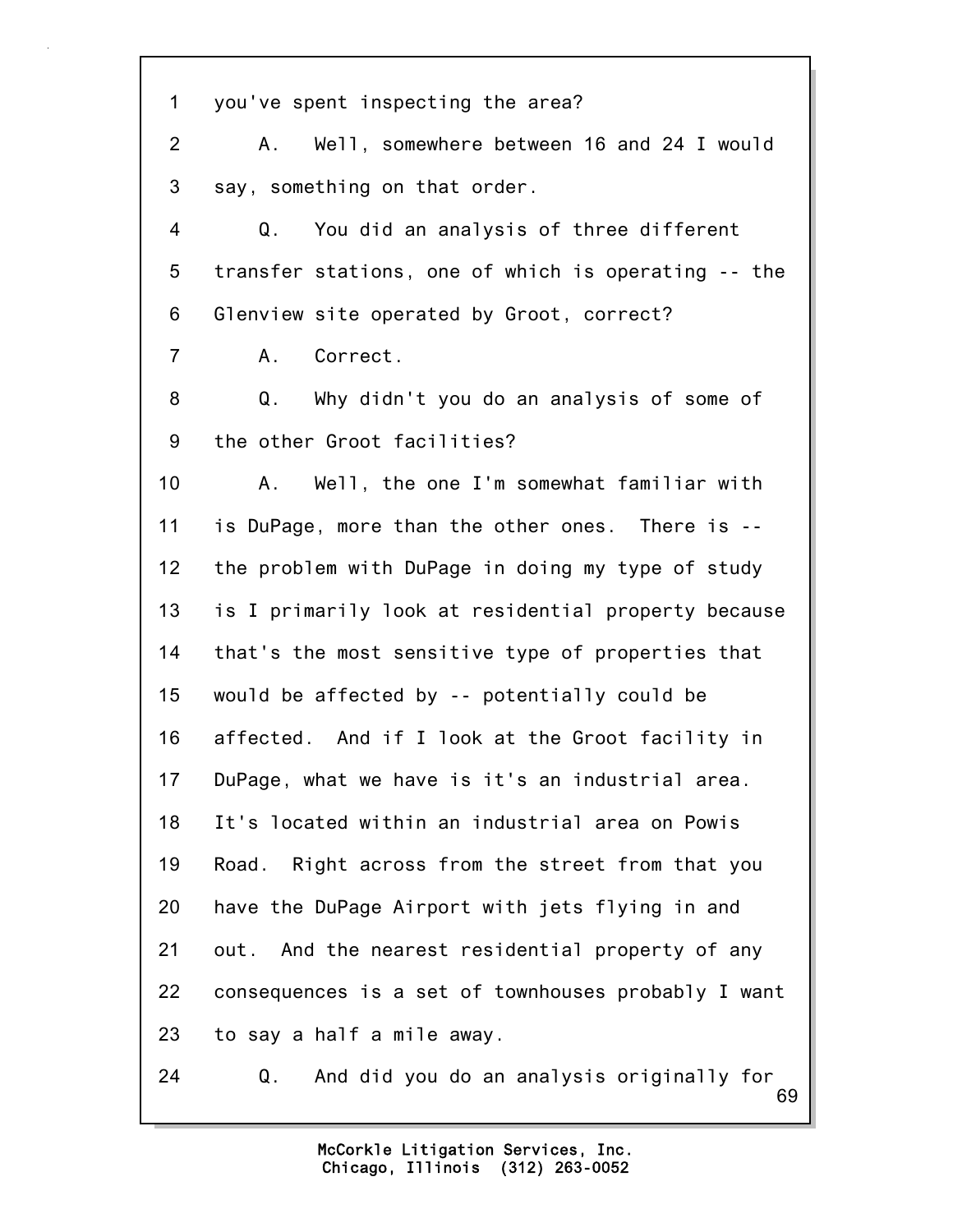70 1 that facility? 2 A. I did one some years ago. 3 Q. Was that part of a local siting? 4 A. Excuse me? 5 Q. Was that -- did you do a local siting on 6 that facility? 7 A. No, I did not. 8 Q. Have you done a local siting for any 9 other -- any of Groot's other facilities? 10 A. No, I have not. 11 Q. If you -- someone did a review, correct, 12 for their other facilities? 13 A. You mean for the DuPage one? 14 Q. Yes. 15 A. I'm not sure -- possibly either Integra or 16 Payne (phonetic). 17 Q. Well, had you done an analysis of that 18 facility, wouldn't that verify their conclusion in 19 that hearing? 20 A. Well, I think what I just stated was that 21 the houses that are located -- and I would be 22 primarily looking for houses are located so far a 23 distance from that, as well as the influence from 24 the airport, that any kind of reliability of that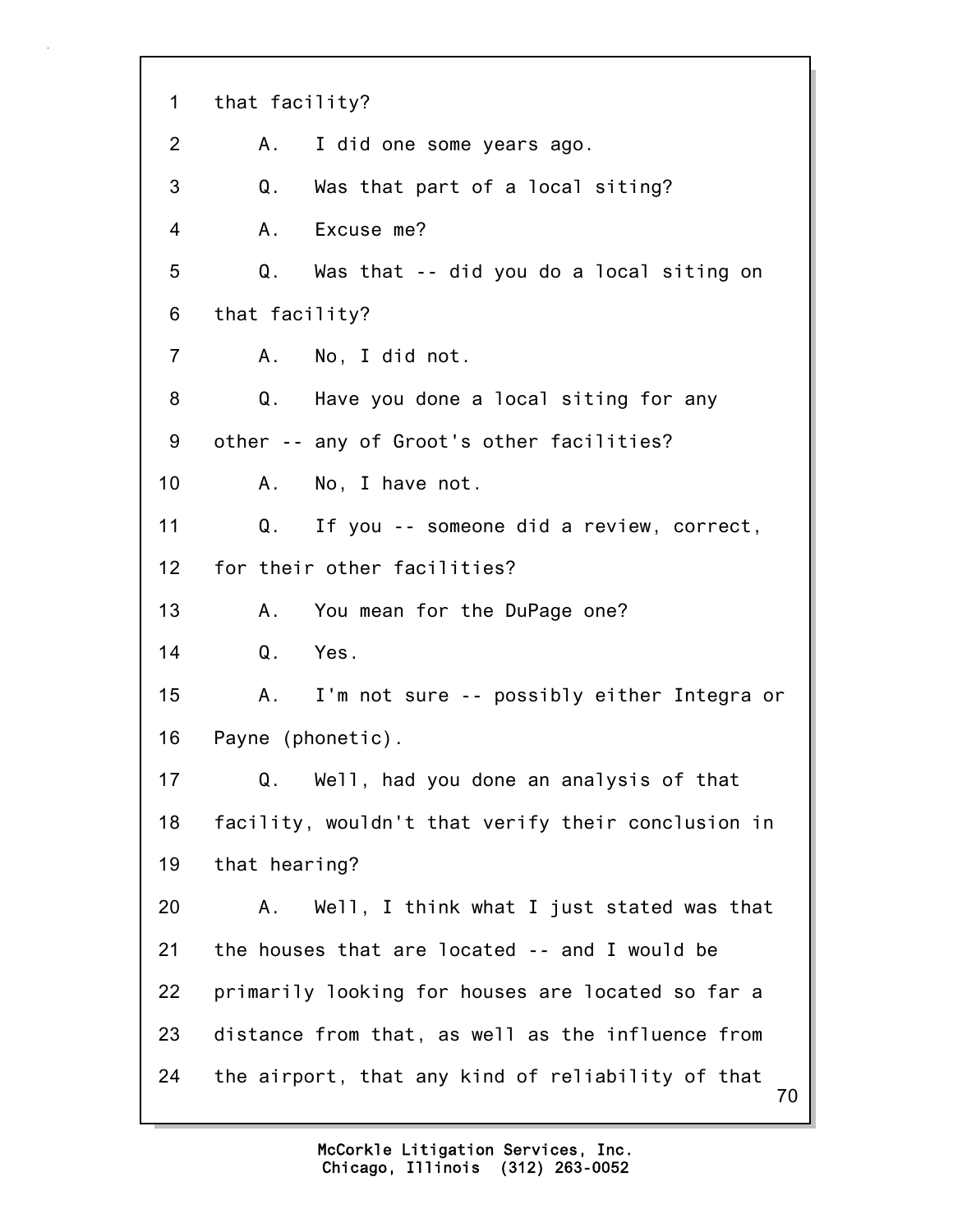71 1 study would be very questionable in my mind, from 2 my experience. 3 Q. Groot runs four transfer stations in the 4 area, is that correct, or more? 5 A. They probably own some other ones, yes. 6 Q. Wouldn't this have been of value to the 7 village board had you done a review of one of those 8 facilities where they are actually operating, and 9 they are operating experience will be reflective 10 upon the property values? 11 A. We did at Glenview. 12 Q. That's the only one, correct? 13 A. Yes. 14 Q. On page 4 of your report at the top, you 15 define a control area, and I'm going read it. Tell 16 me if it's correct. 17 Control area is a region removed from the 18 target area and the operating transfer facility, 19 and it's defined by professional experience such 20 that the property values would not be affected by 21 the use of the study. 22 A. Correct. 23 Q. Is that correct? 24 A. Yes.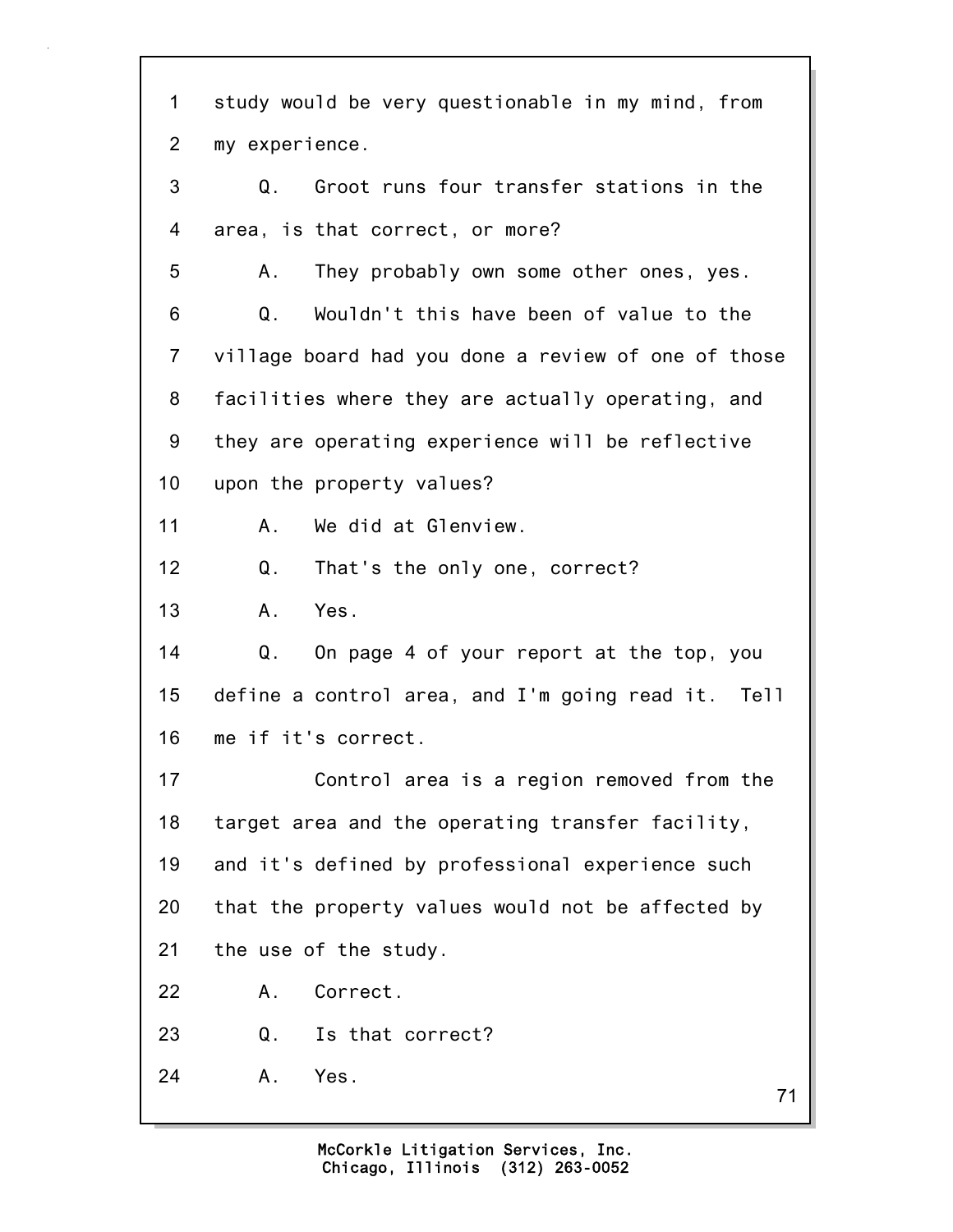72 1 Q. And so you picked both the control areas 2 as well as target areas, correct? 3 A. Yes. 4 Q. So your study is as good as the control -- 5 as good as you are in picking the control areas and 6 the target areas, correct? 7 A. I don't think -- you know, I have a lot of 8 experience doing this. I've done this on several 9 different occasions, including at least once for 10 you. So I, you know, I feel that I'm very 11 confident in the areas I picked. 12 Q. So your conclusion, and I believe it's on 13 one of the slides, is that -- if you can find the 14 slide for me. 15 The basis of your opinion is that there is 16 no statistically measured difference in sales 17 prices for properties located near those facilities 18 and those some distance away from the facilities? 19 A. No. The basis of my opinion is the fact 20 that we have done all of these things to minimize. 21 We do a qualitative type of analysis. The 22 quantitative, which is the statistical analysis, 23 collaborates that opinion. 24 Q. That statistical analysis is as good as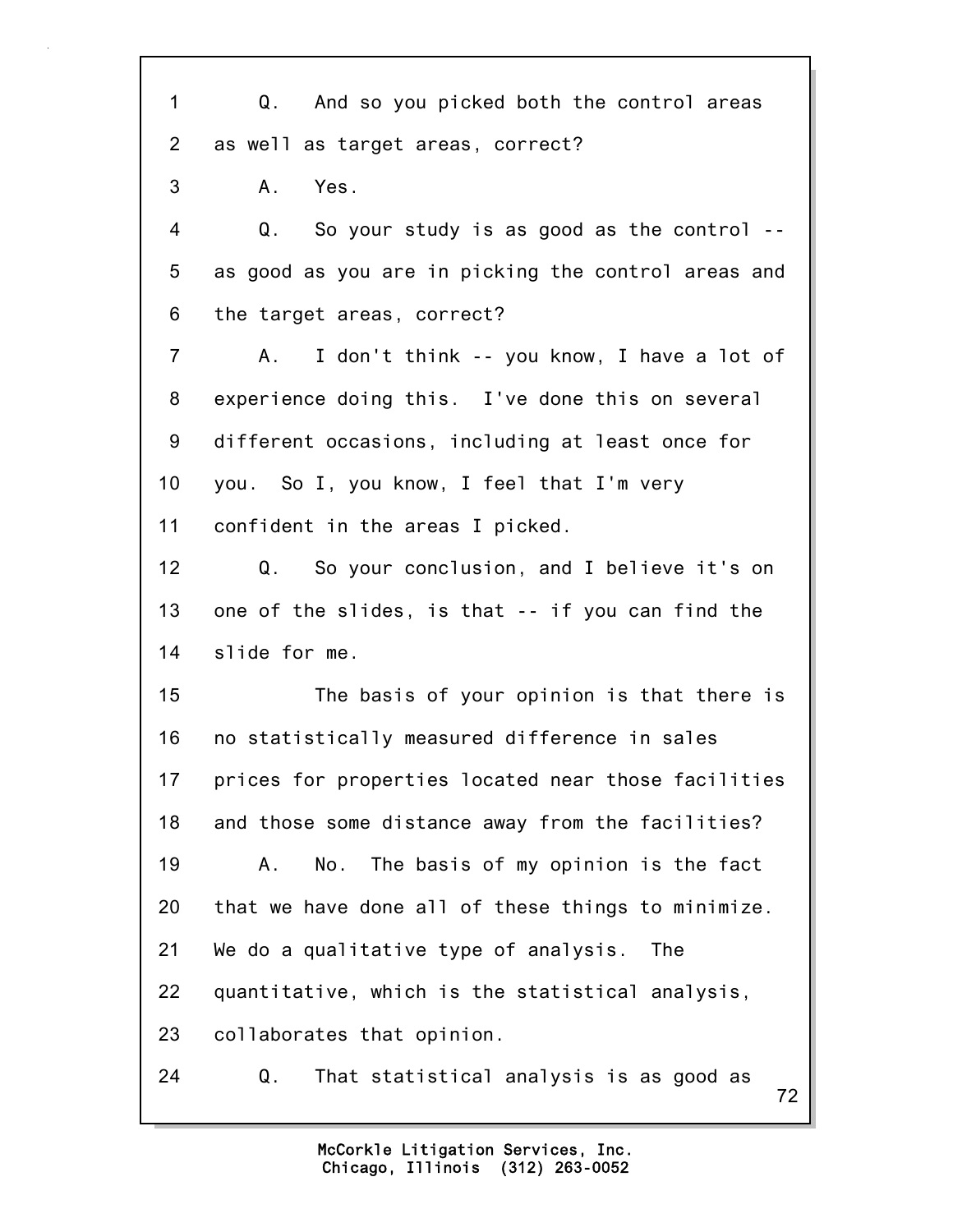73 1 the picking of the control and the target areas, 2 correct? 3 A. I would think that if you have experience 4 doing them, you can tell where you want to put -- 5 those areas should be. 6 Q. Have you ever testified in opposition to 7 an application for local siting? 8 A. No. 9 Q. You also come to the opposite conclusion 10 that, in fact, that the effect of a transfer 11 station affects both properties near and not so 12 near? 13 A. No. 14 Q. You said there is statistically no 15 difference between the values of properties control 16 areas -- 17 A. Maybe I misunderstood -- 18 THE HEARING OFFICER: One second, Mr. Poletti. 19 Let him finish the question. 20 MR. MUELLER: I think the witness misunderstand 21 the last question. 22 THE HEARING OFFICER: And, Mr. Mueller, that's 23 fine. The point is she can't take down both. 24 Okay. So if --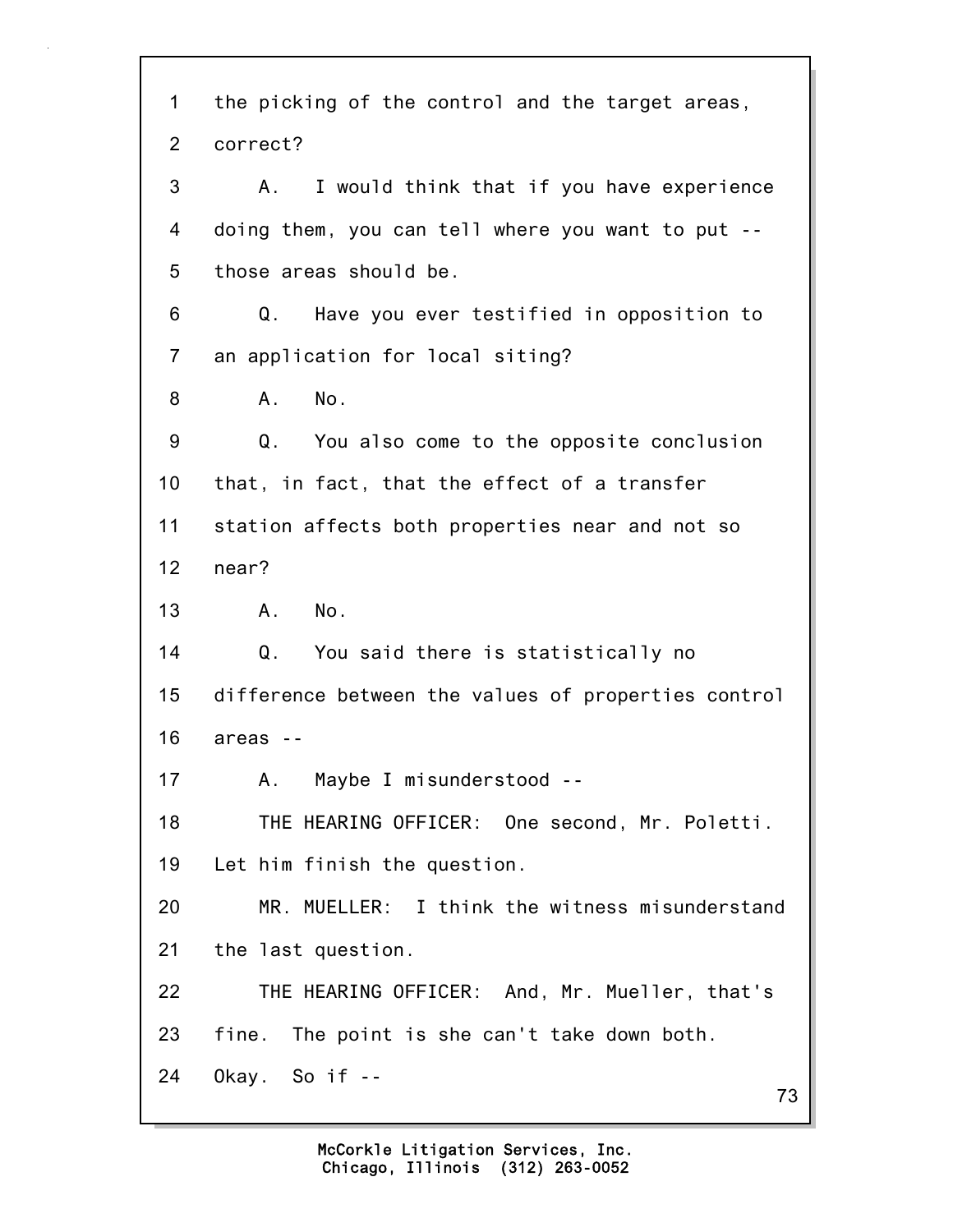| 1              | MR. CLARK: I'll rephrase the question.                 |
|----------------|--------------------------------------------------------|
| $\overline{2}$ | THE HEARING OFFICER: Please.                           |
| 3              | BY MR. CLARK:                                          |
| 4              | Q.<br>You said statistically there is no               |
| 5              | difference between your target areas and your          |
| 6              | control areas, correct?                                |
| $\overline{7}$ | A.<br>Correct.                                         |
| 8              | Q.<br>And because there is statistically no            |
| 9              | difference, you've created an opinion, correct?        |
| 10             | I created an opinion based upon a<br>A.                |
| 11             | qualitative analysis that we did collaborated by       |
| 12             | the statistical or quantitative analysis.              |
| 13             | Isn't the opposite conclusion just as<br>Q.            |
| 14             | likely, that, in fact, a transfer station affects      |
| 15             | the value of property farther away equally to the      |
| 16             | effect it has to residential property close?           |
| 17             | What do you mean by "far"?<br>А.                       |
| 18             | Q.<br>I don't know. You're the one picking the         |
| 19             | target area and the control area.                      |
| 20             | And I feel that the distance that we had<br>Α.         |
| 21             | chosen for the control areas is more than adequate     |
| 22             | to represent where there would not be an effect        |
| 23             | from the transfer station.                             |
| 24             | So, again, your opinion -- your picking of<br>Q.<br>74 |
|                |                                                        |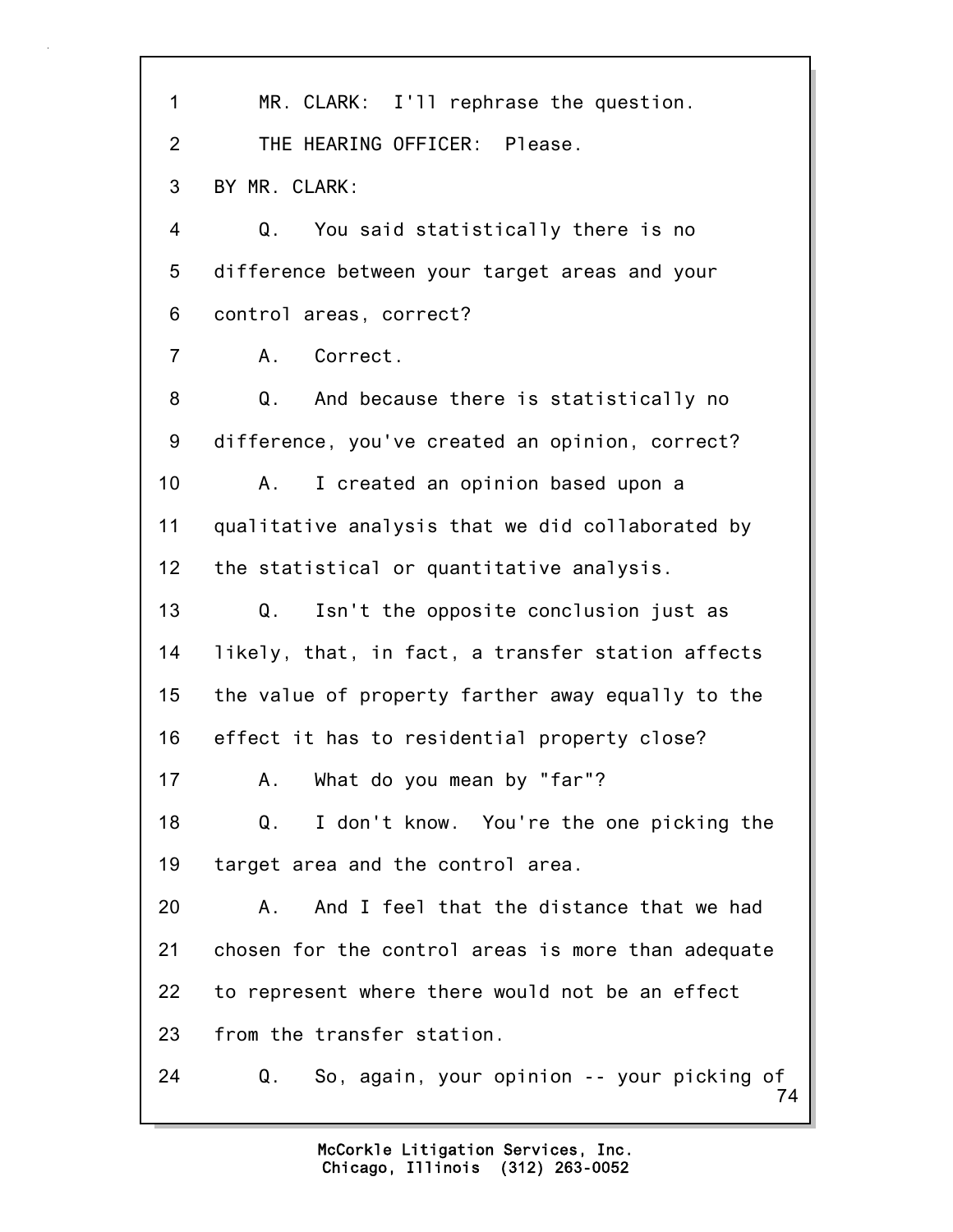75 1 the target area is integral to your opinion, 2 correct? 3 A. Say that again, please. 4 Q. The control area that you pick is integral 5 to your conclusion, correct? If you pick the wrong 6 control area, all of your results are skewed. 7 A. No. I'm going to look for control areas 8 that are similar in nature to my target area. 9 Q. And you looked at a number of different 10 variables, correct? 11 A. Yes. 12 Q. And you had different variables for a 13 couple of the different transfer stations that you 14 looked at? 15 A. Two of them, yes. 16 Q. Okay. Why do you use different criterion 17 for different facilities? 18 A. Because the data available in Kane County 19 is different than the data available online in Cook 20 County. If you notice the two Cook County ones had 21 the same variables. The Kane County one has a 22 different set of variables within their assessor's 23 office records. 24 MR. CLARK: I don't have anything further,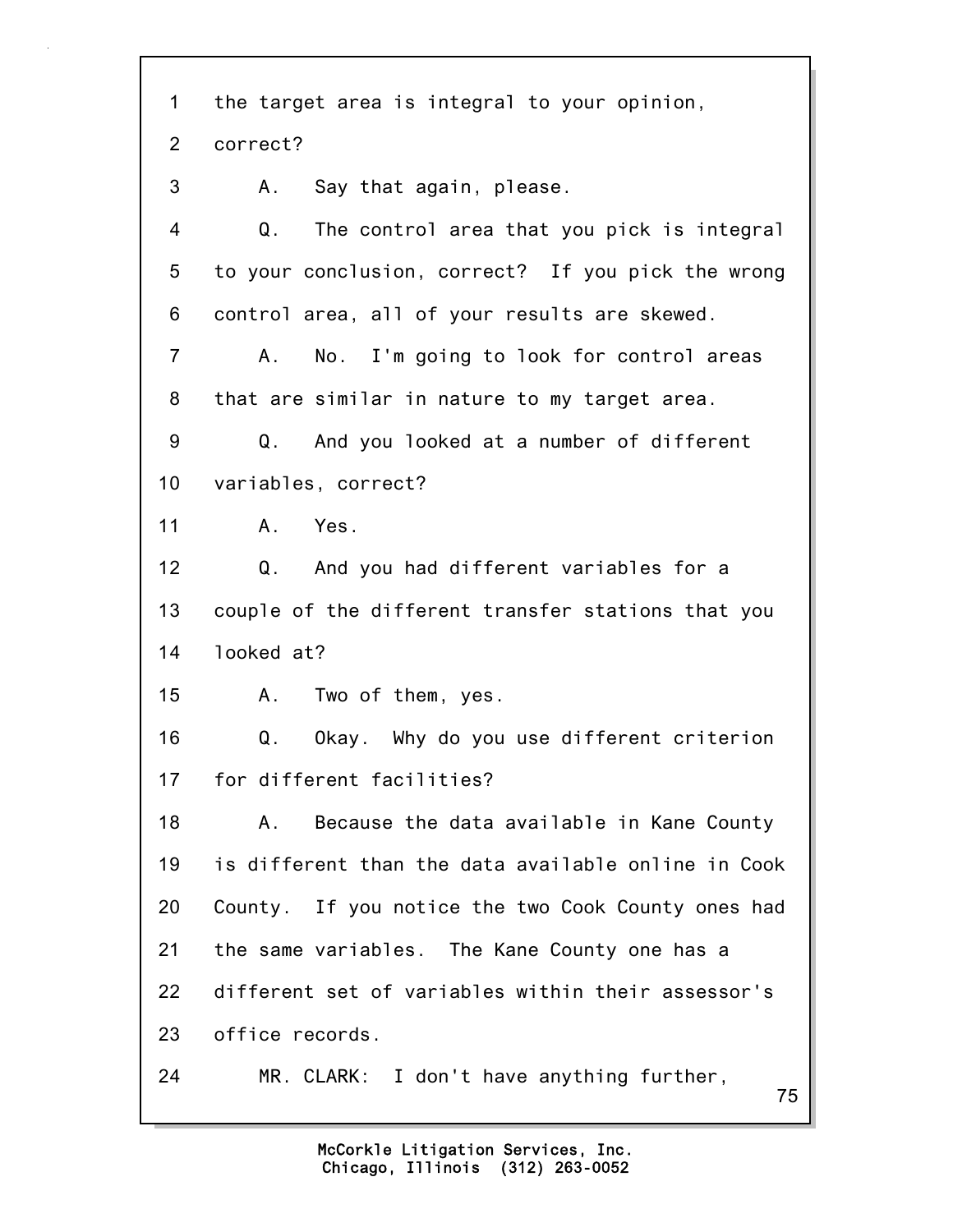| $\mathbf 1$    | Mr. Hearing Officer.                               |
|----------------|----------------------------------------------------|
| $\overline{2}$ | THE HEARING OFFICER: Mr. Sechen.                   |
| 3              | CROSS EXAMINATION                                  |
| 4              | BY MR. SECHEN:                                     |
| 5              | Q. Very briefly. Professor Poletti, is it          |
| 6              | accurate that the multiple regression analysis     |
| $\overline{7}$ | takes care of many of Mr. Clark's perceived        |
| 8              | problems?                                          |
| 9              | A. Yes.                                            |
| 10             | MR. SECHEN: No further questions.                  |
| 11             | THE HEARING OFFICER: Mr. Mueller?                  |
| 12             | MR. MUELLER: Pardon me?                            |
| 13             | THE HEARING OFFICER: Do you have any redirect?     |
| 14             | MR. MUELLER: If I can turn this on, we have no     |
| 15             | further questions for Professor Poletti.           |
| 16             | THE HEARING OFFICER: Okay. I don't really see      |
| 17             | much there that needs to be -- there wasn't much   |
| 18             | there on cross, or otherwise unless somebody has a |
| 19             | particular question they wish to ask, is there     |
| 20             | anybody? Hearing none, thank you, Mr. Poletti.     |
| 21             | It is now 4:45. How long do we think               |
| 22             | Ms. Seibert's direct is going to take, Mr. Mueller |
| 23             | and Mr. Helsten?                                   |
| 24             | MR. HELSTEN: I would think it would take an<br>76  |
|                |                                                    |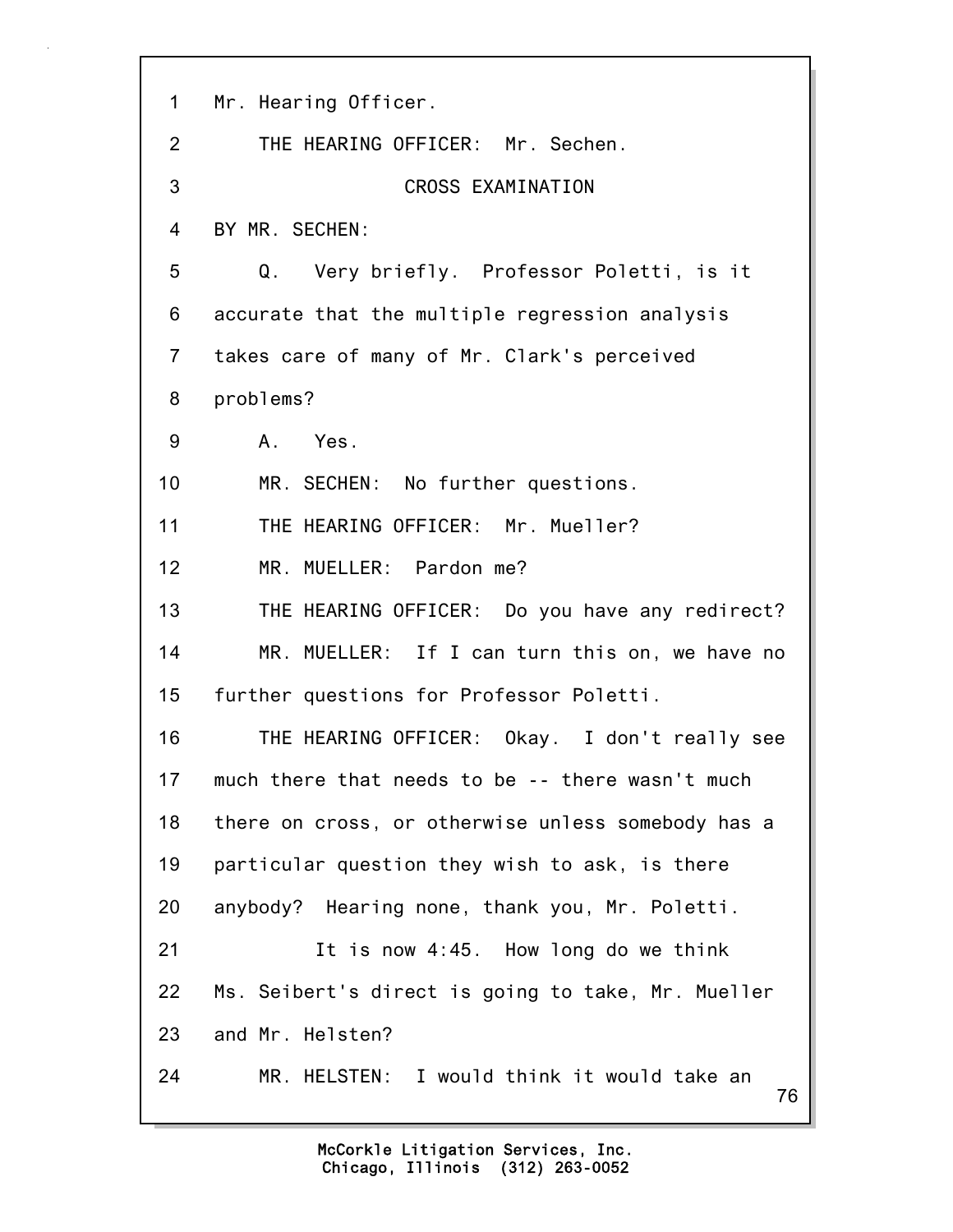| 1              | hour. I could be wrong, maybe not quite that long.  |
|----------------|-----------------------------------------------------|
| $\overline{2}$ | Maybe the direct would not take quite that long.    |
| 3              | THE HEARING OFFICER: Well, maybe this is a          |
| 4              | good time to take a break. We haven't had one.      |
| 5              | We'll take our dinner break now. I would like the   |
| 6              | attorneys to come up, and if anyone -- everyone is  |
| $\overline{7}$ | amenable to going off the record and trying to      |
| 8              | discuss scheduling of the next couple of days. And  |
| 9              | then why don't we plan on being back here at ten to |
| 10             | 6:00 or let's make -- let's start at 6:00 and try   |
| 11             | and get Ms. Seibert done tonight. Thank you.        |
| 12             | (Whereupon, further proceedings                     |
| 13             | in said cause were adjourned to                     |
| 14             | September 24, 2013, at 6:00                         |
| 15             | $p.m.$ )                                            |
| 16             |                                                     |
| 17             |                                                     |
| 18             |                                                     |
| 19             |                                                     |
| 20             |                                                     |
| 21             |                                                     |
| 22             |                                                     |
| 23             |                                                     |
| 24             | 77                                                  |
|                |                                                     |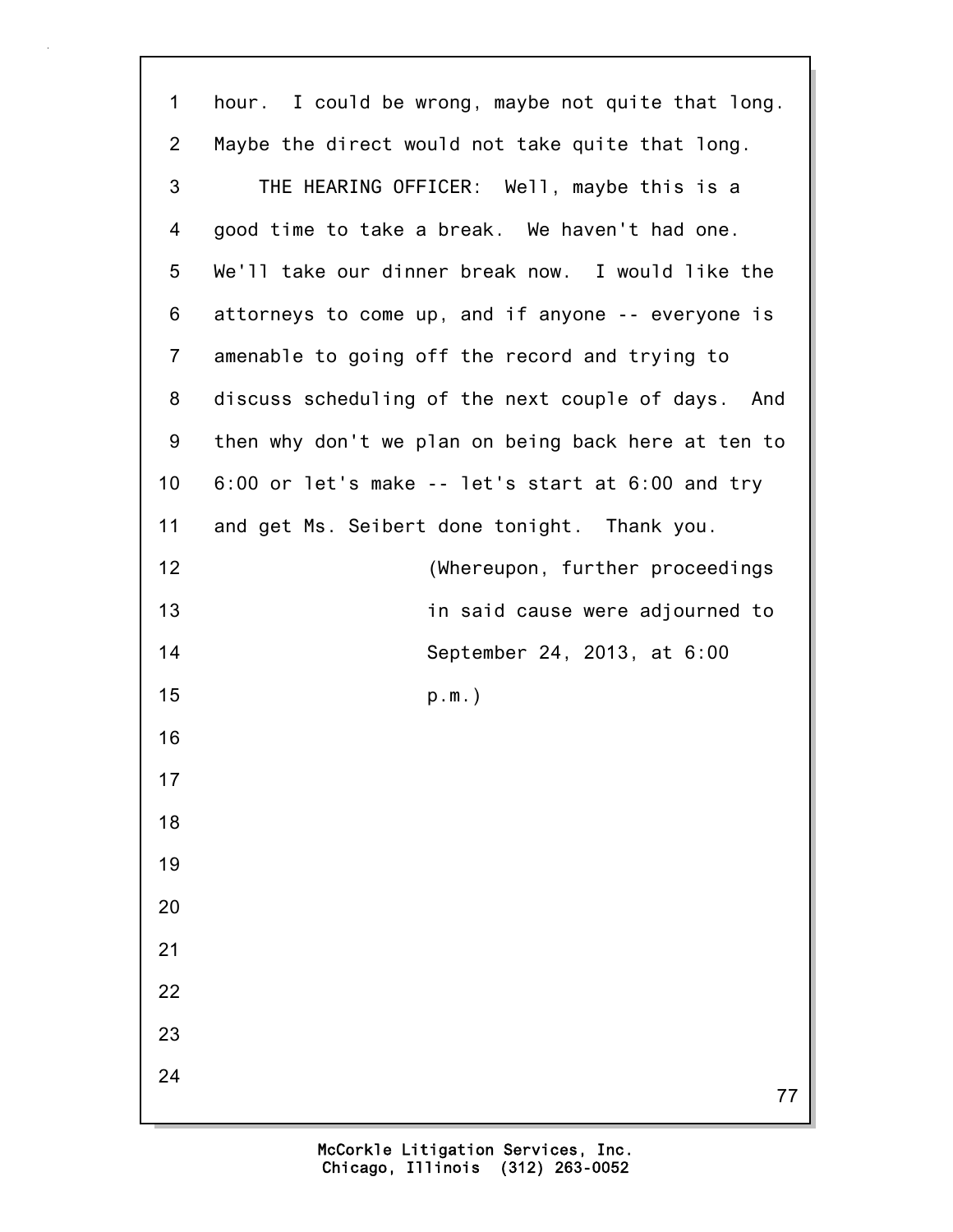78 1 STATE OF ILLINOIS ) 2 ) SS: 3 COUNTY OF C O O K ) 4 5 LISA M. BRINGLE, being first duly sworn, 6 on oath says that she is a court reporter doing 7 business in the City of Chicago; and that she 8 reported in shorthand the proceedings of said 9 hearing, and that the foregoing is a true and 10 correct transcript of her shorthand notes so taken 11 as aforesaid and contains the proceedings given at 12 said hearing. 13  $\frac{14}{\sqrt{2}}$   $\frac{14}{\sqrt{2}}$   $\frac{14}{\sqrt{2}}$ 15 Lisa M. Bringle, CSR 16 Lic. No. 084-003301 17 18 19 20 21 22 23 24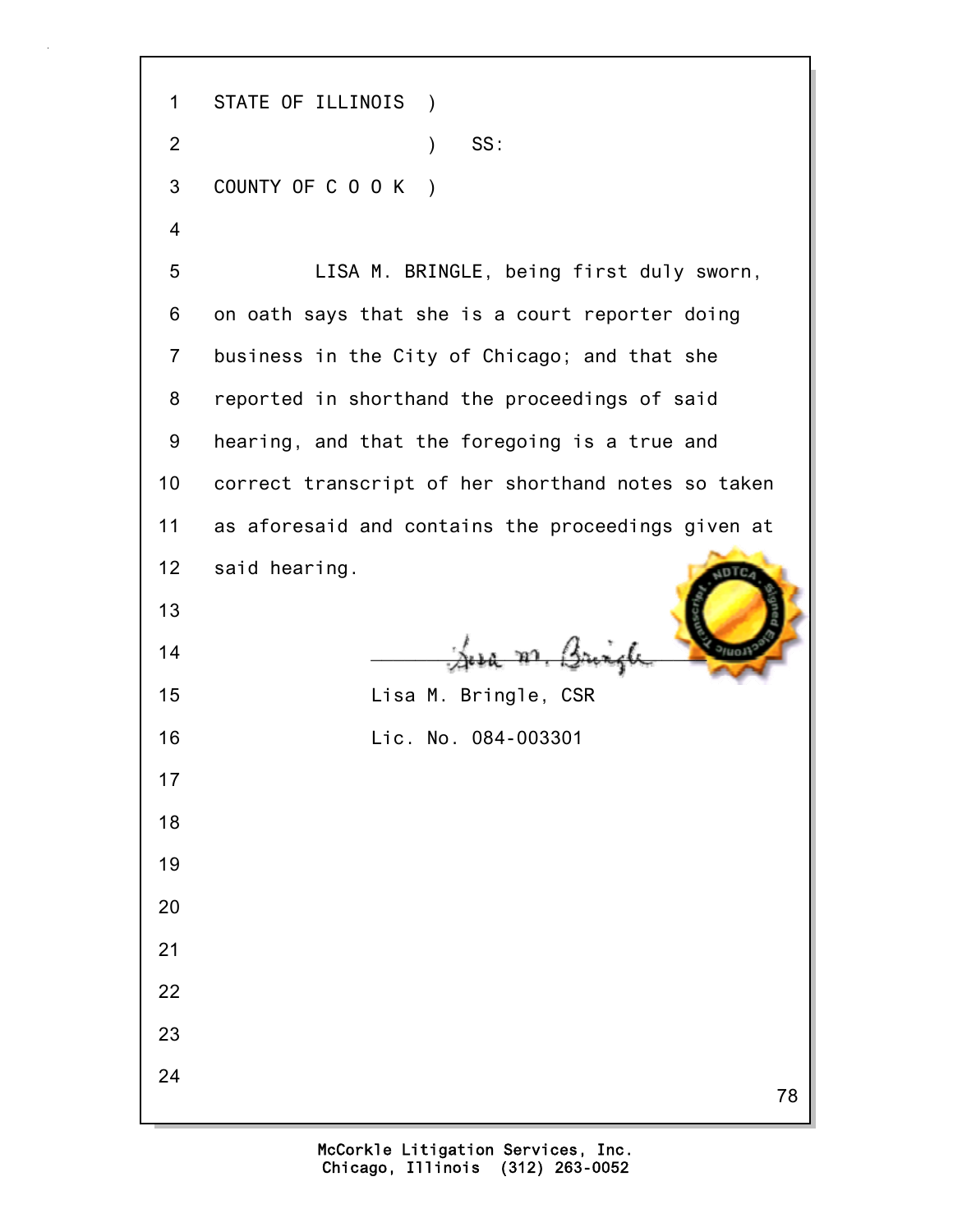A ability 29:21 able 57:2 aboveentitled 1:12 absolutely 58:19 absorbed  $6:20$ academy 48:11 acceptance 42:19 account 39:4 accurate 6:21 13:2,22 14:20 15:3 20:21 22:4 76:6 acquired 8:6,8 acres 25:14 activities 41:16 actual 39:19 add 36:3 addition 5:8,9 7:21 12:22 22:12 22:15 additional 22:17 additionally  $22:9$ addresses 33:5 addressing  $42.22, 24$ adequate 74:21 adjacent 4:20,23 18:10 23:20 24:2 adjourned 77:13 adjunct 36:5 advanced 37:4 advisability 64:1 aerial 16:5 25:21 aesthetics  $42.9$ affect 6:3,7 54:19,20 affirmative 63:6 affirming 63:16 aforesaid 78:11 afternoon 7:20 38:22 age 51:22 53:21 57:11 agency  $2:19$ ago 70:2 agree 16:2 agreement 12:17 16:17 ahead 57:9 airport allow allowed  $29.18$ 63:20 77:7  $36.1$  $40.2$ analyze 40:24 2:4 annex 13:8 13:14 annexed answer answers 19:7 anybody anyway  $34.23$ 49:21 appeal 35:6 appear 19:24 2:1 appears 58:7 68:7 applied

7:18 40:8 agreements agricultural 69:20 70:24 28:18 29:7,24 amazingly amenable american analyses analysis 39:4 45:5,16 51:5 54:15 57:7,10 59:24 60:5 65:15 69:4,8 69:24 70:17 72:21,22,24 74:11,12 76:6 analyzed 55:5 anderson annexation 13:3,6,7,12 10:4,11,14 19:17 24:20 answered 30:2 63:5 20:15 65:19 66:13,22 76:20 apologize appearances 17:3 18:1,12 appellate 31:4 applicant applicants 3:23 49:6,10 49:19 application 1:7 7:2 8:10 33:5,21 40:9 65:11 66:8 68:4,9 73:7 applications 61:16 appraisal 36:13,16 37:2 37:8,15 appraisals 36:23 appraise 60:13 appraised  $60.20.22$ appraiser 36:7 41:10,13  $44.24$  60.13 appraisers 47:16 appreciate 25:22 approach 13:16 37:22 approval 1:8 61:17 62:4 approve 15:20 approved 21:10 approximately 24:7,10 28:1 36:3 area 8:2,23 11:14 16:9 22:1 25:20 26:2 27:2,6,8,14 27:19 37:15 39:6 40:18 40:23 44:7 44:11,13 46:13,13,15 46:15,19 48:10,13,16 48:18,19,19 50:7,10,15 50:16 51:1,2 51:20,21 52:20 53:2,8 53:9,10,11 54:8,9 55:7 55:11,21,22  $55.23.56.5$  8 56:9 58:12 59:4,21 61:9 68:16 69:1 69:17,18 71:4,15,17 71:18 74:19 74:19 75:1,4  $75.6$   $8$ areas 25:4 28:4,8,12  $29.9 14.2$ 47:2,4,11 48:20,24 50:15 53:8 54:5,12 55:24 57:14 62:18 72:1,2 72:5,6,11 73:1,5,16 74:5,6,21 75:7 argue 29:23 arkansas 36:11 arrived 43:9 art 23:10 arts 35:22 asked

10:17 30:2 57:5 63:4,5 asking 12:9 aspects 37:23 38:23 assess 60:16 assessed  $61:1$ assessing 37:6,9 assessment  $42:6$ assessments 35:4 38:2 assessor 34:23,24 35:1 37:11 41:13 44:24 60:16 assessors 35:13 75:22 assisted 52:24 associate 37:7 associates 2:4 34:9,18  $40 \cdot A$ association 37:7,9 assume 12:6 21:4 58:5 60:24 63:24 64:24 assuming 25:23 assumption 38:15 assure 42:12 64:20 attention 8:22 9:18 attorney 30:24 attorneys 77:6 attribute  $42 \cdot 10$ authenticity 7:19 15:18 authorities 57:23 authority 1:4 10:10 automatic 42:11 64:18 available 39:12 50:19 51:18 75:18 75:19 average 56:7 averages 48:23 56:12 avoid 8:20 aware 5:12 6:4 8:9 19:23 63:2 B b 3:20 bachelor 35:20 back 5:23 6:14,16 6:19 18:22 18:23 25:21 32:10 47:20

51:13 54:21 68:23 77:9 bad 22:22 bar 29:13 based 45:5,14 47:7 48:24 51:17 54:12 56:20 59:6 74:10 basement 51:24,24 53:21 57:12,12 basically 38:14,20 39:24 46:24 51:6 63:14 basin 41:21 basis 29:15 59:15,16 63:10,13  $72 \cdot 15$ , 19 bath 57:13 baths 52:1 53:21 baxter 26:2,5 27:17 bears 9:12 began 55:1 begins 55:11 behalf 2:6,8,12,14,17 2:19 believe 8:12 9:5,13 10:16 17:8 20:18 36:11 48:11 62:2,6 63:5 65:2,12 65:23 66:9 67:5 68:13 72:12 belvidere 4:24 6:16 39:2 berm 6:2,8,11,11,17 7:4,5,13,14 7:15 berms 4:11,17,19 5:1  $5:46,10,11$ 5:13,21 8:1 22:11,15,17 41:20 63:15 better 9:4 23:15 25:5 27:24 28:7 51:14 beyond 21:15 28:21 29:8 47:13 big  $-51:5$  55:16 bioswale 23:11,19 24:7 41:21 bit 15:17 38:8 39:15 46:2 52:13 67:15 blazer 2:16,16 3:14 11:16 12:5 14:4,18 15:11 17:11

18:17 19:11 19:20 20:2 20:10,13 27:18 28:19 31:16 32:8 60:8,9,11 67:8 blowing 58:19 blue 26:16,17 53:9 55:23 bluff 46:8 55:20 57:7 66:17 board 1:1 2:8 33:8 35:5,6 45:20 50:4 58:10 71:7 border 26:21 27:1,23 bordered 28:7 bore 47:21 bottom 9:13 bought 55:8 bounce 6:14 boundary 12:17 break 32:8,13 77:4,5 brick 51:23 briefly 33:8 76:5 bringle 1:23 78:5,15 buffer 8:4 22:4,7 23:23 buffered 44:1 59:20 buffering  $45.6$ buffers 22:12 41:23,24 building 7:5 19:24 40:9 41:16 42:2 48:15 55:9 58:22,23 buildings 19:5 24:4,6 built 55:1 bulk 13:14 bullet 64:18 business 18:2 21:10 36:16 47:9 78:7 buy 51:8 C c 2:11,11 21:12 78:3 call 23:11 26:16 32:14,16  $40:22^{6}52:3$ called 4:5 32:19 46:1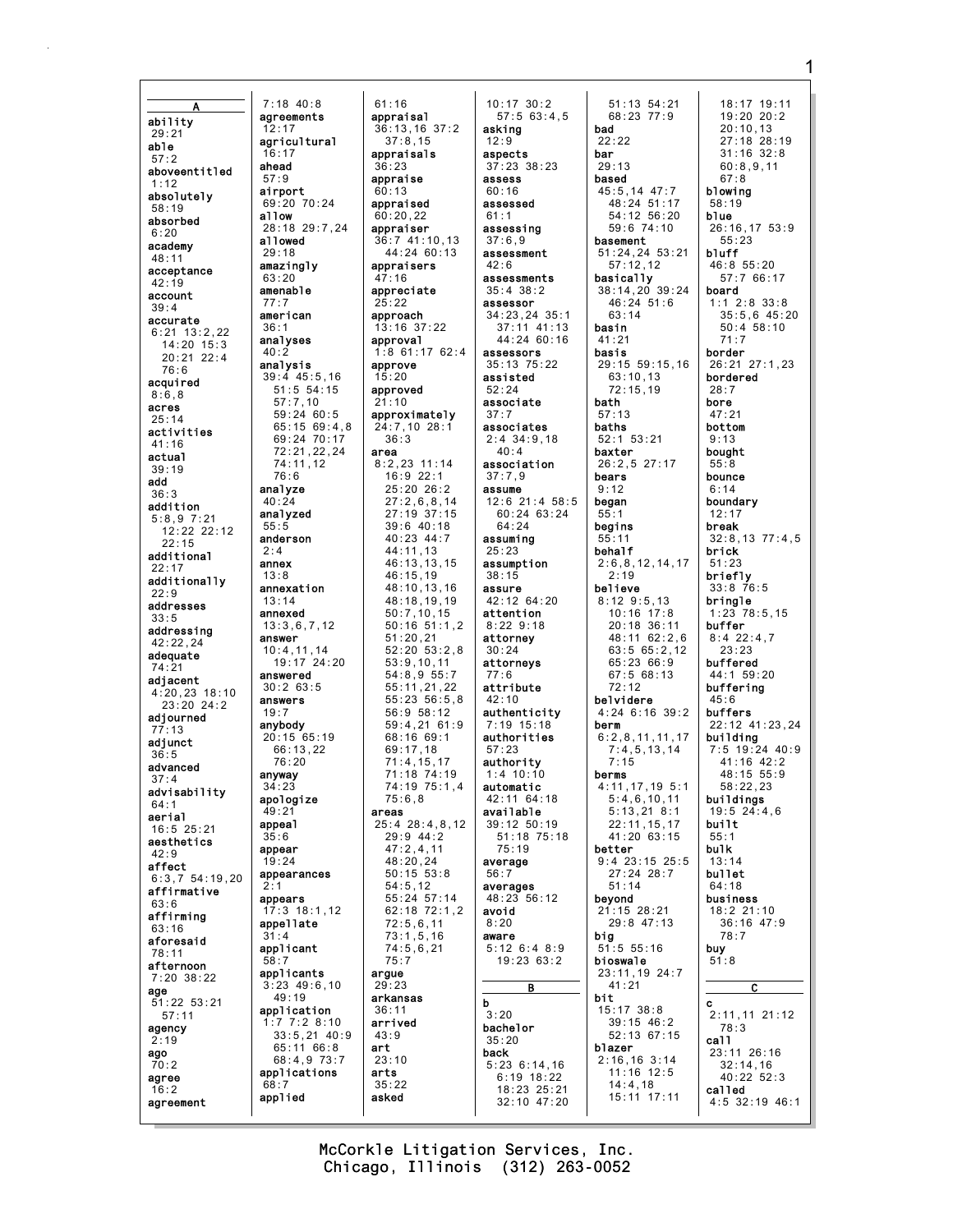calling 8:22 9:17 calls 11:16 12:5 14:4 15:12 cant  $10:7$  22:22 31:12 43:15 51:10 67:4 73:23 capacity 60:12 cards 35:3 care 4:9 52:24 76:7 case  $8.17$  28.20 46:11 50:24 51:15 cases 30:15,16,20 31:4 cause 1:12 54:16 77:13 center 52:23,24 certain 4:11 36:20 41:9 certainly 31:12 35:14 40:5 58:16 certainty 59:8 certified 36:7 37:1,5 chainlink 11:7,8 24:18  $25:2$ change 15:14 characteristic 15:15 characterize 66:20 charles  $2.6$ chatham  $62.21$ check 24:11 cheek 28:18 chicago 61:9 78:7 chose 25:7,9 chosen 25:10 74:21 christopher 3:5 4:4 cite 30:15 cited 61:23 citizen 52:23,24 city 46:8 55:20 57:7 66:17 78:7 clarification 23:3 29:7 clarifications 29:8 clark 2:18 3:16 51:10 68:1,3 74:1,3 75:24

clarks 76:7 classes 50:12 classification 13:13,15,19 17:15,16 cleaning  $42.21$ clear 7:11 11:1 25:7  $50:1$ clients 13:16 close 23:22 46:21 55:14 74:16 closely  $51:8.9$ closer 22:18 44:9,10 closest 21:2 collaborate 39:24 collaborated 74:11 collaborates 72:23 collaborati ... 37:21 63:6 collection 43:12 collinsville 34:12,22 column 52:6 combination 5:5 combined 64:2,4 come 13:12,14,18 32:10 34:14 73:9 77:6 comes 6:12 14:14 27:12 coming 58:21 commercial 64:2 common  $26:4$ commonwealth 36:10 communities 12:4,10,18 community 11:21 13:6 53:24 54:1 comp 14:14 companies 62:4,10 company 34:9 40:4  $61:16$ comparing 46:24 comparison 46:12 compatibility 17:12 20:9 compatible 17:20,20 complaint  $35:5$ compliance 43:1 57:22 comport

30:14 comprehensive 11:9,11,15,23 12:4,13,20 12:21 14:1 14:13 15:6,9 15:16 42:18 computer  $8.24$   $9.4$ concept  $40:22$ concerned  $42.5$ concerning 39:11 concluded 1:14 conclusion 70:18 72:12 73:9 74:13 75:5 concrete 41:15 conditionally 28:17 confident 45:13 72:11 confirm  $24.12$ consequences  $69:2$ considered 36:14 38:3 consistent 12:23 13:1,24 15:6 29:17 33:20 constitutional 31:2,7,9,11 constructed 41:15 52:23 construction 58:16 contained 12:10 contains 78:11 context  $31:12$ continued 55:10 control 1:3 42:19  $46:13,19$ 47:2,4,11 48:19 50:7  $50:10,16$ 51:2,21 53:7 53:9,11 54:9 55:23,24 56:9 71:15 71:17 72:1,4 72:5 73:1,15 74:6,19,21 75:4,6,7 controls 54:16,18 conveying 23:18 cook  $75 \cdot 19,20$ corner 5:17 8:23 9:5 21:18 26:1 26:14,24 39:2 48:8 corporate 26:19 corporations 34:20 correct

4:12,13 5:22 7:6,7 9:24 12:24 13:13 19:10 20:19 21:13 22:19 24:4,23 26:3 26:4 33:7 44:20,21 45:3,4 48:17 50:2,3 58:8 58:9 62:1,5 62:21 63:7 63:10 65:15 65:16 69:6,7 70:11 71:4 71:12,16,22 71:23 72:2,6 73:2 74:6,7 74:9 75:2,5 75:10 78:10 correctly 64:22 corridor 27:11 corroborate 45:17 56:22 corroborates 57:18 corroborating 60:4 counsel 16:7 count 35:14 44:7 county 2:19 12:21 28:13 34:24 75:18,20,20 75:21 78:3 couple 19:4 75:13 77:8 course 40:15 53:15,22 62:23 courses 36:18,18 37:3 37:4 53:24 court 10:6 31:4 78:6 cover 5:6 14:1 covered 41:17 42:4 created 74:9,10 credit 29:16 30:1 creek 2:17 20:18 21:1,17,21 21:24 22:4 22:18 25:24 26:1,5,8,22 27:2,8,13,14 27:17,24 53:3 62:24 criminal 30:16,21 criteria  $47:5.7$ criterion 33:2,3,6,9,10 33:17 34:6 37:23 75:16 cross 4:2,7 21:3 28:24 29:1 29:18 30:10 60:10 67:10 68:2 76:3,18

crossed 29:9 crossexamining 29:5 csr 1:23 78:15 cub 34:14 culbertson  $2.5$ cultural 35:22 current 16:20 currently 8:7 61:21 cut  $8:12$  22.2 cx 3:4,12 D d 3:2 21:12 32:18 36:1 data 39:12 75:18,19 date 51:22 53:21 57:11 day 1:12 65:7 67:19 68:21 68:22 days 68:20 77:8 deal 40:19 deals 34:19 decision 10:10 24:22,24 decrease  $6.6$ deem 38:17 defendants  $30.23$ defends 35:4 define 71:15 defined 71:19 degree 59:7 demolished 55:8 demonstration 36:19 deny 31:22 department 36:5 depending 6:8 21:18 depicted 25:3 depot 21:10 depth  $26.9$ des 48:9 58:14 described 7:16 27:16 design 40:9,9,12 41:20 44:19 45:7 59:17

designation

36:12,13,15,16 designed 7:15 57:22 designing 63:14 detail  $39:15$  40:6 47:24 48:5 detailed 36:20 details 42:18 determined 15:16 detrimental 58:21 developed 16:13,17 55:10 56:4 developer 44:19 45:6,8 development 26:10 53:3,4 54:24 56:1 56:17 didnt 25:9 61:6 63:24 64:5,7  $69.8$ difference 50:21,23 51:3 52:8,9 53:13 54:4,11 56:11,12 57:14 60:2 72:16 73:15 74:5,9 differences 48:4,21 54:17 different 34:11,19,20 35:9 36:17 38:23 53:18 54:18 55:23 58:16 69:4 72:9 75:9,12 75:13,16,17 75:19,22 dinner 77:5 direct 29:4 30:9 31:11 32:21 76:22 77:2 directly 26:15 discuss 64:1,5 77:8 discussed  $64.3$ discussion 43:7 distance 22:8 44:2 52:11 59:21 60:4 70:23 72:18 74:20 document 49:4 doesnt 18:18 31:7 doing 69:12 72:8 73:4 78:6 dominant 44:10 dont 7:7 10:21 18:21 24:15 24:20 49:2 49:13 57:2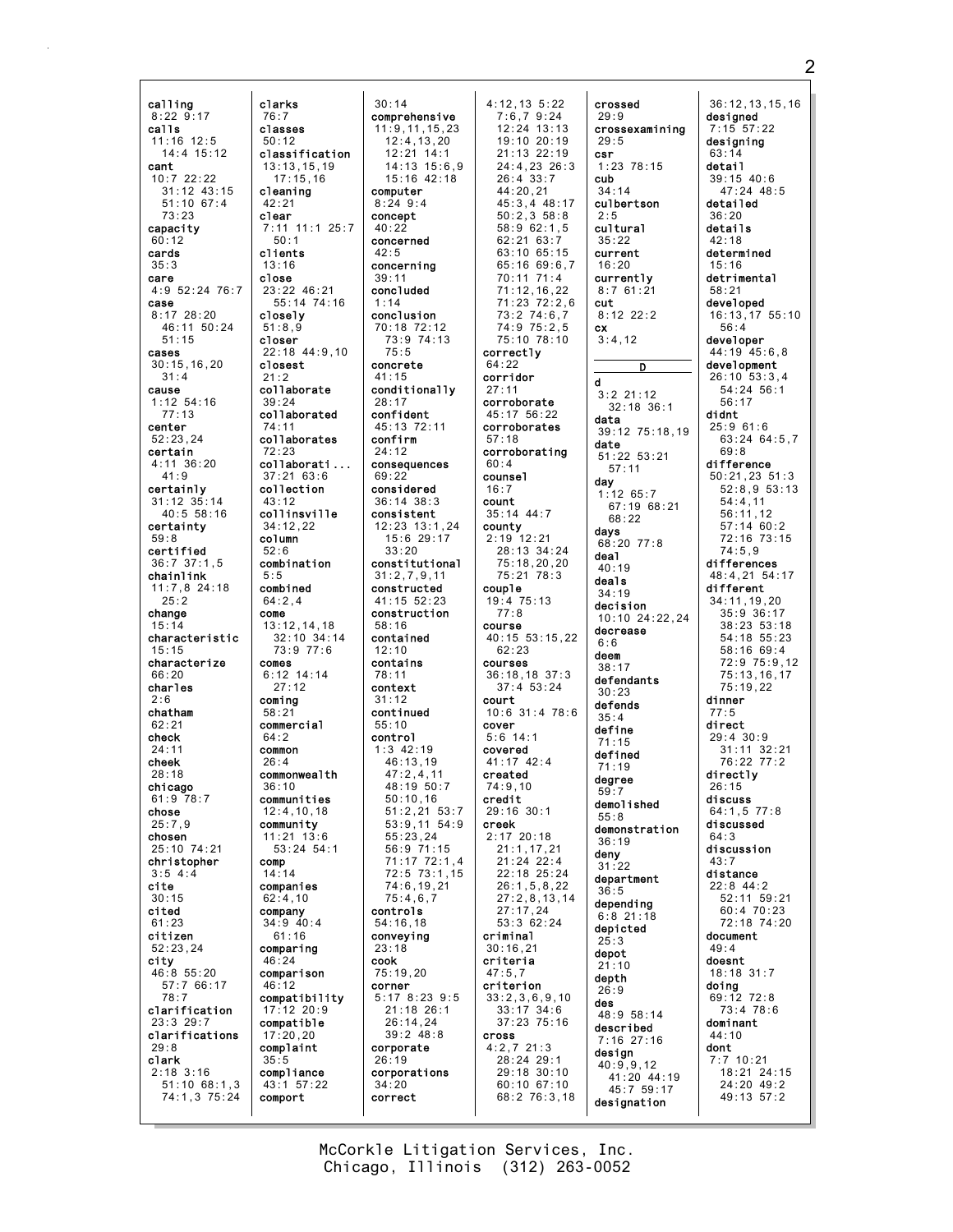60:18 61:3 61:13 65:12 66:9,20 67:21 68:6 72:7 74:18 75:24 76:16 77:9 doors 42:11 64:19  $65.6$ drawing 28:5 drive 4:21 5:14 9:22 9:24 18:12 21:4,5,6 39:2,7 58:14  $62.20$ drove 58:4 due 29:12 31:2,9 31:11 dukane 61:17 **duly**<br>4:5 30:1 32:19 78:5 dupage 69:11,12,17,20 70:13 dwellings 44:15 dx  $3:4.12$  $\overline{F}$ e  $3:2.20$ earlier  $22 \cdot 11$  38  $\cdot$  8 41:24 early 52:16 easier 50:13 east 7:21,24 8:3,18 26:2 27:13  $34.15$  52.18 economics 36:5 education 35:19 edwardsville 35:24 effect 33:15 38:10,15 38:16,18 41:2,7 58:1 59:10,14,18 73:10 74:16 74:22 eight 68:21,22 eighthour 36:21 either 19:18 49:7 64:5 70:15 elburn 46:4,5 52:12 52:14,15 54:22 66:11 elected 37:12 61:4 elevation 22:8 elgin 46:9 ends 17:23 26:8 27:22 engineering 24:11 entire 36:17 53:2 entity 14:16 entrance  $4.21$ envisioned 8:2 equally 74:15 equipment 42:20 especially 57:24 estate  $47.9$ evaluate 41:1 44:23 evaluation  $42:7$ eventually 35:5 evergreen 6:23 evidence 12:6 56:15,19 58:19 exam 3:8 36:21 examination 4:2,7 23:4 30:8,10,10 68:2 76:3 examinations 29:1,2 examined 4:6 32:20 excess 20:20 excuse 15:1 33:12 exhaustive 29:18 exhibit 3:23 4:15 7:17  $49.19$ exhibits 7:2,3,9 existing 17:16 23:19 39:13,21 55:8 exists 8:3,24 expanded 29:4 expansive 30:1 expected 46:23 expensive 55:9 experience 11:13 13:5 41:12 47:7 71:2,9,19 72:8 73:3

35:11,14 37:15 30:11 32:21 60:10 67:10 48:7,15 62:9 63:4 70:4 9:3,6,13,15 16:6 49:6,10 41:1,2 45:22 35:11,13,14 36:22 41:10 expert 34:5 35:16 expertise  $63 \cdot 14$ explain 10:24 26:11  $46.3$ explained 5:21 extensively 40:13 extent 7:1 22:4 26:10 F f 2:7 facilities 26:3 46:14 47:8,14 56:15 60:3 69:9 70:9,12 71:8 72:17 72:18 75:17 facility 1:3 4:11 6:11 7:3,5,10,11 7:22,23,24 8:23 17:6 18:5,9,13,16 18:19,22 19:10,16 20:21 21:1 21:13 22:16 23:22 24:1,3 28:3 33:11 33:14 38:9 41:20 43:3 43:15 45:7 48:7,15 52:17 55:18 58:11,13,15 58:15,18,24  $59.2, 13$ 64:10 66:23 69:16 70:1,6 70:18 71:18 facilitys 64:8 fact 7:5 12:2 13:5 14:14 33:4 37:14,16 42:24 53:4 55:6 58:2 72:19 73:10 74:14 facts 12:6 fair 20:12 27:7 fairly 48:20,21 58:15 58:18 familiar 6:2 8:14 25:19 63:20 69:10 fans 34:14 far 21:15 70:22 74:17 farmland 6:19 farther 74:15 fashion 34:1 feature 23:12 features

8:16 59:17 feel 8:10 29:10 72:10 74:20 feet 5:3,16,16  $20:20$  24:10 25:5,8,12,16 44:15 48:14 55:11 fence 7:13 8:1,24 9:4,21,23 10:22 11:3,4 11:6,7,8 23:19 24:18 24:19 25:2 field 21:24 45:15 filed 8:9 65:11 66:8 filtered 42:1 find 10:23 16:12 18:14,21 46:20 72:13 fine 73:23 finger 19:3 finish 73:19 finished 53:21 65:10 fireplace 52:2 53:22 57:13 first 4:5 21:2 32:19 35:5 42:8 44:6 54:12 65:17 78:5 fit 59:3 five 36:8,22 60:19 fiveminute  $32.8$ flying 69:20 fold 6:19 follows 4:6 32:20 followup  $23.2$ foot 49:1 53:11,12  $56.9, 10$ foregoing 78:9 forest 35:20 forever 20:8 form 14:18 15:11 formal 35:19 forth 30:7 39:8 found 51:13 foundation 10:4,8,18 18:17 19:20 four 61:11 65:6 66:1 71:3 frame

34:21 51:23 framework 31:11 franklin 30:19 free 29:10 friday 65:21 front 10:2,21 11:2 35:4 full 51:23 57:12 further 16:22 17:1,22 22:24 27:15  $28.14$   $30.5$ 30:15 31:16 60:7 75:24 76:10,15 77:12 G g  $30:6$ gained 25:13 gallery 58:24 garage 52:1 53:21 57:13 garner 2:2 general  $6:1.5$  7:2 11:10 36:7 56:5 generally  $6.4$  36.14 generically 11:13 geneva 52:18 geography 35:23 george 2:4 give 15:17 23:3 50:8 given 16:20 19:7 78:11 gives 7:18 glenn 2:11 glenview 45:23,24 48:6 50:7 52:10 53:19 55:4,6 58:4 65:17 65:20 69:6 71:11 go 16:22 21:3 24:13 25:21 26:14,24 29:8 44:5 47:13,20,24 51:12 54:21 57:9 67:2 goes 18:18 43:14 going 7:13,22 8:20 10:6,18 21:2 21:3,12 26:16 28:18

29:7,10,13 29:22,23  $30:5.15$ 38:19,21,22 41:17,17,18 42:2,3,24  $43:2.11.17$ 47:21,22,24  $49.951.6$ 59:1 64:14 66:5 67:15 68:5,11,19 71:15 75:7 76:22 77:7 golf 53:22,24 good 20:3 22:7 72:4 72:5,24 77:4 governed  $31:8$ government 12:14 15:7 30:23 38:14 57:23 governmental 14:16 grade 18:23 granted 34:2 grass  $5:24$ grasses 5:7 great 20:11 40:19 greatly 22:13 green 27:3,4,14 groot 1:8 2:6 8:6,8 10:11 26:2 27:17 45:24 61:21 69:6,9 69:16 71:3 groots 70:9 grossmark 2:14 3:15 10:3 10:5,8,15,17 67:9,11,14 67:17,21 ground  $5:6$ group 2:11 9:13,15 49:19 guadalupe 48:12 guarantee 12:22,24 13:23 15:20 guess 23:10 34:12 35:12 guideline 15:16 H h 3:20 hainesville 8:14,17,18 hainesvilles 8:14 half 11:22 25:5,10 69:23 halfmile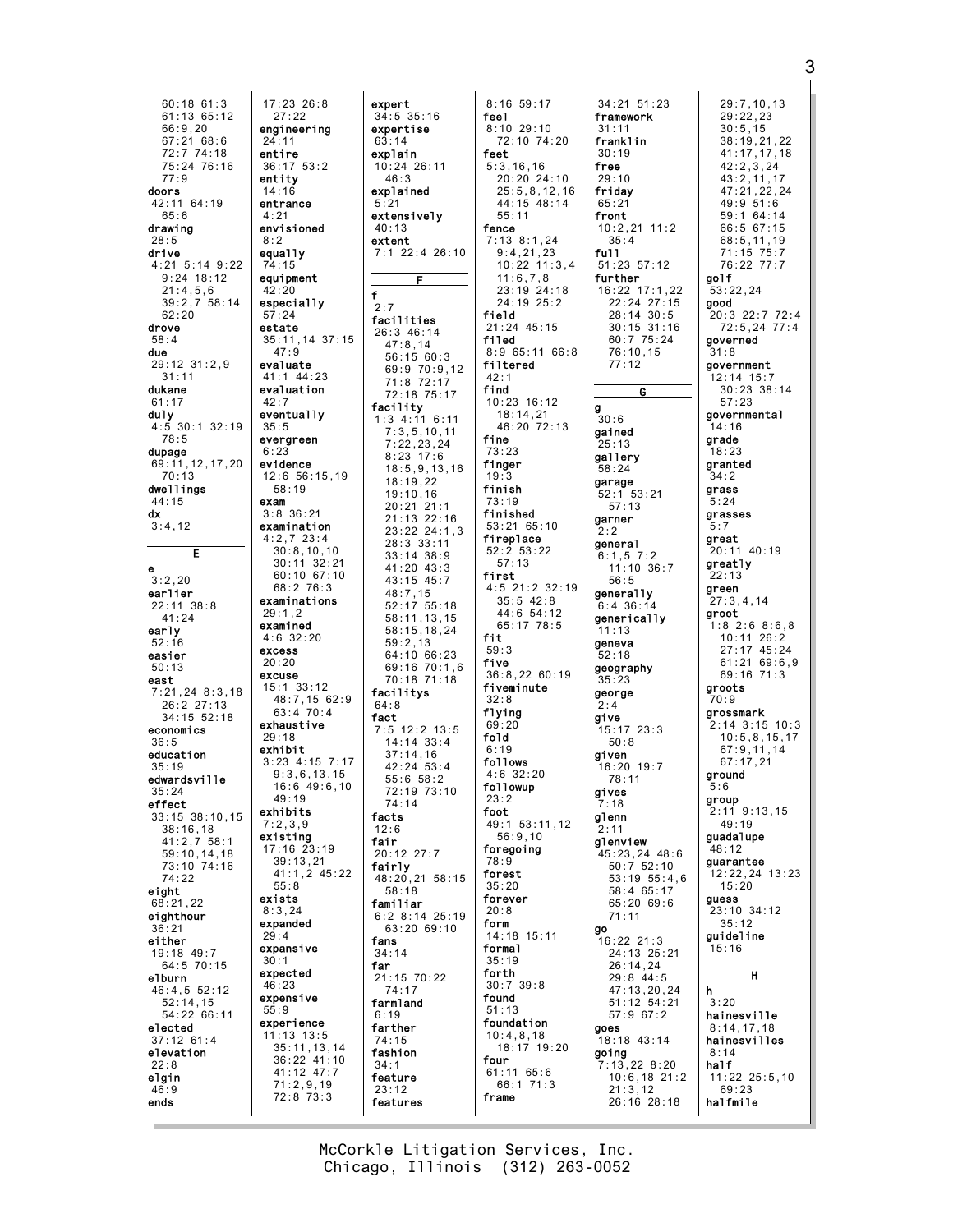27:5 halfway 11:1 24:8 handling 42:19 handout  $0.7$ handwriting  $22.23$ happen 13:20 14:8,11 happening 19:23 hard 18:24 hauling 21:23 22:10  $26.6$ havent 14:11 61:1 77:4 hear 25:9 43:16  $51:10$ heard 25:23 hearing 1:11 2:3 3:8 4:1 9:14 10:5,16 11:18 12:7 14:6,21,23 15:13 17:13 18:20 19:12 19:21 20:2,7 20:12 22:21 23:1,2,5 24:16,17 28:14,16,23 31:15,18,22 32:1,4,9,10 32:14 34:2 42:15 43:6 43:10,17 49:2,17 51:10,12 57:1 60:8 67:9,14 68:1 70:19 73:18 73:22 74:2 76:1,2,11,13 76:16,20 77:3 78:9,12 help 43:23 helpful  $26:12$ helps 43:3 helsten 2:6 28:15,16 29:12 31:23 32:1,4,6 49:9 63:4 76:23,24 high  $5:2.14$ higher 51:1 highupscale 53:1<br>**hinshaw** 2:5 hit 6:13 hits 6:14 hold 35:19,22 36:1 36:7 37:6 home 20:18 27:20 62:19,23 homes 2:17 26:8 55:15,16 host  $7.17 \, 40.8$ hour 1:13 77:1 hours 42:12 64:9,12 64:16,19,24 65:6,7,20 66:14,23 68:15,21,22 house 50:9 51:8,16 51:22,23 housekeeping 4:10 houses 50:8 70:21,22 housing 48:24 huge 50:12 huntington 62:20 id 3:22 idea 20:11 67:6 identification  $10.12$ identified 61:13 identify 61:11 62:7 ill 28:20 30:15,18 illinois 2:19 34:12 35:7,18,21 illustrative 7:12 im 5:12 6:4 7:10 9:17,17 50:12 56:24 66:1,2,5

54:17,20

27:19,21 55:5,7,8,9

68:24

I

30:19 39:14 46:2 47:20 53:16 74:1

35:23 36:9 37:5 45:24

57:24 62:8  $62 \cdot 11$  78:1

10:18 11:1 15:19 17:19 19:23 22:2

26:15 28:5 28:22 29:6 29:10,13,22 29:23 34:8 34:22 36:13 37:5 38:21 38:22 47:24 49:20 50:11

61:3 62:16

68:19 69:10 70:15 71:15 72:10 75:7

67:2,19 68:7 46:5,9 52:19 25:23 26:7,9 immediate 56:17 immediately 21:22 impact 22:17 38:2  $39:18.22$ 43:4,5,18,23 45:2,2,9,11 58:3 impairs 56:17 important 30:17 42:4,22 importantly 22:11 improper 11:17 improvements 42:15 includes 41:20 59:17 including 36:8 72:9 income 37:4 incompatibi ... 17:15 33:12 incompatible 16:19 18:4,14 18:22 19:8 19:18 inconsistent 16:18 17:9 incorporated 34:9 40:4 increase  $6:5$ increased 28:2 indiana 36:10 indicate 49:14 60:1,5 indicated 41:23 44:22 54:24 individuals 34:21 industrial 17:21 21:9 24:6 27:20 40:20 44:2,6  $44.9.59.22$ 69:17,18 industrially  $62.18$ industries 1:8 2:6 influence 70:23 information 10:9 39:5 46:18 65:3 inside 19:23 41:16,18 insignificant 52:7 inspect 40:14 inspecting 69:1 inspection 39:6 institute 36:14 37:2,8 instructor 37:2 integra 61:24 70:15 integral

75:1,4 interested 13:17 29:20 interesting 52:14 international  $37.8$ interrupt 37:10 47:19  $49:3$  54:6 interrupting 20:13 intersection 27:5 42:14 intervening 22:3 44:2 59:22 involved 31:3 40:11 57:10 isnt 12:2 50:17 55:4 74:13 issues 4:10 ive 25:3,23 34:9 35:9 37:1 41:12 42:8 47:15 68:6 68:10 72:8 J j 3:12 32:18 34:7 january 37:17 jeep 2:16 jets 69:20 job  $44:24$ joining 27:13 joseph 32:24 jurisdiction 11:22 13:9 28:13 K k 78:3 kane 75:18,21 karlovics 2:8 20:3 43:8 49:13 keep 29:6 32:11,12 48:2 keslinger 52:18,22 53:4 kind 29:5 34:11 42:5 70:24 kinds 34:19 35:10 44:23 45:1 knee  $6:10$ knew 65:23 66:2 know 8:8 18:18 24:8  $24.24$   $29.2$ 42:8 49:13 50:24 57:1,6

65:12,24 66:20 68:6 72:7,10 74:18 knowledge 7:17 47:8 L lack 25:4 27:23  $28.7$ lady 48:12 lafox 52:19 lake 1:2,9 2:9,12 2:15,19 8:18 26:20,20 40:12,14 59:9 land 11:21 12:9,12 15:5,20 16:4 16:8,13,16 17:22 20:16 21:16,16 22:3 25:15 39:3,7 40:5  $40.17,20$ 44:3,6,9 59:22 **landscape** 23:12,13 **landscaping** 8:16 10:2,21 11:2,3 23:6 41:21 lane 62:21 lannert 3:5 4:2,4,9 10:1 13:17 14:23 15:4 22:24 31:24 37:19 38:21 39:8 40:6,18 41:23 63:7 63:23 68:14 lannerts 44:7 63:21 large 8:3 28:2 larger 58:17 larry 2:18 laser 4:14 law 2:7,11 44:16 learn 66:3 67:12,18 leave 31:23 33:24  $34.2$ **leaves** 6:23 led 67:3 legal 60:18 63:2 legend 9:12 level 7:18 37:3 52:7 levity 34:13 lic 78:16 license 45:22 48:22

1:24 36:8 light  $17:4$  21:9 limit 26:19 limited  $28.20$ linda 43:9 49:15 line 8:19 12:17 21:19 23:8 23:22 24:8 26:5,16,17 26:19 27:17 28:1 linkage 25:15 lisa 1:23 78:5,15 list 14:15 15:10,19 listed 54:19 literally 35:1 literature 39:11 litter 43:12 little 10:1,17 15:17 16:10,22 34:13 38:8 39:14,15 46:2 48:5 58:16 67:15 67:16 llc  $2:2.16$ llp 2:13 loan 42:6 local 1:7 35:5 40:24 70:3,5,8 73:7 located 11:13 33:11,14 34:11 38:10 39:1 43:21 44:15 46:1,3  $48.8, 14.52.9$ 52:17,21 55:21 58:13 59:10,13 60:3 62:15 62:17,19,20 69:18 70:21 70:22 72:17 location 4:21 11:5 16:24 21:5 44:20 45:6 locations 4:19 long 12:16 36:20 76:21 77:1,2 look 4:15 16:4 38:9 39:6,7 40:3 40:7 46:19 47:22,23 48:4 50:9,19 52:5 69:13 69:16 75:7 looked 42:9 43:22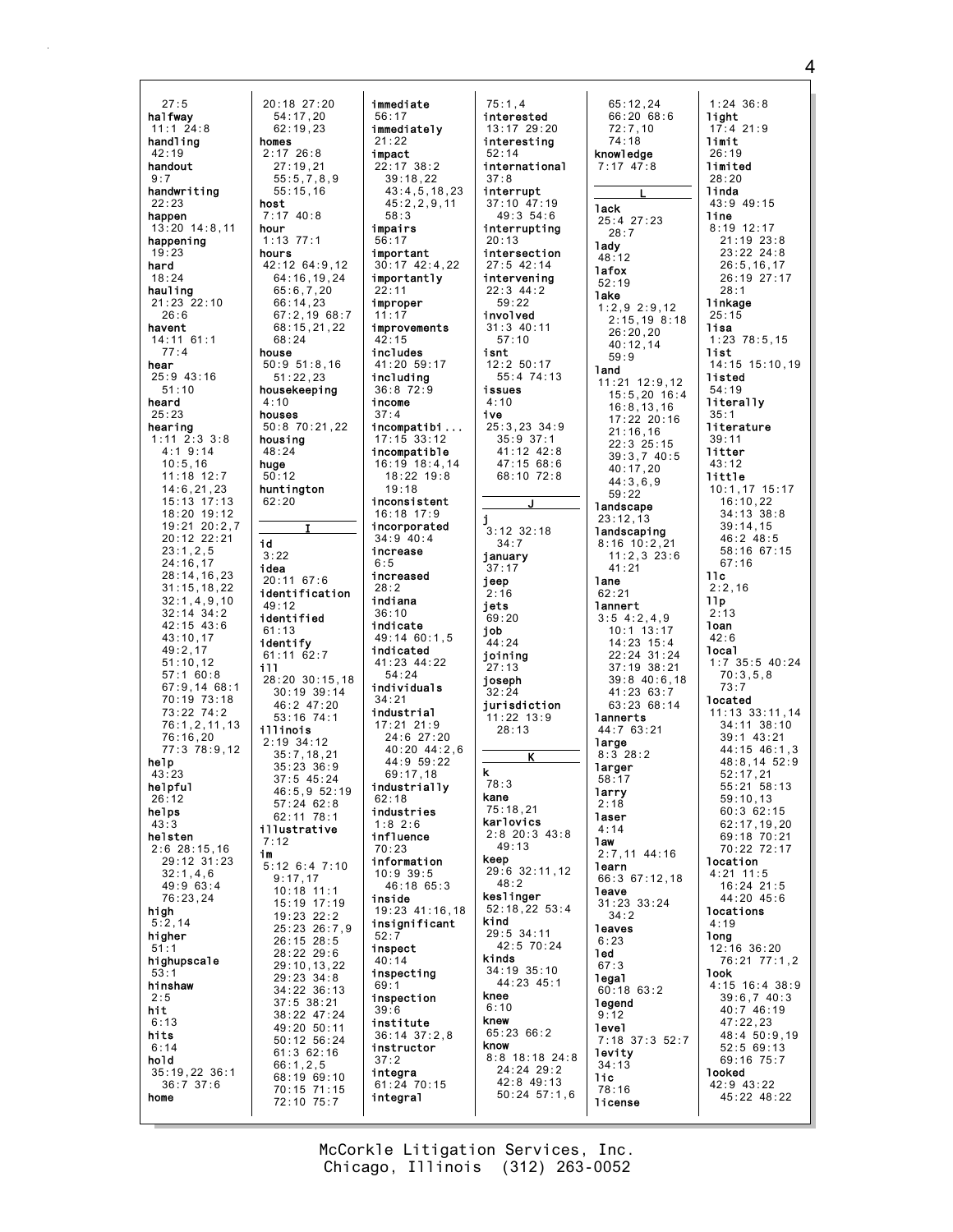50:14 51:4 51:17 52:12 53:7,15 54:1 56:6,7 59:1 59:1 68:6,10 75:9,14 looking 9:24 18:24 28:5 38:13 38:20 39:19 41:5,5,6 42:7 48:23 50:1 51:16 70:22 looks 24:9 63:20 lot 8:3 23:20 35:9 47:24 51:6 72:7 loud 50:11 louder  $10.6$ louis 34:15,15 36:2 36:6 love 8:14 lower 5:16 48:7 lucassen 43:9 49:15 luetkehans  $2:2.2$ M m  $\overline{1:13.14.23}$ 2:18 43:9  $49.16$  65.1,1 65:21,21,22 66:15,15,24 66:24 77:15 78:5,15 madison  $34.24$ magna 2:7 mai 36:12,12,24 mais 36:23 major 39:16 making 47:5 manage 34:14,14 management 35:20 46:7,10 52:17 mandated 44:16 manner 13:24 manufacturing 17:4 map  $38:21$ mark  $49.59$ marked 49:11,19 maryville 48:10 masters 35:22 material 5:5,23 6:12,15  $6:18.21.22$ mayor 49:15 mccann 61:16 mean  $8:17$  29:16 meaning 30:11 means measurable  $50.21$   $52.8$ measure measured 72:16 measuring 35:2 meet 5:17 mega 55:16 member 36:13 members 29:20 membership 37:7 mention mentioned mere 13:5 methodology michael 2:16 microphone 51:13 mile miles 34:15 mill  $53.2$ mind 71:1 minimize minimized minimizing 17:12 mining 66:19,21 missouri 36:6,10 73:20

47:17

25:10,16

59:13,18 72:20

6:23

49:2 50:5,14 50:15 53:10 53:12 56:8 56:10 64:24 70:13 74:17 36:13 50:22 53:13 54:4 58:1 60:2 42:12 64:20 61:6 64:8,9 5:9,11 18:10 40:11 46:11 11:22 25:6,6,9 44:11 69:23 minimization 42:13 64:20 33:11,14 38:10 38:13,17 39:18 41:6 43:4,15,18 43:23 45:1 58:1 59:10 45:8,11 58:2 misunderstand misunderstood 73:17 mobile 20:18 27:20,21 62:18,23 model 15:17 models 51:8 moment  $43.6$  64.18 monday 65:20 66:14,23 moose 40:13 65:4,5 68:13 morning 7:20 42:12  $64.19,24$  $65.6$ motels  $34:17$ motion 29:13 31:22 motor 18:1,11 move 11:9 55:18 moving 32:12 mueller 2:4,4 3:13 29:22 32:6 32:14,16,22 33:24 34:3 49:2,9,22,23 57:8 60:6 63:5 73:20 73:22 76:11 76:12,14,22 muffled 67:16 multiple  $12:3,4,10,13$ 12:19 51:5 53:16 54:15 57:6,10 65:14 76:6 municipal  $27:1$ municipalities 12:20 15:7 municipality 13:3,3 N n 3:2 name 17:6 32:23,24 34:7 narrative 34:1 narrowest 24:9 natural 8:16 nature 8:15 75:8 near 24:15 41:1 52:9 60:3 72:17 73:11 73:12 nearest 69:21 necessarily 15:5 necessary 35:7 38:17 need 23:23 30:2,3,4

43:2 needs 76:17 neighbor 22:14 never  $13:15.64:3$ new 55:16 noise 6:3,5,6,8,13 22:17 42:13 64:21 noon 65:22 normally 64:16 north 4:23 11:4 21:22 23:6,8 27:1,3 48:19 52:22 northeast 27:23 northwest 8:22 62:19 note 43:20 notes 24:16 78:10 notice 75:20 nuisance 42:19 number 3:22 10:18 14:12 22:6 26:16 50:1 52:5 55:7 75:9 numbered 9:6 numbers 50:5,6 51:2 numerous 59:17 O o 78:3,3 oath 78:6 object 14:5,18 15:11 17:11 28:21 29:10 objection 10:3,8 11:16 11:18 12:5,7 14:4,6,21 15:13 17:13 18:17,20 19:11,12,20 19:21 20:5 31:13 objections 29:11 observed 58:11 occasions 14:12 72:9 occur 41:16 occurred 39:11,20 53:3 53:5 55:1 56:1,3 oclock 1:13 64:15,15 office 35:13 75:23

officer 2:3 3:8 4:1 9:14 10:5,16 11:18 12:7 14:6,21,23 15:13 17:13 18:20 19:12 19:21 20:2,7 20:12 22:21  $23:1,2,5$ 24:16,17 28:14,16,23 31:15,18 32:2,4,9,10 32:14 34:2 37:6 43:6,10 43:17 49:2  $49.17$  51.10 51:12 57:1 60:8 67:9,14 68:1 73:18 73:22 74:2 76:1,2,11,13 76:16 77:3 officers 37:9 offices 2:7 official 37:14 61:4 offsite 43:12,22 oh 17:20 56:24 okay 4:1 5:13 7:1 11:9 16:4 18:3 19:6 26:7,14,24 27:7,23 28:4 31:18 38:8 51:15 65:13 73:24 75:16 76:16 older 55:15 once 10:23 13:2 39:1 59:6 72:9 onehalf 44:11 onemile  $25 \cdot 13$   $44 \cdot 8$ 60:21,23  $61:1$ ones 47:13 53:18 54:20 69:11 71:5 75:20 online 75:19 onsite 63:15 open 19:4,6 21:24 23:11 40:20 41:18 42:3 44:2,6,8 53:22 59:22 64:2,5 65:6 operate 67:19 operated 45:24 46:6,10 58:7 69:6 operating 42:18,23 43:1 43:13,14,15 46:14 52:4,9 53:6 55:2

57:22 59:17 59:24 64:8 65:20 66:14 66:22 69:5 71:8,9,18 operation 22:10 26:6 52:15 56:16 58:20 64:12 66:19,21 68:5,12 operations  $40.10$ opine 33:17 opinion 45:7,10,14,18  $56.21.59.8$ 59:12,15 72:15,19,23 74:9,10,24 75:1 opportunity 13:4 opposite 73:9 74:13 opposition 73:6 orally 29:23 orange 26:17 28:8,11 order 30:7 65:2 69:3 ordinance 29:18 30:6,14 ordinances 13:10,11 originally 69:24 ornamental 5:7,7 outlined 48:16,18 outside 20:22,24 overruled 11:18 12:7 14:6 15:13 17:13 18:20  $19:12.21$ owned 61:21 owner 44:19  $\overline{P}$ p 1:13,14 2:11 43:9 49:16 65:21 66:15 66:24 77:15 page 3:8 4:15 9:12 16:6 62:15 71:14 parcel 17:17 parcels 35:9 pardon 76:12 park 1:2 2:9,12 8:18 20:18 21:10 26:20 62:19,23 parks 27:20 part  $6:10$  9:5,13

Chicago, Illinois (312) 263-0052 McCorkle Litigation Services, Inc. 5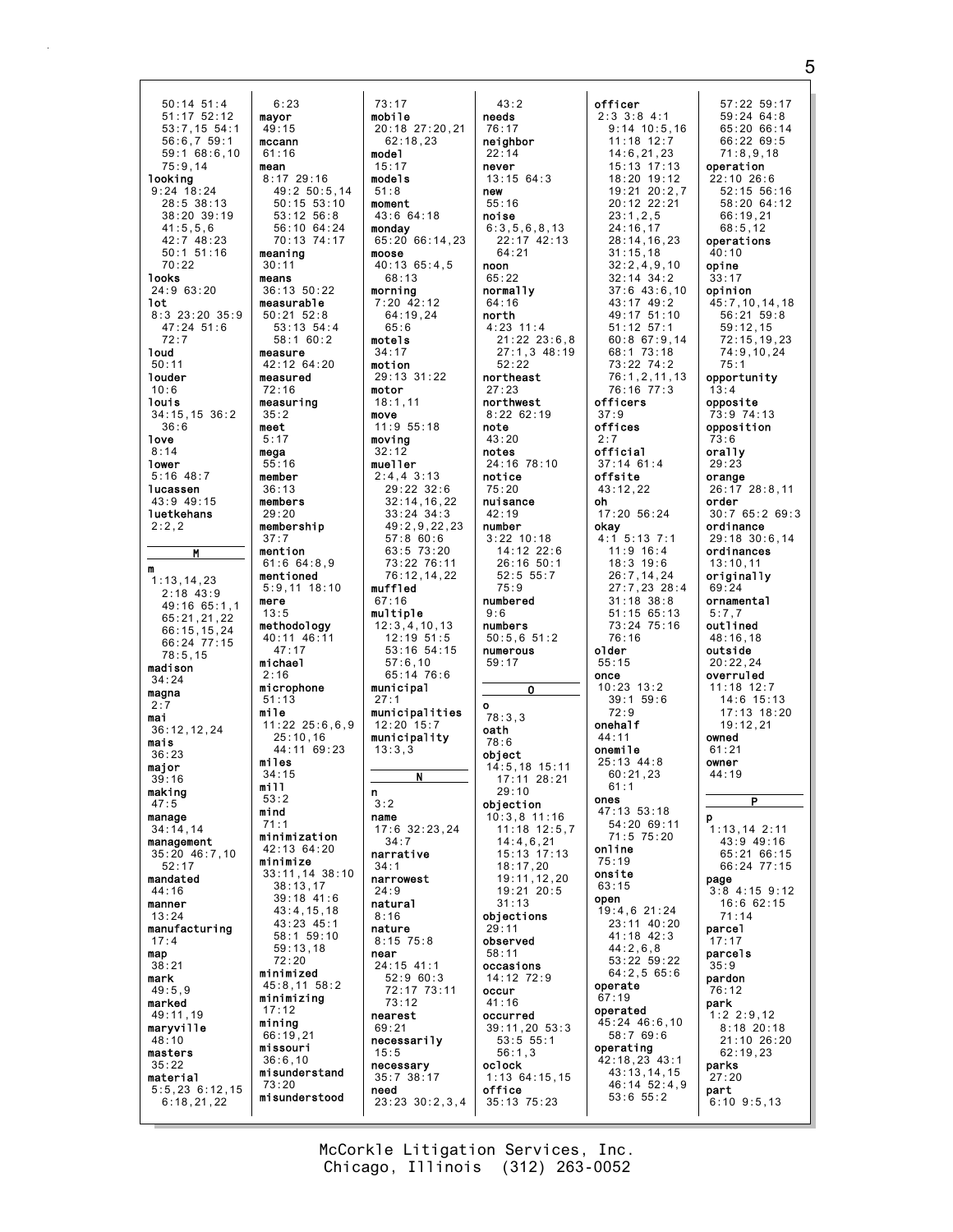23:21 27:14 33:3,9,10 39:16,18 41:6 44:24 63:9,13 70:3 partial 51:24 57:12 participants  $29.19$ particular 13:12 15:8 17:10 25:20 28:5 30:20 30:22 76:19 particularly  $6:22$ parts 39:16 63:12 passed 36:18 payne 70:16 pending 14:24 people 25:18 29:5,8 30:18,19 51:6 55:15 62:9 perceived 76:7 percent 44:7,11,12 percentages 63:22 64:2,4 perform 45:15 performed 45:21 47:11 perimeter 25:2 person 25:17 42:16 personal 39:6 perspective 15:18 pete  $32.16$ peter 2:8 3:12 20:11 32:18,24 34:7 ph 32:18 36:1 phillip  $2.2$ phonetic 70:16 photo 9:8 photographs 49:4 physical 23:18 physically 58:11 pick 50:18 75:4,5 picked 25:4,5 72:1,11 picking 72:5 73:1 74:18,24 picture 9:18 49:7 54:21 piece 11:12,20 12:21 15:5,8,23 16:19 17:3 place placed 4:11 plain 48:23 plaines plan 77:9 planned  $5:8$ planning 15:18 plans 24:11 plant planting 8:1 plants 63:16 please point 73:23 pointed 44:4 pointer poletti polettis 49:18 pollution 1:3 porter 39:2 portion portions 68:8 position 67:13 possible

17:23,24 18:4 21:8,20 21:21,22 46:20 55:10 48:9 58:14 11:15,23 12:22 14:15,22 15:6,9,16 42:18 43:13 11:10,11 12:4 12:13,20,23 13:1 14:1,14 5:5,23 6:12,15 6:17,21,22 16:5 29:8 32:23 43:10 57:9 63:17 74:2 75:3 4:17 14:24 21:2 24:9 27:9 31:8,21 38:24 40:15 47:21 49:3 4:14 26:11 3:12 32:7,16 32:18,24 33:1,16 34:8  $34.8,18$ 37:10,18 40:4 44:17 49:24 56:14 57:2 59:6 60:6,12 73:18 76:5 76:15,20 4:20 5:14 7:3 7:15 9:21,23 21:4,5,6 5:1 11:3,4 37:11,12 61:4 possibility 12:14,16 13:21 13:22 14:7,8 possibly 11:14 70:15 potential 38:16 41:7 potentially 69:15 powerpoint 33:19 49:20 powis 69:18 precautionary 42:12 64:20 predesignated 13:15,19 predicament 10:24 prepared 33:4,19 present 33:21 49:15 presentation 7:19 33:20 61:7 presented 7:8 presenting 32:6 37:22 presently 16:17 21:8 president 34:8 pretty 46:20 previous 19:7 40:3 49:14 previously 5:21 37:1 price 47:22 49:1 56:7 prices 46:12 52:8,9 72:17 primarily 69:13 70:22 primary 54:20 principle 30:16 private 41:13 probably 24:9 47:20 problem 69:12 problems 76:8 procedure 30:21 42:19 procedures 42:20,21,23 proceed 34:1,4 38:5 proceeding 34:13 proceedings 78:8,11

43:4 45:2,9 45:11 58:3 64:16 67:1 38:6 49:20 50:23 51:16 54:12,17,20 56:11 60:2 66:1 68:19 69:22 71:5 24:14 28:23,24 47:15 59:18 43:10 49:21 1:11,14 77:12 process 31:11 processing 21:12 professional 71:19 professor project 22:1 63:7 projects 35:17 62:8 properties 60:20,22 73:15 property 13:18,23  $46.16,22$ 59:14,19 62:15,17 69:13,21 71:10,20 74:15,16 propose  $5:1$ proposed 4:10 16:9 40:9,12 68:16 protecting 8:16 provide provided 35:16 providing 8:4 proximate

8:6,7 31:2,9 37:6 59:7,12 36:5 76:5,15 34:11,19 35:10 46:12 58:3 60:3,13,16 61:1 69:14 72:17 73:11 8:5,19 11:12 11:14,20 12:3,21 13:2 13:4,6,8,11 14:2,17 15:5 15:8,23 16:2 16:13,20 17:3,24 18:4 18:8,15 19:9 19:14 20:16 21:9,19,20 21:22 23:8 23:22 24:8 25:3,14 26:5 26:9 33:15 35:6 36:21 38:2,11,17 39:22 40:15 40:24 41:3,8 41:11,22 42:5 43:4,5 43:19,21,21 43:24 44:15 45:2,9,12 58:1 59:11 17:10 19:10 20:21 21:1 22:5 38:20 41:14 42:15 42:17 43:13 43:24 44:8 44:12,14 58:17 59:9 59:16,20 60:21 61:2 64:8 67:18 41:22,23,24,24 62:17 proximity public publicly 39:12 published  $39:10$ pull 64:17 pulling 58:22 puppy 10:2 purple purposes 7:12 pursuant 30:21 put 10:1 11:19 puts 29:5 35:3 quadrant 28:6 34:5 qualified qualitative 39:17 40:1 question 76:19 71:1 questions quick 32:12 quite quotes 30:9 radius railroad

46:16 51:19,19 53:20 54:2,7 54:7,8,13 55:14 57:11 29:20 37:14 51:18 53:1 27:11 28:8,11 34:12 51:14 55:15 73:4 qualifications 33:16 36:24 41:5 45:18 57:19 60:5 72:21 74:11 quantitative 39:18,24 45:16  $45 \cdot 21$  56:20 57:15,18 72:22 74:12 10:4,12,13,17 10:19 12:8 14:19,24 15:12 19:17 23:16 24:21 28:21 73:19 73:21 74:1 questionable 20:6,8,8,10 22:24 23:3 29:3,21,24 30:1 31:16 60:7 67:22 76:10,15 66:2 77:1,2 25:13 44:8,12 44:13 60:21 60:23 61:2 27:24 random 48:4 50:18,18 raw  $51:2$ rcx  $3:4.12$ rdx 3:4,12 read 22:23 53:16 64:22 71:15 reading 24:14,16 real 35:11,14 37:15 47:9 really 14:14,15 18:23 22:22 27:8 38:19 39:15 39:24 42:22 43:16 47:9 47:20,21 56:13 67:5 76:16 realty 61:24 reason 13:8 reasonable 30:9 59:7 rebring 31:23 rec 57:12 recall 17:7 40:21 receive 36:15,16 received 3:22 recognized 29:19 recommend 13:16 record 9:14 20:4 26:12 29:12 29:14 31:14 43:7,8 49:13 49:15,18,24 51:18 77:7 records 75:23 recreation  $52:1$ recross 28:19 29:14 30:4,11,12 30:13 31:1,6 31:10 red 55:21 redirect 28:17,19,21 30:3,4,10,12 30:13,22 31:1,6 76:13 refer 15:23 49:6 referenced 46:6 referred 62:24 referring 49:4 refile 31:23 reflect 6:16 20:4 43:8

Q

R

Chicago, Illinois (312) 263-0052 McCorkle Litigation Services, Inc. 6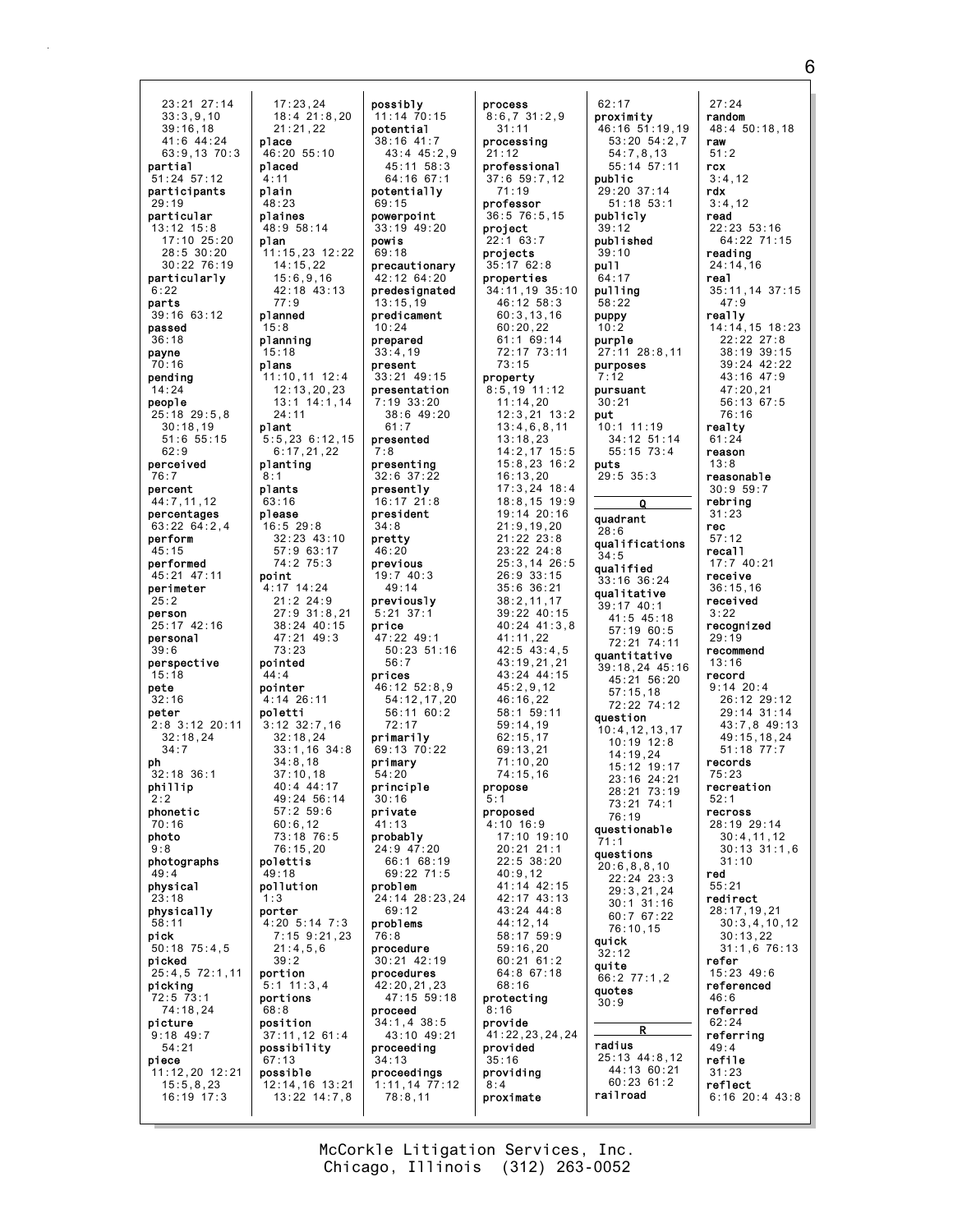reflected 49:14 reflective 71:9 reflects 51:20 regard 33:2 37:22 regarding  $20.9$ region 71:17 regression 51:5 53:16 54:15 57:7 57:10 65:14 76:6 reiterate 38:23 40:19  $44.22$ relates 6:8 22:9 relatively 46:20 48:2 51:9 relevance 17:11 19:11 relevant 38:1 reliability 70:24 relied 63:9 rely 38:1 63:12 remain 8:12,13 remember 61:13,18 remnants 8:13 removed 22:13 71:17 rendering 9:1,4 repair 18:1,11 rephrase  $71.7$ report 26:17 28:6 33:20 37:4 49:5,7,18 61:6,12,15 61:24 62:8 62:14,16  $63 \cdot 10$ , 13 64:7,9 65:10 66:4,6 67:20 71:14 reported 1:23 78:8 reporter 10:6 78:6 reports 34:10 36:19 61:23 62:7 represent 74:22 represents 54:8 request  $49:14$ requirement 20:23 requirements 8:15 23:18 42:20 43:1 residential 44:1,14 59:21 62:18 64:4

69:13,21 74:16 resources 62:1 respect 5:13 18:3,9  $29:13$ respectfully 30:13 response 31:15 results 75:6 review 39:10 40:5,11 40:17 70:11 71:7 reviewed 36:23 68:8 reviewing 68:15 rezone 14:8 right 9:10,18 11:22 16:11 21:1,6 27:9 31:5,6 31:7,10 39:1 48:10,14 54:17,23 60:15,19 61:9 63:18 69:19 righthand 48:8 rightofway 4:23 rights 16:1 31:2,3 river 48:9 58:14 road 4:24 6:16 18:23 39:2 48:9 52:18 52:22 53:5 58:14 69:19 roadway 27:12 28:3 42:14 role 60:15 room 25:17,19 52:1 57:12 round  $1:2,2:9,12,15$  $8.1826.20$  $26:20$ route 4:24 routinely 44:23 rubber 42:11 64:19 rudolph 2:7 rule 31:19,20 rules 30:21 31:9 runs 21:21 27:15 71:3 S 2:8,16 3:20 48:8 safe 60:24 63:24 sale sales sample samples 53:14 save 38:22 saw saying says scenario schirott school 53:1 science 35:20 59:7 scope screen 23:23 sechen sechens  $20:5$ second section 33:4 security 25:2 see seeking 62:4 seen seibert

57:11

72:16

78:6

46:22

77:8

2:2

76:10

41:13

s

46:12 47:22 51:16,22  $53:20$  54:12 39:20,23 60:2 50:8,14,18 53:10,11 56:8,10 saturday 65:21 66:15,23 30:2 58:19 15:19 54:10 30:7 64:18 scheduling scientific 28:22 38:9 2:11,11 3:6,17 4:1,3,8 9:16 10:13,20 12:1,11 14:10,20 15:2,15,21 17:18 19:1 19:15 20:14 21:19 22:20 22:22 24:14 24:15 76:2,4 22:20 23:3 33:3,9,10 37:11 39:18 46:4 51:21 54:6 73:18 14:16 18:24 25:14 26:17 27:3 28:4,8 36:23 38:13 39:7,21 42:2 45:17 63:17 64:7 76:16 12:14 14:11 35:9 38:21 77:11 seiberts 76:22 selecting 47:3 selection  $47.6$ selects  $47:2$ senior 52:23,24 sensitive  $69.14$ september 1:13 77:14 series 36:17 51:17 serious 34:13 set 18:22,23 42:3 69:22 75:22 setback 20:23 28:3 sets 30:6 shape 6:17 sheet 26:16 short 32:13 48:2 shorthand 78:8,10 shot 9:19 show 7:3,4,10,11 showed 8:24 shown 7:16 shows 9:3 shrine 48:11 side 4:20,22,23 5:22,24 6:11  $6:16$   $7:21.23$ 7:24 8:4,18 11:5 21:6,23 22:12,13 23:7,8 27:13 sign 5:17 significant 42:14 54:11 signifies  $28.12$ signify 28:11 similar 5:20 6:2 46:12 46:13,20 48:20,21 58:15,18 59:24 75:8 sincerely 29:16 sir 4:18 5:2 17:1 22:21 57:16 59:15 62:22 67:12,18 sit 27:21 31:24 36:21 site 4:20 20:1 23:24 38:7

38:20 39:1,6 40:9 42:1 44:8,12,14 60:21 61:2 67:13,19 68:16 69:6 sites 45:17 siting 1:4,7 29:17 30:5 33:5 37:23 40:8 61:17 62:4 70:3,5,8 73:7 sitting 1:3 situation 11:19 29:6  $30.22$ size 48:24,24 50:8 51:21 53:20 57:11 skewed 75:6 slamdunk 25:12 slate 11:23 slide 9:7 10:24 50:1 50:5 63:17 64:17 72:14 slides 63:18,21 72:13 slight 51:1 slightly 52:18 53:18 small 18:1,1,11 sold 50:9,9 solid 2:19 6:13 24:5 24:19 35:17 56:16 solidifying 22:7 somebody 76:18 somewhat 28:17,22 51:1 51:9 69:10 sorry 9:17 22:2 47:19 49:20 50:12 52:20 56:24 62:16 sound 6:18,20 sources 39:5 south 4:21,22 9:24 16:12 21:23 27:16 48:11 52:22 53:4 southeast 25:24 26:14 southern 35:23 southwest 28:6 space 19:4,6 40:20 44:3,6,9 53:22 59:22 64:2,5 speak

10:6 67:15 speaking 16:14 21:18 specific 6:1 specifically  $13 \cdot 11$   $30 \cdot 6$ speculation 11:16,17 12:5 14:4 15:12 spend 52:13 spent 20:17 68:15 69:1 spirit 29:17 spoke 22:10 spread 27:21 square 49:1 53:11,12 56:9,10 ss 78:2 st 34:15,15 36:2 36:6 staff  $35:2$ staffing 42:20 stand 10:19 30:17 67:4 standard 17:12 52:4 54:3 standing 20:5 standpoint 27:10 53:16 56:7,8 start 4:2 26:13 33:13 77:10 starting  $34 \cdot 4$ starts 37:17 51:7 state 32:23 35:6,18 36:8 38:14 44:16 57:24 68:4,11 78:1 stated 38:8 70:20 statement 16:3 states 36:8,9 stating 64:1 station 1:9 16:9 40:12 40:14 41:7,7 41:14,17 42:17 44:1 45:16,23 46:1,4,5,9 46:17,21,24 50:7 52:10 52:13,15,21 53:5 54:22 55:1,12,14 55:20 56:2,3 56:4,17 58:4 59:9,16,20 61:17,20 65:17,20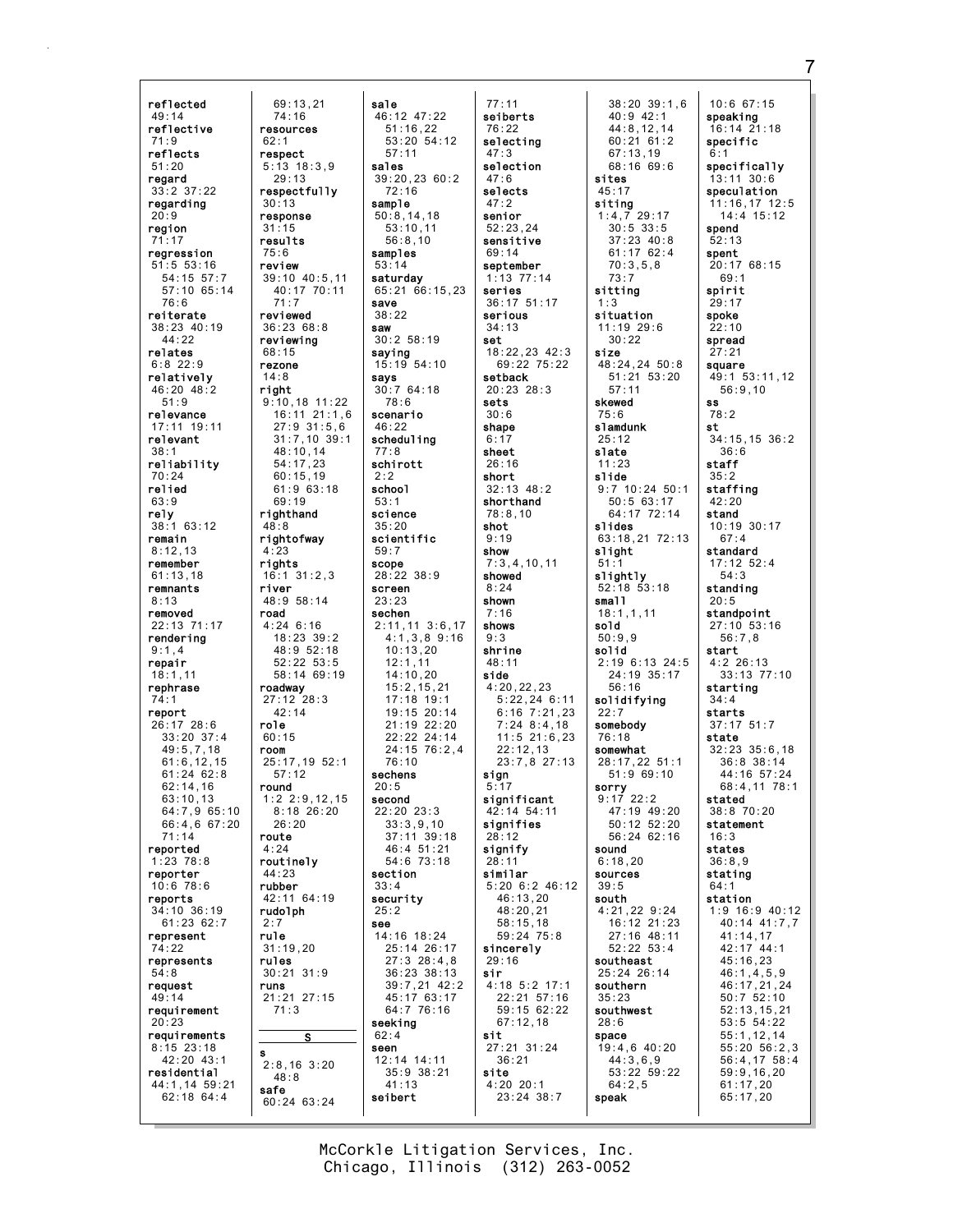66:11,14 73:11 74:14 74:23 stations 39:12,13,20,21 41:1,2 45:23 52:20 57:21 57:21 60:1 61:8 65:14  $69.571.3$ 75:13 statistical 47:23 50:21 54:11 56:6 72:22,24 74:12 statistically 50:20 51:3 53:13 54:11 56:11 57:13 60:2 72:16 73:14 74:4,8 statisticians  $52.4$ statistics 48:1 stayed 34:16 steel 41:15 stephen 2:14 stop 20:13 storage 19:5,16 storm 23:12 41:21 street 5:22 16:15,16 21:3 43:12 69:19 strike 15:3 strong 8:11 structures 23:21 studied 55:19 56:15 studies 36:1 39:23,24 40:3 47:10 56:20 57:15 61:8 study 25:4,13 27:5 36:20 39:14 39:15,16,17 39:19 41:6 45:21 46:11 57:19,19 69:12 71:1 71:21 72:4 subject 11:15 12:3,12 22:16 30:9 62:15,16 subjected  $52:2$ submit 29:22 30:13 submitted 66:3,6 67:20 substantial 8:11 suggestion 20:3 summarize 57:6 sure 7:10 48:3 surrounding 16:8 33:15 suspected 57:18 sustain  $29:11$ sustained 14:21 swancc 46:1 sweeping 43:12 sworn 4:6 32:17,20 t table  $42.3$ take taken 32:13 78:10 takes 76:7 talk 11:10 14:13 talked 22:16 25:8 talking target taught 37:3 tax 35:6 42:6 teardowns 55:15 tease 8:20 tell

70:15

36:9 38:11 38:16 40:5

43:19,24

59:21

78:5

T

19:7 20:24 32:8 36:17 36:18 39:4 46:18 48:4

76:22,24 77:2,4,5

15:22 25:9  $50.6$ 

18:16 19:9 20:17 24:2 50:11,12

47:2,3,11

50:6,10,15

75:1,8

50:17 66:2,2 40:17 41:3,8  $44 \cdot 1 \quad 45 \cdot 3 \quad 9$ 45:11 46:15 58:3,12 59:4 59:10,14,19 2:14 3:20 54:3 4:9,14 13:16 16:4,10 19:6 60:15 73:23 40:13 44:18 65:13 66:10 9:8 17:19 18:6 40:23 46:13,15 48:13,16,18 51:1,20 53:7 53:8,10 54:8 55:6,22 56:8 71:18 72:2,6 73:1 74:5,19 7:22 25:6 33:8 41:10 45:20 48:1 50:4,20 52:6 57:15 58:10 60:20 65:5,9 66:13 66:22 67:4,5 71:15 73:4 telling 55:13 tells 57:17 ten 77:9 tend 6:18 43:15,18 45:1 tendency  $6.15$ tender 23:1 60:7 tends 6:14 term 23:10 37:17 38:12 terms 5:16 6:2 11:10 16:13 25:12 35:11,19 38:2,6 44:19 47:17 51:4 55:5 test 52:2 testified 4:6 7:6 18:18 32:20 73:6 testify 10:15 33:1 testimony 7:14 33:22 35:17 thank 4:3 28:4 32:1 32:3 49:17 60:6,9 67:22 76:20 77:11 thats 4:13 5:22 7:7 8:17 9:14 12:24 17:4 18:10,12 20:19,20  $21:12,14$ 23:10,15 25:3 28:20 39:11 46:6 55:3 58:7 60:18 61:5  $61:20.63:2$ 63:17,18 65:16 66:19 67:8 69:14 71:12 73:22 theres  $24:4$ thing 20:15 21:2 42:4 47:24 51:13 52:4 things 6:7 22:6 38:24 41:4,9,11,19 42:8,10 43:20,22 44:4,17,18 44:23 45:1 47:1 57:20 58:20 63:15 72:20 think

20:11 25:6,8 26:11 30:5 30:17 37:16 38:12 40:13 40:18 42:21 44:4 46:5  $48.21$   $49.5$ 50:12 51:12 52:16 53:17  $57:260:18$ 61:3 64:15 67:3 70:20 72:7 73:3,20 76:21,24 third 46:8 51:22 55:18 64:18 66:17 thought 15:1 67:1 thousand 20:20 25:5,7 25:12,14,16 thousandfoot 20:22 44:13 three 25:4 33:3,9,10 37:23 45:22 56:14 59:24 61:23 65:13 68:20 69:4 tiebreaker 25:11 timber 2:17 20:18  $21:1,16,24$ 22:4,18 25:24 26:1,5 26:8,21 27:1 27:8,13,17 27:24 62:24 time 20:17 34:18,21 35:10 36:19 38:14,22 40:15 52:13 77:4 times  $10.18$ tiny 52:13 today 7:14,16 18:6 19:9 33:1 told 25:1 65:19 tongue  $28.18$ tonight 77:11 top 5:4,6,10 6:12 6:13 36:15 71:14 total 68:19,24 town 34:17 townhome 62:20 townhouses 69:22 township 34:22,23 35:1 35:8 37:11 traffic 42:16 transaction 39:12 transactions 40:24

transcript 1:11 78:10 transfer 1:9 16:9,19 18:5,16 19:10 38:20 39:11,13,20 39:21 40:12 40:14 41:1,2  $41 \cdot 14$ , 15 42:17 43:24 45:16,22,23 46:4,9,17,21 46:24 48:6,7 50:7 52:10 52:12 53:5 54:22 55:12  $55 \cdot 14,20$ 56:2,3,4,14 56:16 57:21 57:21 59:9 59:16,20 60:1 61:8,17 61:20 65:13 66:11 69:5 71:3,18 73:10 74:14 74:23 75:13 trash 58:20 trees 5:8,8 58:13 tressler 2:13 trips 68:23,23 trucks 58:21 true 19:22 37:16 54:14 55:3,4 61:5,10 78:9 trustees 2:8 try 48:2 77:10 trying 7:10 26:7,9 29:6 77:7 tstatistic  $54.2$ tstats 52:6 ttest 52:3 turn 30:3 76:14 twenty 65:7 two 4:19 6:7 23:21 24:4 25:13 28:10 30:15 36:19 37:21 37:23 39:16 44:10 46:3 47:1 48:23 50:15,21 53:8,14 54:5 54:12 55:23 56:12 57:14 68:19 75:15 75:20 type 39:17 41:11 42:7 52:4 58:15 69:12 69:14 72:21 types 36:21 40:1 47:8,10,14 u use

57:20 58:20 U  $27.8$  10  $48.8$ ultimate 15:4 ultimately 13:24 35:4 underlying  $13:7$ understand 7:7 12:8 26:8 26:9 understanding 21:14 64:14 understood 64:13 undulate 5:15 unified 37:22 unincorporated 11:14,21 12:12 28:12 units 12:13 27:22,22 62:20 university 35:21,23 36:2 36:6 unusual 10:24 upper 37:3 upscale 54:1 urbana 35:21  $13:7$  15:20 16:2,4,13,17 16:19,20,23 17:10,10,19 17:20,21,22 18:5,15,15 19:8,8 20:16 21:16,16 22:5 27:11 39:7 40:5,17 44:6 47:17 59:22 63:2 71:21 75:16 uses 16:8 17:4 22:3 23:23 25:15 39:3 40:20 44:3,10  $\overline{\mathsf{v}}$ vacant 17:24 18:3,7 19:14 21:8 40:16,20 value 33:15 38:2,11 38:16 42:6 59:14,19 71:6 74:15 values 39:22 41:3,8 43:19,24  $45:3.9.12$ 46:16,22 58:1 59:11 71:10,20 73:15 valuing 35:3 variable